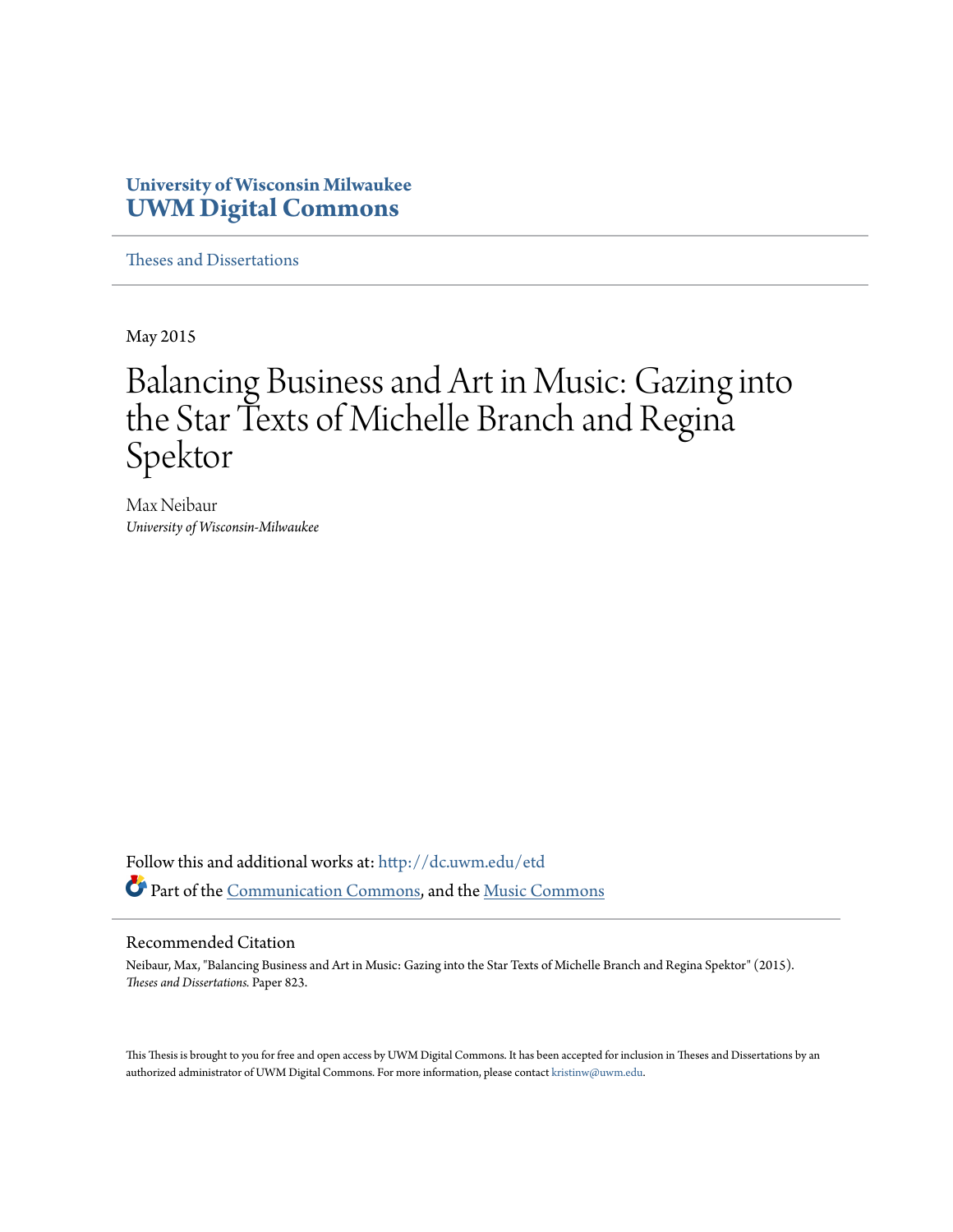## BALANCING BUSINESS AND ART IN MUSIC: GAZING INTO THE STAR TEXTS OF MICHELLE BRANCH AND REGINA SPEKTOR

by

Max Neibaur

A Thesis Submitted in

Partial Fulfillment of the

Requirements for the Degree of

Master of Arts

in Media Studies

at

The University of Wisconsin-Milwaukee

May 2015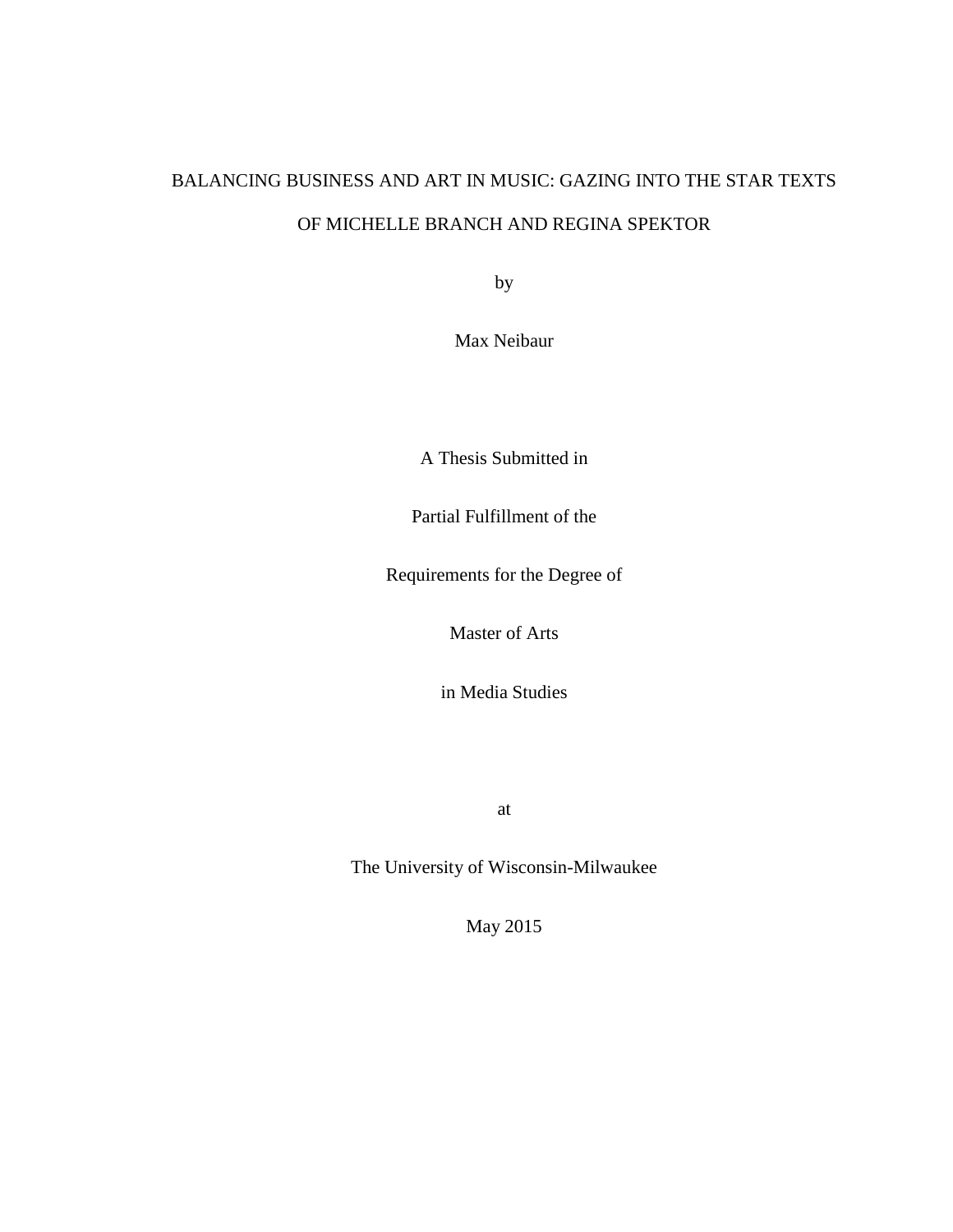#### ABSTRACT

#### BALANCING BUSINESS AND ART IN MUSIC: GAZING INT O THE STAR TEXTS OF MICHELLE BRANCH AND REGINA SPEKTOR

by

Max Neibaur

The University of Wisconsin-Milwaukee, 2015 Under the Supervision of Professor Michael Newman

This research builds on literature presenting ideas on the tension between business and art in the music industry and literature defining what a star is by analyzing star texts. Specifically, it looks at how business and art is balanced in the star texts of Michelle Branch and Regina Spektor and what tension this balancing creates. As the analysis follows the careers of these two case studies along their star texts, it reveals the tension created in relation to the record label, press, and fans of the music artists. The analysis discovers that music artists rely on social media to self-brand and create a star image similarly to how the public self-brands on social media. These findings suggest further research and analysis be done on the convergence of how celebrities self-brand and the consequences, and how the public self-brands and the potential consequences. This thesis also suggests that selling star images is more important than selling the music itself and further study should be done on that.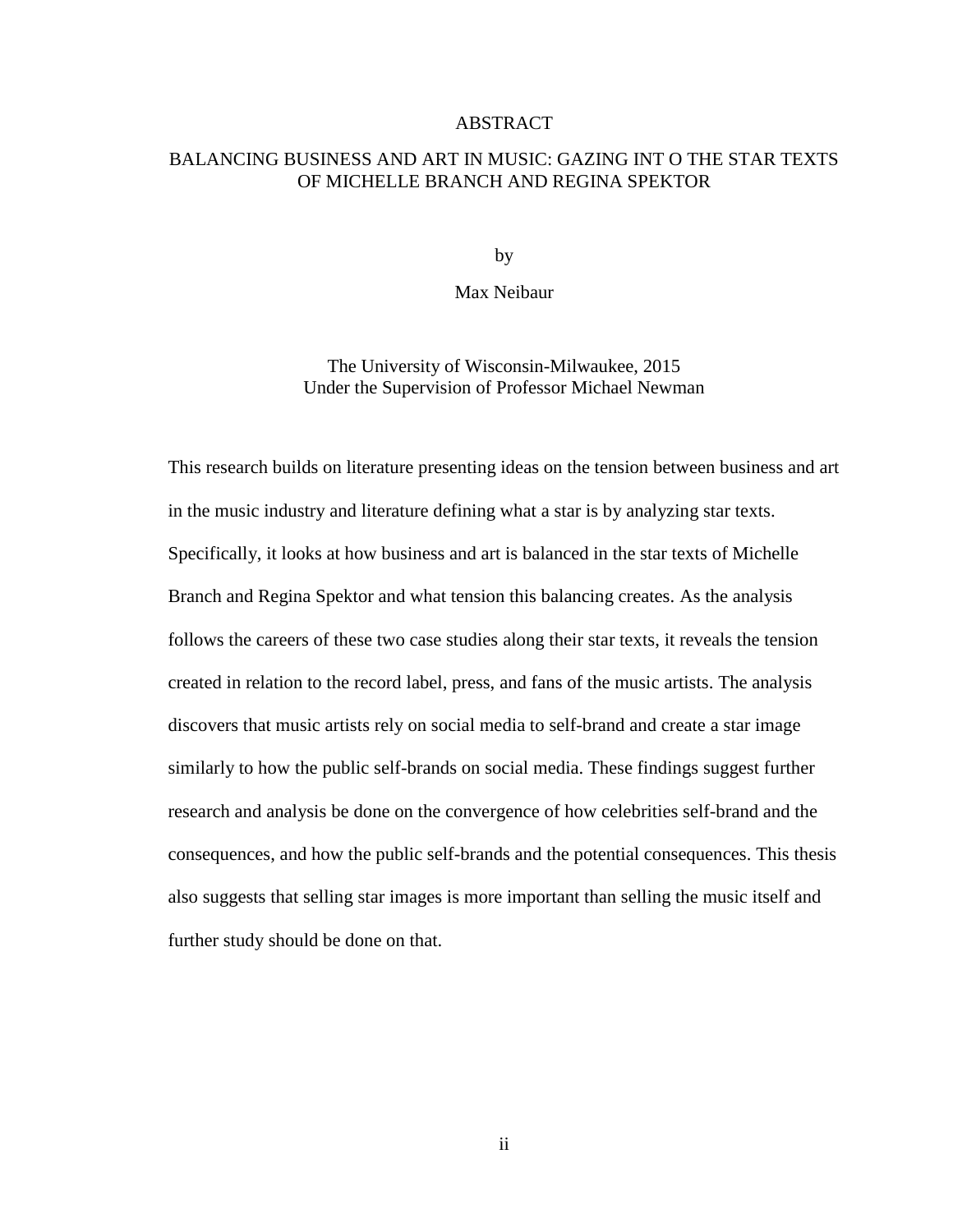**©** Copyright by Max Neibaur, 2015 All Rights Reserved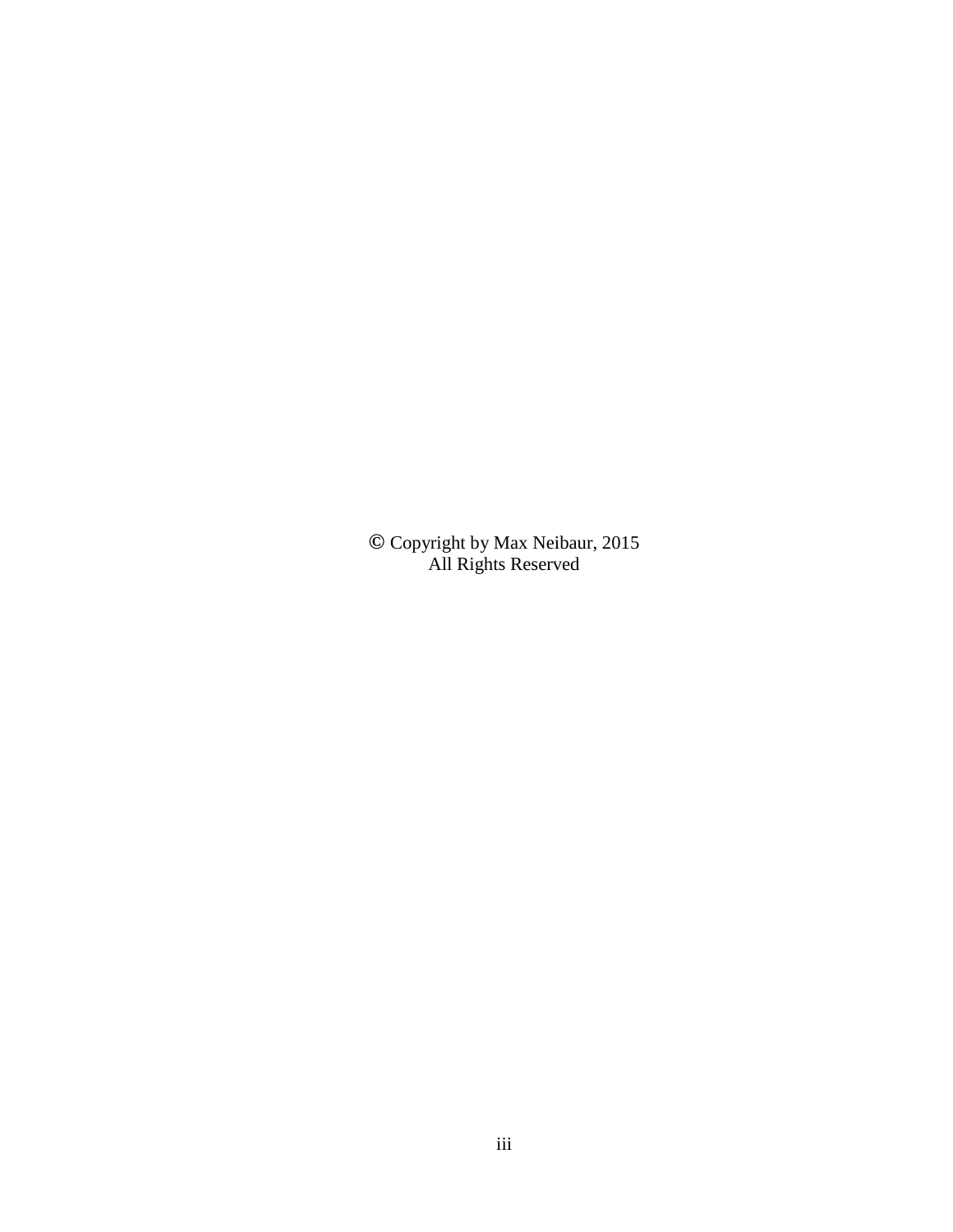To

Dad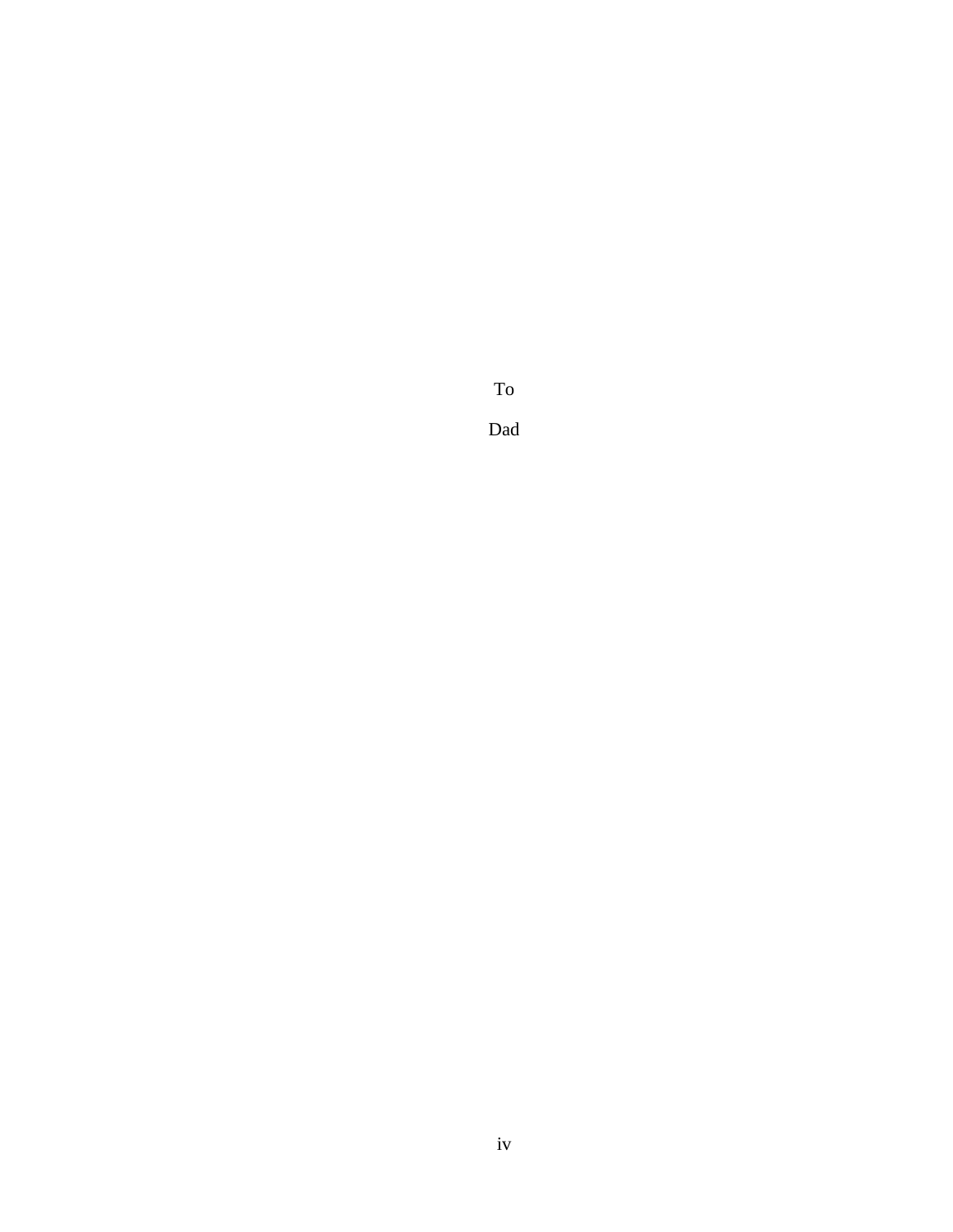| <b>CHAPTER</b> |  | <b>PAGE</b>  |
|----------------|--|--------------|
| I:             |  | $\mathbf{1}$ |
|                |  | 1            |
|                |  | 7            |
|                |  | 18           |
|                |  | 20           |
|                |  | 21           |
|                |  | 22           |
| II:            |  | 24           |
|                |  | 25           |
|                |  | 27           |
|                |  | 35           |
|                |  | 41           |
|                |  | 48           |
|                |  | 49           |
| III:           |  | 53           |
|                |  | 55           |
|                |  | 58           |
|                |  | 64           |
|                |  | 73           |
|                |  | 78           |
|                |  | 80           |
| IV:            |  | 84           |

### TABLE OF CONTENTS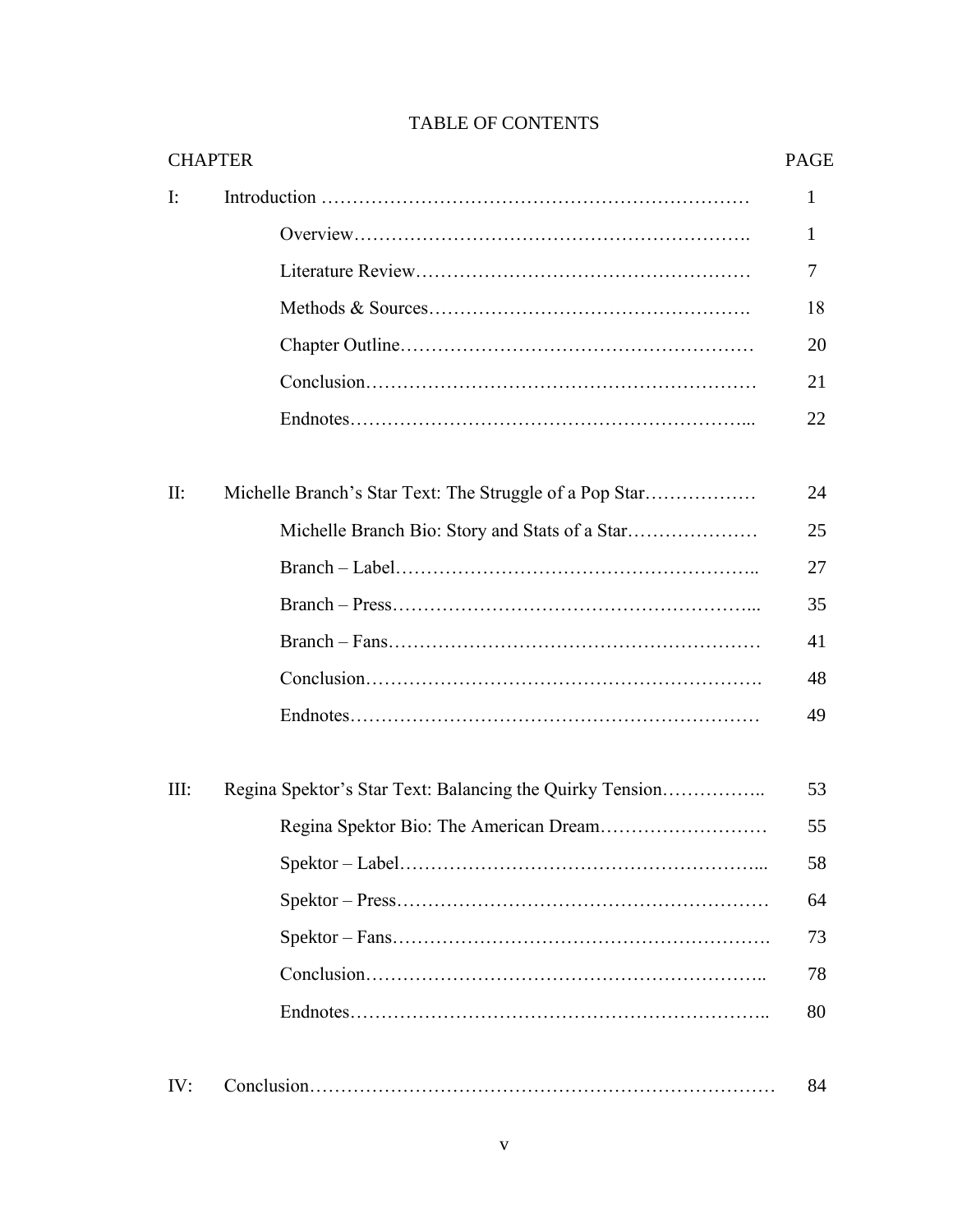#### ACKNOWLEDGMENTS

I offer ample thanks to my advisor, Michael Newman, for giving me the perfect balance of positive comments and constructive criticism to motivate me during the process of composing this thesis. I extend special thanks to the late Donna Decker for being an inspiration and the most influential person during my time as a graduate student. Thank you thesis committee: Thanks to Elana Levine for suggesting not just a good way, but the RIGHT way to organize my chapters. Thanks to Richard Pop for working with me on a previous project that schooled me in how to research and write the type of paper this thesis turned out to be.

Thank you Maddie for being a friend and roommate for the majority of the time I was writing this thing. Whether you know it or not, your positivity had an effect on me. Intensities of the thankfulness to my friend Carolyn for crying at Brewers games, eating at State Fair, throwing tantrums over little things, riding to the tax lady, appreciating fine beds in Chicago, claiming to dislike the Marx Brothers but love Woody Allen, being the goofiest smart person on the planet, and every single other miniscule detail that makes you who you are. I NEEDED that during grad school and I will NEED it for the rest of my life.

Thank you Uncle Mark for pelican jokes. Our pelican conversations during my childhood are oddly some of my most happy and enduring memories. Big thanks to my Uncle John and my Uncle Pat for proving to me that getting a Master's Degree is in my genes. Thank you Aunt Terri for talks. I know it doesn't sound like much, but if I had to pick one person in the family to just talk to, it would be you. Thank you Aunt Mary for

vi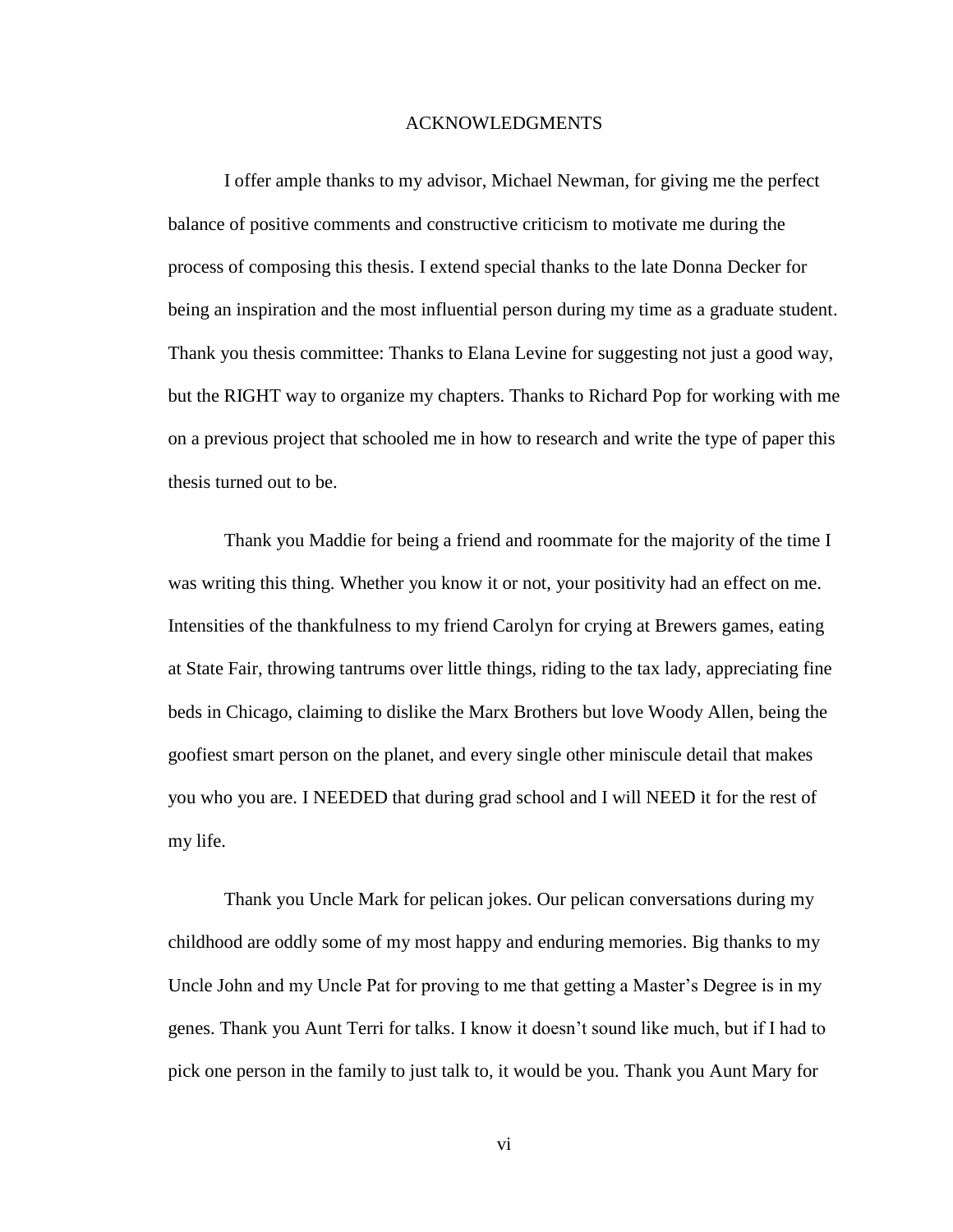Chucky Cheese, handfuls of coins, being the most inspirational person I know, and having the sneakiest sense of humor in the family. Thanks just for being you, Aunt Carmen. I think we have the most similar personalities on my Mom's side of the family and your mere presence at family gatherings makes me feel good. Thank you Aunt Kathy and Uncle Jim for letting me live with you and your two baby girls during my first year of college. I appreciated that a lot more than I was ever able to convey at the time. Also, a special extra thanks to my Aunt Kathy for all those weekends of time you gave that added to my happy childhood. I looked forward to and had more fun spending time with you than I can explain in words…and, as this thesis proves, I'm pretty good at this whole "words" thing. Know that I feel every drop of emotion you feel for me and my Mom.

Thank you, Grandma Liz, for everything. Pointing out random details here feels inadequate. You filled a hole. Thank you, Grandpa Matt. I'm a fan of sports because of you and nobody else. We argued during games all the time, and that's what made sports fun to me. It wasn't the mundane act of watching sports that got me interested, it was the intellectual and yet comically sophomoric banter about "why" games played out the way they did that made me a sports fan. Baseball is my favorite thing in the world, and, believe it or not, that's because of you, Grandpa.

Thank you, Grandma Honey, for caring so intensely. The size of your heart is something I've noticed, appreciated and tried to emulate more as I've gotten older. I wish my Grandpa Bob was here to see this. He wasn't the loudest or funniest one in my family, but I think his sense of humor made me laugh harder than anyone else's. He always seemed happy and made everyone around him better. He made me feel like the

vii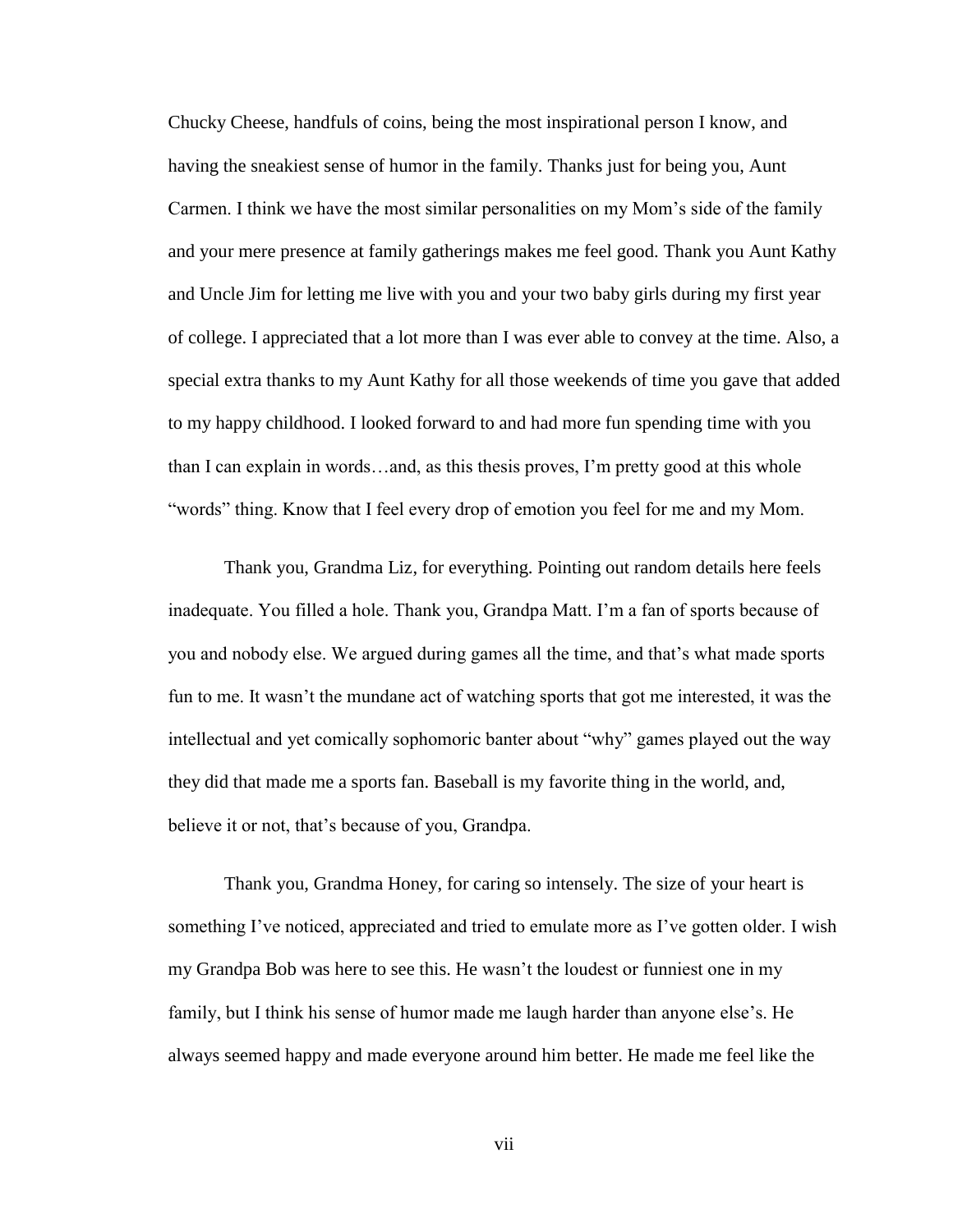smartest kid in the world. I hope I'm just like him when I'm older. I guess that's the best thing anyone can say about another person.

Only pet lovers will understand why I would feel remiss not to include something about my childhood dog Moe. I had no human siblings, but I had Moe.

My most purposeful thanks go to Dad. This thesis is dedicated to you. Everything I do is an extension of you. You raised me all alone. As I've written here, you had a terrific family of support, but you were (and still are) the one who is there day-in and day-out. You gave me a lot of liberties as I grew up. You carefully exposed me to a lot of "entertainment media" at younger ages than parents that were your peers. Many would have disagreed with most of your approach and decisions.

But look at me now!

Mom would be just as proud of you as she would be of me.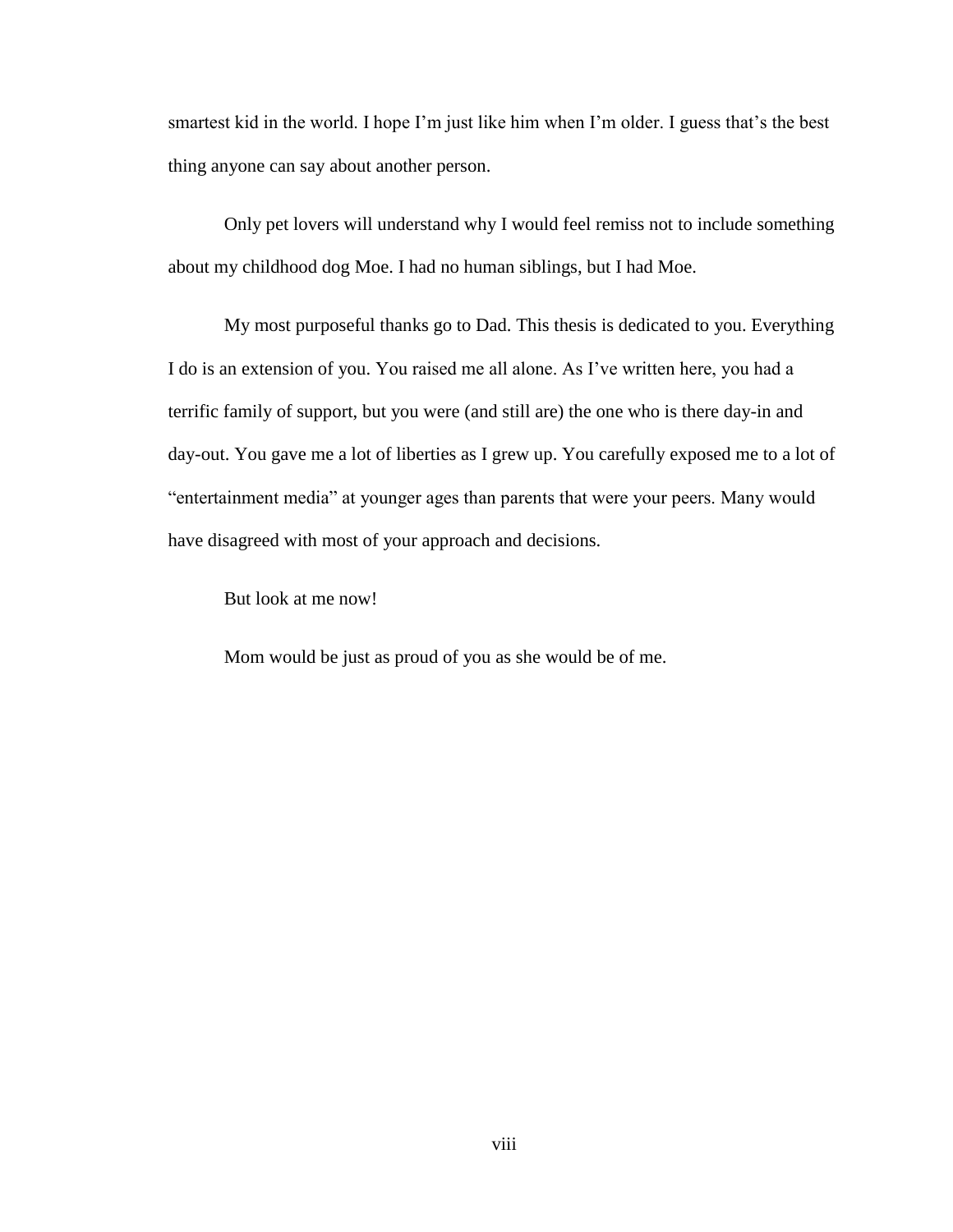#### **Chapter 1**

#### **Overview**

"The bigger a company gets, the less it gives a shit about you."<sup>1</sup> David Crosby told this to Rosanna Arquette in an interview for her documentary *All We Are Saying*, which asks a variety of musicians how they balance life and art. Much of Arquette's documentary draws out interesting perspectives from musicians, old and young, about balancing not just life and art, but business and art as well. Most of the musicians who have been around for a while, like Crosby, express dreary outlooks on what has gone on in the music industry during their time as professional musicians. Legendary rocker Tom Petty compares modern rock and roll to professional wrestling and follows that up by saying people "know it's fake, but they don't really care."<sup>2</sup> Professional musicians have had to balance business and art to maintain careers in the music industry for a long time. That is nothing new. Opinions such as Crosby's and Petty's represent a pocket of musicians that believe the art side of the music industry has suffered as the business side has grown.

In *All We Are Saying*, Fleetwood Mac's Stevie Nicks complains that young female musicians think they have to sexualize themselves to sell records: "I think it's making a lot of really great artists scared…and run away. Because what they really want to do is be a song writer."<sup>3</sup> Joni Mitchell's comments are similar. She claims the music industry can "make more money out of a non-talented person who looks good…get one hit out of them and cast them off."<sup>4</sup> Stevie Nicks and Joni Mitchell are idols of contemporary female singer-songwriter Michelle Branch. Although this thesis does not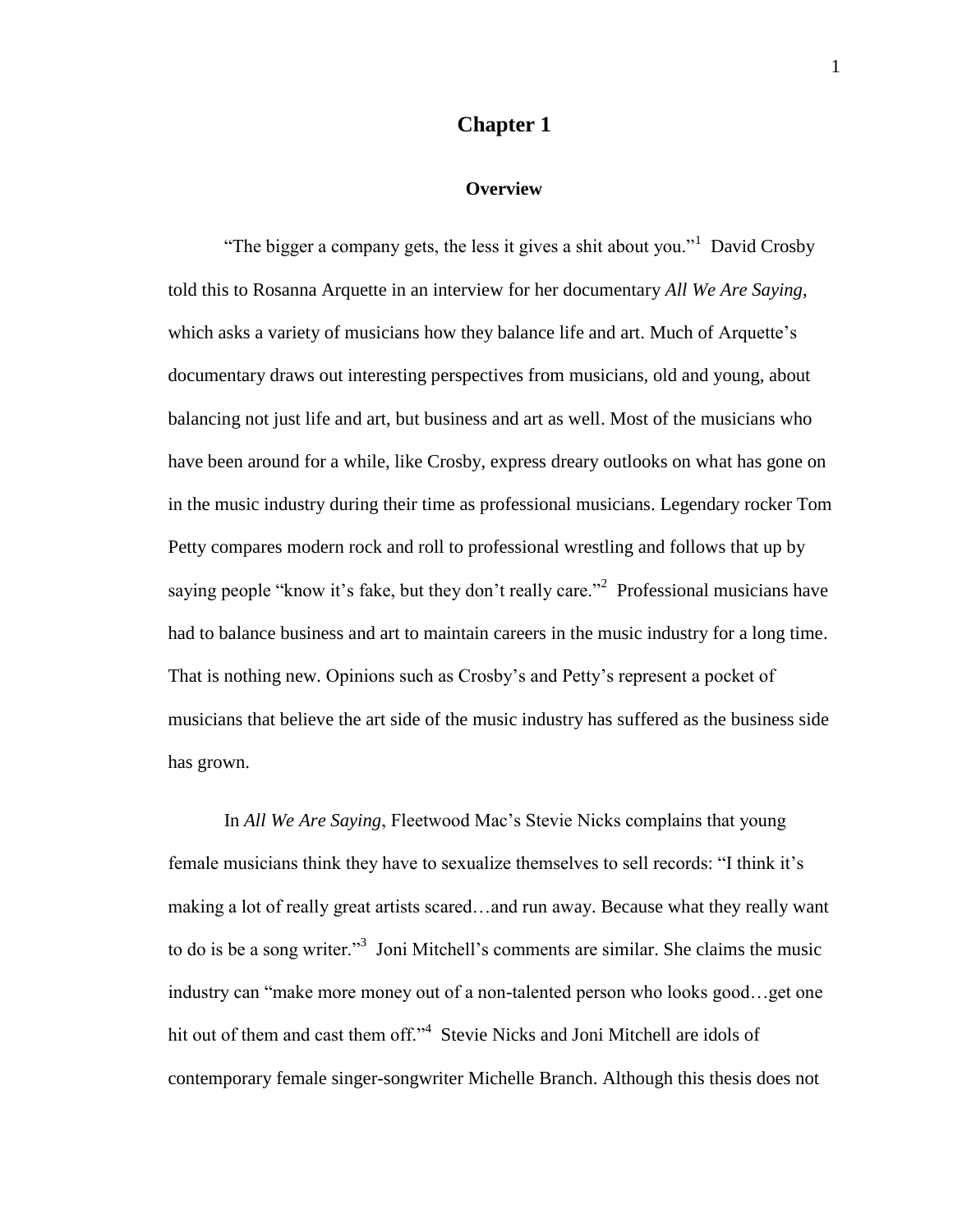specifically look at gender and sexuality in music, it shows up in how female artists such as Branch are viewed. More than male artists, female artists are sexualized to sell their art. Branch represented a new brand of female artist who was supposed to be more conservative with her sexuality. This caused tension in Branch's star text when she would wear revealing clothing or model for a sexy photo shoot. Branch's genre expectations would collide with her brand expectations and cause waves in her fan base.

Branch, once a very commercially successful pop musician, saw her career wane after two platinum-selling albums. One could argue that Branch got caught up in the shuffle of the business side of the music industry. Applying a G.W.F. Hegel theory to music shows what can happen to artists such as Branch who represent the "antithesis": "The Absolute unfolds by a dialectical process: every state of affairs (thesis) gives rise to its opposite (antithesis), and then a synthesis of the two is formed, which becomes the new thesis, and the process starts all over again.<sup>55</sup> Britney Spears became a lucrative commodity for the music industry in 1999, but the public eventually wanted something different. As an answer to sexy Spears, the thesis, the music industry promoted Michelle Branch as an antithesis in 2001. Branch got branded as an Anti-Britney—she was sold more as a strong female role model who makes and plays her own music. Branch became a lucrative commodity sold to all the girls who felt Spears was shallow and phony. Branch, however, posed a problem to the music industry. She had her own goals in mind, and she fought against being commoditized. This led the music industry to step three of The Absolute; they quickly created a synthesis of Spears and Branch, Avril Lavigne. This cycle illustrates how an artist such as Michelle Branch can be made expendable by the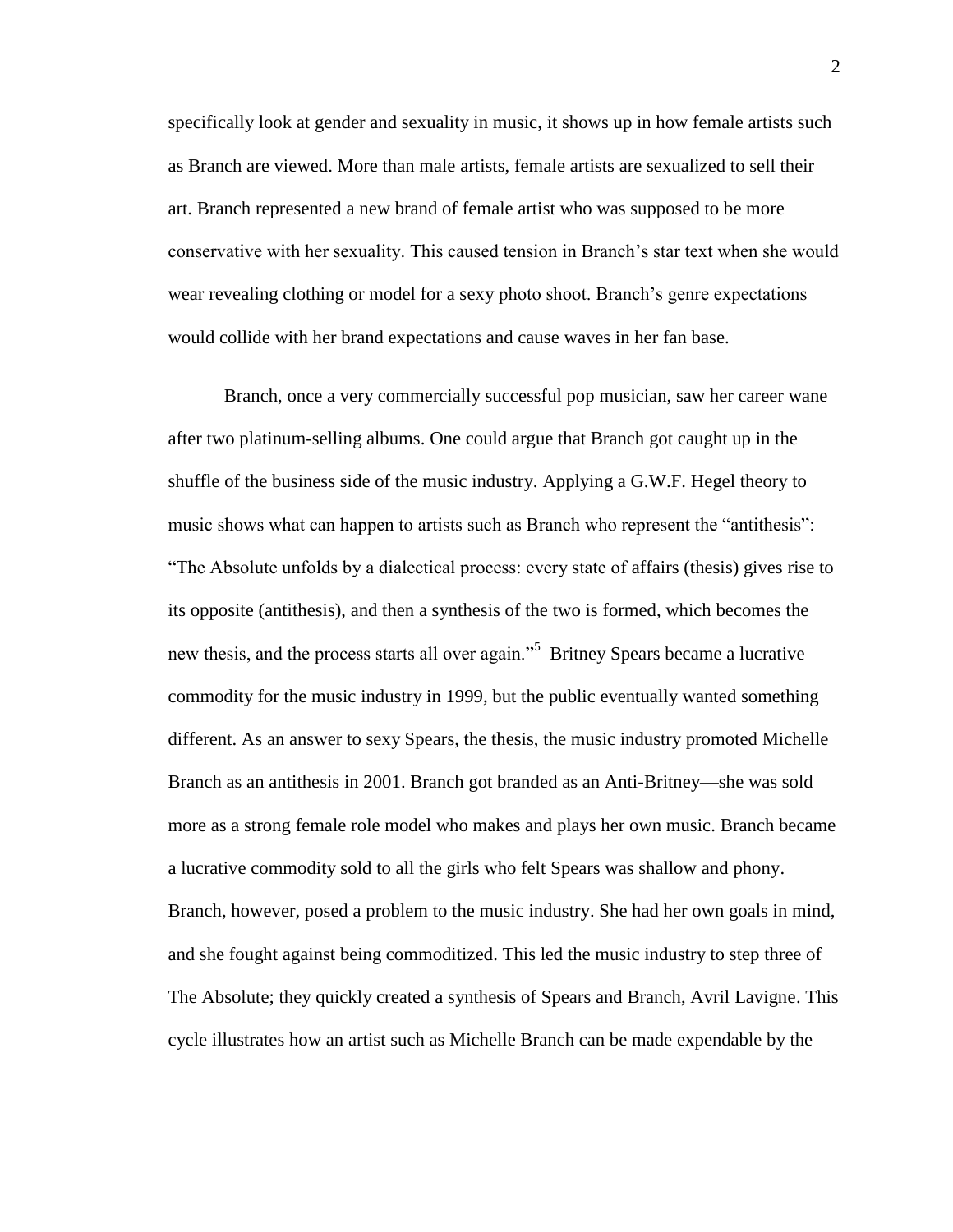music industry by creating a hybrid of the antithesis' popular traits and the thesis' useful traits.

The craftsmanship of an artist's image has become increasingly important to creating a star product. Paul Théberge explains that major record labels have even started to include "image rights" into contract negotiations with artists.<sup>6</sup> This importance on and struggle over image is nothing new. As far back as the 1920s, stars such as Rudolph Valentino would use the media in a "maneuver calculated to wrest his image from the control of the industry. $\cdot$ <sup>7</sup> This exemplifies the tension between business and art in the music industry. Image, be it that of Rudolph Valentino in the 1920s or Michelle Branch in the 2000s is an important element in selling art.

Music is art, but the music industry is also a business. Music scholar Keith Negus writes, "The industry needs to be understood both as a commercial business driven by the pursuit of profit and a site of creative human activity from which some very great popular music has come."<sup>8</sup> Fellow music scholar Simon Frith gives historical perspective to music as art and its eventual relation to business:

The rise of Tin Pan Alley and the emergence of the mass medium involved an increasingly centralized and commercialized control of what could be heard: as fewer people made music for themselves, public taste was easier to control. The 'innocence' of musical fun was now irrevocably tainted by the terms of commercial exploitation and manipulation. Popular music emerged from the processes of commodity production; its cultural effect was one of the new forms of 'mass consumption.'<sup>9</sup>

To be clear, for this work, the creation process and the music itself are considered art and everything done to sell this art relates to business.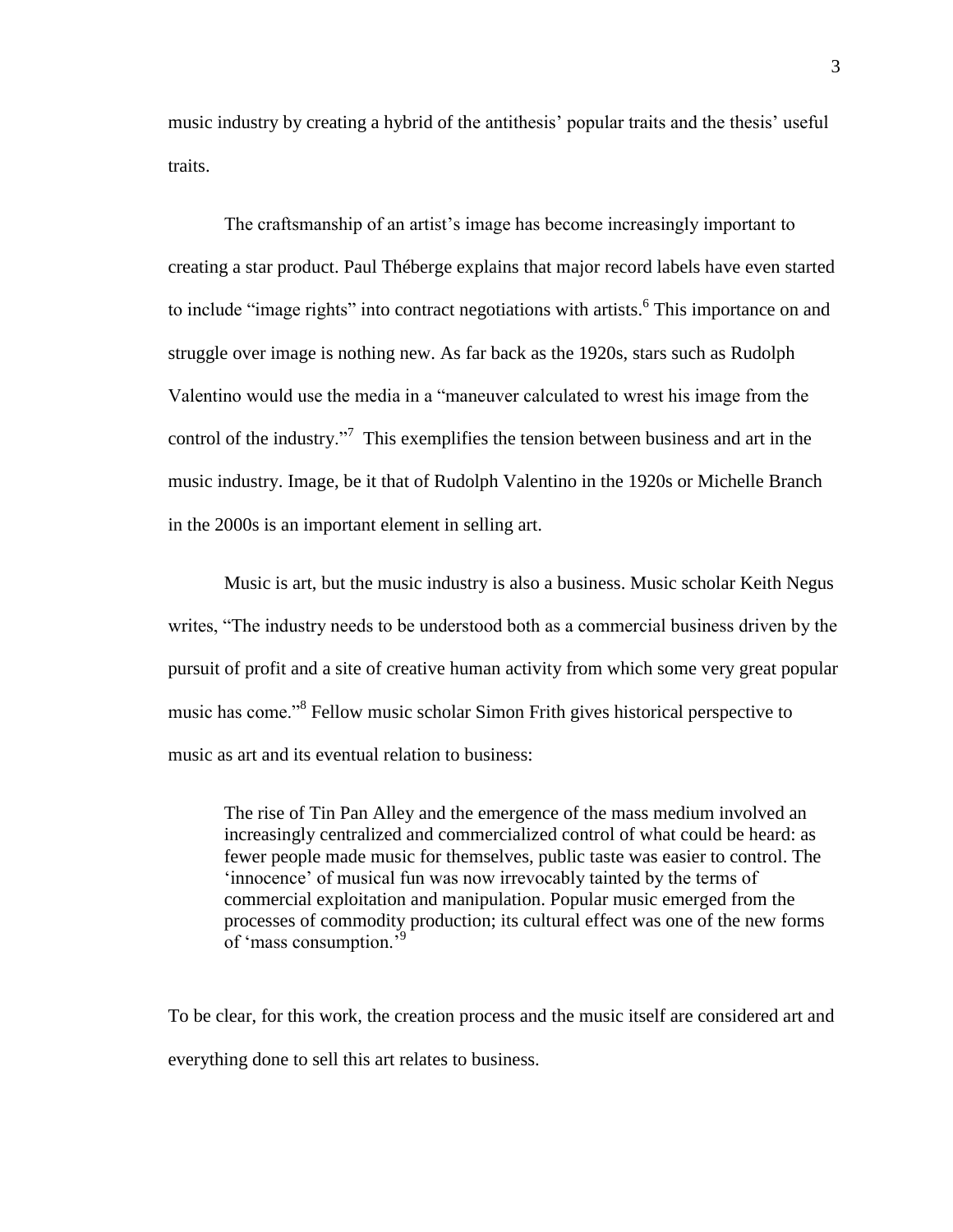To help sell the music, sometimes the creation process can be affected. Frith writes, "The relationship between making music and making money remains the musicians' central problem. They experience tensions in their dealings not only with the industry that packages their music, but also with the audiences that consume it."<sup>10</sup> Thinking about art and business as completely incompatible partners like oil and water is reductive, but trying to balance the two in the music industry does create tension.

This tension between business and art in the music industry is a popular topic in music studies. Scholars have difficulty being sure of exactly what goes on behind closed doors, whether it relates to the business and art tension or anything else, because the people involved have to protect their careers. Artists do not want to bite the hand that feeds them and record labels do not want to tarnish the image of their artists. Even former insiders, now out of the business, who write tell-all books or autobiographies could have an agenda and that has to be considered before taking their words as fact. Therefore, my project will focus on the tension between business and art in the music industry by looking at how it is reflected in the star texts instead of trying to sort through what is real and what is fabricated coming from the mouths of people in music. What is reflected in artists' star texts might not always be accurate, but it will show what the public sees in terms of how artists handle the tension of balancing business and art in music. My case studies will be Michelle Branch and Regina Spektor. Star texts are everything that influences the public's perceptions of the artists. The range of material I will analyze that make up star texts include: songs and music videos, trade press, popular press, blogs, message board posts and social media such as Twitter and Facebook.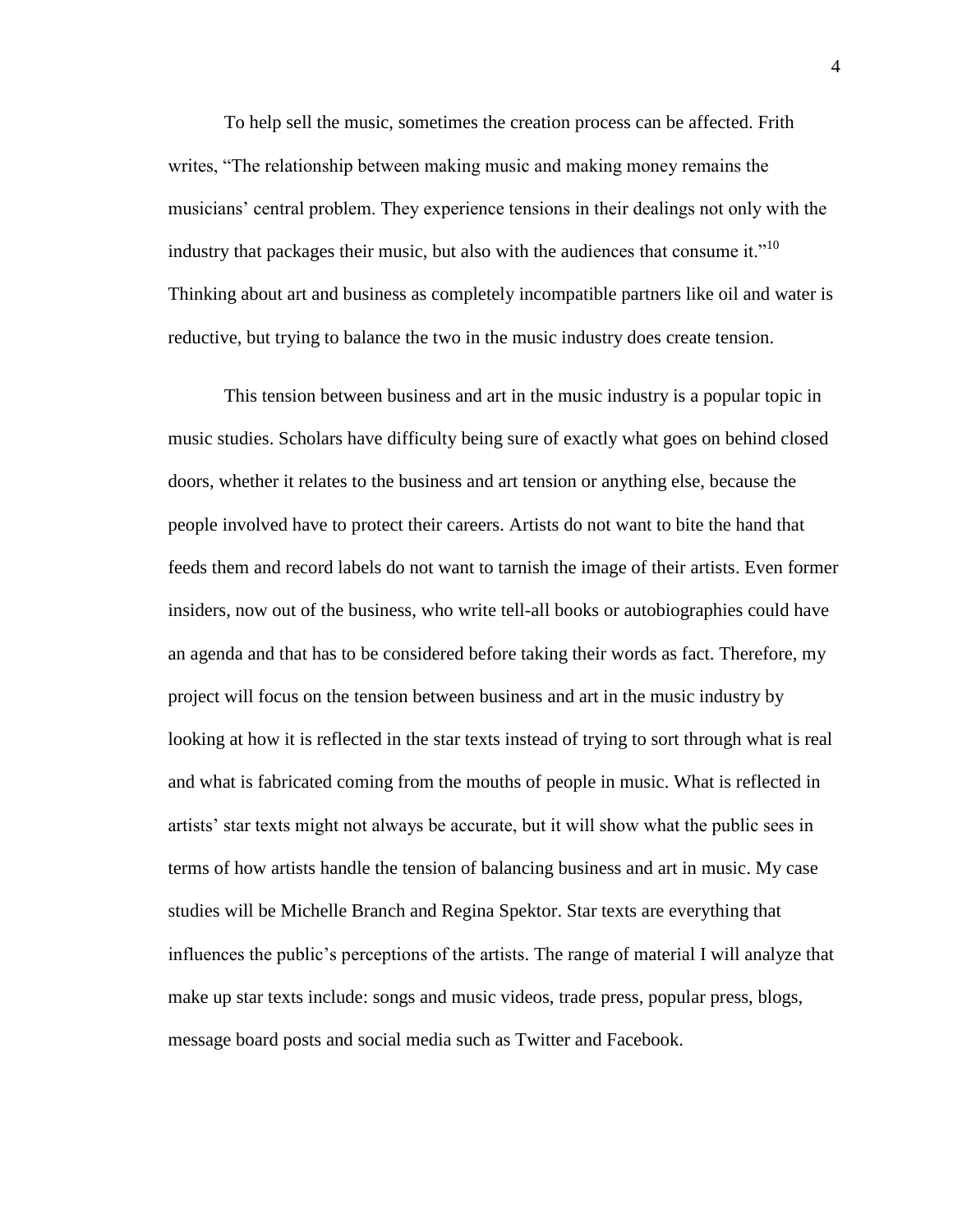My research provides insight into how the balance between business and art is available to the public through star texts. Professional artists use star texts to brand themselves in order to sell records. It is important to study how business and art is balanced through star texts because it is similar to how people brand themselves on social media. P. David Marshall explains this link: "Self-production is the very core of celebrity activity and it now serves as a rubric and template for organization and production of the on-line self which has become at the very least an important component of our presentation of ourselves to the world."<sup>11</sup> My research and analysis in this study shows that commercial culture and social culture are now overlapping more. The Internet has become a medium in which artists use the same platforms to sell themselves and their music as the average person is using to sell themselves to other people. Artists *brand*  themselves/create their *star images* by producing a set of social values that get communicated to the public just like other people essentially brand themselves on social media. In both cases, musicians and other people hope their branding leads to popularity.

My goal is not so far reaching that I aim to argue what is art and what is business or what the right balance should be. What my thesis provides is a research of the star texts of Michelle Branch and Regina Spektor to show how the tension between business and art is being presented to the public. I do not offer my opinion on how the public perceives this tension, either. I found a great deal of literature presenting ideas on the tension between business and art in the music industry, and I found a great deal of literature defining what a star is by analyzing star texts; however, there is little that combined these studies. By combining these studies, my thesis provides unique insight and perspective on a significantly researched idea in music studies. Furthermore, my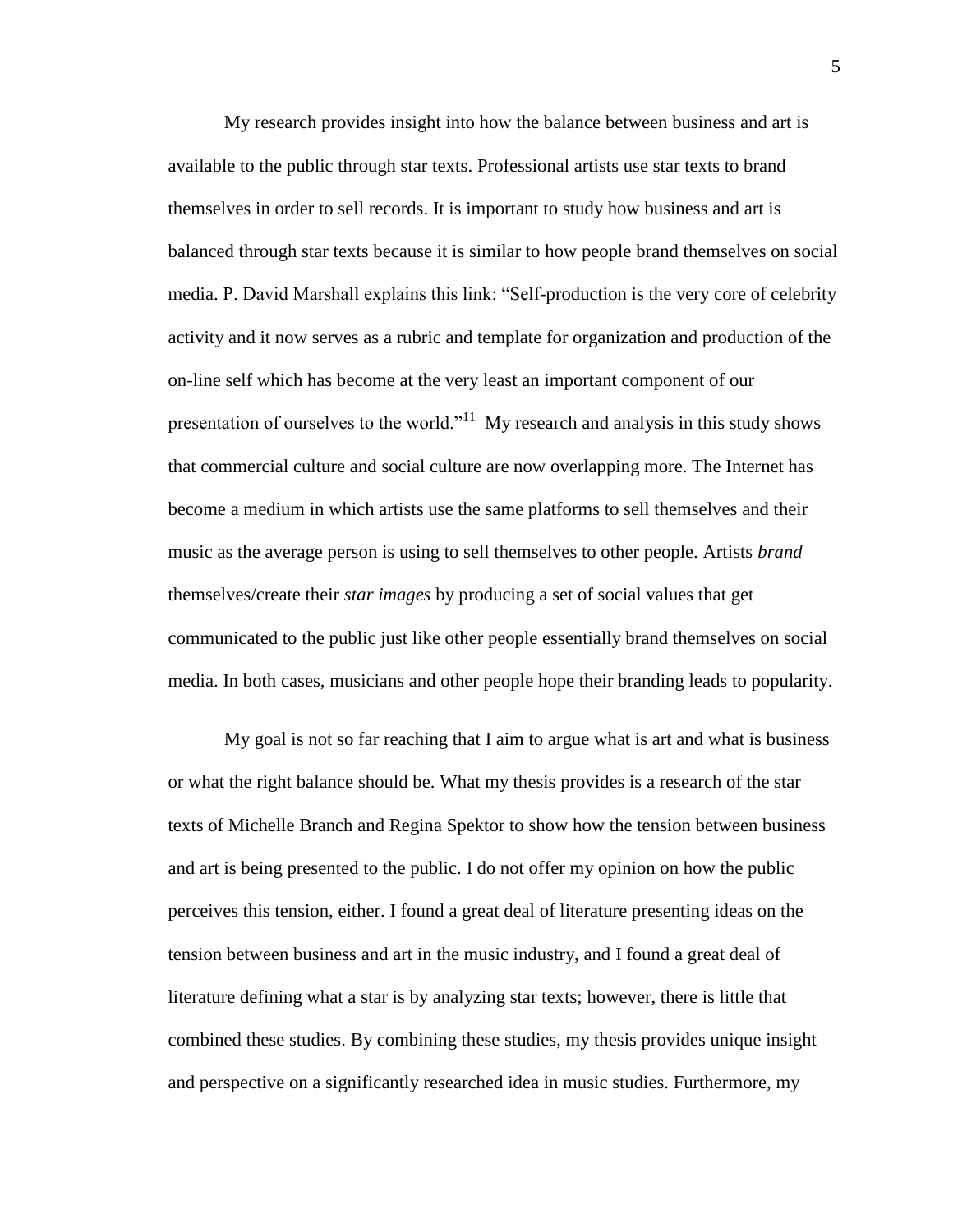thesis lays the groundwork for someone to take the next step in addressing how musicians balancing business and art in their star texts can tell us something about how people balance their own *brands* and true selves on social media.

I chose Michelle Branch and Regina Spektor for my case studies because they represent two very different paths one can take to become a professional musician. Branch signed to a major label as a teenager and became a famous pop star while Spektor bided her time before making a more artist-friendly deal with a major label. Branch and Spektor are both female pop musicians from the same era in music. Choosing two female pop musicians keeps my thesis within a reasonable scope. This decision eliminates any differences in how the media might handle Branch or Spektor differently if one was a male, a group, belonged to a different genre or belonged to a different time period. Branch and Spektor have both been outspoken at times on balancing business and art in the music industry. Branch sometimes struggled with her record label. Spektor waited until a record label offered her a deal that gave her a considerable amount of power over her creative choices. Spektor is happy with the path she took and defends her choice to sign with a major record label when confronted by some of her skeptical fans. Branch represents the young female pop star who rose to fame very fast and eventually ran into differences with her label. Conversely, Spektor represents the pop singer-songwriter who never achieved sensational commercial success but is relatively happy with her balance of business and art in the music industry. Branch and Spektor took different paths to becoming career musicians and, as a result, they have different perspectives represented in their star texts. This gives me a broader frame of reference as I study how the tension between business and art is reflected through the star texts of two pop musicians.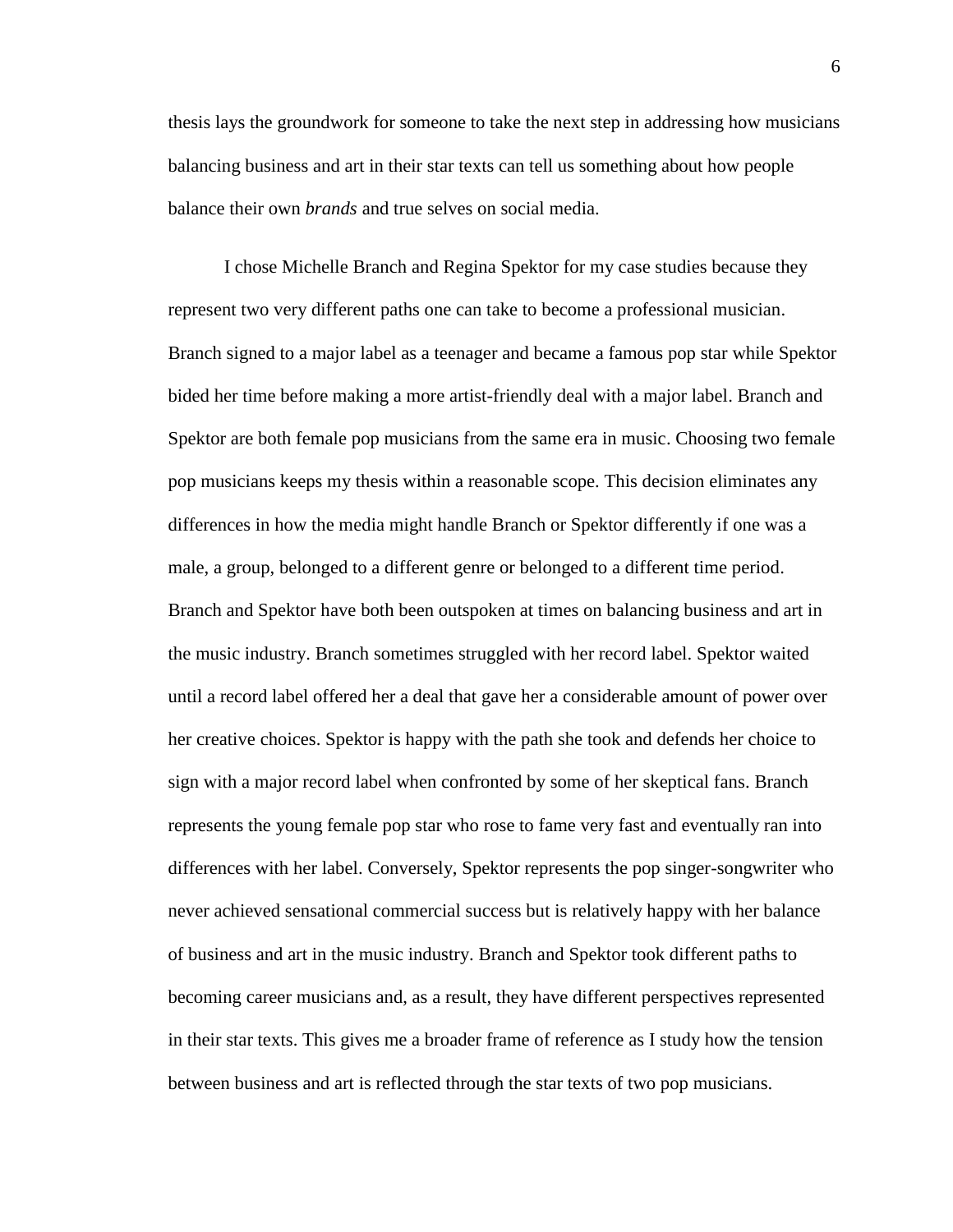#### **Literature Review**

My thesis will look at the tension resulting from balancing business and art in the music industry by examining Michelle Branch's and Regina Spektor's star texts because I noticed in past research that artists tend to voice their frustration with said tension through the media frequently enough to make it a good source for research. To understand how the tension between business and art in music gets communicated by various sources and perspectives to the public through star texts, there are two important things to look at: 1) the scholarly work addressing the tension between business and art in music, and 2) the scholarly work addressing star texts (defined in the overview; in short: discourse that plays a role in shaping who performers are in the eyes of the public). Scholars have researched and written about the tension between business and art in music and other entertainment media from different perspectives and with different focuses. Studying this research gives me a better frame of reference on the tension between business and art in music before delving into specific case studies. The popular press, trade press, blogs and social media analyzed in my case studies are star texts, so having a frame of reference on the scholarly discourse of how to read star texts is important as well. It is not my goal to argue a specific point about the tension between business and art in the music industry. My goal is to show how the tension between business and art in music is conveyed through star texts to the public.

Theodor W. Adorno discussed the tension between business and art in music as far back as the 1940s. An early member of the Frankfurt School, his use of the music industry to argue his points led to ideas that continue to influence the modern discourse of the tension. Adorno's "A Social Critique of Radio Music" maintains that people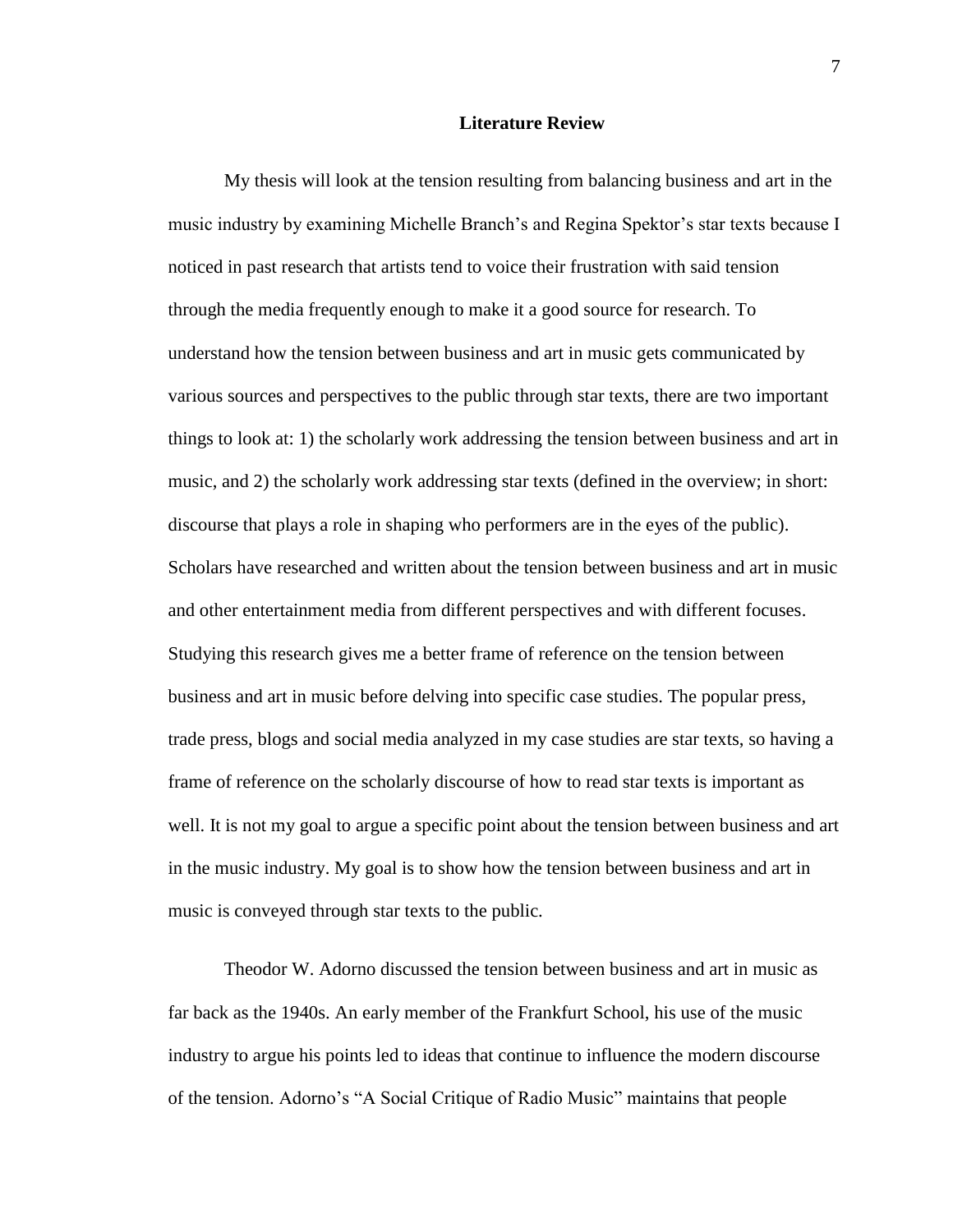started consuming music in a way that made it merely a distraction from important matters in life. This article argues that we live in a society of commodities and that "human needs are satisfied only incidentally."<sup>12</sup> Furthermore, it says the masses do not participate in music culture and commercial culture creates "forced consumers of musical commodities."<sup>13</sup> Adorno's work focuses primarily on two ends of the spectrum of music culture. The commercial culture and the consumers fill most of Adorno's pages. He does not focus on the people caught in the middle—the artists. My thesis focuses on how the tension between business and art in the music industry is portrayed through artist-related media texts. Adorno's ideas are old, but they are a useful perspective to have for my research because it gives me a frame of reference. I do not have to agree with the *amount* of overwhelming power Adorno attributes to the commercial music system to respect some of the arguments he makes. Some of his individual explanations for why the commercial system limits the options of the artists because that is in the company's better interest make sense. Profit, control, and power remain priorities of modern major record labels. Modern major record labels' decision to prefer and often demand ironclad contracts support this notion.

Shane Gunster wrote an article that reevaluates Adorno's writings on music. He blames Adorno for "mourning the death of autonomy"<sup>14</sup> too much. Gunster writes that Adorno should have spent more time studying and explaining why things were the way he saw them instead of wasting so much space lamenting what he saw as a dire reality. In this piece, Gunster weighs Adorno's views with the views of Adorno's critics. Gunster argues that most scholars either lament the loss of autonomy or celebrate consumer agency. He concludes that we should spend more time analyzing why this is the case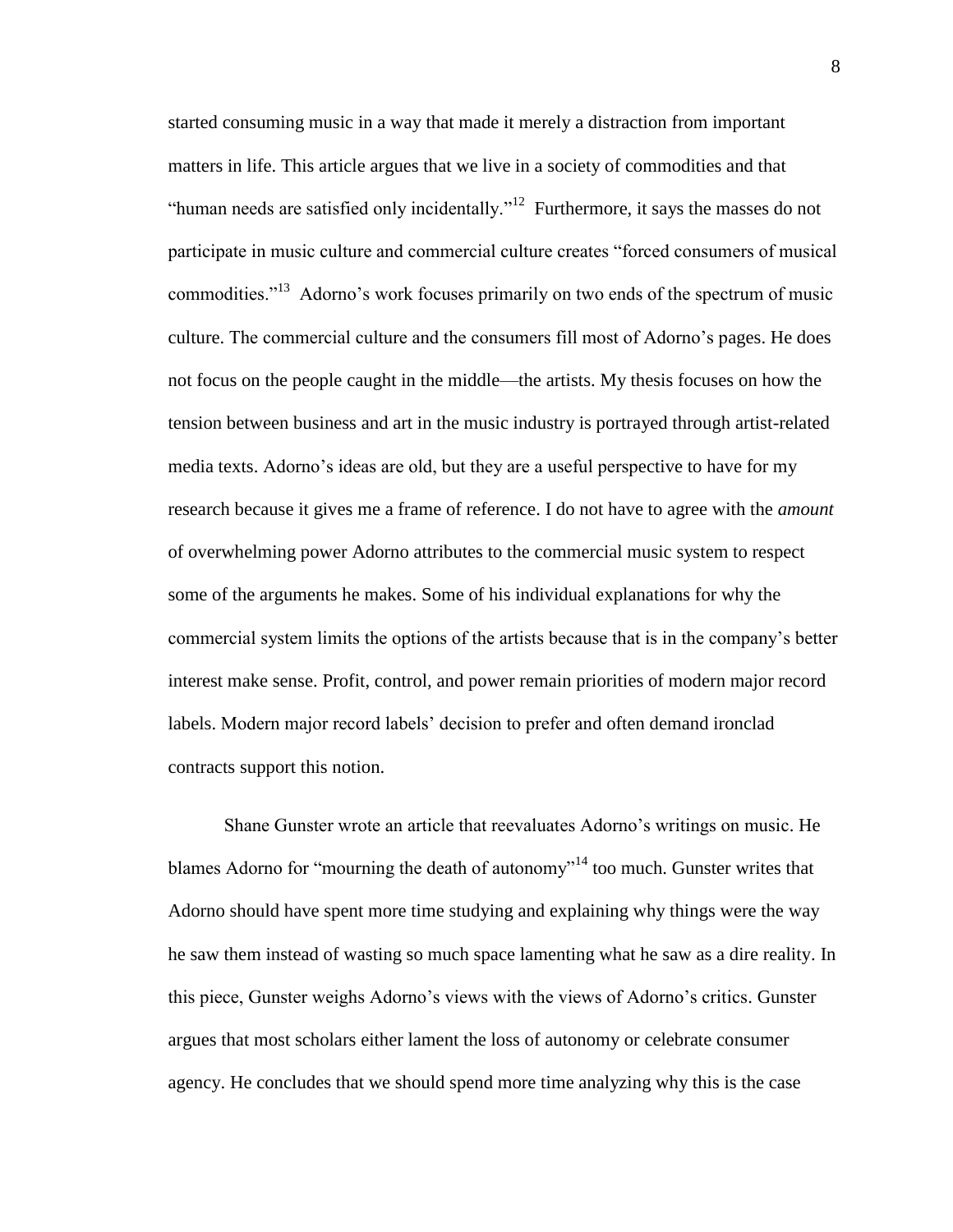instead of picking a side and continuing that argument. I think Gunster makes a good point, and my thesis is a step in that direction because analyzing how the tension between business and art shows up in artist-related media texts provides some context of how music industry business people, artists, and consumers create and/or are subjected to said tension.

Jack Bishop's article about the media conglomerates mostly echoes Adorno's view of a dominant commercial system controlling the masses.<sup>15</sup> Bishop explains how the music industry is concentrated (as of his writing) into a "Big Four." In other words, he shows through statistics and charts that four companies control most of the music industry. Bishop goes on to contend that this concentration of ownership is bad for music because it inhibits creativity. He writes at length on technology and piracy, but he also writes about controlling consumer habits to maintain control of the music market.<sup>16</sup> For the most part, Bishop relegates art and artists as simply a tool by which companies make money; I explore the artists in more detail. This article does, however, provide a good view of the business perspective of the tension between business and art in music. The article presents a background of the inner-workings of the conglomerates and record labels, which gave me an important perspective while analyzing my case studies.

Eileen Meehan's "Holy Commodity Fetish, Batman!': The Political Economy of Commercial Intertext"<sup>17</sup> shows more specifically how a company uses a specific entity her case study is Batman—to make money by taking advantage of all of the company's media assets. Jennifer M. Profit, Djung Yune Tchoi, and Matthew P. McAllister take Meehan's study a step further in their article "Plugging Back Into The Matrix: The Intertextual Flow of Corporate Media Commodities"<sup>18</sup> by using an updated case study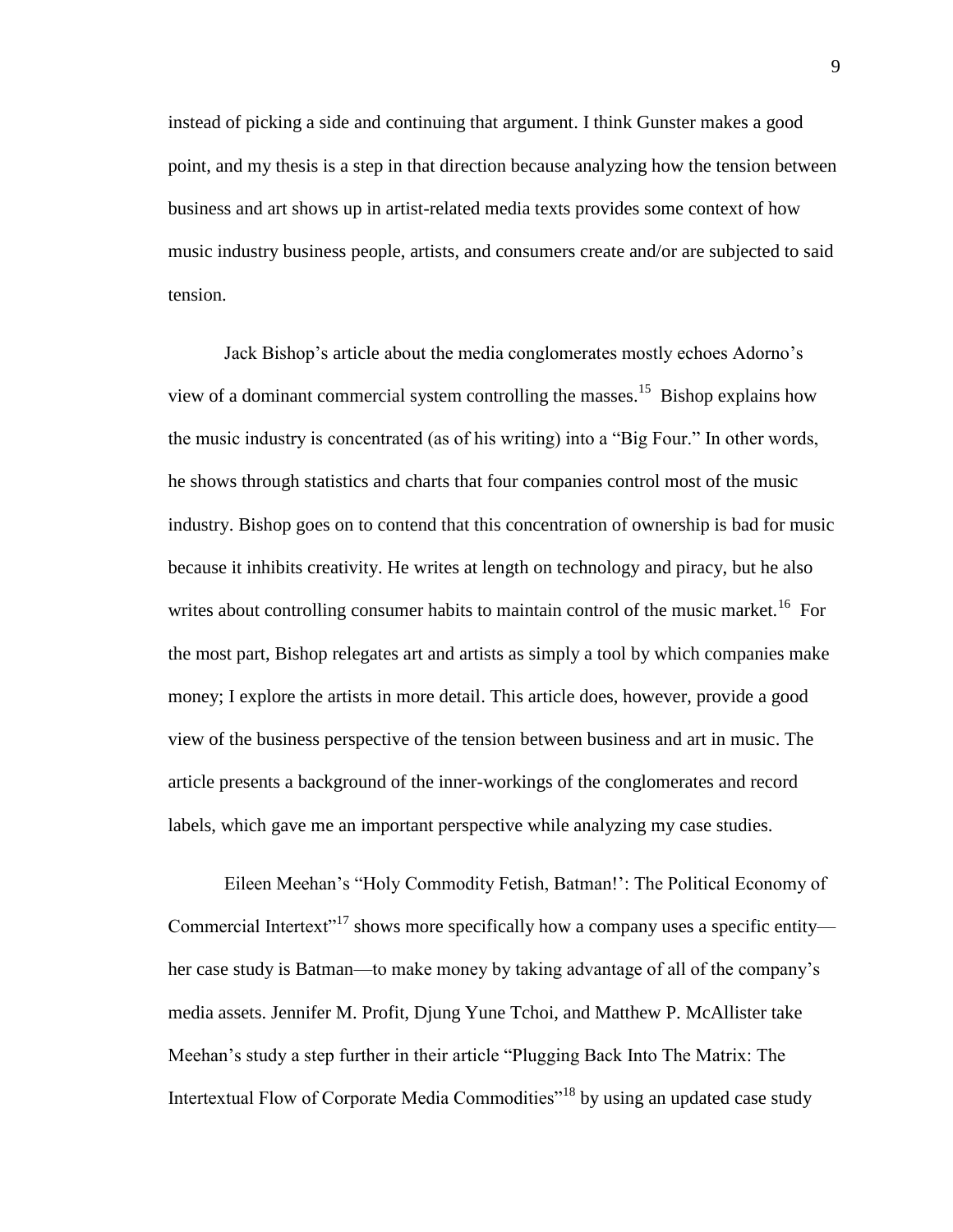(The Matrix) and assert that habit and fan loyalty are even more important than product quality. That argument is debatable, but it goes to the heart of the business vs. art tension that exists in any entertainment medium. Both of these articles show how a big company takes advantage of its many assets to sell its products through vertical and horizontal integration to create more interest in products and create more fan interest and devotion. This strategy of promotion appears in the star texts of my case studies so it was good to understand it and see examples of it. It helped me to recognize this business practice and whether there was any tension created with it and the artists.

One of the most important developments in music since Adorno's early critique of radio music is the music video. The music video helps a record label brand an artist not only by sound, but by image as well. The better a record label can brand an artist, the easier/more efficiently it can promote and profit from that artist through multiple media and assets owned by its parent company. MTV made the music video an important part of the music industry in the 1980s. The music video started having an influential role in the branding of artists and the selling of music. Music videos also added another dimension to the art of the song. As music videos and MTV evolved, the tension between business and art in this medium became evident.

In "Music Video Cartel: A Survey of Anti-Competitive Practices by MTV and Major Record Companies," Jack Banks describes how MTV worked with record labels to get exclusive rights to almost every music video by major artists to form a near monopoly on the medium.<sup>19</sup> But, Steve Jones's article "MTV: The Medium was the Message" explains how MTV decided to alter its programming in different countries as it became global to appeal to different audiences.<sup>20</sup> This suggests that MTV is not completely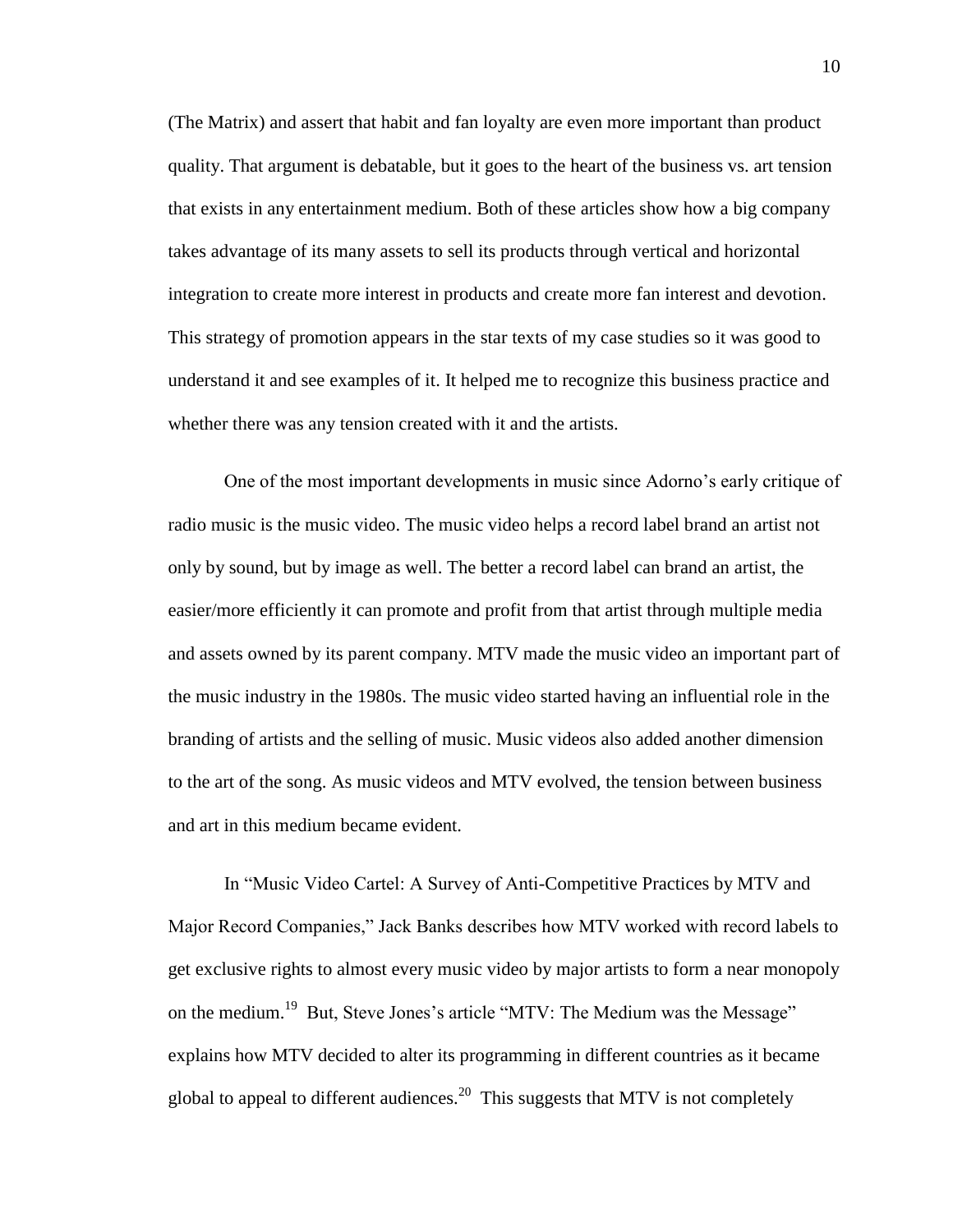controlling artists and programming; rather, it is altering its content based on the creative desires of the artists and the content desires of the audience. I have noticed in past research that the popular press clearly framed musicians such as Michelle Branch, Vanessa Carlton, and Avril Lavigne as "Anti-Britneys" to separate them from Britney Spears who some in the popular press insinuated was a bad role model for young girls because of the risqué images in Spears videos. Furthermore, those Anti-Britney artists played a more pop-rock, instrument-driven music that filled a different role in the pop music market. Branch, Carlton, and Lavigne appeared in their first music videos playing musical instruments. The popular press labeled Spears as being more about looks than art, and it glorified the three others as being more about the art. Discourse in star texts on music videos with Britney Spears and the Anti-Britneys appeared in the early 2000s, which is the era that the artists in my case studies started releasing albums.

The female sexuality exhibited in music videos is an important gender distinction that is part of the business of selling music. Many scholars have done various content analyses showing that females are overwhelmingly more likely to be sexualized in music videos than males. One 2006 study showed there were more than ten times as many instances of females in sexual attire than males and more than three times as many instances of females being involved in sexual behavior than males.<sup>21</sup> This trend shows that females are more sexualized in music and, perhaps, more expected to be sexualized. However, it also affects their authenticity with fans. The Anti-Britneys were branded to create more authentic artists for girls and young women to look up to. Therefore, they created a tension between gender expectations for their specific branding and the genre norm for pop stars. Understanding the music video and how it ties into gender, sexuality,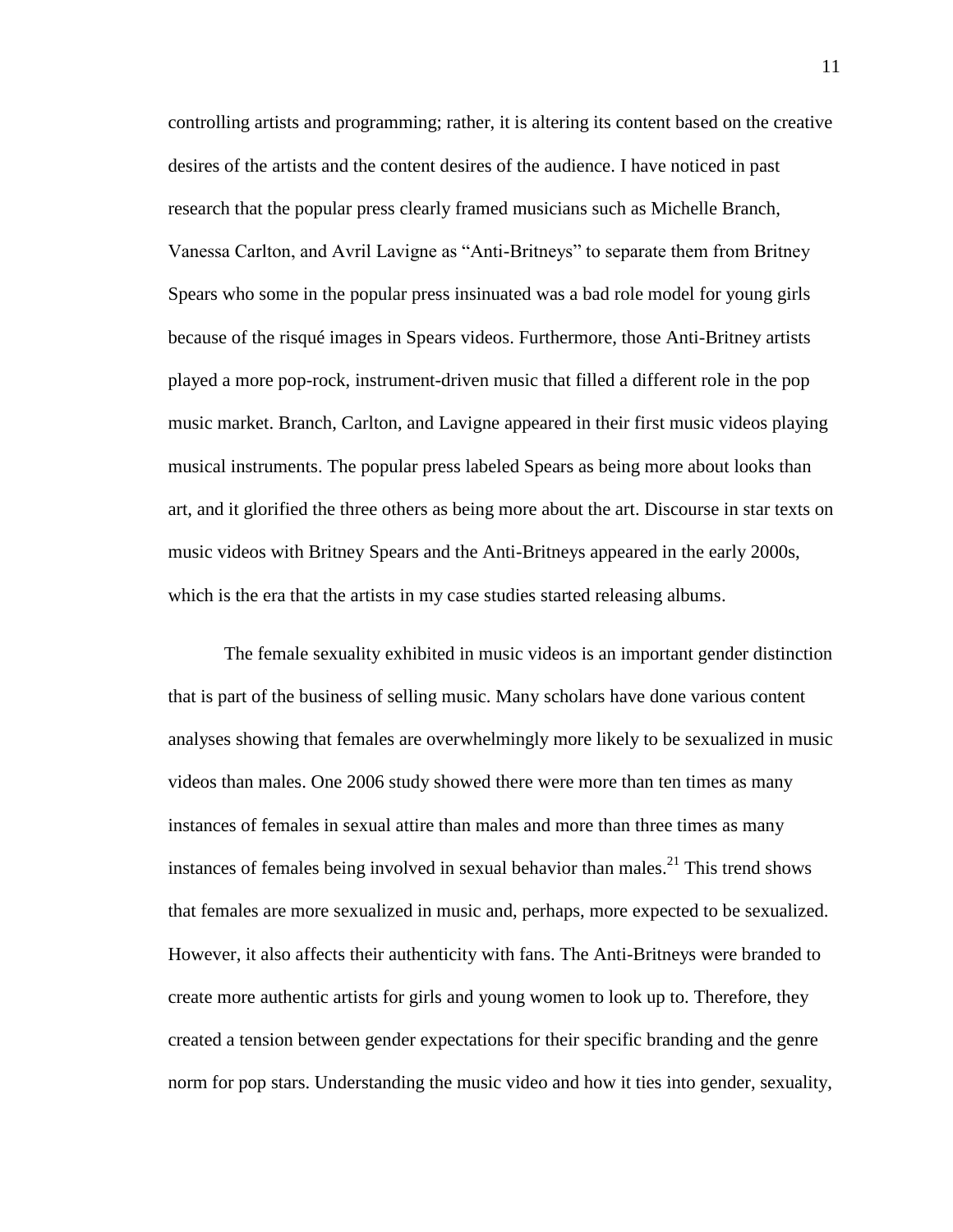and authenticity relates to the tension between business and art in the music industry during this time period.

Two of the most notable scholars to directly address the tension between business and art in the music industry are Simon Frith and Keith Negus. They both recognize that the tension is real and important, but they see more of a give-and-take relationship between record labels and artists. I found that Negus in particular was a good source of research for me and my project. Negus' writing style is clear, detailed and concise, which is preferable to me over the more academic, thicker style of some scholars. I also like that Negus was an artist himself and has that extra, unique perspective laced in his research and analysis. Frith's writing is also very accessible, but his approach is more historical.

Simon Frith's 1981 book *Sound Effects<sup>22</sup>* might be skewed to British Rock, but the groundwork he lays in this book about the tension between business and art in the music industry is still useful and important. Frith uses a historical approach to frame the context of his arguments, which shows trends over time that are helpful to anyone writing about the subject regardless of when. Frith focuses on how business and art work together in the music industry, and he shows how artists actually have tense relationships with their audience as well as their record labels. He explores how the music business works and how artists fit within it. Although Frith uses excerpts from the popular press to highlight his points, he does not specifically analyze it the way I do in my thesis. The way Frith focuses on the position of the artists between record labels and the public in his analysis of the tension between business and art in the music industry does, however, provide me with important knowledge and perspective as I analyze the star texts of my case studies because these start texts represent the tension of that position.

12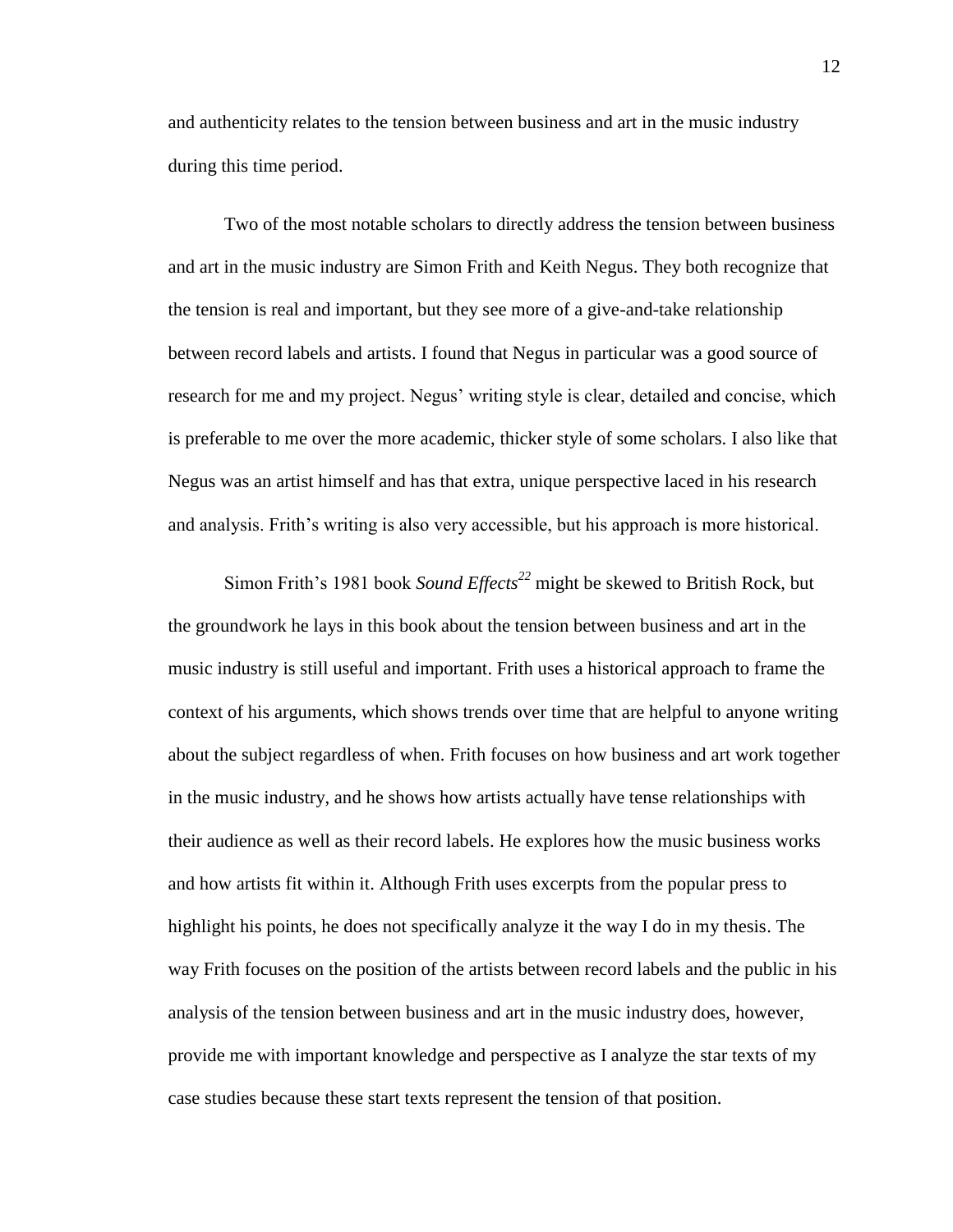Like Frith, Keith Negus studies and writes about the tension between business and art in much of his work. Negus, however, focuses more on the creative autonomy of the artist. In his book *Music Genres and Corporate Cultures*, <sup>23</sup> Negus shares that he was once in a band and dealt with business/art tensions to build his credibility on the issue and then cites many scholars in making his points. While he provides several examples of how artists have to bend their visions to maintain careers in music, he does not go so far as to declare that artists are merely puppets of their record labels. Unlike Frith, who mostly studies the business perspective of the tension between business and art in the music industry in *Sound Effects*, Negus concentrates on the artistic perspective in *Music Genres and Corporate Cultures*. Negus writes about the creative process of artists and how that is influenced by the record labels. Negus's own experiences combined with his abundance of citations and perspectives on the topic gives this book the outlook of an artist who really cares about his own art combined with a diligent scholar who has done thorough research on a topic. Negus explains how the entire creative process includes more than just the artist, and that was a good thing to keep in mind while I studied star texts for my thesis—even the texts that seemingly come straight from the artists could very well be a product of what the artist and a group of other people in that artist's camp decide is in the best interest for the artist to say or write.

Keith Negus's book *Creativity, Communication and Cultural Value<sup>24</sup>* also looks at the creative autonomy of artists; however, like Frith's *Sound Effects*, it focuses more on the business side of things. In this book, Negus takes a stronger stance and makes his voice heard more. He argues against the assertion that people representing record labels hold an overwhelming majority of the power in the creative process. Scholars studying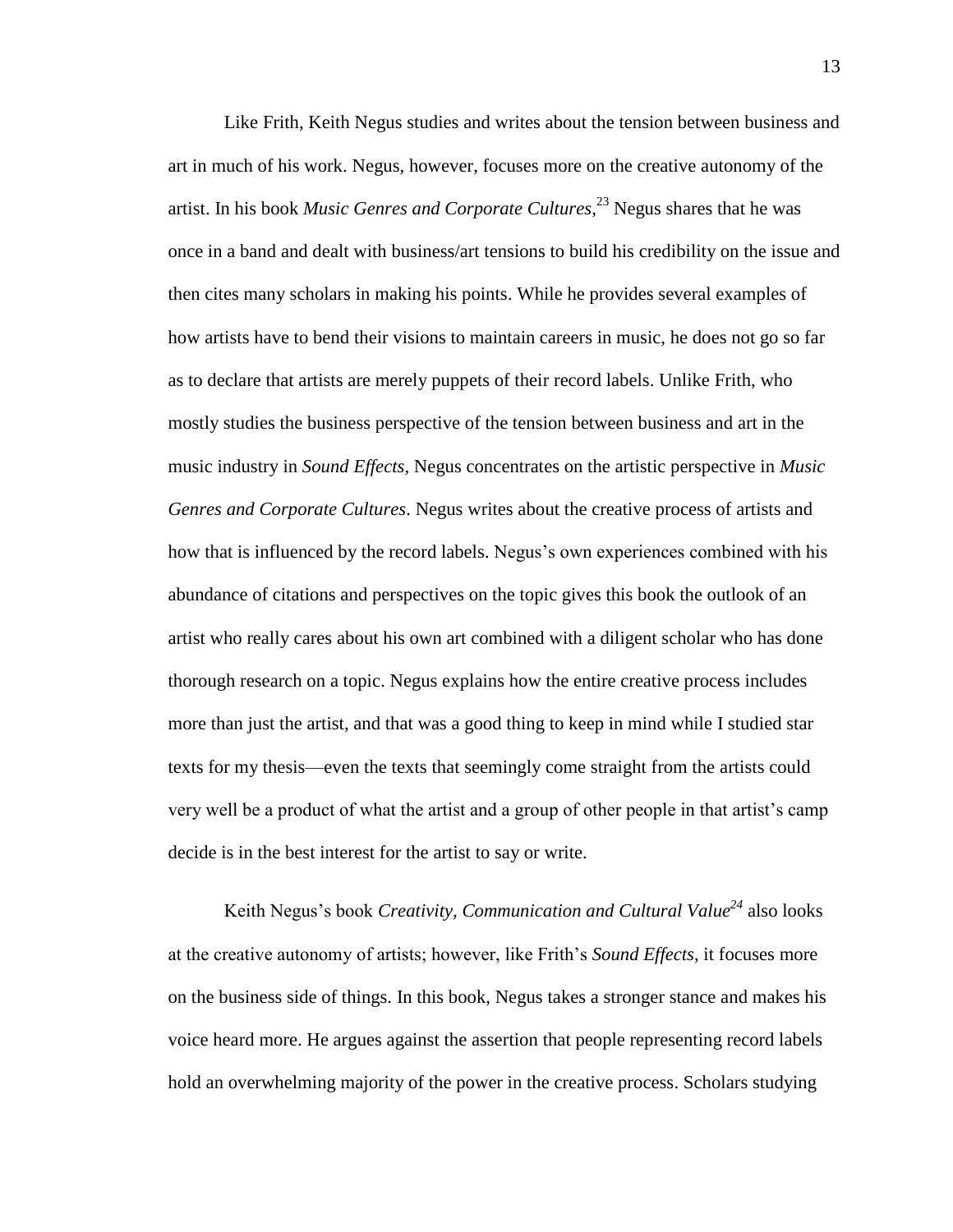the tension between business and art in the music industry have come a long way since Theodor Adorno's belief in the overwhelming power of the commercial culture and the systems it spawned. Frith and Negus in particular do not entirely discount Adorno's argument, but they also recognize that the public has agency and artists have say in what gets produced.

Despite the works of Frith and Negus, some scholars and pockets of the public continue to believe that the music industry is ultimately run by power-hungry bullies. Perhaps 'paranoid' is too strong of a word, but David Sanjek articulates his concerns about the music industry in his article "Funkentelechy vs. the Stockholm Syndrome: The Place of Industrial Analysis in Popular Music Studies."<sup>25</sup> He warns readers to be careful about what they hear and read because the conglomerates that own and control music and artists only care about making profits and they will manipulate the public in any way necessary to maximize those profits. Sanjek certainly acknowledges the tension between business and art in the music industry, but he never really explains the artist's role in it other than when he insinuates that they either willingly or involuntarily have to do the bidding of the companies for which they work. It is hard for anyone to concretely say what goes on behind closed doors in the music industry, and that is why there are so many opinions and well researched, well thought-out arguments. By analyzing star texts and focusing on the tension between business and art, I hope to shed more light on two important links that will provide insight into the tension. The stars (artists) are the link between the companies and the public, and the star texts are the links between the artists and public perception of the artists and their art.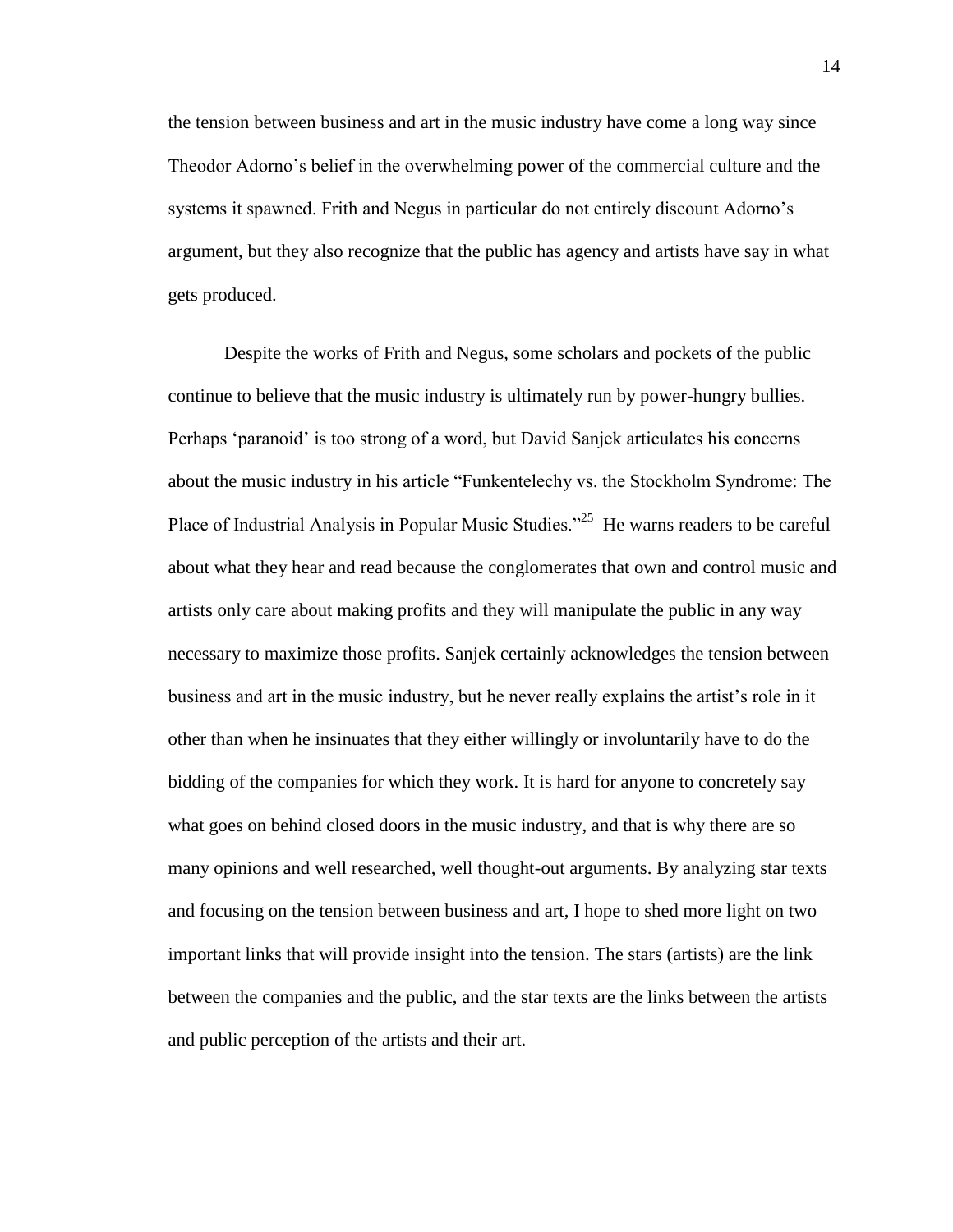In 1979, Richard Dyer wrote *Stars*. That book is still considered a seminal book on reading star texts.<sup>26</sup> In it, Dyer explains that "a star image is made out of media texts that can be grouped together as 'promotion,' 'publicity,' 'films,' and 'criticism and commentaries."<sup>27</sup> Dyer elaborates on each by saying *promotion* is a deliberate creation of an image, *publicity* does not 'appear' to be deliberate (e.g. popular press), *films* represents the performance, and *criticism and commentaries* are what others write/analyze about the stars.<sup>28</sup> I like this general breakdown of what makes a star. For my purposes, I substitute "films" with "music," but Dyer's explanation of the category maintains its meaning and purpose. Others such as Michael Frontani have done the same.<sup>29</sup> I used this as a broad guide when considering the star texts of my own case studies.

Dyer also talks about stars as "novelistic characters."<sup>30</sup> In other words, the public follows the lives of stars in the same way they follow the stars' characters in a movie or song. David Sanjek in particular warns about the potential of stars using the press to perpetuate their star image.<sup>31</sup> In my research, I hope to provide a clear study of how the tension between business and art is reflected in star texts, and Dyer's work gave me an example by which I focused and organized my observations.

Su Holmes uses Dyer's *Stars* as a lens to examine the relationship between the history of celebrity studies and contemporary celebrity culture in an article titled "Starring… Dyer?': Revisiting Star Studies and Contemporary Celebrity Culture." Holmes combines academic discourse and media commentary to study the phenomenon of celebrity. Instead of framing the focus of her study on the tension between business and art, she notes the tension between "achieved celebrity" and "attributed celebrity."<sup>32</sup> Holmes defines achieved celebrity as something earned with talent, and she defines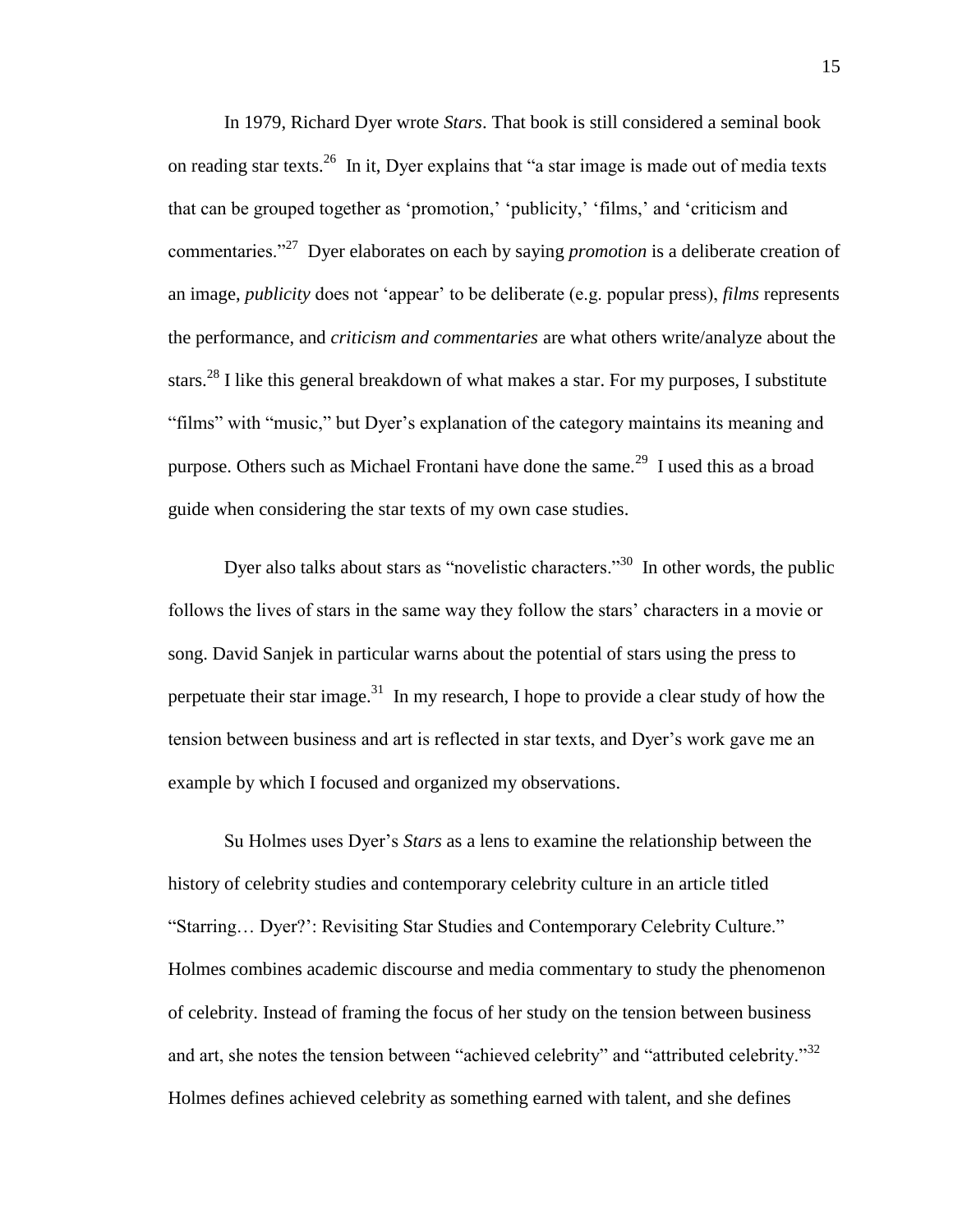attributed celebrity as something that is created by "concentrated media representation."<sup>33</sup> In short, Holmes is interested in recognizing the difference between authenticity and performance. My thesis is not concerned with determining authenticity, which is why I focus more generally on the tension between business and art. However, the term *authenticity* frequently comes up in contemporary star studies<sup>34</sup> and I would be remiss to overlook it.

Erin Meyers comments on and feeds off of many of the texts and themes I used to build a frame of reference for my study. Meyers rejects Adorno's idea of celebrity as a commodity and an ideological tool within a commercial culture. She writes that celebrity is "a site of tension and ambiguity in which an active audience has the space to make meaning of their world by accepting or rejecting the social values embodied by celebrity image."<sup>35</sup> Meyers supports the idea of consumer agency when exposed to star texts, but she sounds less open-minded when it comes to star texts themselves. Like David Sanjek, Meyers warns that celebrity media texts are just as constructed as a celebrity's public performance. Therefore, in reading star texts for my case studies, I was conscious of how authenticity plays a part in the way the artists brand themselves or get branded because this appears to be an integral part in selling modern artists and right in the middle of the tension between business and art.

A reason authenticity plays such an important role in star texts is due to the emergence of social media. P. David Marshall comments on this in his article "The Promotion and Presentation of the Self: Celebrity as Marker of Presentational Media."<sup>36</sup> In this article, Marshall investigates the similarities between how a celebrity brands himself or herself through social media and how an average user does the same thing. He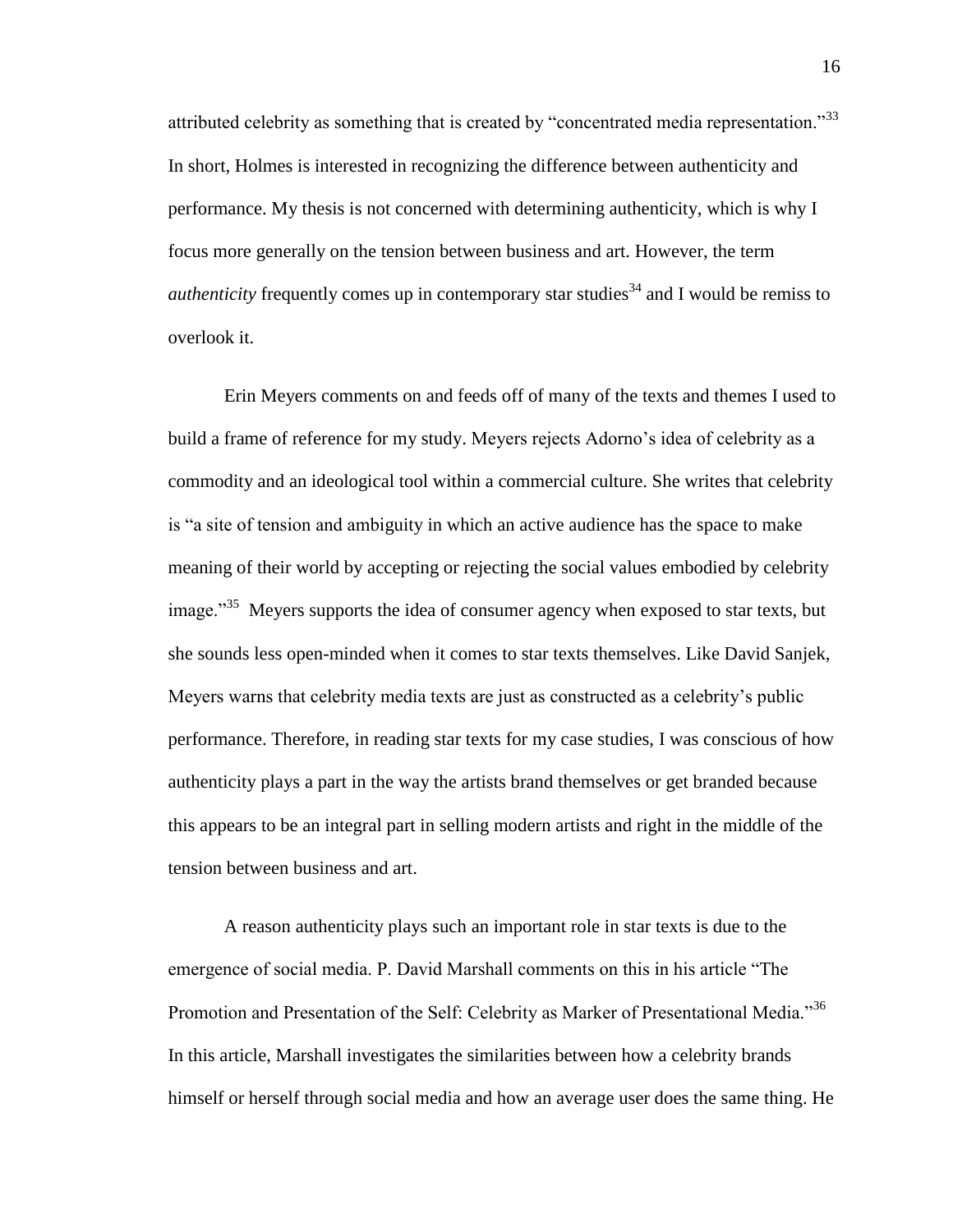argues that it is important to study social media star texts because that will show us something about the production of our own selves through social media. Not only does Marshall's article provide me with an example of how to examine social media as star texts, but it also shows the significance of my project because, as Marshall contends, star texts also teach us something about how we function in society. Social media did not exist when Dyer wrote *Stars* back in 1979, but I believe it still falls within his categories of star texts. Social media fits Dyer's categories of *promotion* and *publicity* because it sometimes looks like a deliberate creation of image (Facebook profiles) and it sometimes works more like a non-deliberate creation of image (Facebook, Twitter and blog posts) depending on how the public reads the text. I believe that what an artist posts on social media can many times be a deliberate creation of image. By keeping the perspective of the artist, a random social media post can be publicity but it can also be non-deliberate and authentic-sounding to the public. Dyer explains that "what the star lets slip in an interview"<sup>37</sup> does not appear to most of the public to be a "deliberate" creation of image. I believe this same case can be made for social media posts that fans think come straight from the artist. Interview questions can be set up ahead of time and artists can be coached on what to say so that they would technically be deliberate image creation. But, Dyer argues that most of the public derives more authenticity from direct interviews.

As I have stated, my project analyzes how the tension between business and art is reflected in star texts. Simon Frith and Keith Negus provide a detailed look at the tension and suggest that both sides hold weight. Others such as Jack Bishop argue that big business controls the art. I do not intend to make an argument about how much power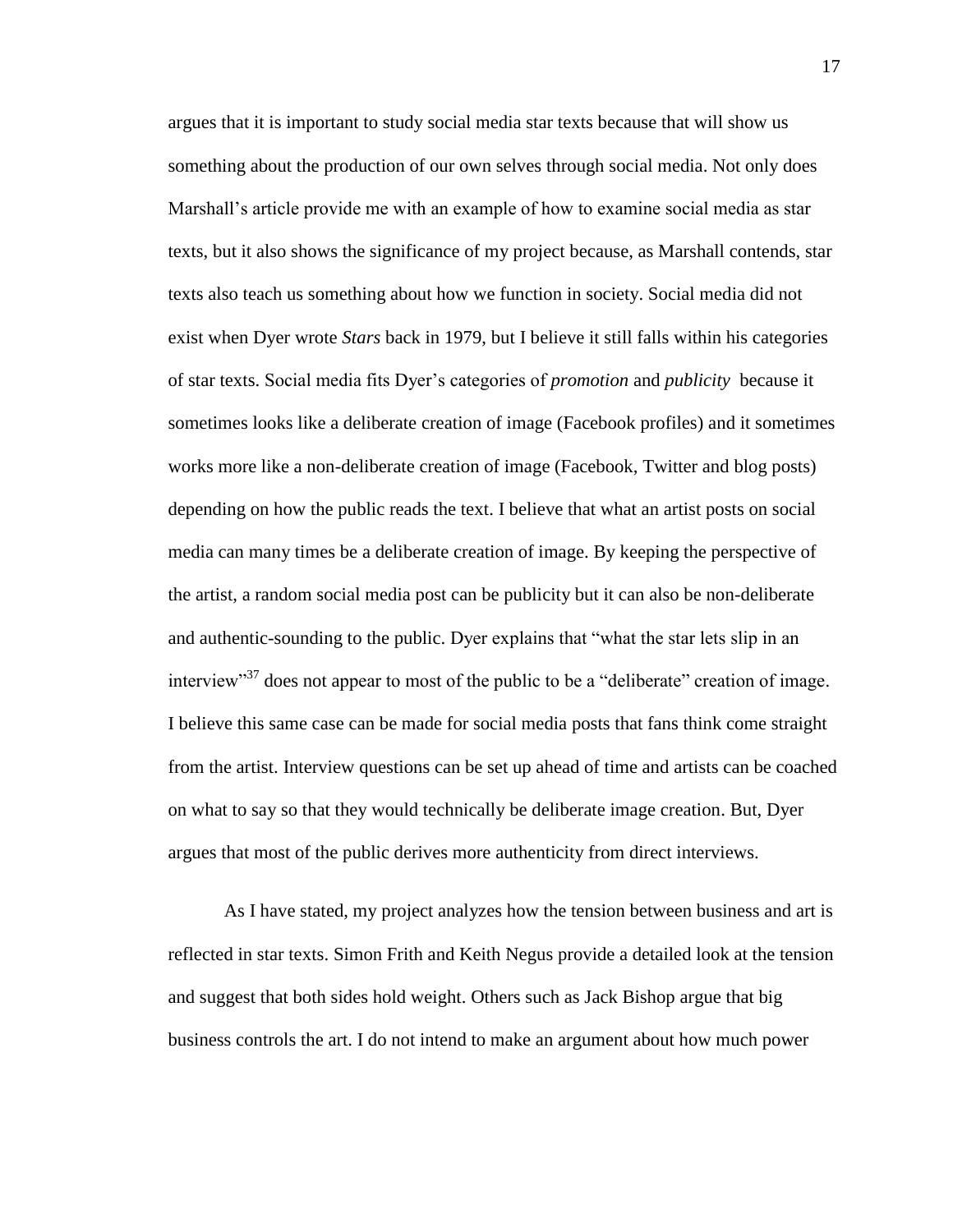record labels have or how much creative autonomy artists have; rather, I will look at star texts to determine how the tension is presented to the public.

#### **Methods and Sources**

My thesis utilizes discourse and textual analysis to look at how the tension between business and art in music is reflected in star texts. More specifically, I study the career paths of different artists as case studies. I use Michelle Branch and Regina Spektor as case studies to narrow the scope of my research. I chose contemporary female singersongwriters because I already have experience researching them from previous studies. I chose contemporary artists because there have been many recent, significant developments in the music industry due to the Internet that make this time period especially interesting to explore. Star texts have expanded with the advent of social media such as Facebook, Twitter, Tumblr, Instagram and YouTube. Fans have the ability to interact with each other and the artists on these sites, which gives them a bigger role in the creation of star texts than in the past because their posts become part of the star's text.

My thesis provides a biography of each case study subject before delving into analysis. The biographical information gives readers context about the lives and the careers of the artists. To determine how the star texts of Michelle Branch and Regina Spektor reflect the tension of balancing business and art in music, my thesis analysis roots itself in Richard Dyer's technique mentioned in the literature review. My case study analyses are organized into three sections: Artist – Label, Artist – Press, and Artist – Fans.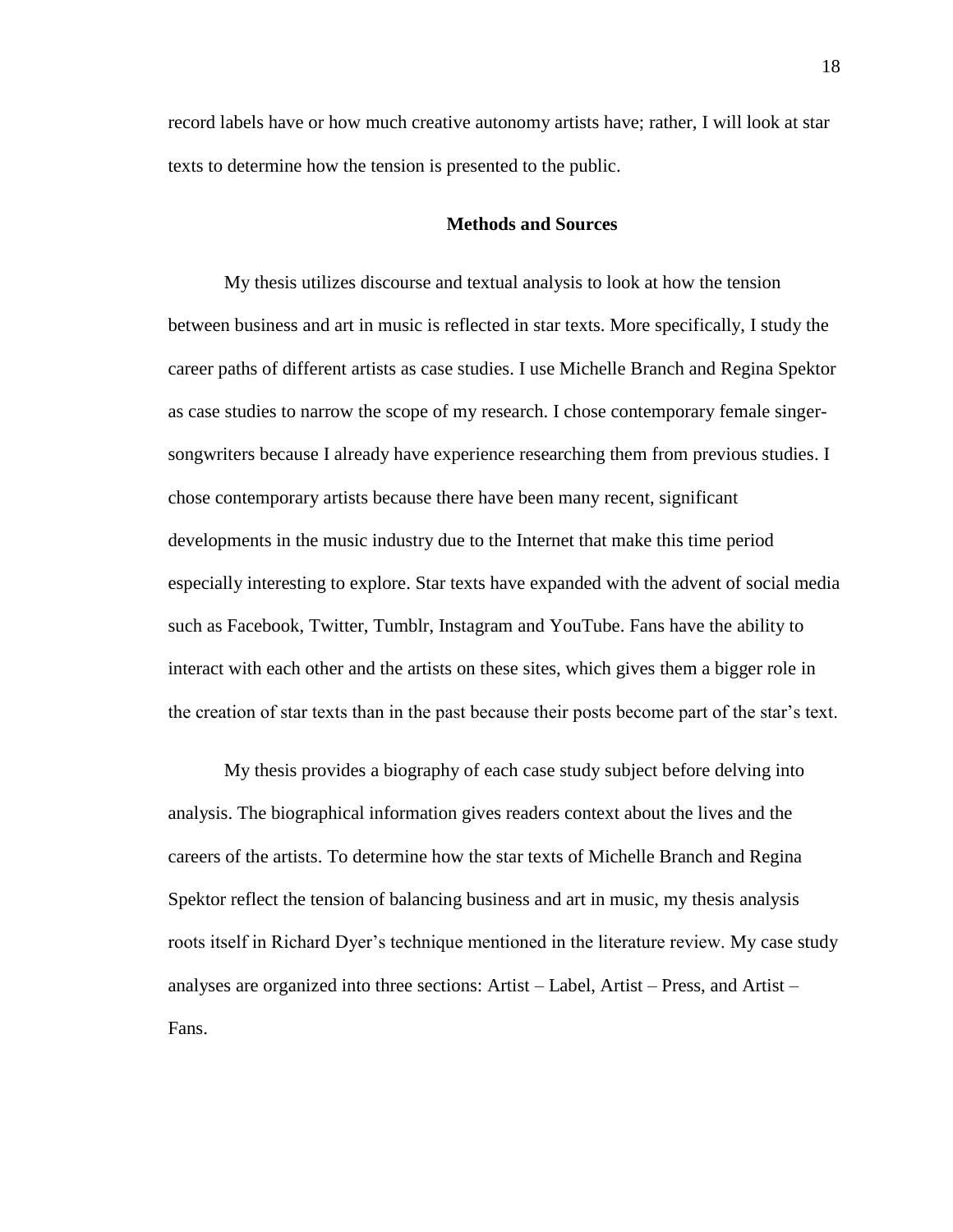#### Artist – Label

This section focuses on how the case study's record label comes up in the star text. Many label record labels as bullies who take advantage of young musicians by forcing them to ironclad contracts and suppressing artistic freedom to accommodate their economic goals. That common characterization is the background for how the label is mentioned in a star text; it influences how various sources perceive the artist-label relationship. Record labels also come up relating to how they help brand and advertise the artist. Sometimes, this can become news in and of itself, thereby making it part of the star text. To maintain a working relationship, artists and record labels have to balance business and art, and evidence of that shows up in an artist's star text.

#### Artist – Press

For my purposes, I consider trade press and popular press for this section. Artists talk about the tension of balancing business and art in their careers in these spaces. In previous research, I have found that music critics assess the authenticity of female pop stars as much or more than the artistic merits of the music. Reviews in the press provide my thesis with interesting comments and perspectives on how the critic thinks the artists balance business and art. I used search engines such as Lexis Nexis and Google News to find press on Michelle Branch and Regina Spektor. Both of these search engines allowed me to focus my searches on specific dates, which helped me narrow down times when Branch and Spektor released new material that would be accompanied by many reviews. Along with reviews, the press also writes features on the artists, which influences an artist's star image. The way writers present the artists and tag them with social values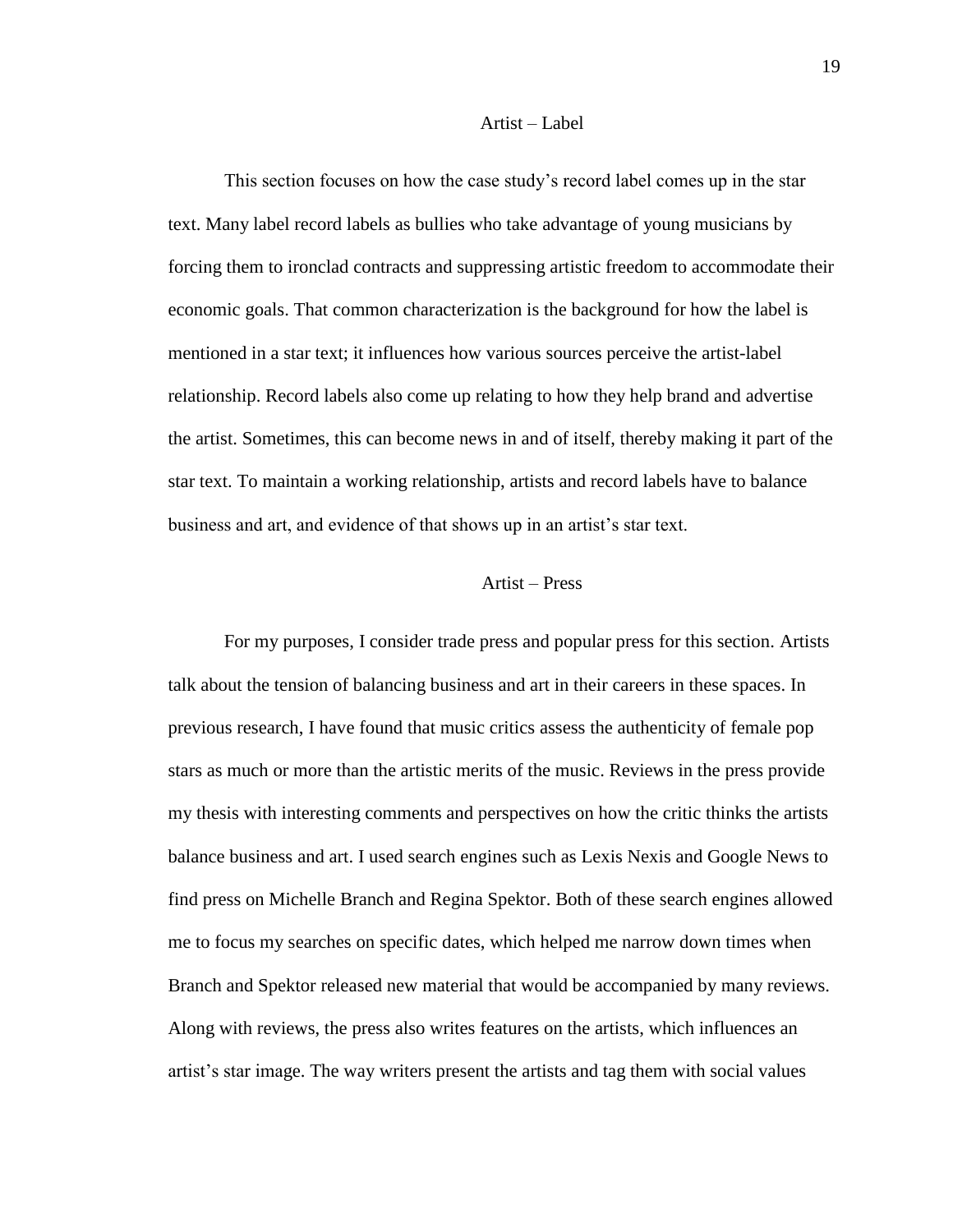turned out to be particularly important. Furthermore, artists have a big hand in influencing perceptions of themselves through comments in press interviews.

#### Artists – Fans

I analyze the comments people make on social media and message boards about my case studies because this information is viewed by masses on the Internet. Furthermore, I chose to analyze social media because I found in previous research that artists will occasionally post something very revealing about their frustrations with their record labels on the Internet in a spontaneous bout of aggravation before erasing the post. Most of these bouts of aggravation get documented despite the artist's or label's attempt to erase it. Music artists do not always talk about only their music on social media. Because they talk about many things, it is mostly the image of the artist that gets battered on social media, and this affects how the artist's star image is perceived.

#### **Chapter Outline**

Chapter 2 begins my analysis of my case studies. This chapter focuses on Michelle Branch. Branch had commercial success at a young age with a major record label. Her first two albums with a major record label went platinum. Over the course of her music career, Branch had multiple disagreements with her record label that appeared in her star text. Many of these issues relate to the tension artists face when trying to balance business and art in the music industry. This provides important insight into how the tension between business and art in music shows up in the star texts read by the public.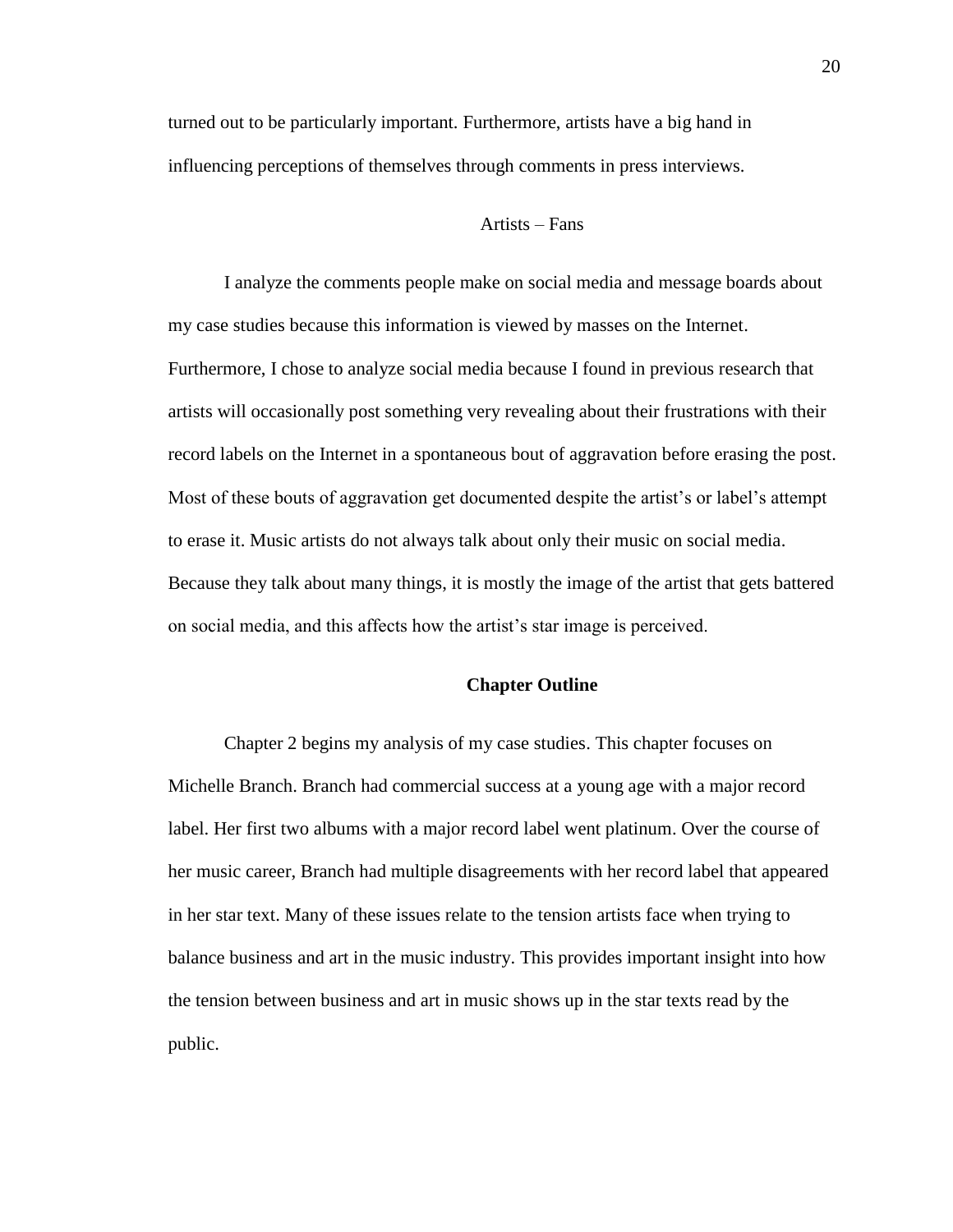Chapter 3 focuses on Regina Spektor. Regina Spektor's career shows a different perspective on how balancing the tension between business and art is reflected in a star text. This chapter looks at Regina Spektor's provocative answers to interview questions about her views on the music industry. Spektor is often asked about her refusal to sign a record deal until a label was willing to grant her considerable creative control. She talked about how she was worried about signing with a label and losing control of the balance of business and art in her career. Unlike Branch's, Spektor's issues relating to balancing business and art in the music industry often put her in the position of defending herself against fans who think she sold out when she signed with a major record label.

#### **Conclusion**

In choosing to study the star texts of Michelle Branch and Regina Spektor for my thesis, my research shows the difference between an artist who signed a deal to the record label's terms at a young age and an artist who waited cautiously and signed a more artistfriendly deal with a record label. Michelle Branch became more immediately commercially successful, but she butted heads with her label over the balance of business and art in her career. Regina Spektor has not had any public issues with her record label, but has had to defend herself against some fans who claim she sold out when she signed to a major record label. Despite different career paths, the star texts of Michelle Branch and Regina Spektor both show a struggle with the tension of balancing business and art in music. By studying the tension through star texts, my thesis does not attempt to discover what is really going on behind closed doors in the music industry; rather, it takes the safer approach of showing more concretely how the tension of balancing business and art plays out in the public eye through various media.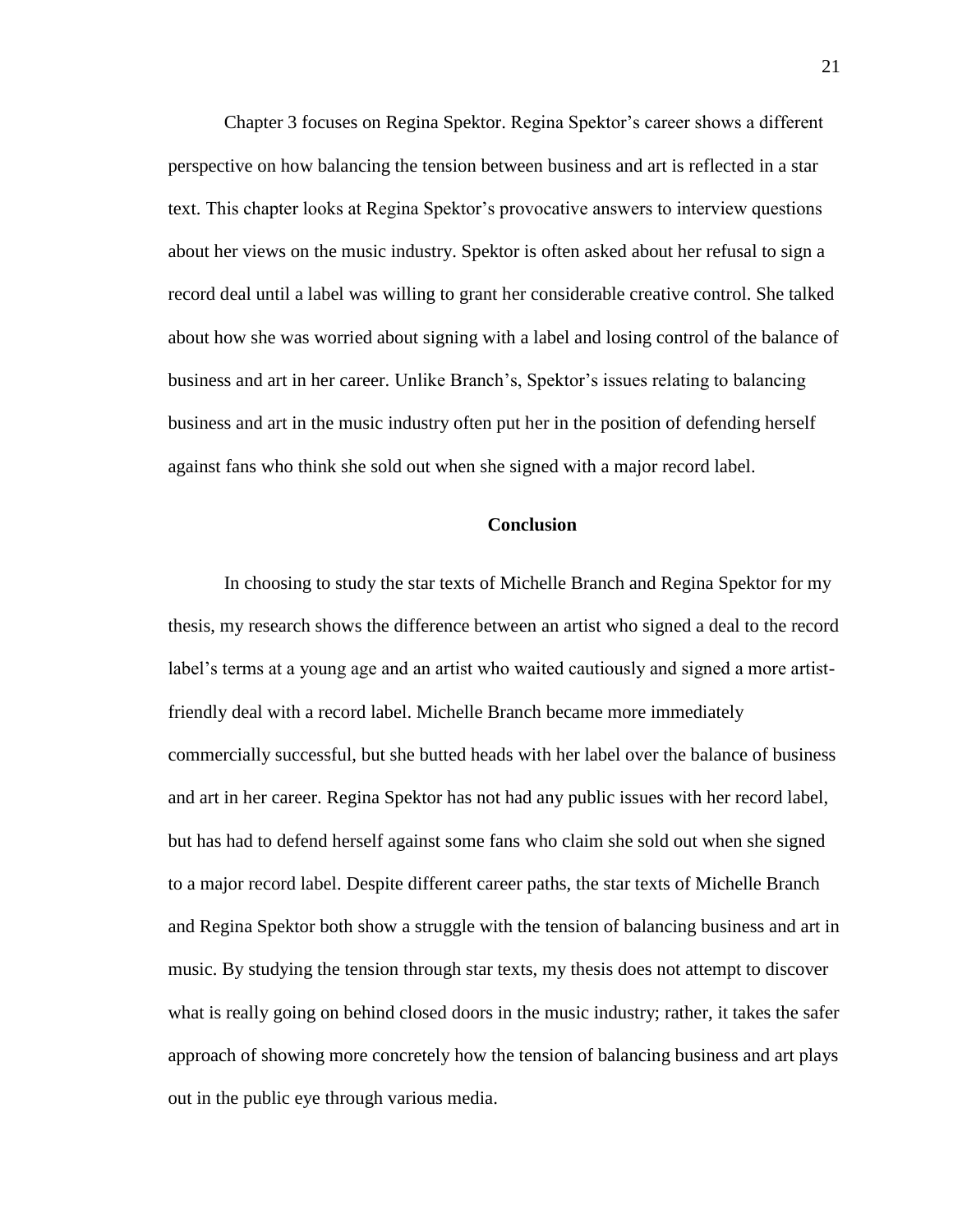As P. David Marshall argues, star texts such as social media provide insight on how the public makes sense of itself both internally and externally. Just as artists such as Michelle Branch and Regina Spektor have to balance doing what they want and doing things in a way that is commercially advantageous, people want to balance staying true to themselves and seeming like the type of person that would fit into an in-group of friends. My thesis could set groundwork for a future study into how commercial culture and social culture are overlapping in new ways, and how studying the ways artists use the Internet to brand themselves could reveal something about how people are creating special images of themselves on social media.

 $\overline{a}$ 

 $3$  Arquette.

<sup>4</sup> Arquette.

 $7$  Théberge, "Everyday Fandom," 490.

<sup>8</sup> Keith Negus, *Popular Music in Theory* (Hanover: University Press of New England, 1997), 36.

9 Simon Frith, *Sound Effects: Youth, Leisure, and the Politics of Rock*, (London: Constable, 1983), 40.

<sup>10</sup> Frith, *Sound Effects*, 64.

 $11$  P. David Marshall, "The Promotion and Presentation of the Self: Celebrity as Marker of Presentational Media," *Celebrity Studies* (2010): 39.

<sup>12</sup> T.W. Adorno, "A Social Critique of Radio Music," *The Kenyon Review* (1945): 210.

<sup>13</sup> Adorno, "A Social Critique of Radio Music," 213.

<sup>14</sup> Shane Gunster, "Revisiting the Culture Industry Thesis: Mass Culture and the Commodity Form," *Cultural Critique* (2000): 40.

<sup>15</sup> Jack Bishop, "Building International Empires of Sound: Concentrations of Power and Property in the 'Global' Music Market," *Popular Music and Society* (2005).

<sup>&</sup>lt;sup>1</sup> All We Are Saying, directed by Rosanna Arquette (De Mann Entertainment Company, 2005), DVD.

<sup>&</sup>lt;sup>2</sup> Arquette.

<sup>&</sup>lt;sup>5</sup> Sandra LaFave, "The Marxist Critique of Consumer Culture," last accessed 3/11/2013, http://instruct.westvalley.edu/lafave/marxism\_and\_culture.html.

<sup>&</sup>lt;sup>6</sup> Paul Théberge, "Everyday Fandom: Fan Clubs, Blogging, and the Quotidian Rhythms of Internet," *Canadian Journal of Communication* (2005): 493.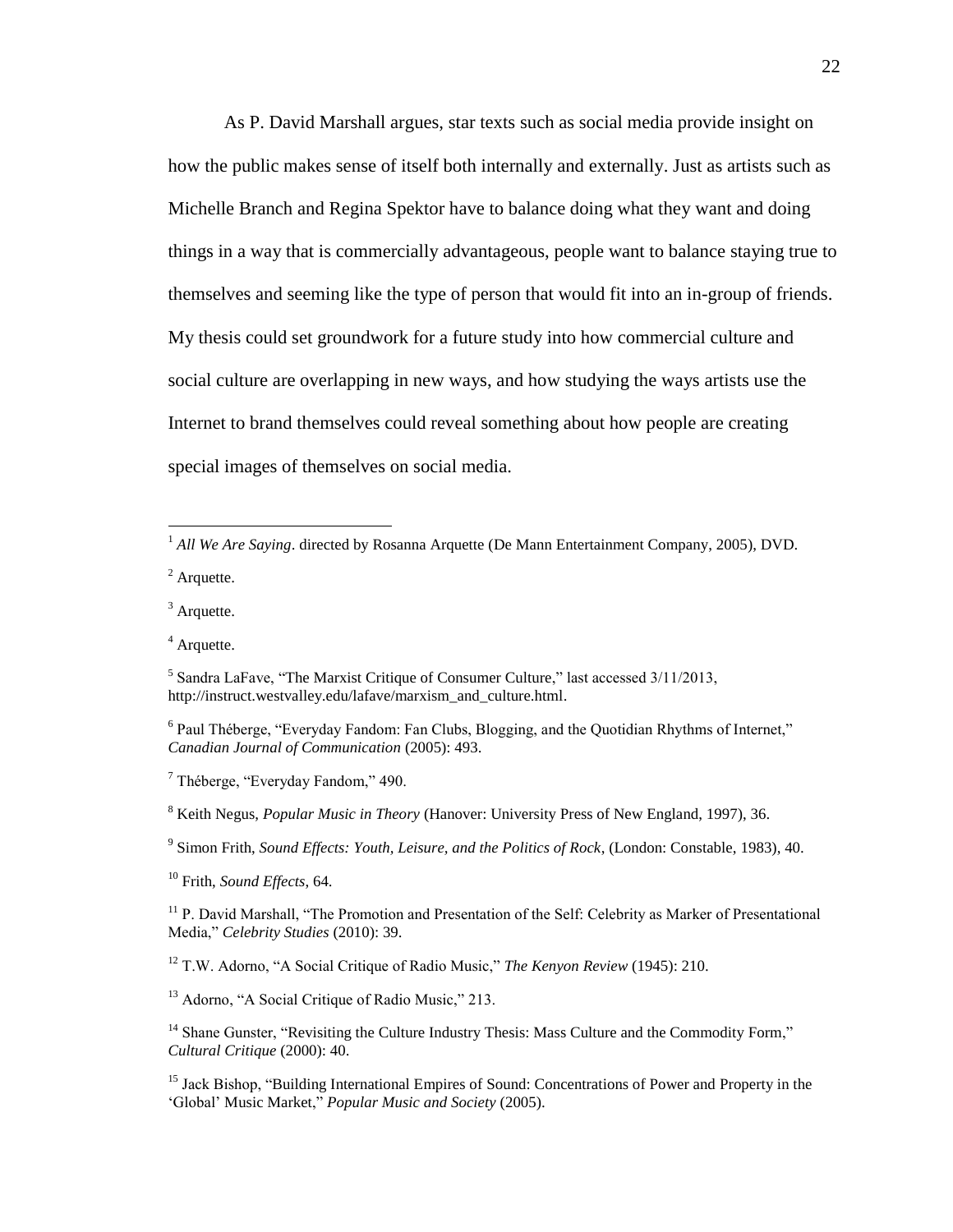<sup>16</sup> Bishop, "Building International Empires of Sound," 467.

<sup>17</sup> Eileen R. Meehan, "Holy Commodity Fetish, Batman!": The Political Economy of Commercial Intertext" (1991).

<sup>18</sup> Jennifer M. Proffitt, Djung Yune Tchoi and Matthew P. McAllister, "Plugging Back Into The Matrix: The Intertextual Flow of Corporate Media Commodities," *Journal of Communication Inquiry* (2007).

<sup>19</sup> Jack Banks, "Music Video Cartel: A Survey of Anti-Competitive Practices by MTV and Major Record Companies," *Popular Music and Society* (1996).

<sup>20</sup> Steve Jones, "MTV: The Medium was the Message," *Critical Studies in Media Communication* (2005).

<sup>21</sup> Keith A. King, Rebecca A. Laake and Amy L. Bernard, "Do the Depictions of Sexual Attire and Sexual Behavior in Music Videos Differ Based on Video Network and Character Gender?" *American Journal of Health Education* (2006).

<sup>22</sup> Frith, *Sound Effects.*

 $\overline{a}$ 

<sup>23</sup> Keith Negus, *Music Genres and Corporate Cultures*, (New York: Routledge, 1999).

<sup>24</sup> Keith Negus and Michael Pickering, *Creativity, Communication and Cultural Value*, (Thousand Oakes, California: SAGE, 2004).

<sup>25</sup> David Sanjek, "Funkentelechy vs. the Stockholm Syndrome: The Place of Industrial Analysis in Popular Music Studies," *Popular Music and Society* (1997).

<sup>26</sup> Su Holmes, "Starring... Dyer?': Revisiting Star Studies and Contemporary Celebrity Culture," *Westminster Papers in Communication and Culture* (2005).

<sup>27</sup> Richard Dyer, *Stars*, (London: British Film Institute, 1979).

<sup>28</sup> Dyer, *Stars,* 60-63.

<sup>29</sup> Michael R. Frontani, *The Beatles: Image and the Media*, (Jackson, Mississippi: University Press of Mississippi, 2007).

<sup>30</sup> Dyer, *Stars,* 97.

<sup>31</sup> Sanjek, "Funkentelechy vs. the Stockholm Syndrome."

<sup>32</sup> Holmes, "Starring Dyer," 10.

<sup>33</sup> Holmes, "Starring Dyer," 10.

<sup>34</sup> Erin Meyers, "Authenticity and the Celebrity Star Image," *The Journal of Popular Culture* (2009): 896.

<sup>35</sup> Meyers, "Authenticity and the Celebrity Star Image," 891.

<sup>36</sup> P. David Marshall, "The Promotion and Presentation of the Self: Celebrity as Marker of Presentational Media," *Celebrity Studies* (2010).

<sup>37</sup> Dyer, *Stars,* 61.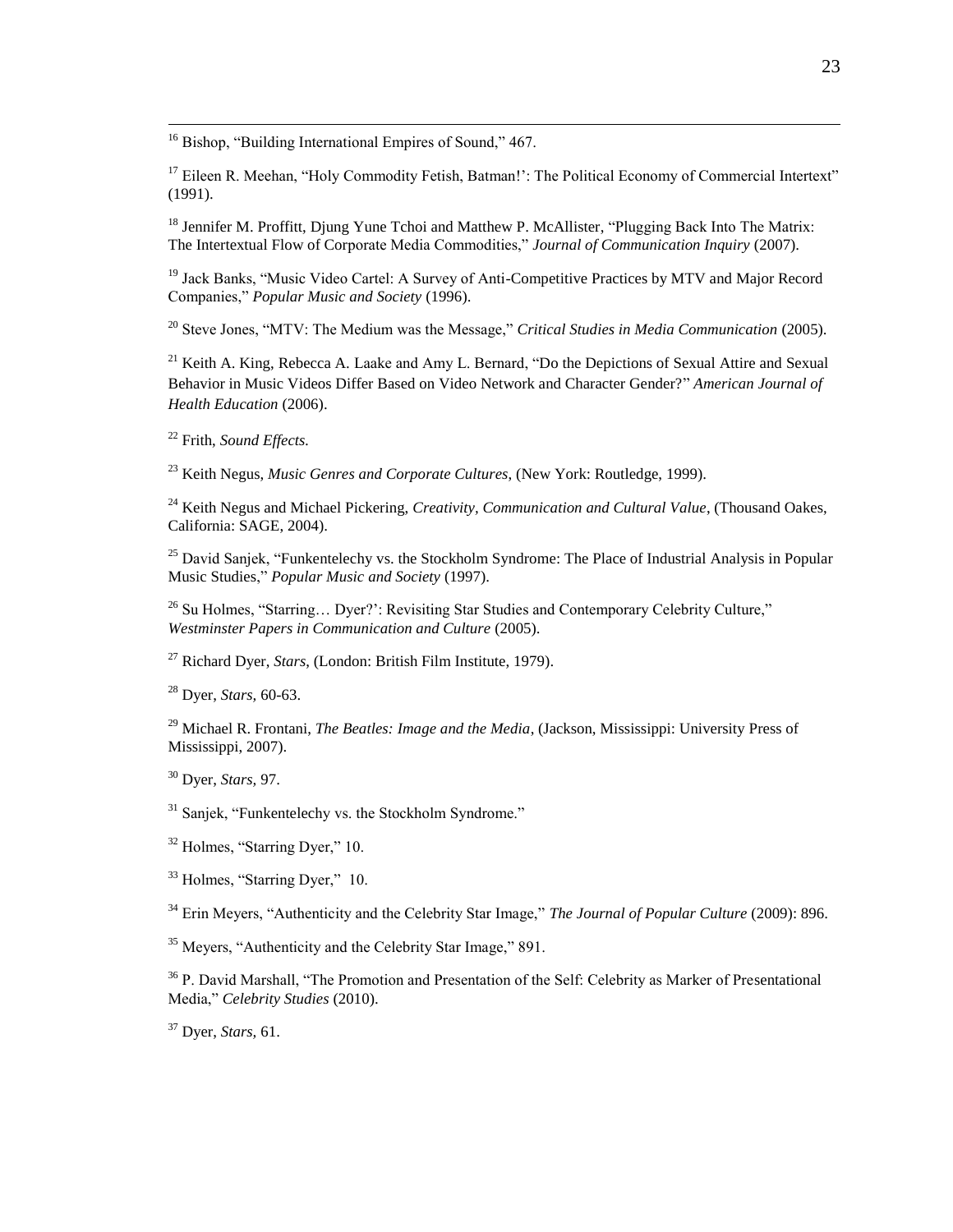#### **Chapter 2**

#### **Michelle Branch's Star Text: the Struggle of a Pop Star**

Many young girls dream about being a pop star, but not all dreams are what they appear. Girl-with-a-guitar pop stars such as Sheryl Crow and Alanis Morissette, made headway on the Billboard charts in the mid-1990s. But, by the late 1990s, a more electronic/dance style of pop led by Britney Spears and Christina Aguilera dominated the charts. While artists such as Crow and Morissette aged, their demographic aged as well. The music business was ready for a new crop of female, girl-with-a-guitar pop stars to fill the void left by the aging stars of the mid-1990s. A greased track to stardom was laid out for artists such as Michelle Branch and Avril Lavigne, and they quickly became successful pop stars. Lavigne has done a relatively good job maintaining her spot as a successful pop star over time; however, Branch's star has faded. Michelle Branch began her career much like a young girl would dream. Hard work and dedication paid off. Branch became an award-winning pop star with strong record sales.

Over time, however, she would encounter several roadblocks and detours during her music career as she struggled to maintain star status and put out music. Richard Dyer writes that "Stars are, like characters in stories, representations of people."<sup>38</sup> Michelle Branch is a musician, but she is also a star. And, she does her best to maintain a certain "representation" of herself to keep her star status by remaining popular to as large of an audience as she can. Musicians can have careers without being stars; however, star musicians are very valuable to record labels. Record labels try to make and maintain stars because stars are more likely to earn a return on the record label's investment. When Branch successfully became a star by gaining fame and turning a large profit with her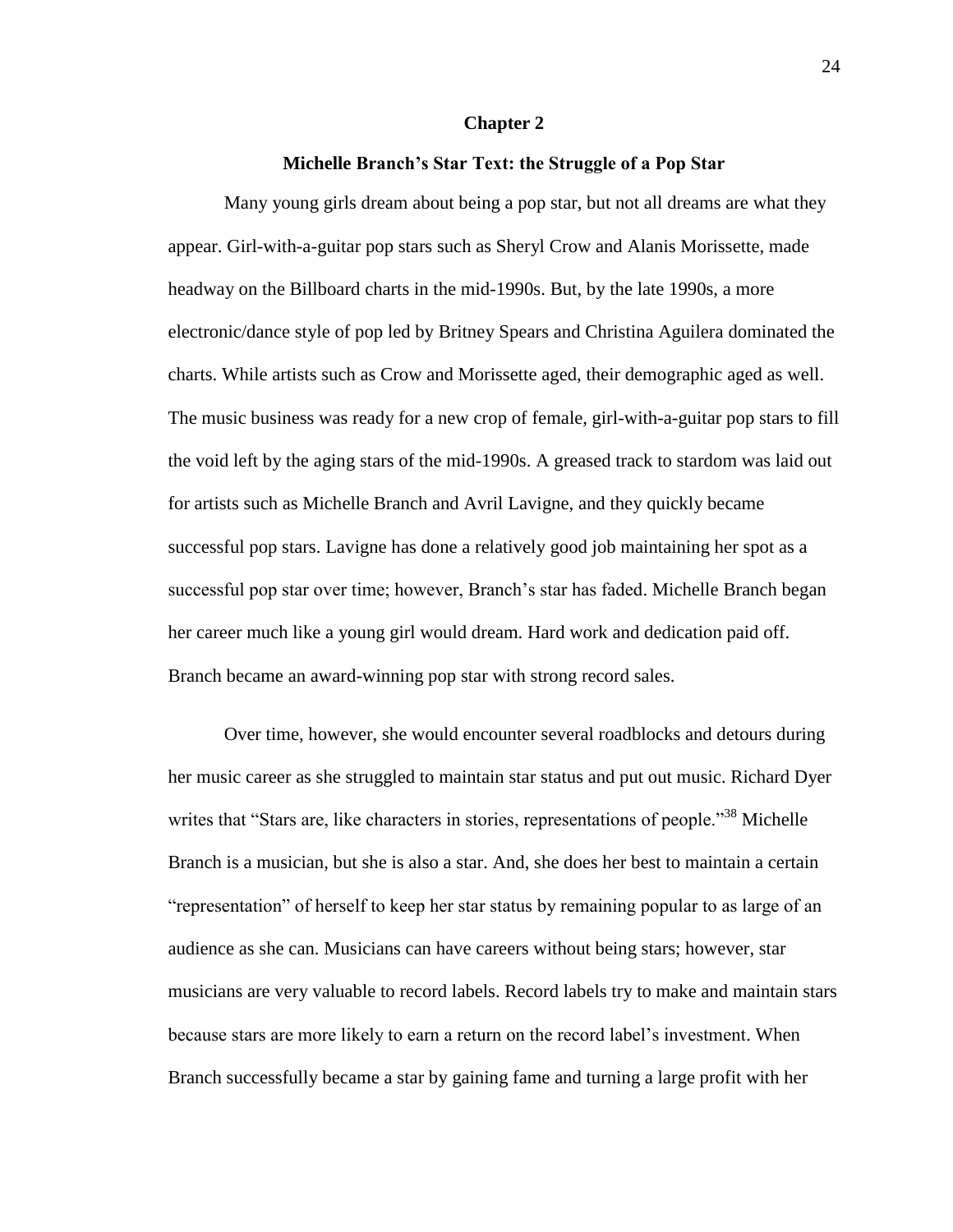first album, it became in her best interest to maintain her star status because that would ensure that her record label would help her maintain her goal of career longevity.

By analyzing Branch's star text (everything available to the public that builds her star image), I will show an example of how fragile the star image is and how difficult it is to maintain it. Furthermore, as explained in Chapter 1, the significance of analyzing Branch's star text goes beyond music because it could help shine a light on the relatively new way the average American tries to create and maintain a popular image through social media.<sup>39</sup> Branch's star text shows an interesting journey, one that has been affected by her decisions on how to balance business (by maintaining her star image) and art (release music she is happy with). This chapter takes a detailed look at Michelle Branch's star text relating to how record labels treat her, how the media frame her, and how her fans affect her. In Branch's case, these are the three main categories that affect her star text and are crucial to her maintaining a star image and longevity as a career musician.

#### **Michelle Branch Bio: Story and Stats of a Star**

This background information on the career of Michelle Branch will provide a context for understanding the analysis of Branch's star text that follows. These facts were collected from several sources including interviews, reviews, and various websites. All of the information that follows has been cross-checked with multiple sources.

Michelle Branch, born on July 2, 1983, started singing at age three and her parents enrolled her into private voice lessons at Northern Arizona University when she was eight years old. Branch received a guitar for her fourteenth birthday, and she claims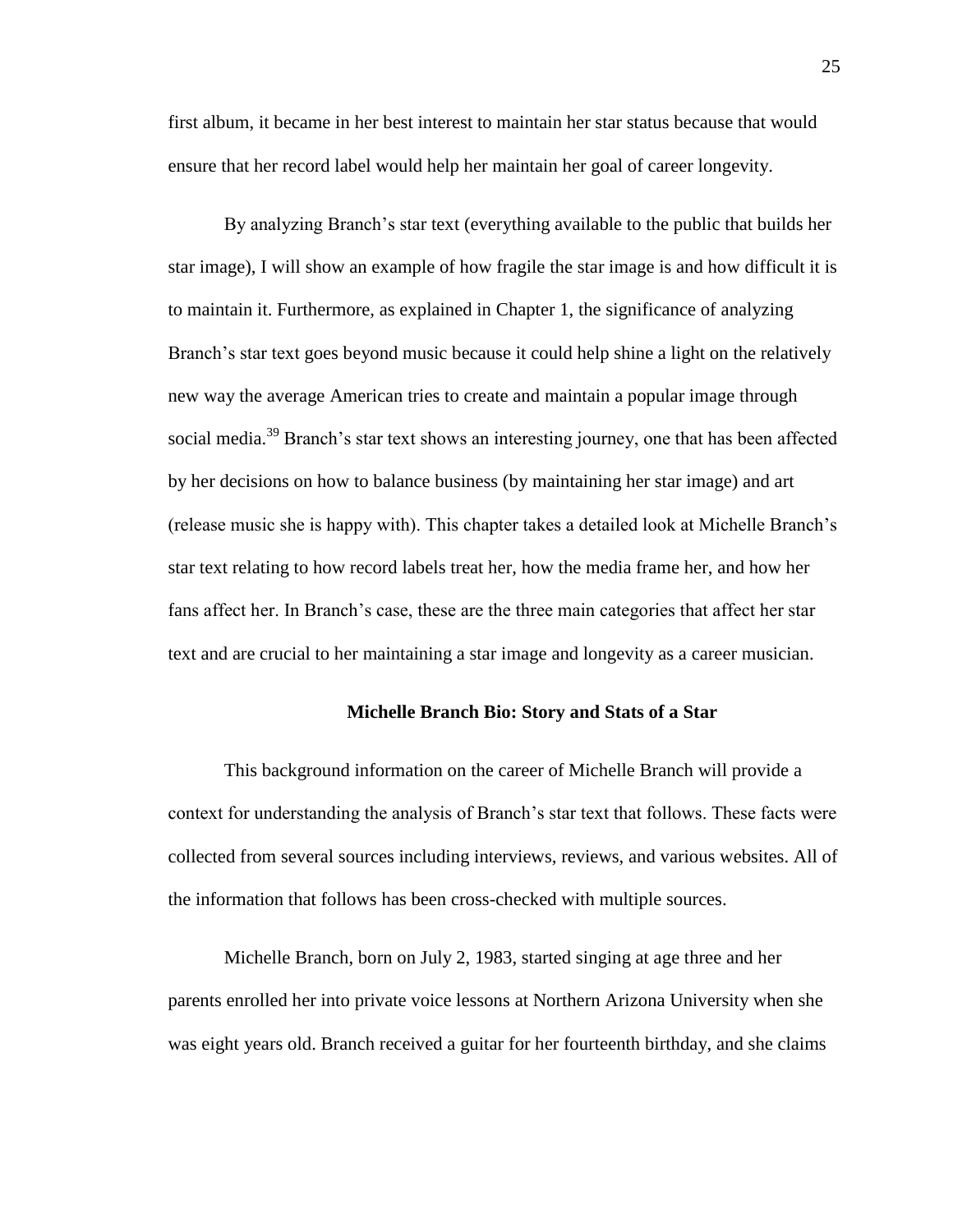to be mostly self-taught on that instrument. She also plays piano, accordion, cello, harmonica, mandolin, bass, flute, and drums.

Branch signed a recording contract with Maverick Records in 2001 and released her first major label album, *The Spirit Room*, in August of that same year. During the promotion for that album, the then 18 year-old singer-songwriter described her music as pop-rock with a touch of folk. Furthermore, she most frequently cited her musical influences as The Beatles, Led Zeppelin and Jimi Hendrix. When pressed to name a female musician, Branch usually mentioned Joni Mitchell's name first.

*The Spirit Room* peaked at 28 on the U.S. Billboard 200 in 2001 and has gone 2x platinum as of July 2013. The album's first single, "Everywhere," peaked at 12 on the U.S. Billboard Hot 100. The second single, "All You Wanted," climbed all the way to number six on that chart. "All You Wanted" also garnered Branch nominations for Best Pop Video and Best Female Video at the 2002 MTV Music Video Awards. Branch's "Everywhere" won the Viewer's Choice Award at that same ceremony.

Between *The Spirit Room* and her follow-up album, *Hotel Paper* (2003), the National Academy of Recording Arts and Sciences of the United States nominated Branch for the 2003 Best New Artist Grammy, and awarded her a 2003 Grammy for Best Pop Collaboration ("The Game of Love" with Santana), which peaked on the U.S. Billboard Hot 100 at number five. *Hotel Paper* debuted and peaked on the Billboard 200 at number two in June of 2003. The album earned platinum status, although its singles did not fare as well on the Billboard charts as her singles from *The Spirit Room*. *Hotel*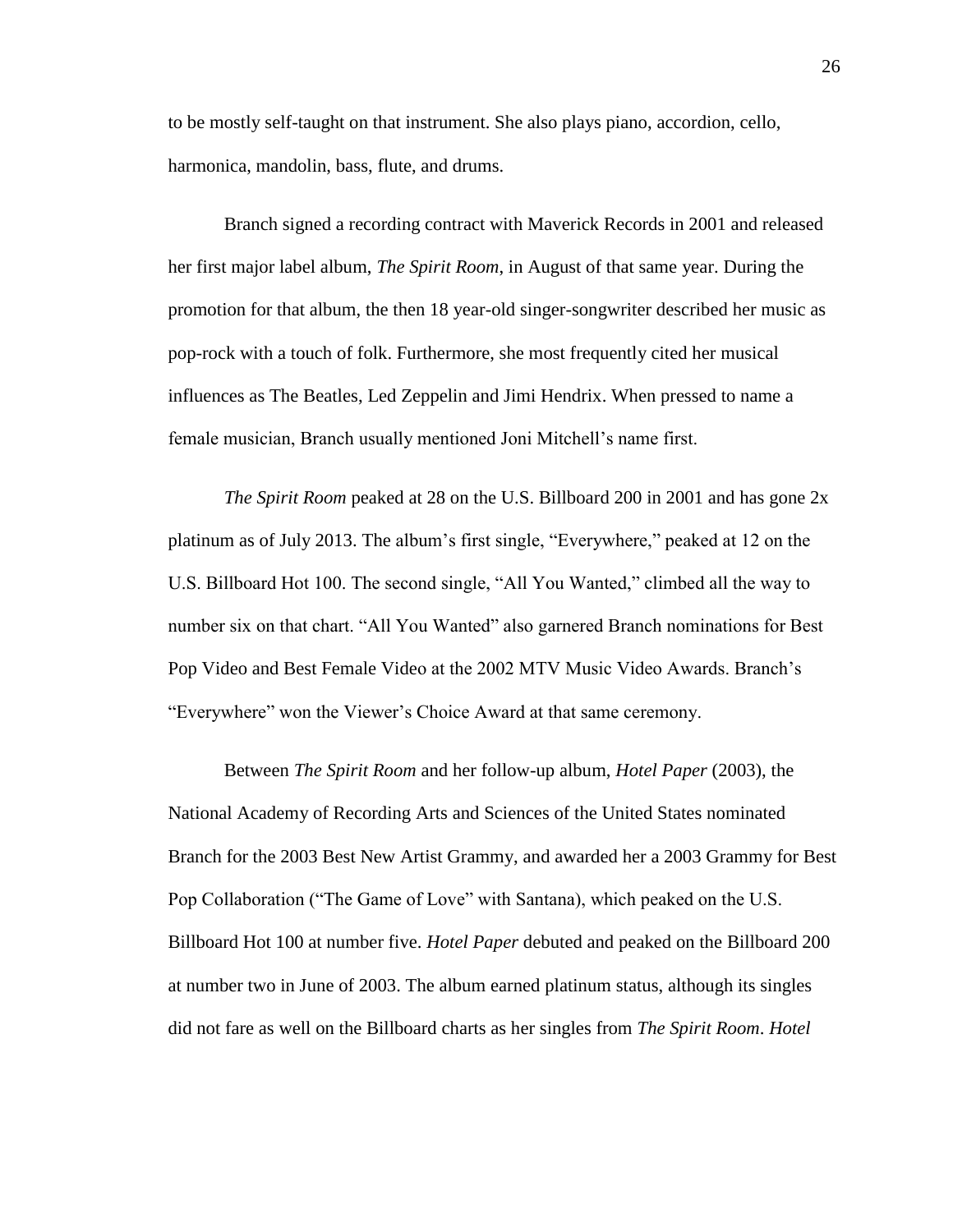*Paper*'s first single, "Are You Happy Now?" did, however, get nominated for Best Female Rock Vocal Performance at the 2004 Grammys.

From there, Branch's career took a turn. She formed a country duo with friend and fellow musician Jessica Harp, and moved to Nashville. The duo called themselves The Wreckers, an abbreviation of Homewreckers. In 2006, The Wreckers released their debut album *Stand Still, Look Pretty*, which peaked at 14 on the U.S. Billboard 200 chart, four on the U.S. Billboard Top Country albums chart, and number one on the U.K. Top Country Albums chart. The album went Gold and produced two top ten U.S. Country singles. The first single, "Leave the Pieces," got a 2007 Grammy nomination for Best Country Performance by a Duo or Group with Vocal.

Michelle Branch and Jessica Harp split up The Wreckers in 2007 and went their separate ways. Harp's first solo album with a major label did not have the kind of success *Stand Still, Look Pretty* did, and she decided to retire as a performer and become strictly a songwriter. Branch struggled to put out new music after The Wreckers. In 2008, she announced a new album called *Everything Comes and Goes*, but it encountered several delays. It finally got released in 2010 as a 6-track EP. Branch's next album, *West Coast Time*, has also been delayed. This album was scheduled to be released September of 2011 and then Spring of 2013. As of April, 2015, the album still has not been distributed.

#### **Branch - Label**

Using that biographical information as the framework for Michelle Branch's career, now I will transition into the analysis of Branch's star text, how that displays the balance between business and art in music, and what tension arises in the process.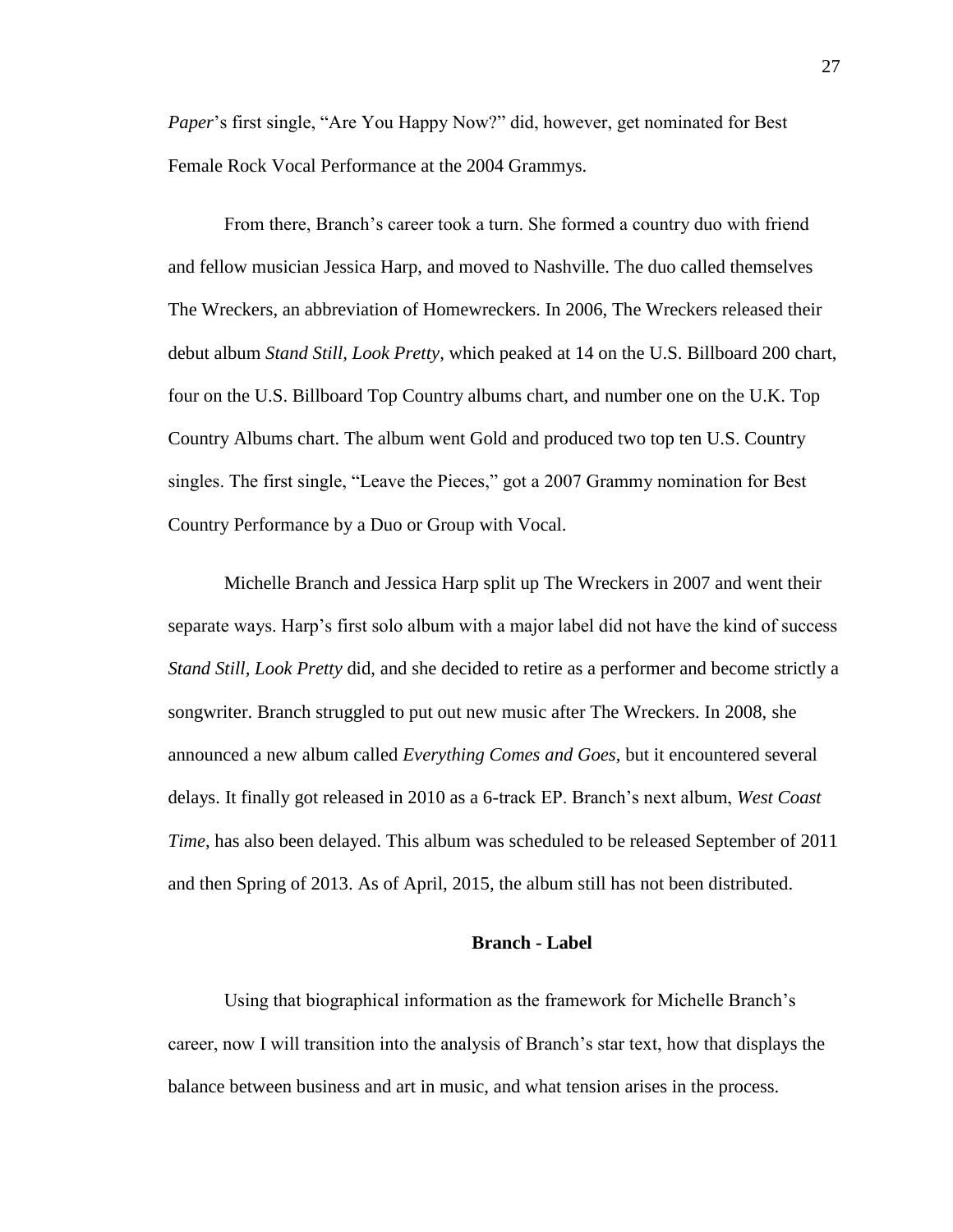Branch's star text most noticeably represents tension of balancing business and art in relation to her dealings with her record label. This comes up in the straight-forward discussion of how her image and career is built, the sound of her music, the delays to the release of music due to marketing issues, and more.

Early in Branch's career, the press spotlights her image in its articles about the new pop star. This makes sense because the artist was new and still in the process of being branded. In other words, the press was looking at Branch's characteristics and printing interviews with her to create and/or reveal her identity to the world. The press often refers to Branch as the Anti-Britney, or as this study describes it, the anti-thesis of Britney Spears's thesis. According to Richard Dyer, stars have a "novelistic character"<sup>40</sup> to keep an audience engaged. By "novelistic character," Dyer means that they are "particular and interesting," but also dependably consistent in a comforting way.<sup>41</sup> Branch's novelistic character is that she "mark[ed] a return to musical, not image-driven stardom."<sup>42</sup> This is an attempt to distance Branch from Spears. Ironically, image is prominently used to show how Branch is more about her music than her image. The video for Branch's first single "Everywhere"  $(2001)^{43}$  is an example of where the press got this identity for her. This music video portrays Branch as independent. In it, Branch appears to live alone in a metropolitan apartment. Music video directors commonly surrounded young women with a clique of friends or a band or back-up dancers in most pop music videos (including that of Spears) during this time. Branch, however, appears to be making it on her own in the video for "Everywhere." She plays a guitar and performs at a show in it.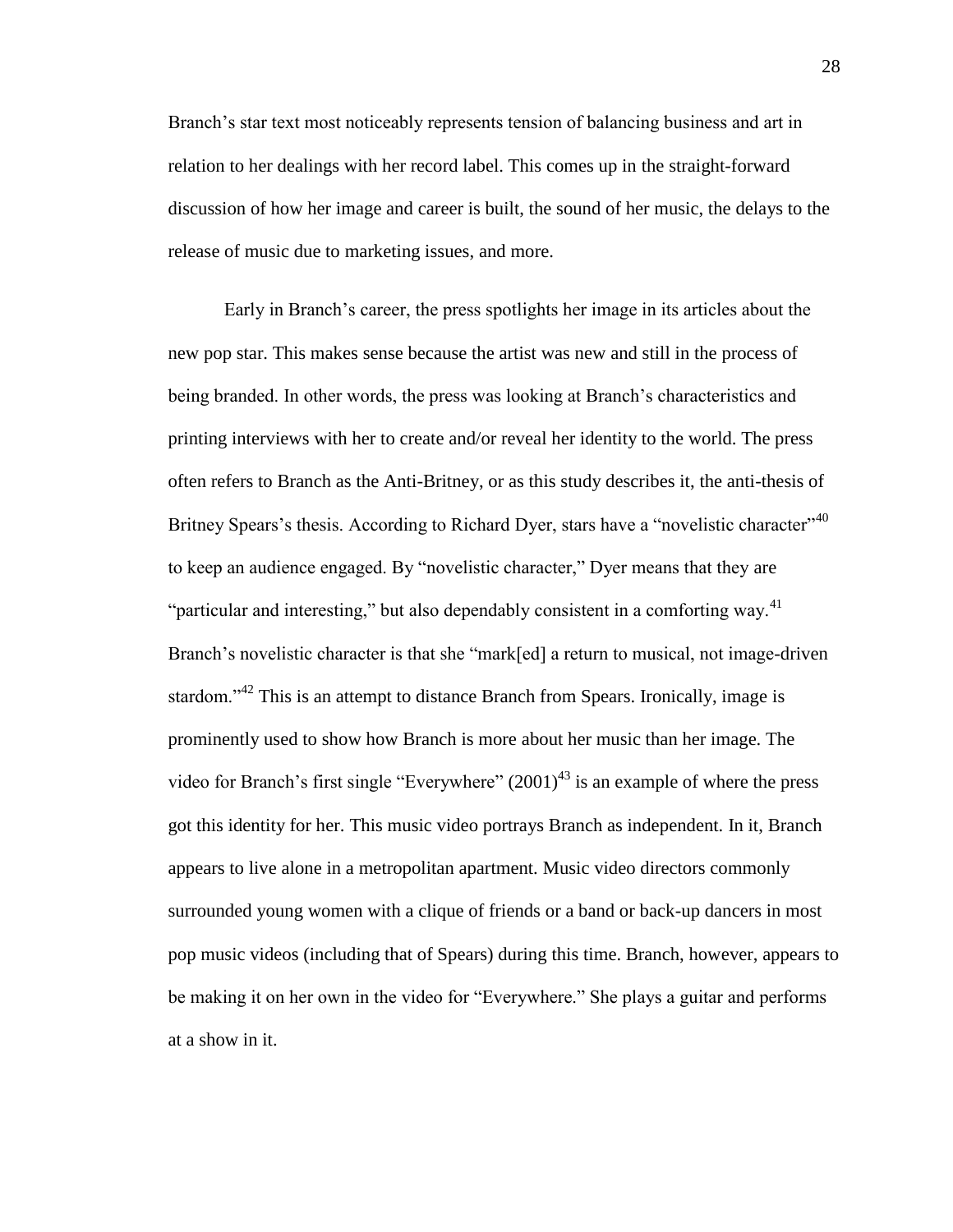This Anti-Britney image frequently appeared on America Online (AOL) websites. Branch's record label, Maverick, was part of Warner Music Group, which was part of the media conglomerate AOL Time Warner. People did not even have to put these pieces together on their own. The press used Michelle Branch and her situation to show how major record labels employ horizontal integration: "By early August, Branch was being plugged across AOL, including on the service's welcome screen, where she was billed as the 'Anti-Britney."<sup>44</sup> This article goes on to say, "AOL and Maverick contend that the early push helped the track ["Everywhere"] debut Aug. 10 on MTV's TRL, shortly after the video was picked up by the channel."<sup>45</sup> Readers could also note that Kevin Conroy, head of AOL Music, thought "Branch benefited from being presented on Maverick's terms as opposed to anyone else's."<sup>46</sup> The way Maverick used its partnerships to promote Branch does not, however, necessarily mean Branch's image was contrived like some might argue.

According to Jack Bishop, concentration of media comes "at the expense of […] cultural creativity<sup> $347$ </sup>, but Keith Negus has a different point of view. According to Negus, "If commercially driven industries undoubtedly mould creativity, we also have to realize that creativity has influenced, and continues to influence, industrial production."<sup>48</sup> Negus sees a give-and-take in the music industry. Negus would oppose the idea that Maverick was creating a pop star because he claims that a label like Maverick lets artists such as Branch be herself and does its best to bring that out in its promotion of her. Furthermore, according to Simon Frith, "Record companies by nature don't much care what forms music takes as long as they can be organized and controlled to ensure profit—musics and musicians can be packaged and sold, whatever their styles."<sup>49</sup> Maverick's packaging of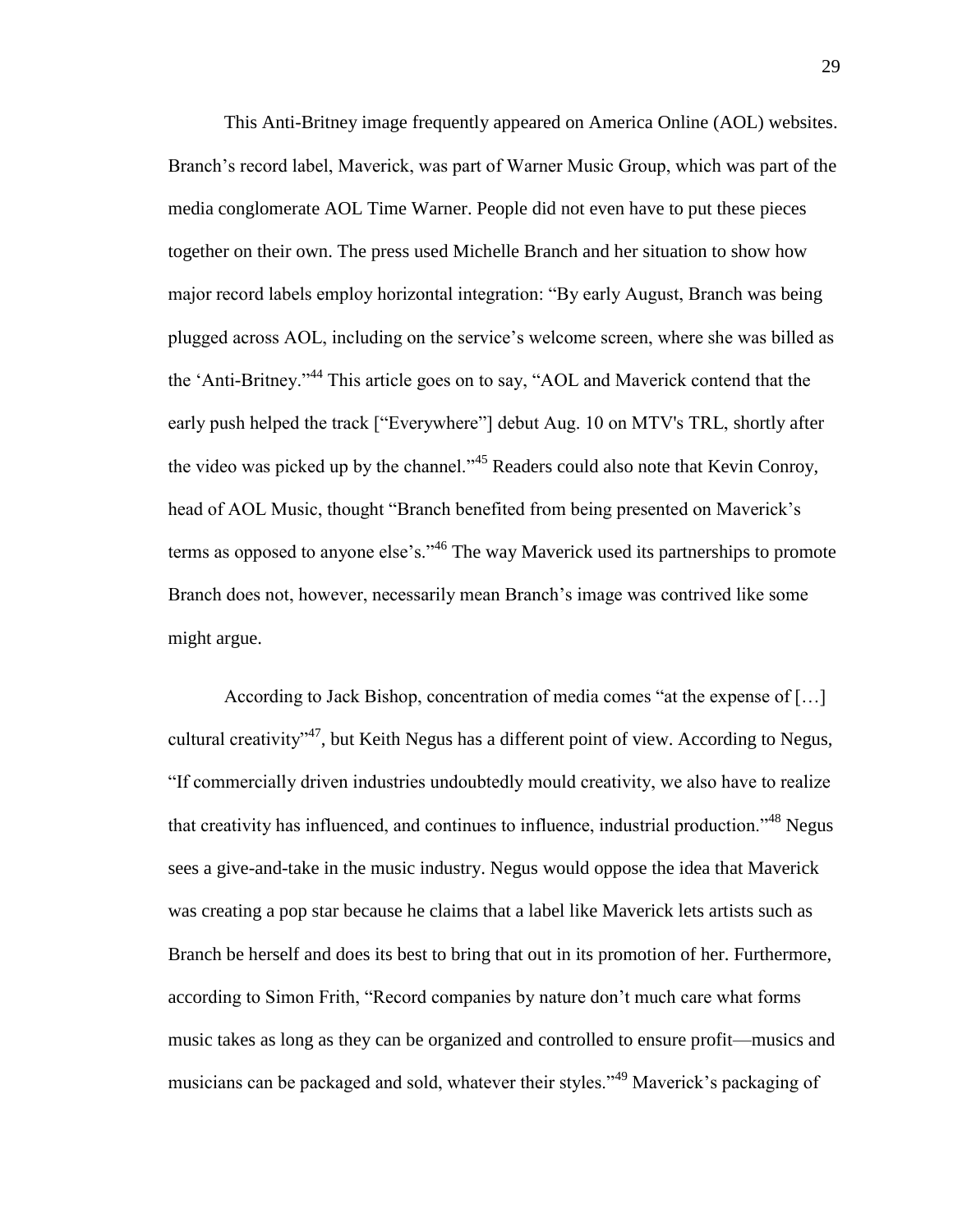Michelle Branch as an Anti-Britney was part of the story told in the press when Branch was first being branded at the beginning of her career. Although Branch did not particularly like being put into categories such as being an Anti-Britney, the characteristics of this category: being independent, writing her own music and lyrics, playing her own instruments etc., were not things that Branch actively denied or disapproved of. Thus, all of these things became part of Branch's star image. This, however, is just the start of how Maverick and Branch would be joined in the artist's star text. And, tension would slowly intensify over time.

Popular men's magazine *Maxim* made Branch their cover girl and interviewed her in January, 2004 during the promotion of her second album, *Hotel Paper*. The interviewer asked Branch if she was ever pressured to be a Britney clone. Branch remembered being "really lucky"<sup>50</sup> and said that after hearing her song "Everywhere," the record executives exclaimed, "Don't change a thing. Don't tell her what to wear, don't tell her what to do, just let her be," and Branch felt like that was unique for a young, contemporary female pop singer.<sup>51</sup> At the same time, Branch was beginning to notice some things that she had a hard time explaining. She often expressed her distaste for contemporary pop radio: "It's hard as a music fan to listen to it."<sup>52</sup> And yet, her own music played on these very stations that she critiqued: "I generally don't listen to any radio station that plays my music! I don't know if that's a bad thing, but..."<sup>53</sup> In this article, Branch conveyed that she feels differently from other pop artists because the record executives let her be herself and gave her considerable freedom recording her music. However, when asked to host a radio show, Branch said, "They handed me this list of 30 songs and asked me to pick 14 from the list. I couldn't even pick two!"<sup>54</sup> This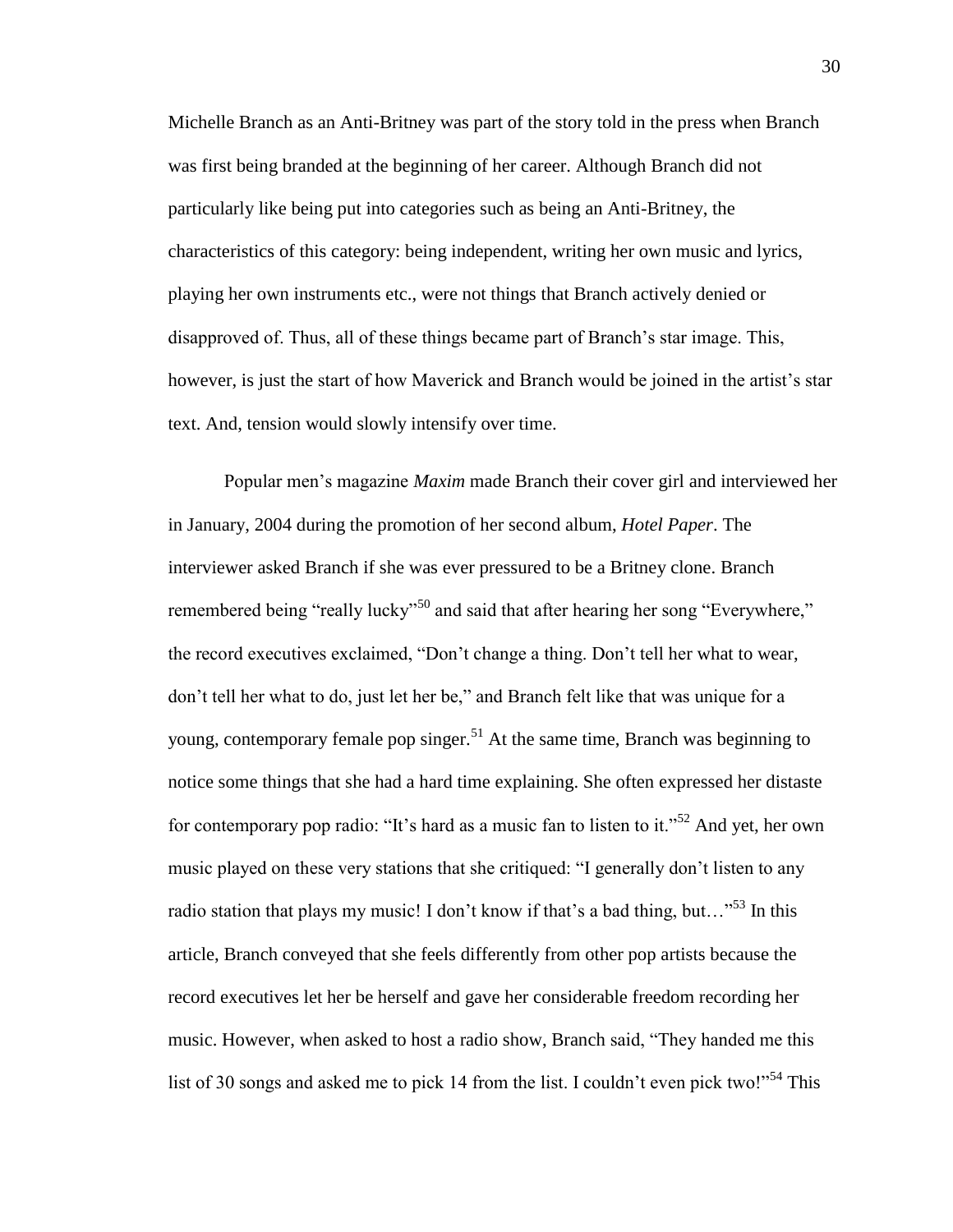*Maxim* interview isn't the only instance in her star text that Branch sounds perplexed about simultaneously feeling creatively liberated, but also the same as any ordinary pop star. Branch told *Spin* magazine in July of 2003 that she felt "really special" because famous rock guitarist Dave Navarro played on her first single for *Hotel Paper* until her manager informed her that Navarro is also in the new Mariah Carey video. Branch recalled to *Spin* that she thought, "Fuck! He's just whoring himself onto everybody's thing." $55$ 

At this point, Branch's star text is interesting because she always sounds reasonably positive—even in the aforementioned *Spin* article, she backtracked and glossed up her Dave Navarro comment—but a reader could see she had questions about how she fit in with other pop stars. Was she becoming the very thing she despised? Branch's brand seemed to be at odds with what she ultimately wanted based on her star text. What she ultimately wanted is a bit ambiguous. She sounded positive about her own music and happy about how it turned out on her albums; however, she seemed frustrated at times with where and how she fit into a pop scene that she largely disliked. In *Music Genres and Corporate Cultures*, Negus reflects about his band's experience with music: "If the responses and expectations of audiences were influencing our performances, then the assumptions about genre codes also had an impact upon my own songwriting and style of playing."<sup>56</sup> Perhaps, as Negus suggests, Branch was being influenced by existing genre codes and that is why her music sounds so similar to other pop music at the time at least, similar enough to be put on the same stations as the other pop music she did not like. Nevertheless, Branch's confusion is what sticks in the mind of a reader of her star text.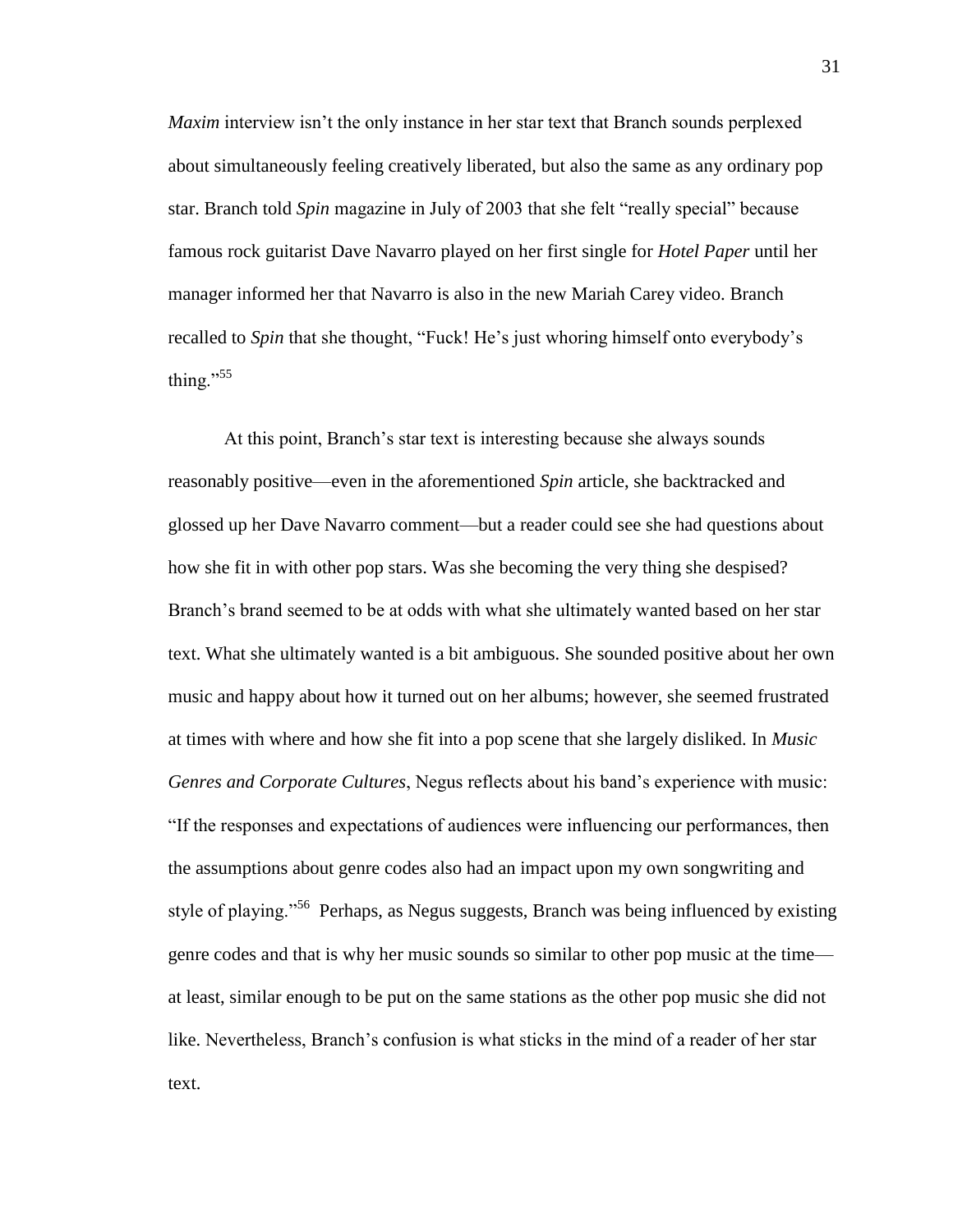After *Hotel Paper*, Branch went in a different direction. She formed a country duo with aforementioned friend and fellow singer-songwriter Jessica Harp. A close reader of Branch's star text would not be surprised by this move based on her aversion to the pop scene; however, that same close reader might question whether this move was in line with her musical ambition because she mostly sounded happy and fulfilled when talking about her pop-rock songs and albums.

Maverick had a problem with Branch's decision to make a country album from the start, and it created tension. Branch told billboard.com, "When we first made our record [*Stand Still, Look Pretty*], we were still on Maverick Records […] and everyone was still kind of holding the reigns back and were secretly terrified of us making a country record because they really just didn't know what to do with it, so they were constantly coming in kind of pulling us back a little bit."<sup>57</sup> The problems with Maverick persisted after Branch and Harp finally finished the album. The record label delayed the release of the album and sent The Wreckers on a tour before anyone had heard their songs. The resulting tension between Branch and her label led to a blowup on Branch's own message board in which she told off Maverick. She wrote of embarking on the tour that "Maverick wanted to make a quick buck, and unfortunately, we were obligated by contract to do so."<sup>58</sup> Branch went on, "As far as 'biting the hand that feeds you,'…This isn't fun for me anymore. I'm sick of sucking dicks to get my music heard, putting on a fake smile, and saying things that are acceptable."<sup>59</sup> This is rather strong language and a forceful opinion coming from Branch. She could be sarcastic and revealing at times, but nothing to this level. Since her message board rant, Branch has been more outspoken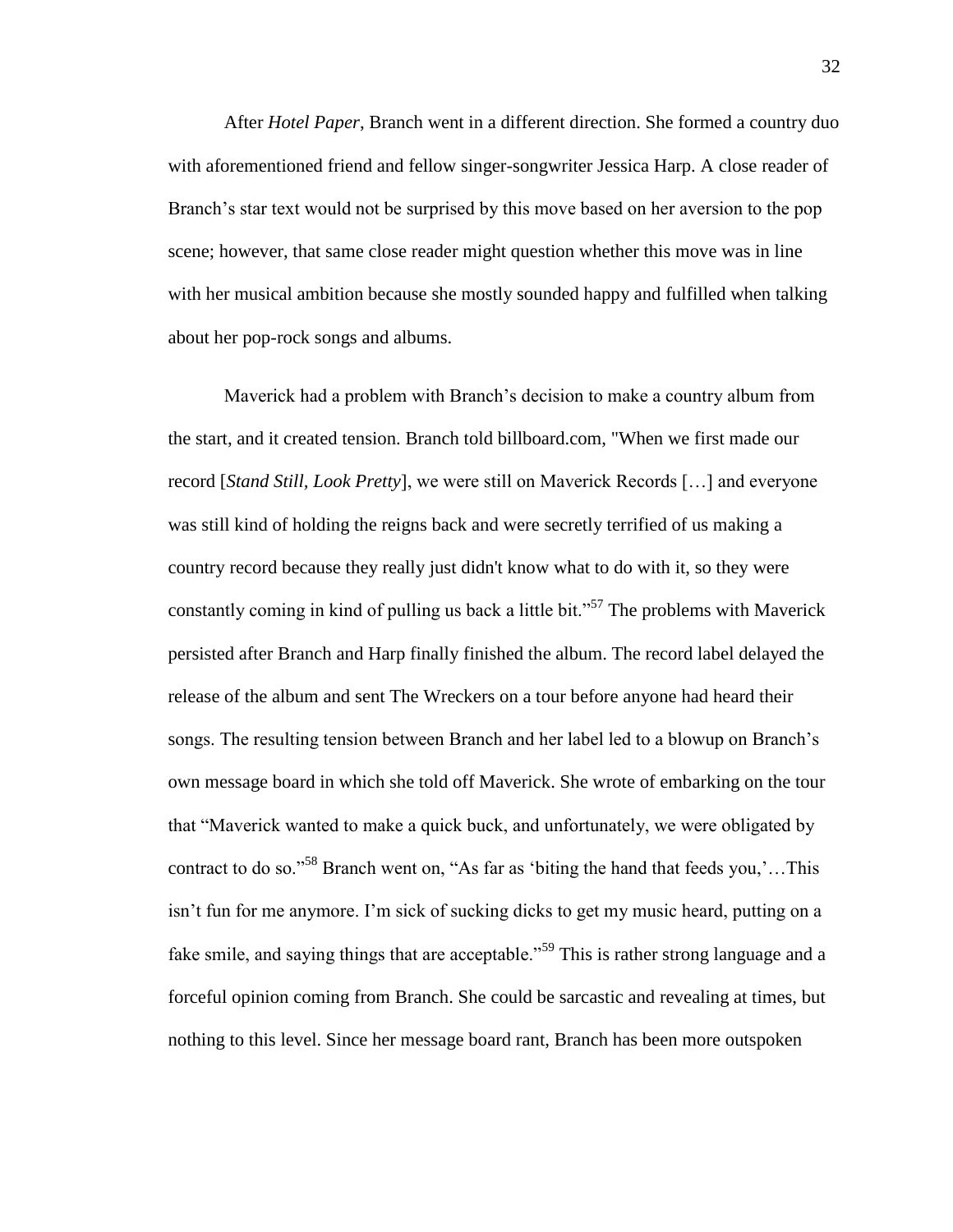about her label and the business goings-on regarding her music; however, she has never again exploded quite like this.

As things got worse with Maverick, Branch became more transparent about her tension with the record label. She mentioned getting held back creatively in numerous press articles. Furthermore, Branch often played different versions of her songs live than appeared on her album. At an August 29, 2003 concert in Allentown, Pennsylvania, Branch asked fans if they wanted the "regular" version of "All You Wanted" or the "super, fabulous, fun, Allentown version."<sup>60</sup> The recording of this concert spread on the Internet and became part of Branch's star text. Whether Branch was just having fun and playing songs differently to shake things up for fans, or if she was playing songs in a way that she wished they appeared on her albums is something only she knows. However, people can certainly interpret the former based on Branch's other issues with her label.

Negus has written that artists tend to gain negotiating power with a label when it comes to their creative liberty after they have become "established star performers."<sup>61</sup> Based on her attributes through *Hotel Paper,* Branch certainly qualifies as an established star; however, Maverick does not appear open to the star's creative desires based on Branch's star text. She spoke openly about the difficulty getting her country duo record made with Jessica Harp. Branch told *Country Standard Time*, "We told them (Maverick) that we wanted it to be an organic country instrumentation record […] In their mind, it was the ugly 'C' word (country) and they didn't really understand."<sup>62</sup> Branch admitted in a separate interview that she believed Maverick "would have just released the record and thrown it out there and not paid too much attention to it, and it would have probably just flopped."<sup>63</sup>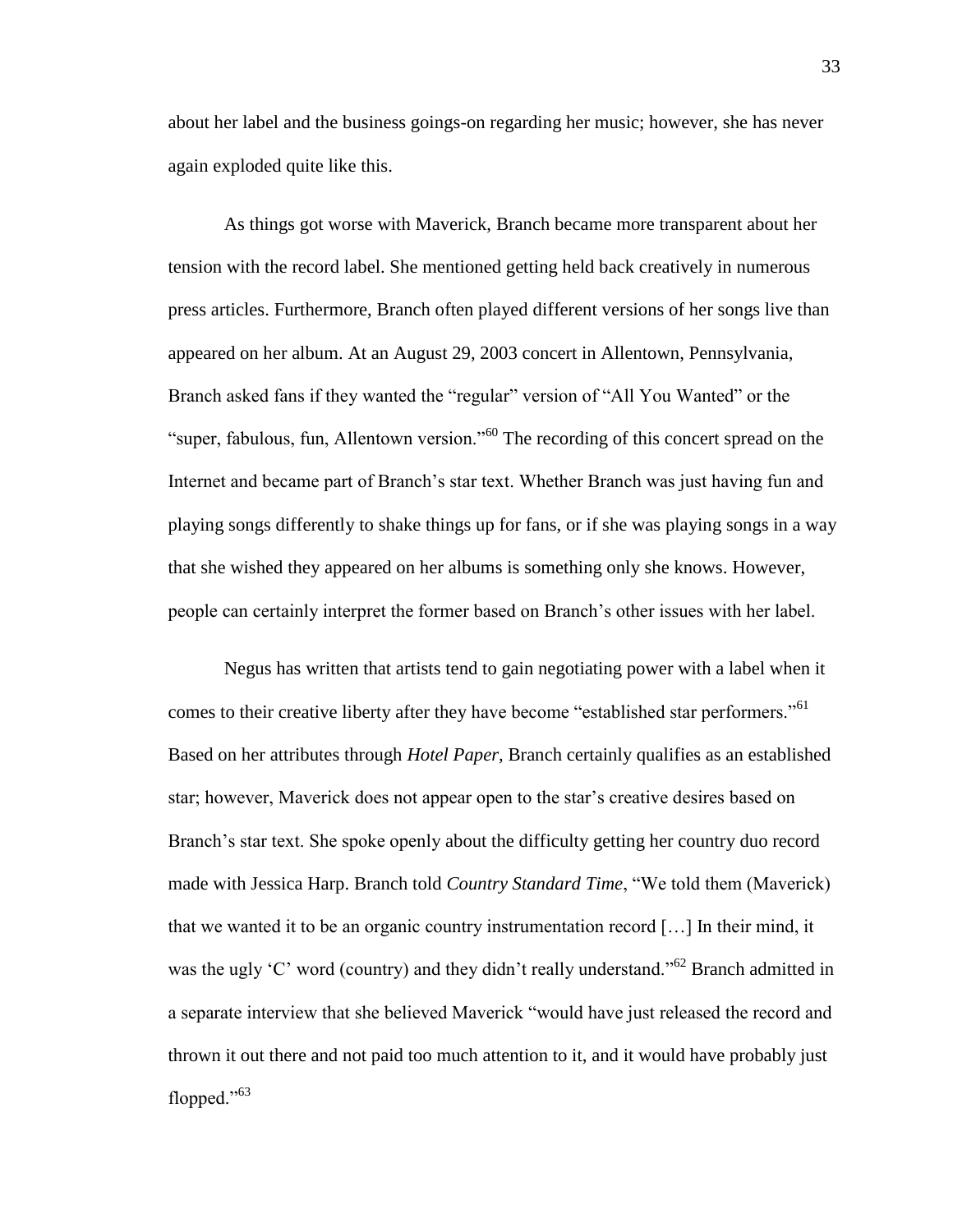Branch's experience with Maverick contradicts Negus's statements about established artists gaining bargaining power pertaining to their music in one way; however, Branch and Maverick's situation could be ruled out as an anomaly because of Maverick's financial problems at the time. The record label was struggling and Branch was one of its few bankable artists. Logically, it makes business sense that Maverick would be hesitant of letting Branch switch genres and potentially lose some of her audience who enjoyed her consistent sound.

Furthermore, Branch did get her country duo album made after switching to Maverick's sister label, Warner Nashville. Through *Stand Still, Look Pretty*, Branch's star text continues to play out like a story about her journey in the music industry fighting for what she believes in as a musician, and it continues to reflect her novelistic character as an Anti-Britney. Media surrounding Britney Spears often focused on who she was dating and her social life, whereas Branch's focused much more on the performer's music and work-related dealings.

After *Stand Still, Look Pretty*, Branch decided she wanted to return to her roots and make another pop-rock album. By now, Branch was removed enough from the pop scene and did not have as much pressure on her to carry a dying label like she did during her first two albums with Maverick. To Branch's chagrin, she has had much difficulty getting a full-length solo album released. Branch now has a tense, love-hate relationship with her record label. In 2010, Branch wrote another long rant on her message board; however, this one was not as violently worded. She apologized to her fans about the lack of music coming out from her and explained, "I have my good days when I'm excited and creative and looking forward to what this album can accomplish and I have my bad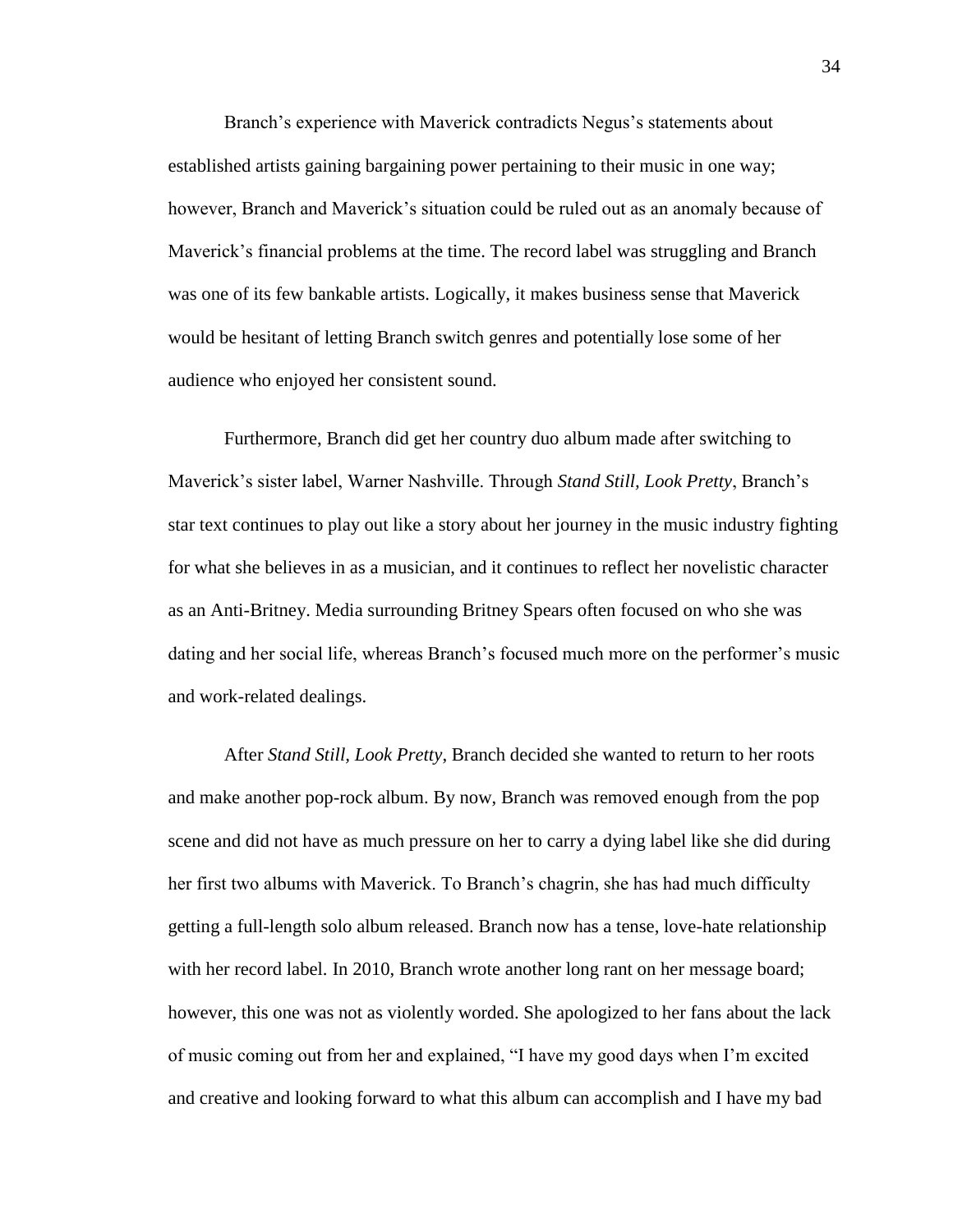when I feel like I'm being held hostage by WB and I wanna give up."<sup>64</sup> This time around, Branch's star text did not portray her struggle as one of her artistic demands versus a record label's apprehension towards those demands such as it was when she wanted to make a country album and Maverick took issue with that. This time, Branch's problem with the record label was that "people started getting fired left and right, and once some new person would get hired finally, they'd come in and give their two cents on my record. Somehow, it just halted the process entirely."<sup>65</sup> Branch remembered at one point, when she was still trying to make a solo country album to follow up *Stand Still, Look Pretty*, she had a meeting with the Warner Bros. CEO Tom Whalley and explained, "I'm feeling so creatively stifled, I need to get away from all this […] I just wanna be inspired by something else and maybe make a pop record.' It was a long meeting and at the end of the day, I got Tom's blessing to go ahead. That was a Thursday; on Monday morning, he was fired."<sup>66</sup>

Branch is an interesting case because a business vs. art tension has played out in two different ways pertaining to her record labels at various times. Her star text weaves a story about Maverick not letting her release the country album she wanted. However, it also portrays a story of how Branch's music choices are not the problem, but rather it is her label's inability to properly help her release an album while it struggles internally. Both situations lead to a tension in Branch's star text regarding business and art.

# **Branch – Press**

Another way Branch's star text represents the tension of balancing business and art in music is how the media frame her. This section will focus more specifically on how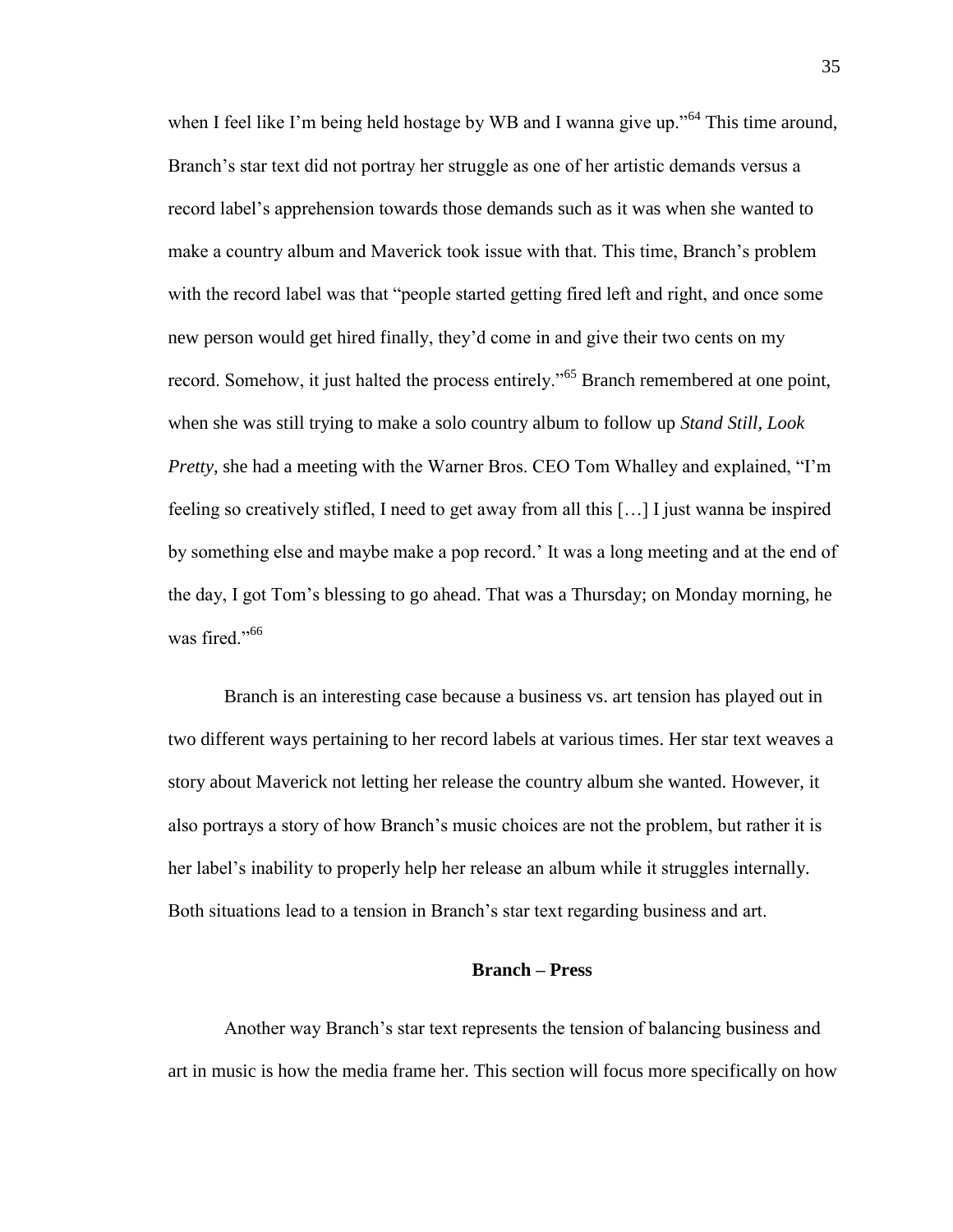media writers communicate and manipulate Branch's star image through their own creative decisions in the popular press such as descriptions, interview questions, and anything else that could influence a reader's perception of Branch. Press such as magazines, websites, and newspapers can frame an artist very subtly by using key words that stick out to an audience and/or by introducing/describing the artist or art to its audience in a more direct manner. This project already discussed how AOL Time Warner (which owned Branch's label) used horizontal integration to brand Branch as an Anti-Britney on its media platforms and how that was repeated by other media sources. This section takes a more detailed look at Branch's star text and how the media influences her brand by creating a tension between Branch the commercial image and Branch the music artist. This tension appears because of specific questions the press asks Branch in interviews as well as how it frames Branch in reviews and features.

The press plays a big part in branding and selling a music artist. This part is bigger for new artists in the pop music genre because, to be highly successful in this genre, an artist has to hang in there with some of the top selling albums at the given time. That being said, music labels rely on stars and have to keep churning them out. According to Richard Dyer, stars are of vital importance in the entertainment industry because they are a bankable asset—a guaranteed investment.<sup>67</sup> AOL Time Warner invested a lot into Michelle Branch to launch her as a pop star. Branch was not meant to have a mere niche audience in the pop scene. Erin Myers writes about a trend towards the appeal of a "real" or "authentic" celebrity<sup>68</sup> after artists such as Branch made a mark. Warner Music and its label Maverick signed Branch to fill an opening in the pop music market that they termed Anti-Britney; however, even though AOL Time Warner was a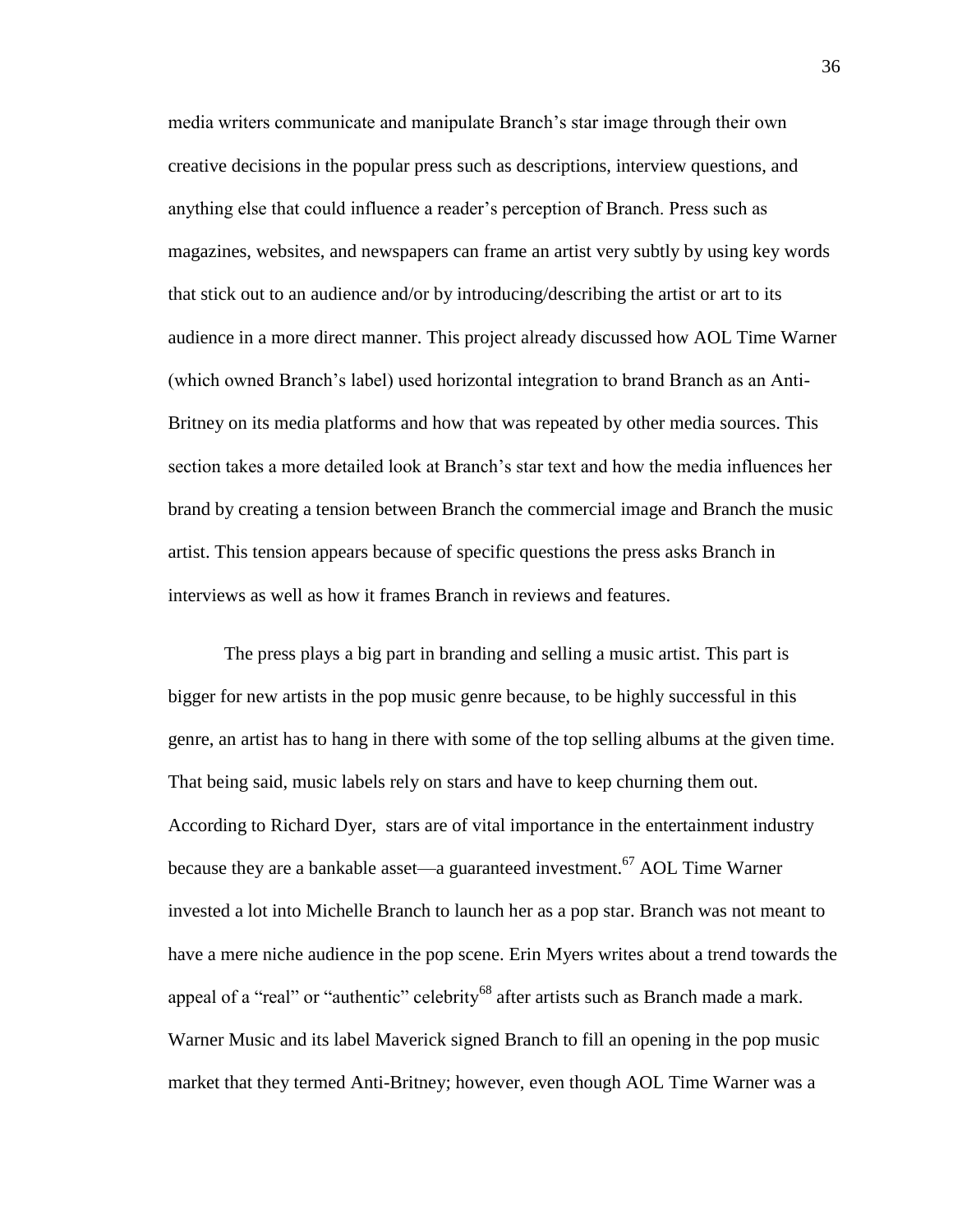powerful media conglomerate during Branch's album debut, it did not have the power to control every single entity that wrote about its new artist. The press contributes to Branch's star text in two divergent ways: it either credits her as an authentic artist and a breath of fresh air for contemporary, mainstream pop music; or it bashes her as just another pop tart in a crowd of young female pop artists that will never accomplish anything artistically impactful.

I found no specific trend in what source would write positive pieces about Branch and what source would write negative pieces about Branch; however, there are some logical connections and gender stereotypes based on the target demographics of certain magazines. For instance, *Elle Girl* (a magazine for young women) portrayed Branch as a "tomboy" and role model,<sup>69</sup> whereas *Maxim* (a magazine for young men) illustrated Branch as a sexy "pervert."<sup>70</sup> Despite the lack of trend based on source, there is definitely a difference in the definition of Branch in the press that influences the singer's star text and creates more tension between business and art. Some of the articles frame Branch as an artist and some of them paint her as just another pretty girl that a record label is using to make money. Branch even wrote a song about this dichotomy in which the chorus goes, "I am slowly falling apart/ I wish you'd take a walk in my shoes for a start/You might think it's easy being me/You just stand still, look pretty."<sup>71</sup> This song, "Stand Still, Look Pretty," appears on the CD of the same name that she released after a battle with her label(s) to form a country duo and put out a country album. Despite her battle behind closed doors for what appears to be artistic ambition, Branch realized many people still saw her as just some attractive young woman whose only job and ambition is to "stand still, look pretty" and make money.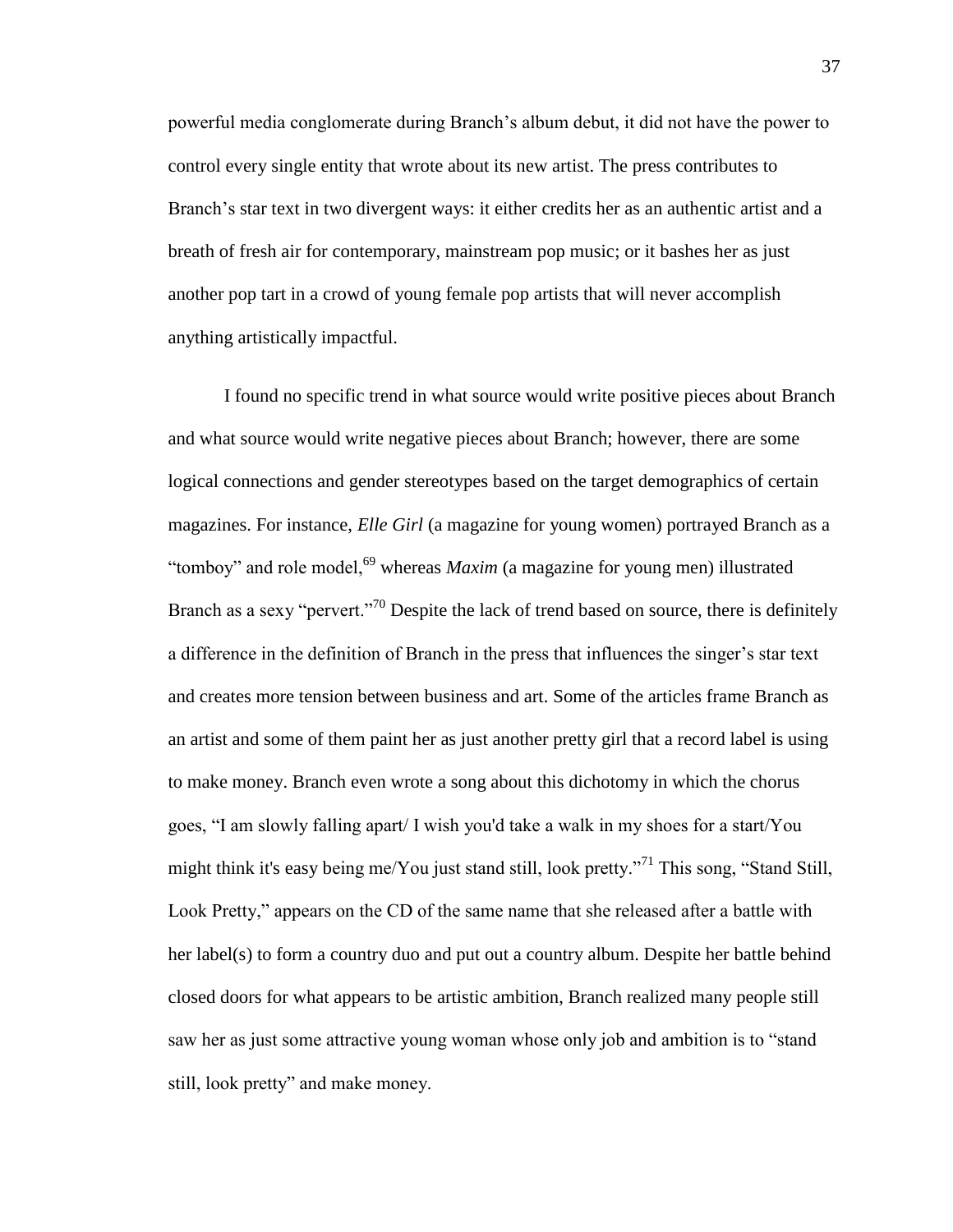Why might Branch have thought people viewed her this way? The negative articles in the press did not come from just small newspapers and magazines. *SPIN* and *Pitchfork* did not review Branch's second album, but *Rolling Stone* did. Popular music journalist Rob Sheffield's review groups Branch with Vanessa Carlton and multi-Grammy winner Norah Jones and refers to them as "Girls Who Like to Sing" as opposed to stars such as Britney Spears and Christina Aguilera who are "Girl[s] Who Need to Perform."<sup>72</sup> This sounds like a somewhat favorable comparison for Branch; however, the majority of Sheffield's article is less positive. He wrote that she is merely "trying hard to project maturity and sincerity."<sup>73</sup> The word "trying" insinuates that she is failing, and the word "project" insinuates that she is not authentic and only acting like she is mature and sincere. These are small things that go a long way in influencing a reader of Branch's star text. Sheffield went on to write that Branch is a below-average songwriter and particularly pokes her for a song she did with Santana called "Game of Love" which he called "one of the most excruciating hits of the past few years."<sup>74</sup> It does not matter that Sheffield failed to do the proper research and note that Branch did not write that particular song. People can still be influenced by his words if they have no desire to confirm whether Branch actually wrote her duet with Santana or not. Sheffield, a skilled wordsmith who writes for a prestigious and widely distributed magazine, has more impact on Branch's star text than most other writers and articles in the press.

Just seven months before Sheffield's article in *Rolling Stone*, Steve Baltin wrote an article about the star in the same magazine that was more favorable. He previewed Branch's second album and made no mention of other pop artists that Branch often gets clumped together with. Instead, Baltin chose to write about Branch collaborating with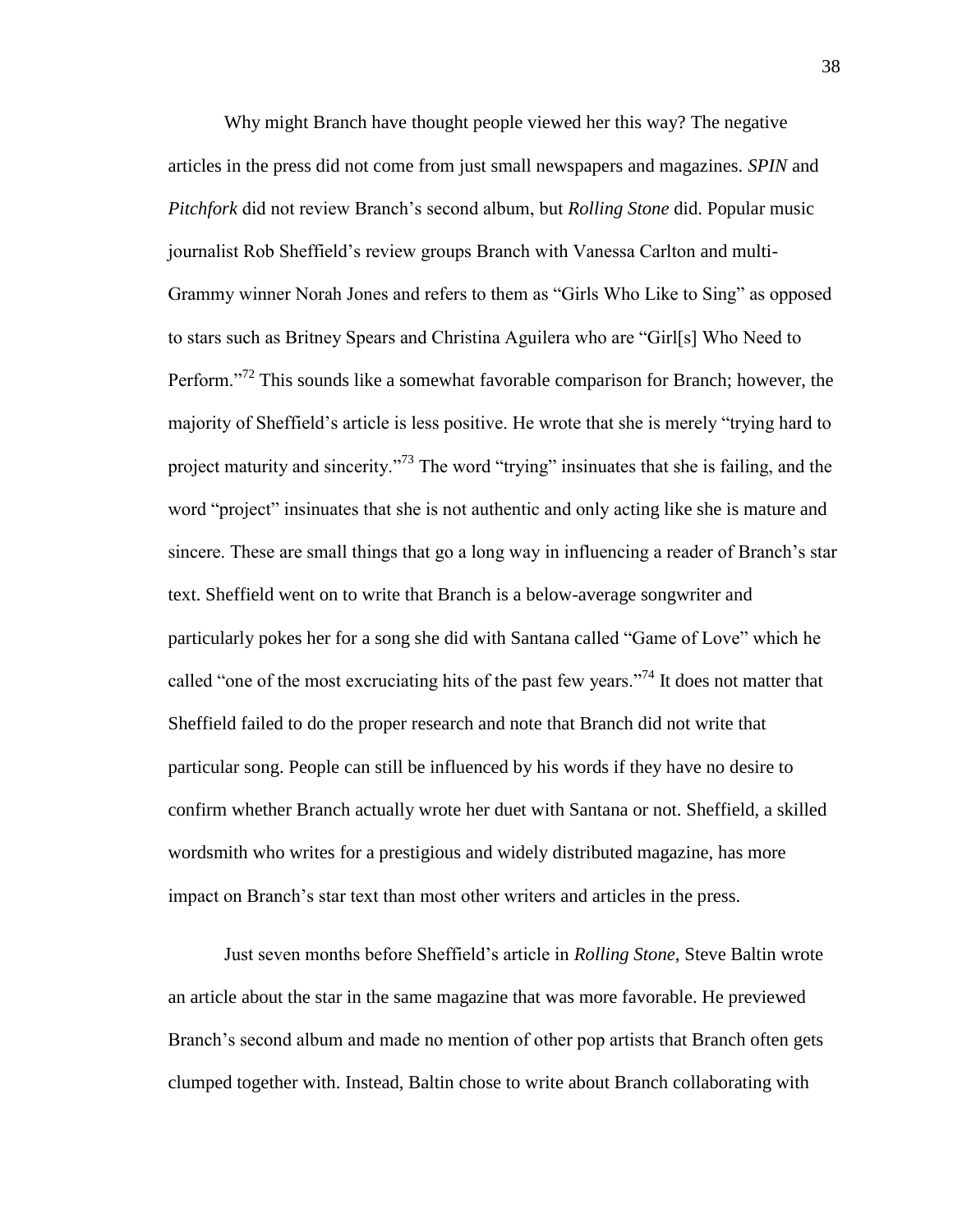credible names such as Sheryl Crow and Dave Navarro, and how she hung out with Jane's Addiction and The Eagles while in the studio.<sup>75</sup> Furthermore, just two months before Baltin's article, Branch's name appeared in the pages of *Rolling Stone* in its Women in Rock issue. This article refers to her as a "bohemian girl" whose heroes are Cat Stevens and The Beatles.<sup>76</sup> It frames Branch as being more mature which makes her sound more "real" and "authentic" like Meyers described as a trend at this time. When the interviewer led Branch, "You started to obsess about music when you were pretty young," she responded, "Yeah. I was, like, this strange kid, because when I'd go to a sleepover, I would pack up my Frankie Valli and the Four Seasons tapes or my Beatles or Led Zeppelin or Aerosmith tapes, and everyone was like, 'No, we just want to listen to Salt-n-Pepa."<sup>77</sup> This interview shows Branch's mature taste in music and reveals a confidence and sense of humor that contradicts Sheffield's article that asserts she is just "trying to project maturity."<sup>78</sup>

An individual reader of Branch's star text could still look at interviews like this one as an attempt to project maturity or claim that Branch was simply coached to say the things that she did. Music scholar David Sanjek warns "us not [to] minimize stars by our unquenchable fascination with their self-definitions, epitomized by the first-person interview."<sup>79</sup> However, this can be said about any artist at any time. What makes Branch's case so interesting is that there is such a balance between positive articles such as this one and negative articles such as Sheffield's. Supporters can cite a wide array of sources celebrating Branch. Many articles picked up on the Anti-Britney theme started by Branch's label through its parent company's other media holdings. *Billboard* magazine said Branch "spits out the notion of youthful bubble bum and instead tightly grips a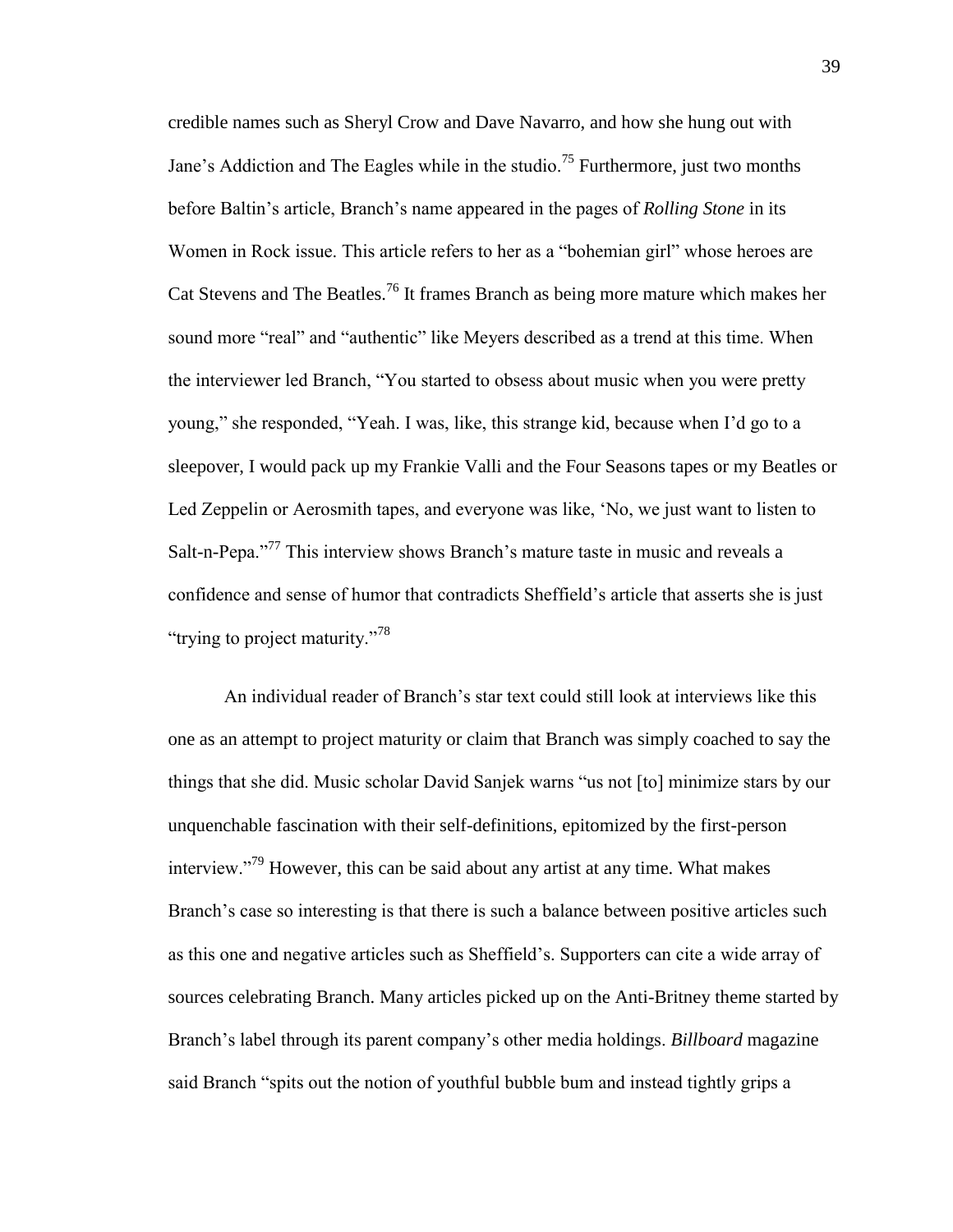plugged-in guitar and sings with a kind of grit that is the rare exception these days."<sup>80</sup> Billboard's website called Branch's music "alternative pop" and "alternative country;"81 that word "alternative" has a more credible connotation to it than simply "pop." *The Denver Post* called her the "antidote to the teen pop invasion" and wrote that there was an "authenticity to *The Spirit Room*."<sup>82</sup> Popular young men's magazine *Maxim* declares, "This Arizona native is no pop tart."<sup>83</sup> Some college papers also echoed the Anti-Britney" call. For example, this appeared in Harvard's *The Crimson*,

Bubblegum pop seems to have momentarily burst. From its ashes, a new breed of artists has risen […] with more poise, more maturity, more substance and certainly more fully clothed than the vocalists who have dominated music charts over the past two years. They're the latest incarnation of singer-songwriters, talented more in voice than in measurements. Michelle Branch is one such shining example in the musical firmament.<sup>84</sup>

At the same time, detractors could back up Sheffield's article in *Rolling Stone* by citing an international source such as *The Ottawa Citizen* who clumped Branch with names such as Hilary Duff, Lindsay Lohan, and Ashlee and Jessica Simpson in an article designed to attack the maturity and authenticity of these artists.<sup>85</sup> They could also point to popular music magazine *Slant* who called Branch's venture into the country music genre as a "credibility maneuver" and suggested Branch was only "playing country star dressup."86

As this paper shows, a reader can get contradicting perspectives on Branch within the pages of *Rolling Stone* alone. This is how the press creates a tension between business and art for Michelle Branch. Sometimes, she is defined as a sincere artist and sometimes she is framed as a record label's puppet to make guaranteed money off of her carefully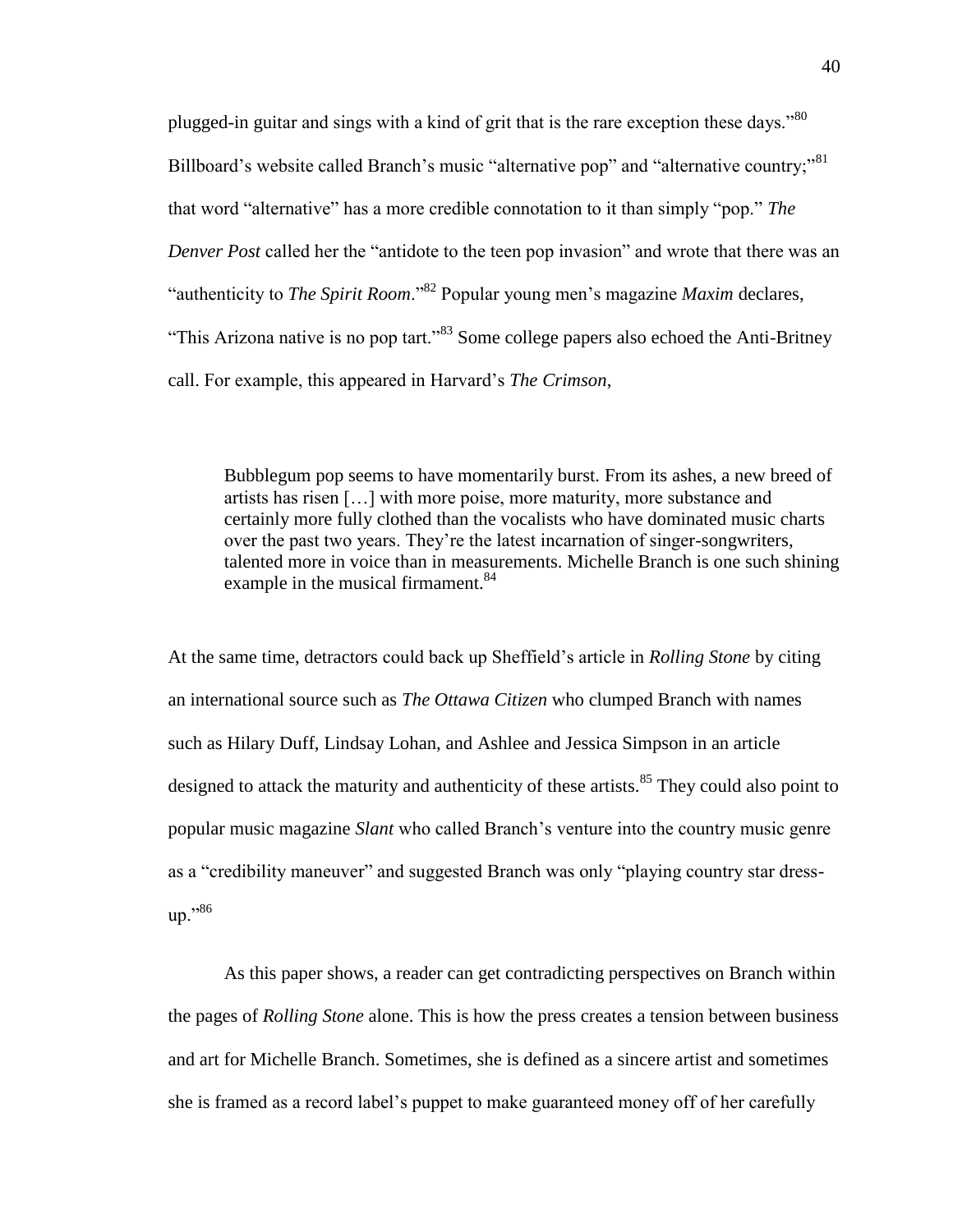crafted star image. Despite the natural overlapping of art and commerce in the music business, Branch's star text in the press creates grounds for an argument to be had between her supporters and detractors.

# **Branch – Fans**

Michelle Branch's fans have the most interest in her star text, and, to a certain degree, they get to become a part of it. To be a successful artist, the fans have to be pleased. They have to like the art of an artist, and/or they have to be interested in the image of an artist. Paul Théberge convincingly explains the importance of image in his "Everyday Fandom" article.<sup>87</sup> Judging by Branch's star text, she wants people to recognize her as a credible artist as much as anything. She boldly and consistently stands by her own art and all decisions relating to her music, but she understands that her image matters as much to her longevity in the music business as does anything. Therefore, she will occasionally backtrack on things she reveals about herself if they receive a negative reaction from fans. For instance, when Branch talks about politics or religion, she has sometimes backtracked to ease the vitriol it raises with some of her loyal fan base. On other occasions, it is difficult for Branch to backtrack on a decision that leads to fan fury so she explains it the best she can and hopes that it works out. The best example of this is the fallout from her risqué photo shoot for *Maxim* magazine.

Michelle Branch's record label and the press mostly get caught up in the battle over her authenticity in her star text, and that does not change when it comes to how her fans get incorporated into it. The most noticeable aspect of fans joining in is when they are reacting to something that they deem unfitting of their conceived notions of her image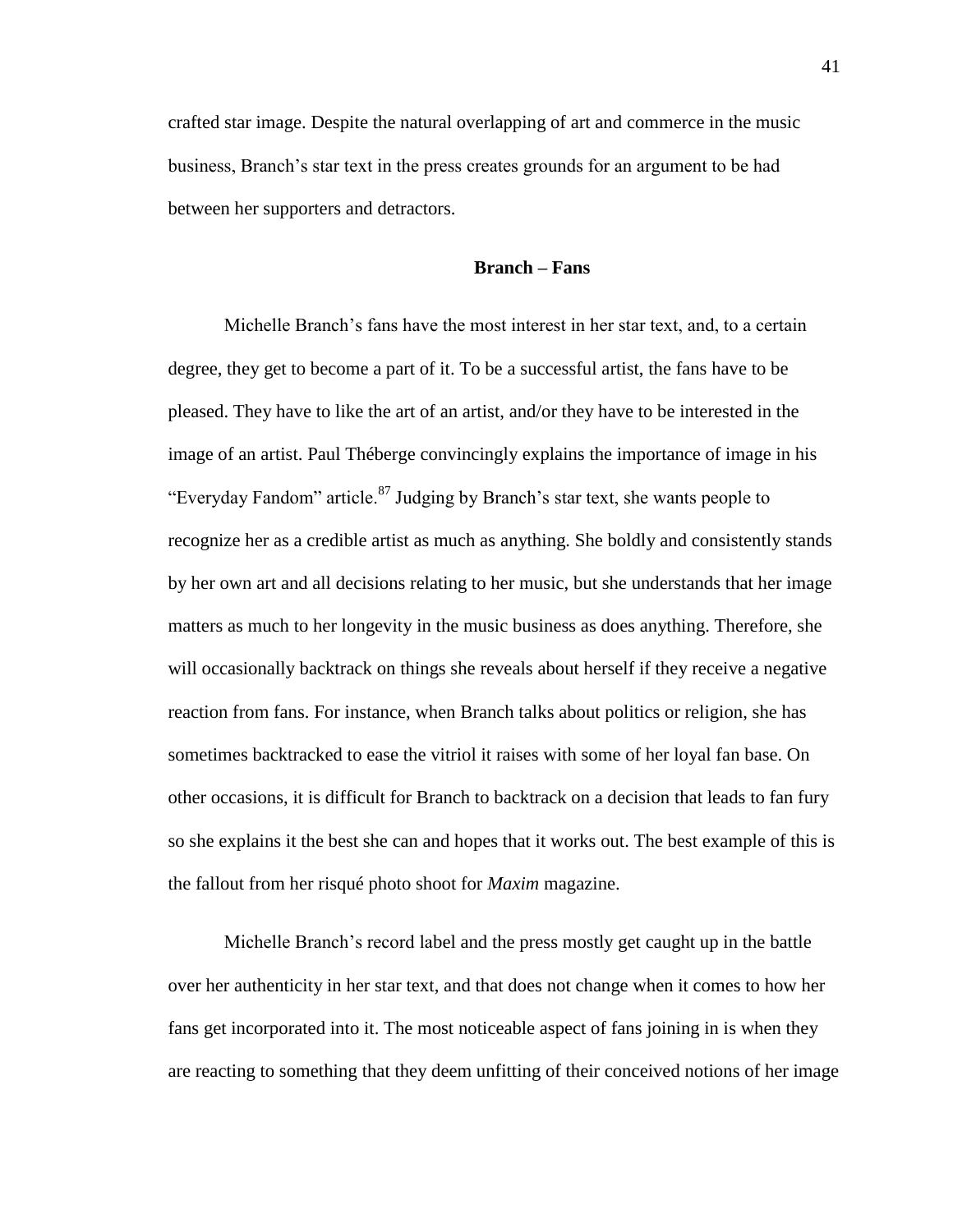and credibility as an artist. They argue on message boards about whether Branch has sold out. People dispute whether she is only in the music business for glamour, prestige, and riches, or if she is just a regular girl making music that other girls can relate to. The fans, and Branch herself at times, also spit fire through Branch's star text when the release of her music takes too long because of business issues behind the scenes.

Michelle Branch's fans got incorporated into her star text in one of the early autobiographies she wrote for a website. Instead of a dry, this is who I am, this is where I came from style, Branch wrote this autobiography as a kind of letter to her supporters and prospective supporters. In this piece, she related to fans by writing about herself as a fan: "I won tickets to a New Kids on the Block concert. I was so excited! After all, I would sing and dance along to their tape every day. (Just for your info, that was probably the last time I've ever been seen dancing)."<sup>88</sup> In this passage, she described her feelings, which could be similar to the feelings that one of her own fans might enjoy when going to one of her shows. Furthermore, her joke about never being seen dancing again is humorous in an open, conversational way, and it also helps craft her image as an Anti-Britney—whether she knows it or not. In this same autobiography, Branch wrote that "Math class was the time when I would write most of my songs (one example is "Sweet Misery", I wrote it in Algebra 1).<sup>89</sup> Here, Branch uses detail by citing a specific song and class to draw readers into her story and make it relatable to her child/young adult demographic. Algebra 1 is a class that her demographic has probably taken, is taking or will take. It is also a class that young people, especially those who are right-brained and more focused on the arts like music probably do not enjoy. When they read that Branch ignored that class to write music, it is cool and relatable to them.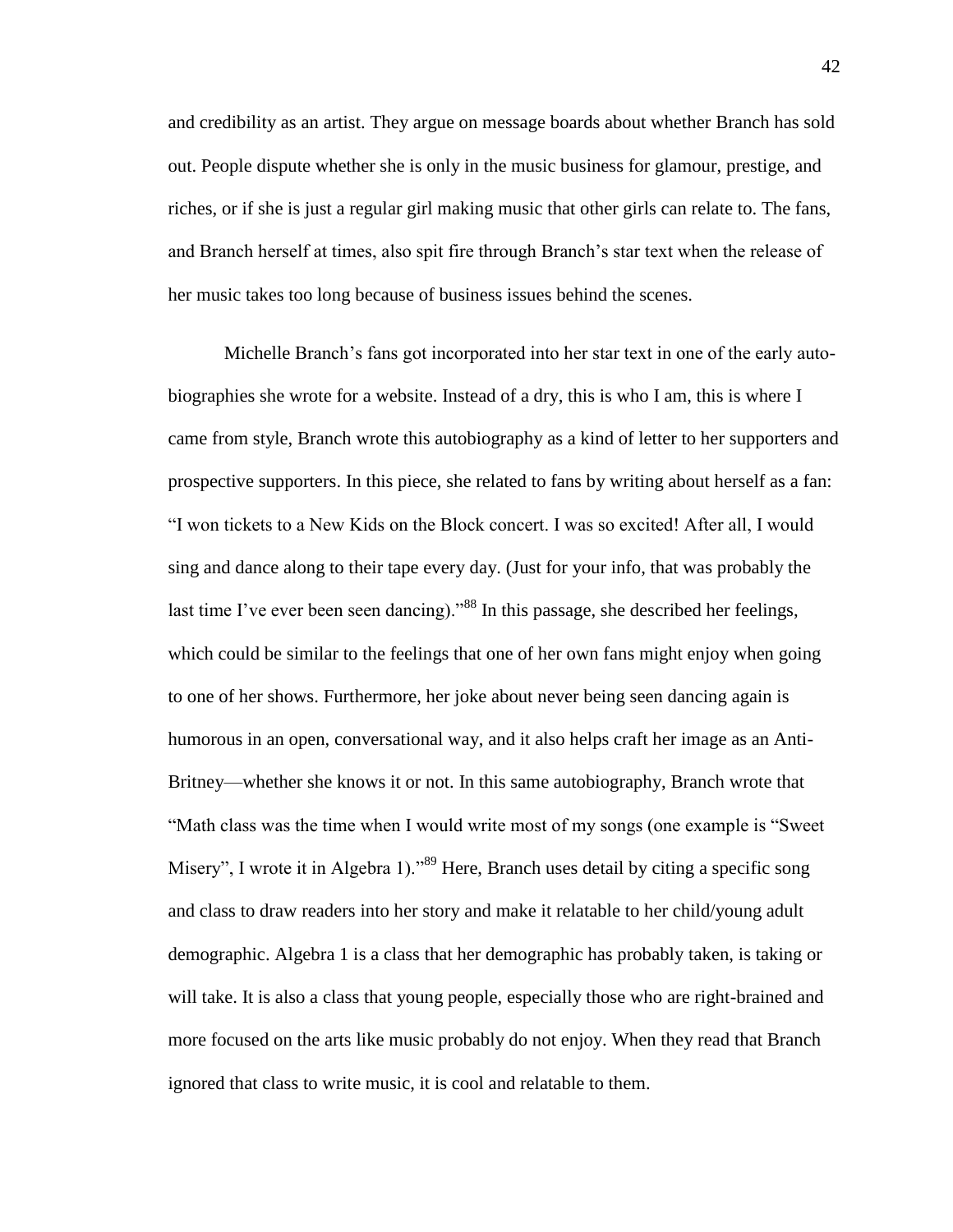Branch also uses the social media platform Twitter to talk directly to fans. Nancy Baym states that through social media, "Artists can keep audiences up to date on everything that matters and keep them engaged with them even when they're not making music."<sup>90</sup> Branch relates to fans on Twitter by talking about her own celebrity crushes, what recent music she likes, and other day-to-day observations she makes. Her humor is evident, and she mostly sounds like just another person as opposed to a relatively rich musician. When Branch tweets about politics or religion, however, it becomes divisive. One such tweet like this was actually a re-tweet: "RT@KeithOlbermann Maybe if we had a National Day of Science instead of Prayer we'd know how to stop a deep sea oil disaster."<sup>91</sup> This was tweeted during the BP oil disaster. The very next morning, Branch tweeted, "About the Science vs. Prayer comment: Was merely forwarding on a comment that made me stop and think for a moment-Not meaning to offend."<sup>92</sup> Branch realizes that what she says on Twitter can affect peoples' perception of her identity thereby causing a loss of fans. If an artist does not talk about politics and religion, most fans probably assume their idol is likeminded with them. When an artist breaches that assumption, it can be a problem.

A good example of this appeared on the Catholic forum FishEaters. One fan who went by the name "Petertherock" explained that Branch participated in a Twitter game that challenges people to change regular movie titles into pornographic movie titles. This enraged fan said about her participation in this game, "I have tolerated a lot of her liberal left wing propaganda and even accepted some of her lame excuses at some anti-religious statements she made...but the straw that broke the camel's back is what I saw when I read her tweets from last night." Petertherock then quoted Michelle Branch as having tweeted,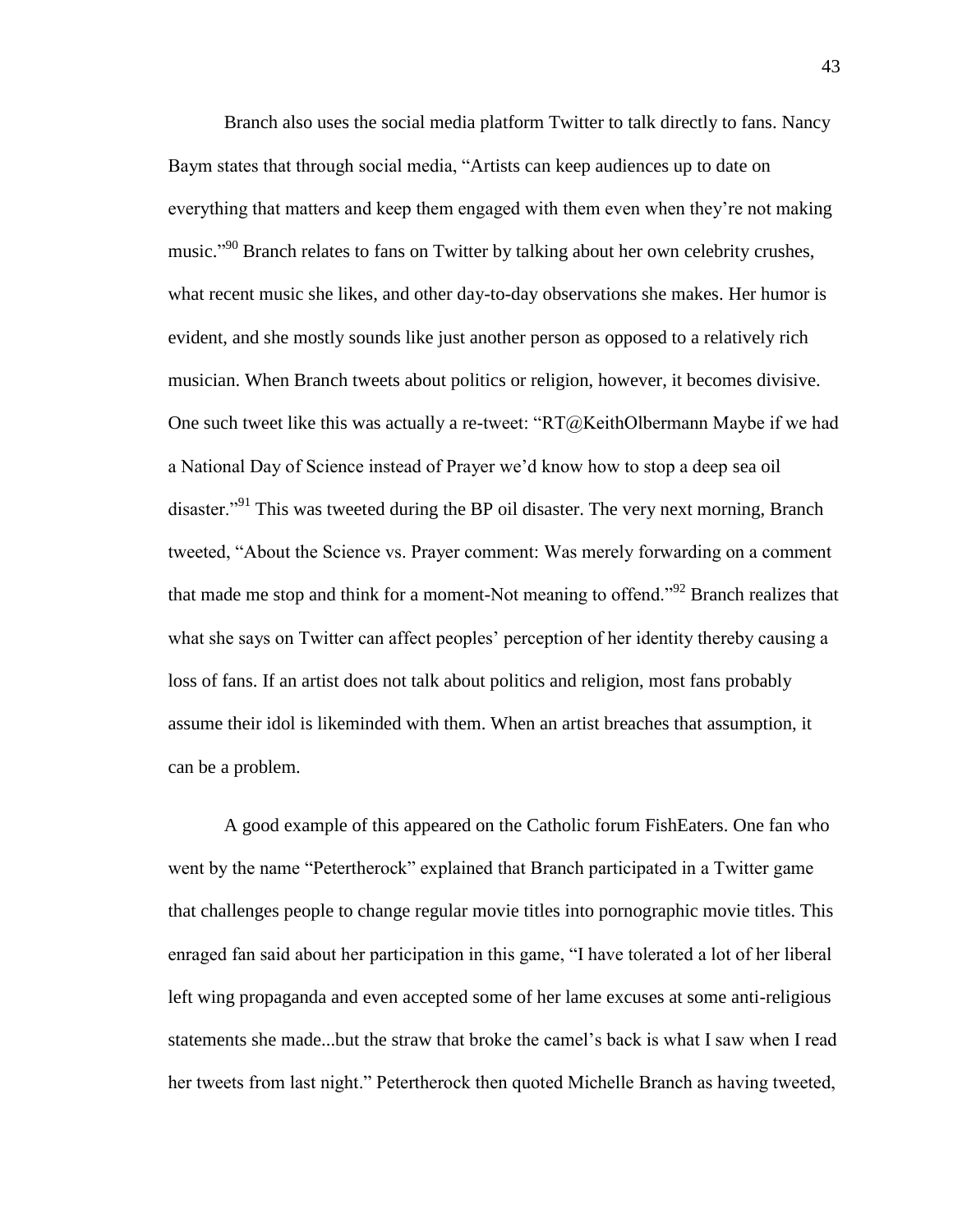"I've just lost over 30 followers. \*gasp\* No, come back!" This fan went on to boast on the Catholic message board that he sent Branch a message on her message board stating, "Going to hell is nothing to joke about or take lightly. You are disgusting and lost another follower/fan." Petertherock said Branch replied with the apology, "Sorry you feel that way. While I don't believe in it personally, my aim wasn't to offend." That apology, however, was not good enough for this fan. Branch can try to sound relatable through her star text by talking directly to her fans, but sometimes it works in reverse by affecting the image people have of her, which, in turn, can lose her fans and hurt her from a business perspective. Furthermore, the fewer fans she has, the less star power and bargaining power she has with a record label when it comes to her artistic liberty as Negus discusses. <sup>93</sup> This tension between business and art all comes out in the portion of Branch's star text that relates to her interactions with fans.

Even more pressure is put on Branch's image when she has no new music coming out. As of 2015, it has been 12 years since Branch released her last solo album and nine years since her country duo album came out. Branch addressed this in her star text by claiming that she was still writing new music, but there have been a lot of problems behind closed doors at her label. This, she assured, is what was keeping new music from being released. Branch's frustration with the process will sometimes lead her to launch tweets out that rip into her label: "I'd give you all the release date but WB [Warner Bros. Records] won't tell me! No one ever tells me anything. #imsooverrecordlabels"<sup>94</sup>, and even more pointed, "I wonder if I died in a car accident or checked myself into rehab if WB would finally release my record. What? Oops. Not my inside voice.<sup>"95</sup> Branch will also speak positively about certain people on her label that get behind her, so what she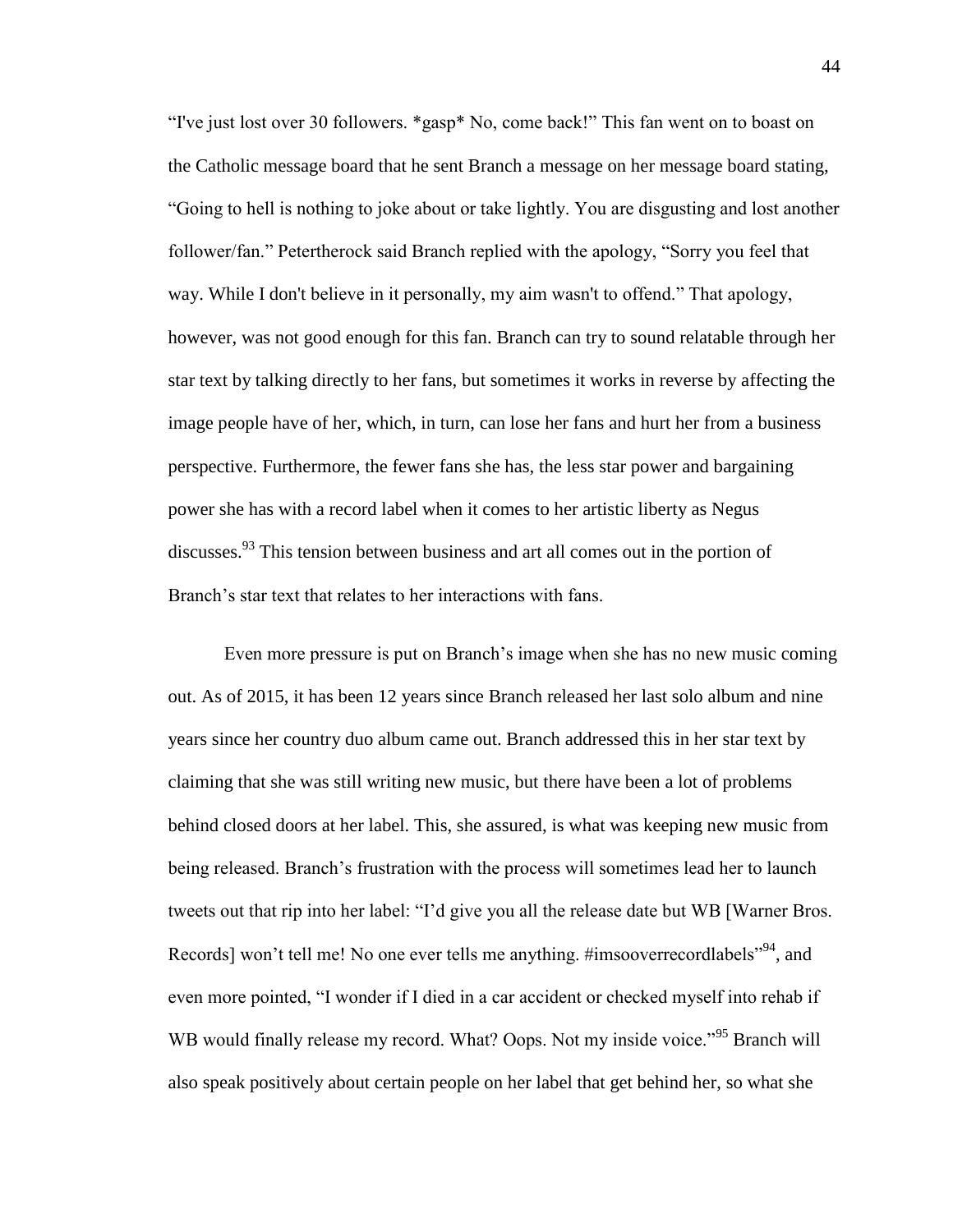says in her star text about Warner Bros. Music is not always bad, but it does affect the fans.

The reaction to no new music breaks two ways in Branch's star text. Some fans sound like they give up on Branch because they see her going in a different direction. This was posted on michellebranchfan.net in November of 2012: "[…] I am second guessing if I should keep the site since Michelle is now mainly focusing on her 'food' career."<sup>96</sup> Branch, who loves cooking, had recently appeared on some popular chef shows while her music career was dormant. This fan, apparently, did not think that Branch was doing enough to get out new music and took it out on what appeared to be Branch's Plan B while her music career was on hiatus. Other fans remained loyal to Branch and targeted their anger at Branch's record label. When Warner Bros. Records posted a note of support on Facebook, some fans thought it was inauthentic and made comments on Branch's message board. SteveDBT posted, "They [WB] have zero faith in Michelle and have ruined her career. That can't be covered up with a posting pretending that they support her." The lack of new music caused some fans to think Branch is not an artist worth being patient for, while others joined Branch and attacked her record label. Either way, their voices are heard in Branch's star text, and they contribute to how it shows the difficulty of balancing business and art in the music industry. Fans want the art, but they cannot get it because of business reasons.

The long block of time with no new album presents significant tension in Branch's star text, especially with the fans; however, perhaps the most tension among fans is created by her decision to do a risqué photo shoot for *Maxim* magazine. Branch had never personally attacked other musicians for doing sexy photo shoots, but her Anti-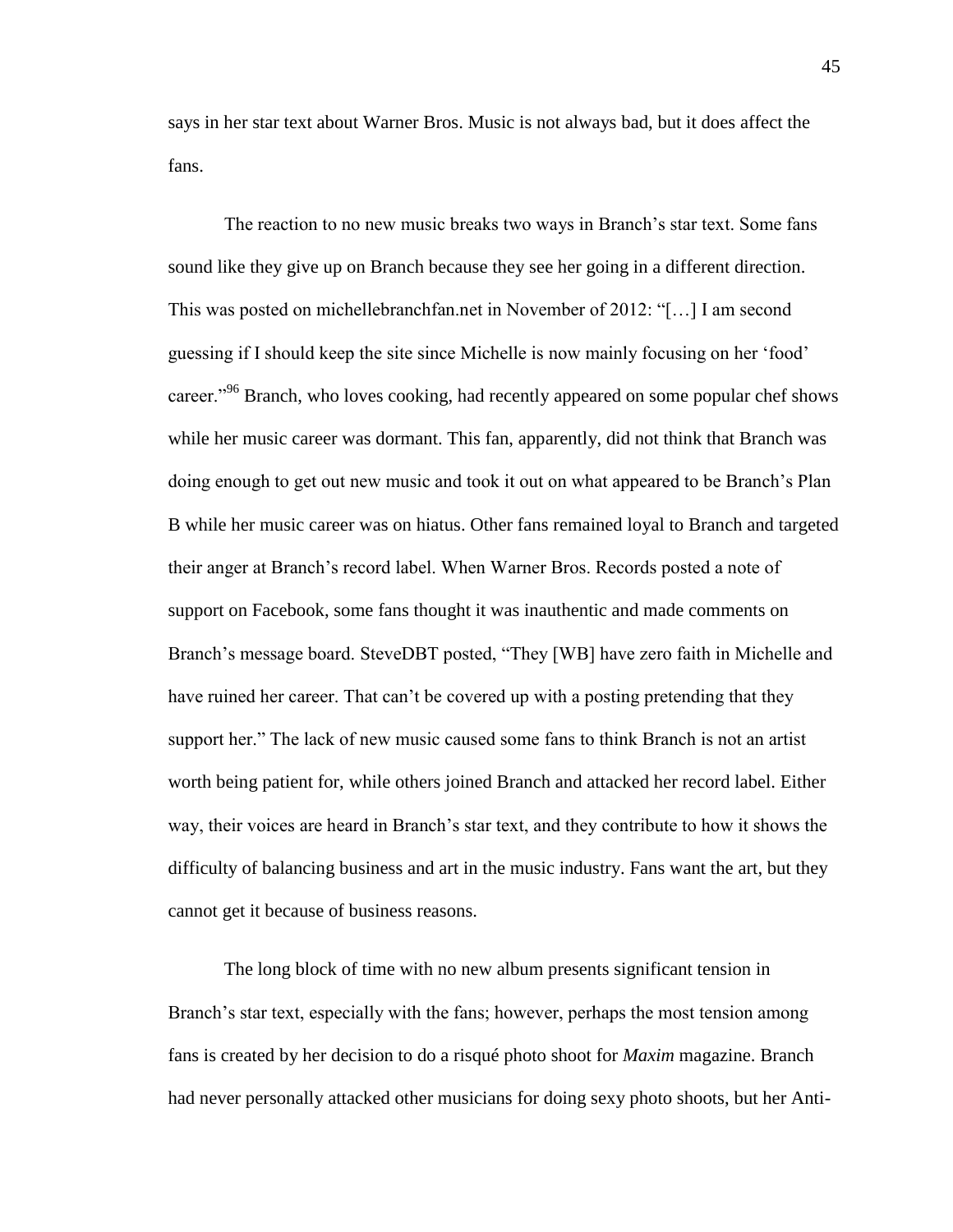Britney image led some fans to think Branch was more conservative with what she would wear for a photographer. According to Dyer, "A change in physical style is also always a change in social meaning."<sup>97</sup> With this one decision to alter her physical style, Branch causes fans to question her entire social meaning. Their trust and comfort in her brand/image gets broken with just a few pictures.

A momentous argument erupted between fans on various message boards. What fans say about Branch on these message boards also represent part of Branch's star text. The following series of posts popped up on Pulse Music Board on December 4, 2003. The naysayers attacked Branch's credibility. TheJakes wrote, "I thought that posing topless for a men's mag was not something a "serious artistic" play-your-own-instrument, dancing is the devil's tool musician would do." jimmy74747 chimed in, "She [Branch] really could have established herself as a serious artist. […] This does no benefit to Michelle's career, and will cause her to lose some credibility." Branch's defenders mostly echoed George Tropicana's words, "don't think she's doing it for the sales" and agreed with mbfan who said Branch just wants to "feel sexy." Many responses on the message board claimed they would no longer be fans of Branch because of this photo shoot. Branch's music had not changed, but people decided to stop buying her albums because of a decision she made that conflicted with the image they had of her. The intense discussion about whether Branch sold out out by posing near-nude in *Maxim* magazine further forced fans to take a side on the issue.

"Art and business don't mix."<sup>98</sup> Perhaps, if pressed, Branch would follow that up with "but they have to." Branch does not neglect the business side of maintaining a career in music. She contributes to her own branding by trying to convince people she is an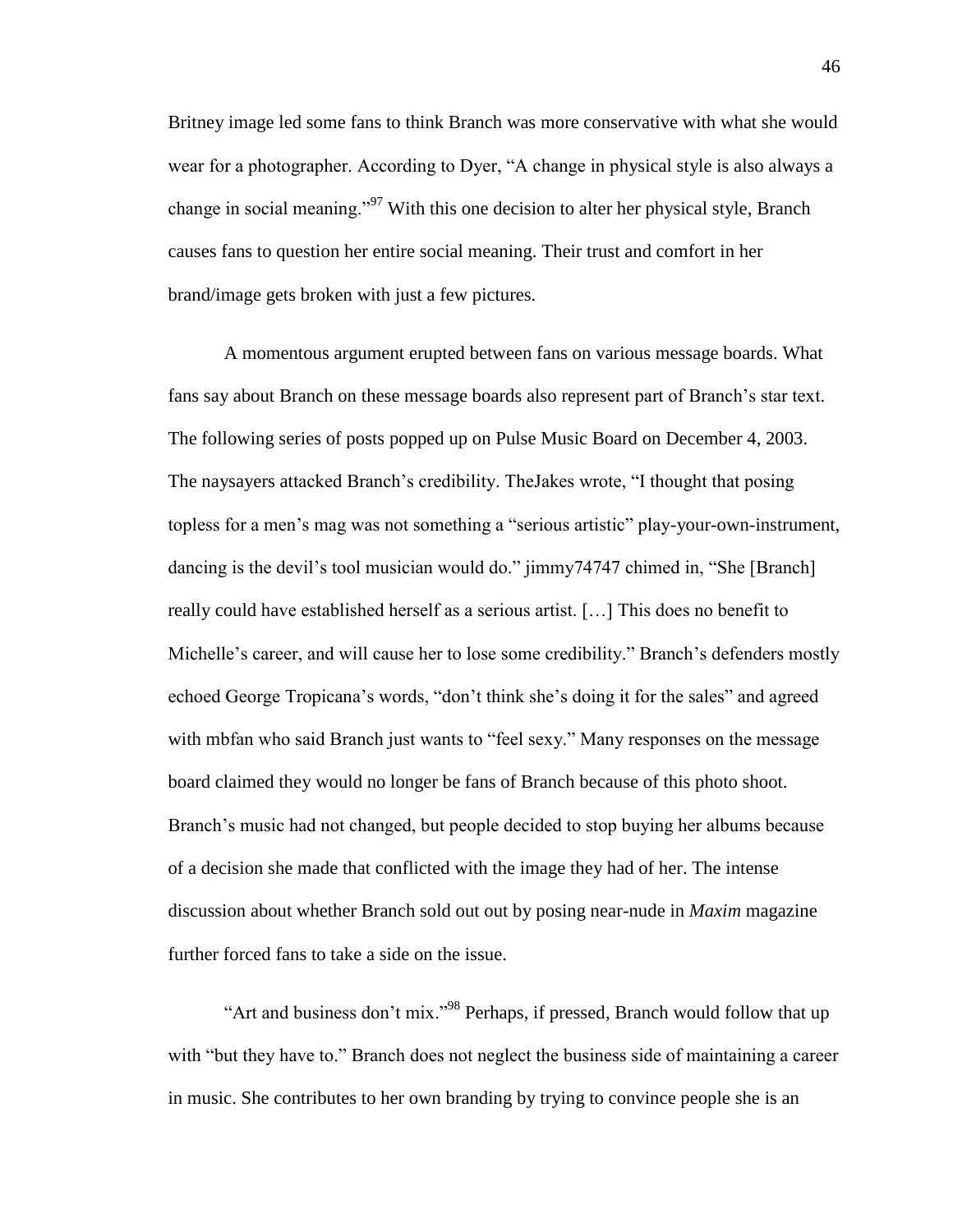authentic musician who deserves credibility as an artist, and she must have recognized how much non-music decisions can have on her fan base as she observed the fallout from her photo shoot with *Maxim* magazine. Branch frequently commented that she wants people to think of her as a credible artist, and she hopes she inspires others. Perhaps this balances other setbacks in her branding as an Anti-Britney. Branch focuses on her hopes to be seen as credible and inspiring most when she talks to publications for young women.

Branch told *Elle Girl* that with *Hotel Paper*, "I'll get a little bit more credibility since I was so young when my last CD came out and people kind of wrote me off because of my age. I don't care if you like this record or not, I just want people to see me as more as an artist."<sup>99</sup> Furthermore, Branch said to *YM Magazine*, "The most inspiring thing for [fans] is that usually they are around the same age as I am. They get inspired that I went after something that I love doing. I have gotten letters from people that are like, […] 'I love your music and it gives me a reason to wake up in the morning, and gets me through some really hard times.' So that is really amazing that you can have an effect on someone like that."<sup>100</sup> Branch's words to fans and her fans' words for/about her play a role in her star text as it relates to balancing business and art because of how much their interaction contributes to her identity as a credible artist. Therefore, this is another way Branch's star text shows the tension of balancing business and art in music. Branch wants to be seen as a credible musician, but it is not just her music that convinces the public. Anything from a lack of music due to problems with her record label to a decision to participate in a risqué photo shoot can affect her career as a musician.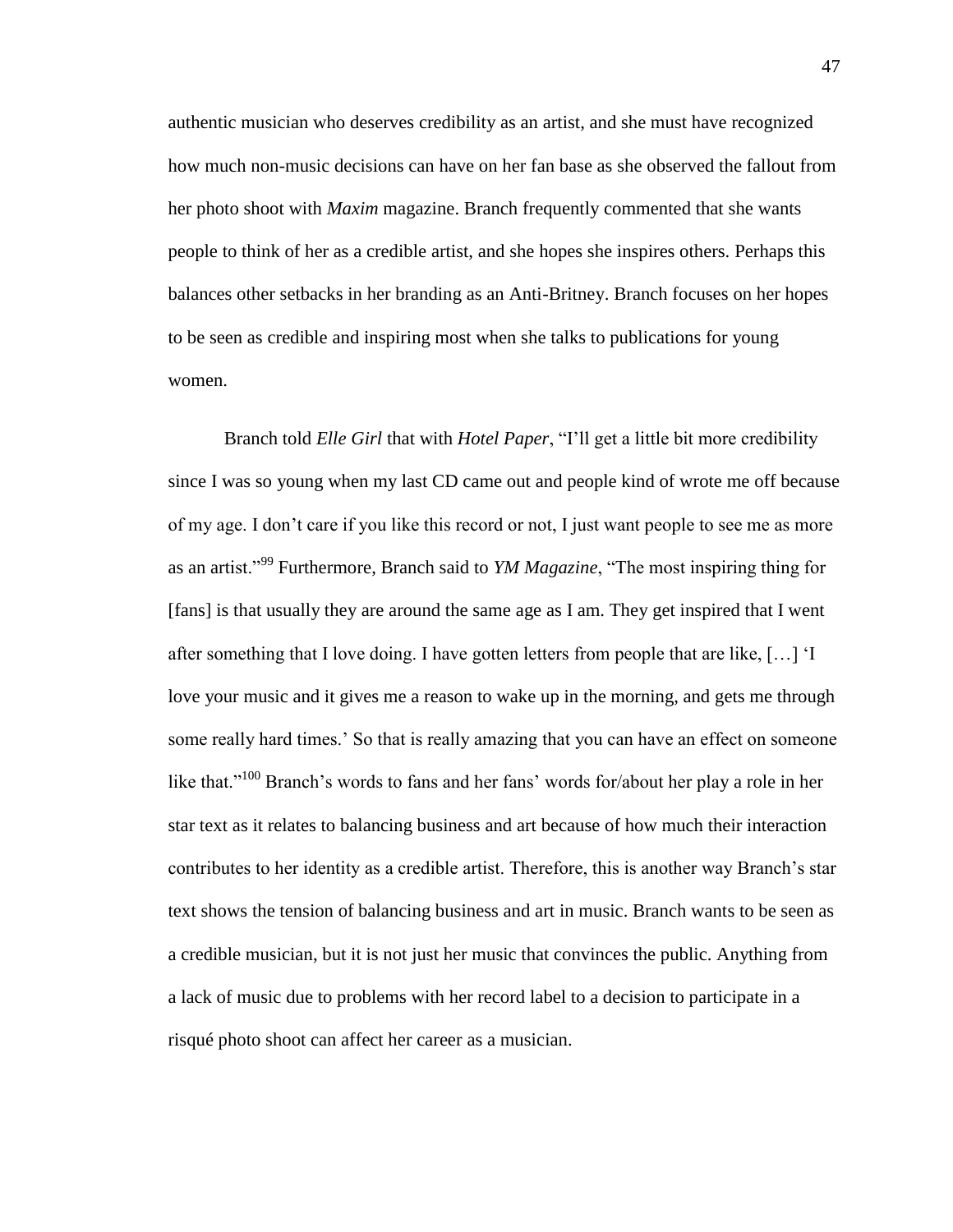#### **Conclusion**

Investigating what goes on behind closed doors in the music industry is difficult. A researcher has to communicate with people who have agendas and might be reluctant to provide all the truths and information a writer wants. To examine how business and art are balanced in the music industry, I decided to look at the star text of artists. The information is not necessarily all true, but it is the information the public has access to. The star text is the starting point where the public makes its interpretation about artists and the music business in general. Michelle Branch's often revolves around how she balances business and art. Analysis of this star text shows how balancing business and art in music creates tension for Branch and sometimes others.

Michelle Branch's biographical information gives a reader some context on the artist. She plays multiple instruments, has older, mature influences, and has had considerable success on the charts and at the Grammy Awards. Further exploration reveals a tension that develops in her star narrative. Branch's first major record label sells/defines her as an Anti-Britney and uses horizontal integration to introduce her to the public. She is described as being more independent than other pop stars and as a better role model for girls and young women. One who reads between the lines recognizes some differences between Michelle Branch the person and Michelle Branch's star image because of how some of the artist's decisions contradict her branding such as her decision to pose near-nude for *Maxim* magazine. Branch's star text exposes conflicts with her label, with the press, and with her fans. All of these conflicts relate to the effort to balance business and art in the music business. Branch herself even tweets "Art and business don't mix<sup>"101</sup> at one point. Branch has an interesting star text to research and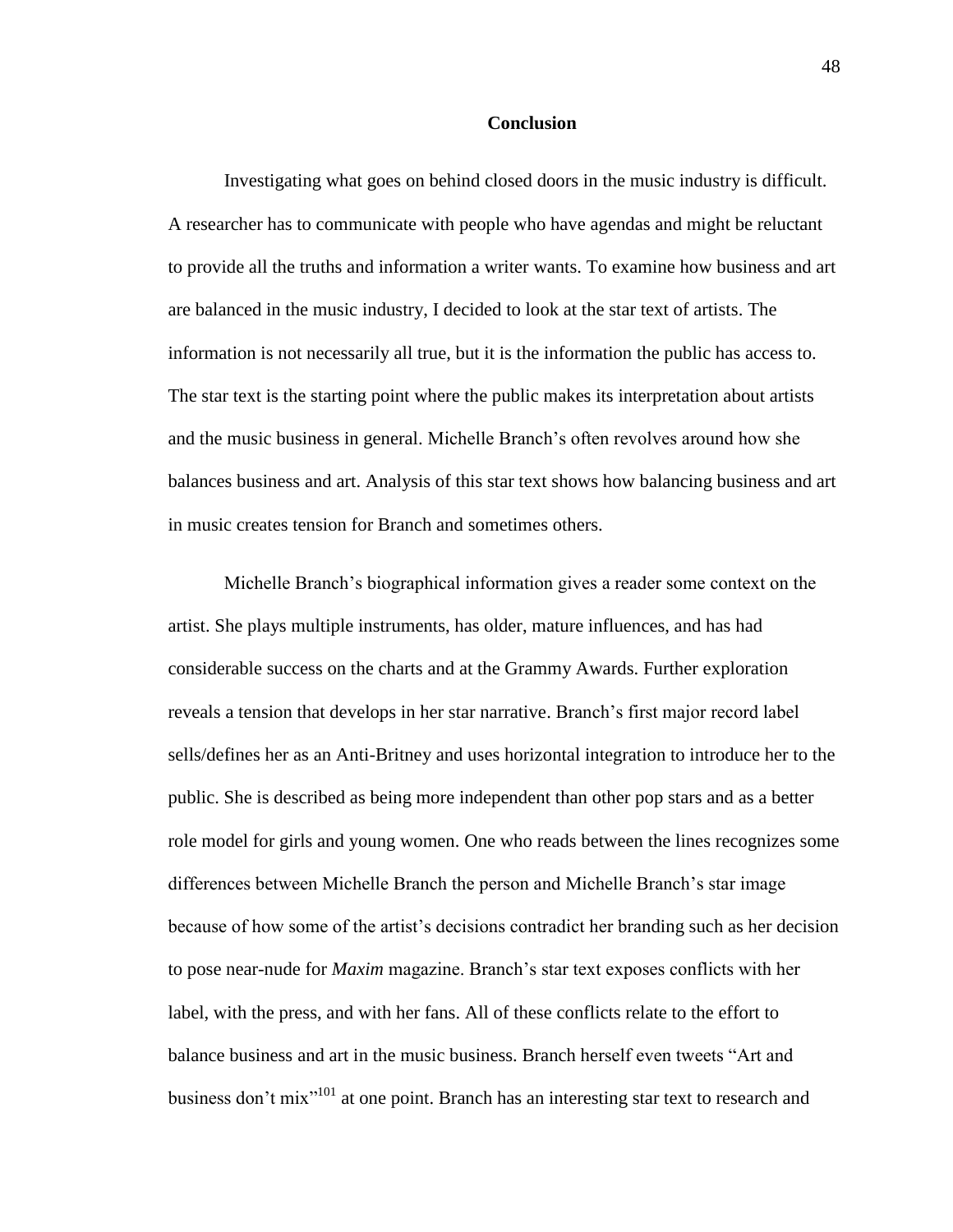analyze for how an artist balances business and art because it shows several perspectives of how an artist deals with this balance and the resulting tension.

Richard Dyer and Paul McDonald, *Stars* (London: British Film Institute, 1999), 20.

Dyer, *Stars*, 97.

Ibid., 97-98.

 $\overline{a}$ 

 James Crawford, "Maverick's New Shining Star," *The Crimson*, September 28, 2001, http://www.thecrimson.com/article/2001/9/28/michelle-branch-p-pable-to-perform/.

Michelle Branch, *Everywhere*, music video, (2001).

 Brian Garrity, "AOL, Maverick Partnership Pays off for New Artists," *Billboard*, Volume 79, 11-17 (2001).

Ibid.

Ibid.

<sup>47</sup> Jack Bishop, "Building International Empires of Sound: Concentrations of Power and Property in the 'Global' Music Market," *Popular Music and Society* (2005): 467.

 Keith Negus and Michael Pickering, *Creativity, Communication and Cultural Value*, (London: SAGE Publications, 2004), 48.

Simon Frith, *Sound Effects: Youth, Leisure, and the Politics of Rock*, (London: Constable, 1983), 32.

"Michelle Branch Dressed To Grill," *Maxim*, January 2004, 74.

Ibid.

Ibid.

Ibid.

Ibid.

 Sarah Lewitinn, "Good-bye to Youth: Michelle Branch Grows Up, Grows Hair," *Spin*, July 10, 2003, http://www.spin.com/articles/good-bye-youth/.

Keith Negus, *Music Genres and Corporate Cultures*, (New York: Routledge, 1999), 5.

 John Benson, "Wreckers Earning Their Keep with Country Fans," *Billboard*, October 13, 2006, http://www.billboard.com/articles/news/56962/wreckers-earning-their-keep-with-country-fans.

<sup>&</sup>lt;sup>39</sup> P. David Marshall, "The Promotion and Presentation of the Self: Celebrity as Marker of Presentational Media," *Celebrity Studies* (2010).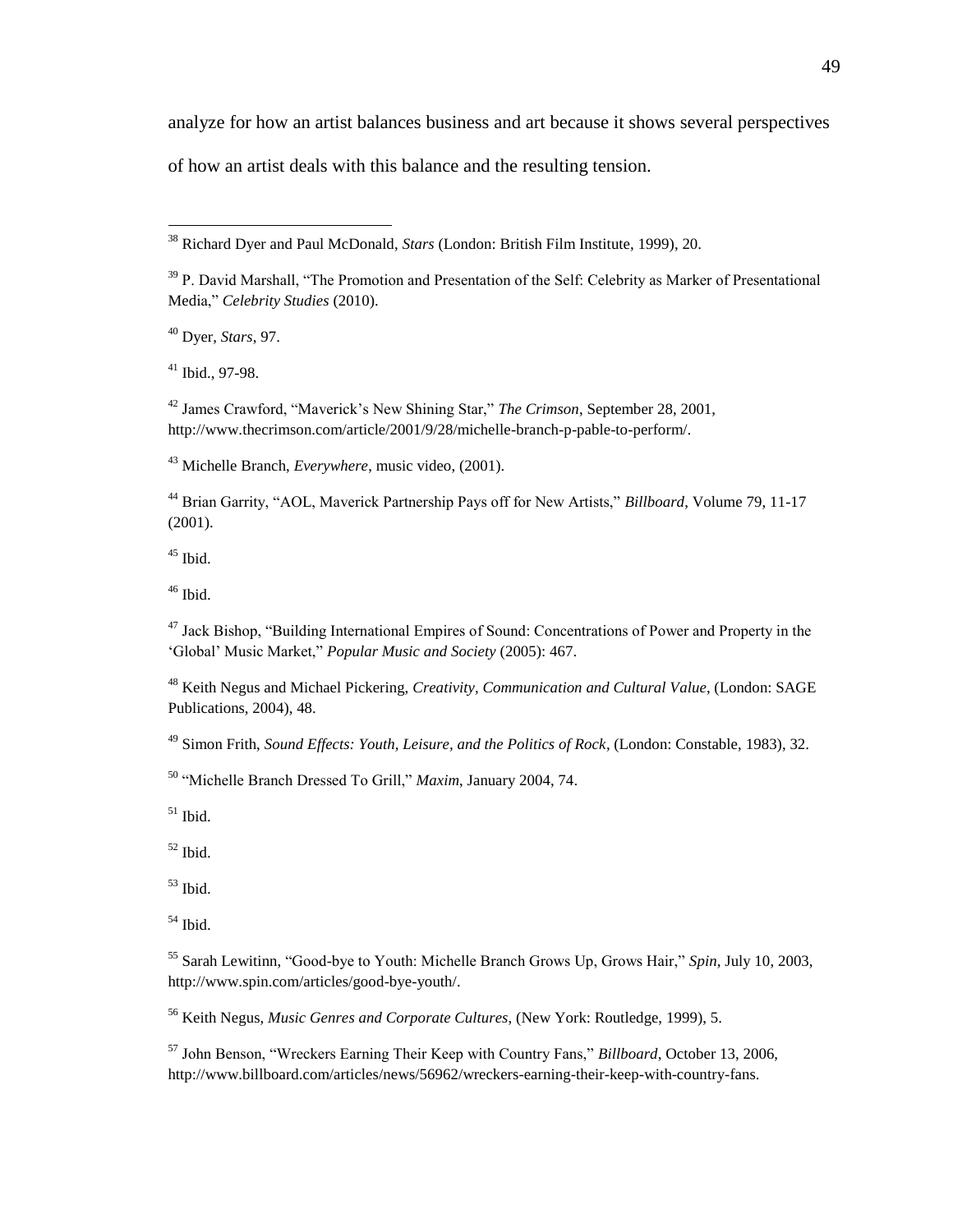Tim Cashmere, "Michelle Branch Closes Down Message Board and Tells Off Fans," *Undercover*, December 2005, last accessed March 14, 2007, http://www.undercover.com.au/news/2005/dec05/20051209\_michellebranch.html.

Ibid.

 $\overline{a}$ 

Michelle Branch, *All You Wanted*, live song: Allentown, Pennsylvania (August 29, 2003), mp3.

Negus and Pickering, *Creativity, Communication and Cultural Value*, 58-59.

Phyllis Stark, "The Wreckers Branch Out," *Billboard*, May 24, 2006, 39.

 Jeffrey B. Remz, "The Wreckers Clean Up," *Country Standard Time*, November 2006, http://www.countrystandardtime.com/d/article.asp?xid=994.

 Michelle Branch, "Golf Clubs Anyone?", *Michelle Branch Message Board*, March 29, 2010, http://board.michellebranch.com/index.php?showtopic=2590.

 Shirley Halperin, "Why Michelle Branch Almost Quit Music," *Hollywood Reporter*, June 27, 2011, http://www.hollywoodreporter.com/news/why-michelle-branch-almost-quit-205953.

Ibid.

Dyer, *Stars*, 10-11.

Erin Meyers, "Authenticity and the Celebrity Star Image," *The Journal of Popular Culture* (2009): 896.

Maria Neuman, "Keeping It Real," *Elle Girl*, September-October 2003, 114.

"Dressed To Grill," 74.

Michelle Branch, "Stand Still, Look Pretty," mp3, Warner Bros, Nashville, 2003.

 Rob Sheffield, "Hotel Paper," *Rolling Stone*, July 10, 2003, last accessed 2013, www.rollingstone.com/artists/michellebranch/albums/album/288465/review/5945965/hotel\_paper.

Ibid.

Ibid.

 $<sup>75</sup>$  Steve Baltin, "Michelle Branch Finds Freedom: Nineteen-year-old hanging with Eagles, Jane's</sup> Addiction," *Rolling Stone*, December 17, 2002, http://www.rollingstone.com/music/news/michelle-branchfinds-freedom-20021217.

 "RS Woman in Rock," *Rolling Stone*, October 10, 2002, http://michellebranchfan.net/library/2002-rswoman-in-rock-michelle-branch-interview/.

Ibid.

Sheffield, "Hotel Paper."

<sup>79</sup> David Sanjek, "Funkentelechy vs. the Stockholm Syndrome: The Place of Industrial Analysis in Popular Music Studies," *Popular Music and Society* (1997).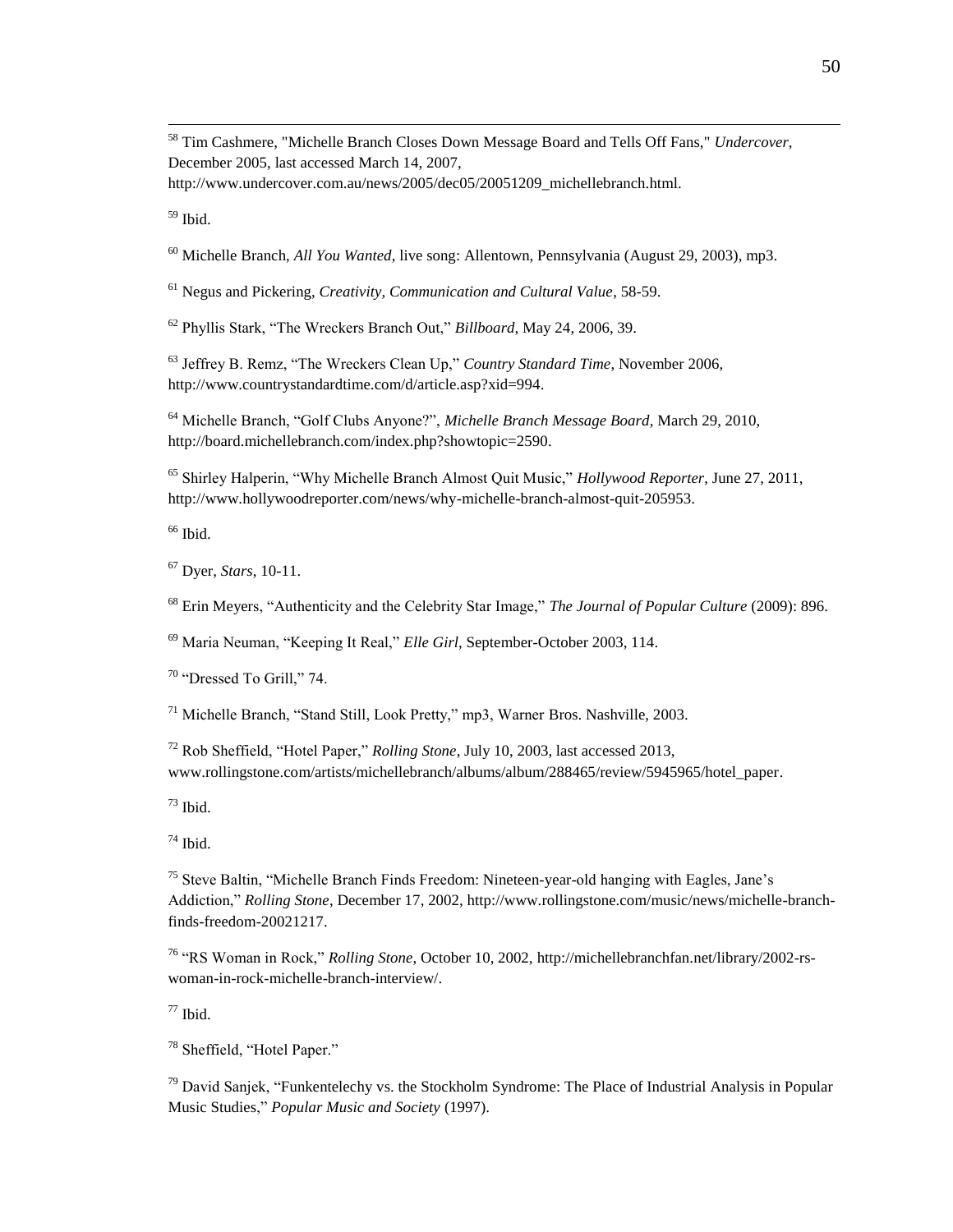<sup>80</sup> Chuck Taylor, "Spotlights," *Billboard*, July 28, 2001, 24.

<sup>81</sup> John Benson, "Wreckers Earning Their Keep With Country Fans," *Billboard*, October 13, 2006, http://www.billboard.com/articles/news/56962/wreckers-earning-their-keep-with-country-fans.

<sup>82</sup> G. Brown, "Michelle Branch Singer-songwriter charts a distinctly different career path," *The Denver Post* (Denver, Colorado), May 16, 2003.

<sup>83</sup> "Dressed To Grill," 74.

 $\overline{a}$ 

<sup>84</sup> James Crawford, "Maverick's New Shining Star," *The Harvard Crimson*, September 28, 2001, http://www.thecrimson.com/article/2001/9/28/michelle-branch-p-pable-to-perform/.

<sup>85</sup> Mark Lepage, "For many drama pop queens, the songs remain the same," *The Ottawa Citizen* (Ottawa, Ontario), February 2, 2006.

<sup>86</sup> Jonathan Keefe, "Stand Still, Look Pretty," *Slant Magazine*, May 30, 2006, http://www.slantmagazine.com/music/review/the-wreckers-stand-still-look-pretty.

 $87$  Paul Théberge, "Everyday Fandom: Fan Clubs, Blogging, and the Quotidian Rhythms of Internet," *Canadian Journal of Communication* (2005): 490-493.

<sup>88</sup> Michelle Branch, "Old Auto-biography," *Angelfire.com*, last accessed November 5, 2014, http://www.angelfire.com/folk/m\_j\_b/oldautobiography.htm.

 $89$  Ibid.

<sup>90</sup> Dave Cool, "Fans or Friends? How Social Media is Changing the Artist-Fan Relationship," *The Band Zoogle Blog*, June 13, 2011, https://bandzoogle.com/blog/blog\_posts/fans-or-friends-how-social-media-ischanging-the-artist-fan-relationship-part-1.

 $91$  Michelle Branch, Twitter post (Retweet of Keith Olbermann), June 30, 2010, 9:46 p.m., https://twitter.com/michellebranch/status/17468974995.

 $92$  Michelle Branch, Twitter post, July 1, 2010, 9:03 a.m., https://twitter.com/michellebranch/status/17494403765.

<sup>93</sup> Negus and Pickering, *Creativity, Communication and Cultural Value*, 58-59.

 $94$  Michelle Branch, Twitter post, July 11, 2010, 12:36 p.m., https://twitter.com/michellebranch/status/18294761219.

<sup>95</sup> Michelle Branch, Twitter post, December 9, 2009, 1:10 p.m., https://twitter.com/michellebranch/status/6673410945.

 $96$  "Site Update." last modified November 10, 2012, http://michellebranchfan.net/page/3/.

<sup>97</sup> Dyer, *Stars*, 14.

<sup>98</sup> Michelle Branch, Twitter post, December 13, 2009, 11:40 p.m., https://twitter.com/michellebranch/status/6655643245.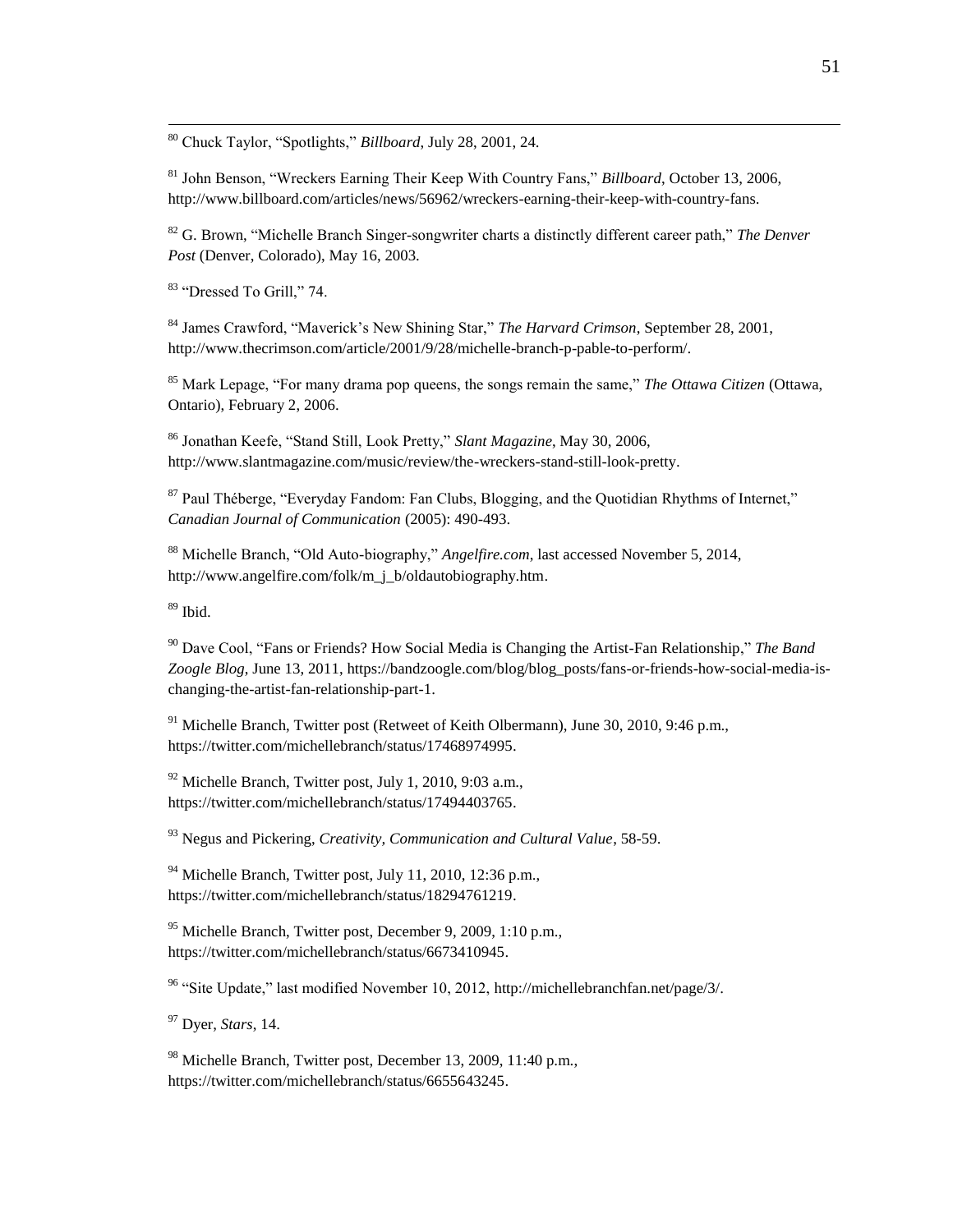$\overline{a}$ 

<sup>100</sup> "2003 – YM Magazine: Songwriting with Michelle Branch," published May 23, 2003, accessed November 5, 2014, *michellebranchfan.net*, http://michellebranchfan.net/library/2003-ym-magazinesongwriting-with-michelle-branch/.

<sup>101</sup> Branch, Twitter post, https://twitter.com/michellebranch/status/6655643245.

<sup>&</sup>lt;sup>99</sup> Neuman, "Keeping It Real," 114.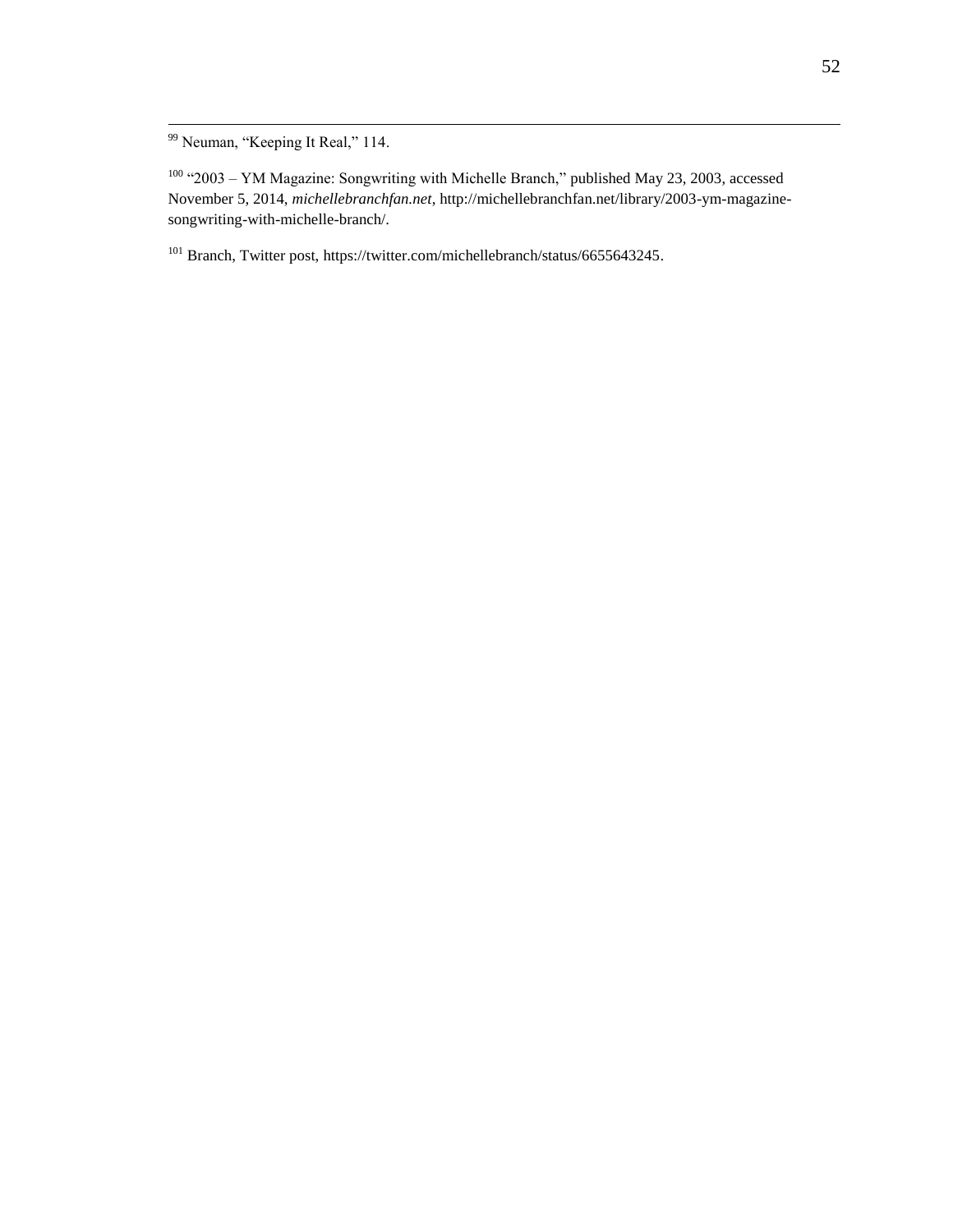### **Chapter 3**

### **Regina Spektor: Balancing the Quirky Tension**

Regina Spektor is different. That is why her label signed her, that is how the press describes her, and that is why her fans say they love her. Artists that want to maintain long-term careers in music have to be different in some way; or, at the very least, all artists have to market themselves as being different in some way. A keystone to marketing and advertising is to have a unique selling proposition. Artists, like any products being prepared for public sale, are better off when there is something unique about them that will entice a consumer to choose that particular product or artist over any number of other products or artists. When Michelle Branch debuted, her major competition in pop music was Britney Spears and a handful of what sometimes got called Britney clones; therefore, Maverick Records branded Branch "Anti-Britney" and the marketing campaign went from there.

Regina Spektor also makes pop music, but she is not in the same category as Michelle Branch. Spektor is more of an indie pop performer because of all the years she spent making music while not being signed to a label. Furthermore, Spektor's sound and style can at times be edgy enough to qualify her as different from the mainstream. She remembers talking to her record label about picking her first single and thinking, "Even the most 'accessible' I can be is still a fucking trip for them to try to put out there.  $[\dots]$ Like, 'That song sounds like it could be on the radio, but it's got that line about cocaine."<sup>102</sup> Because Spektor fit outside the mainstream to begin with, marketers had to figure out how she was different from the group of artists who were different.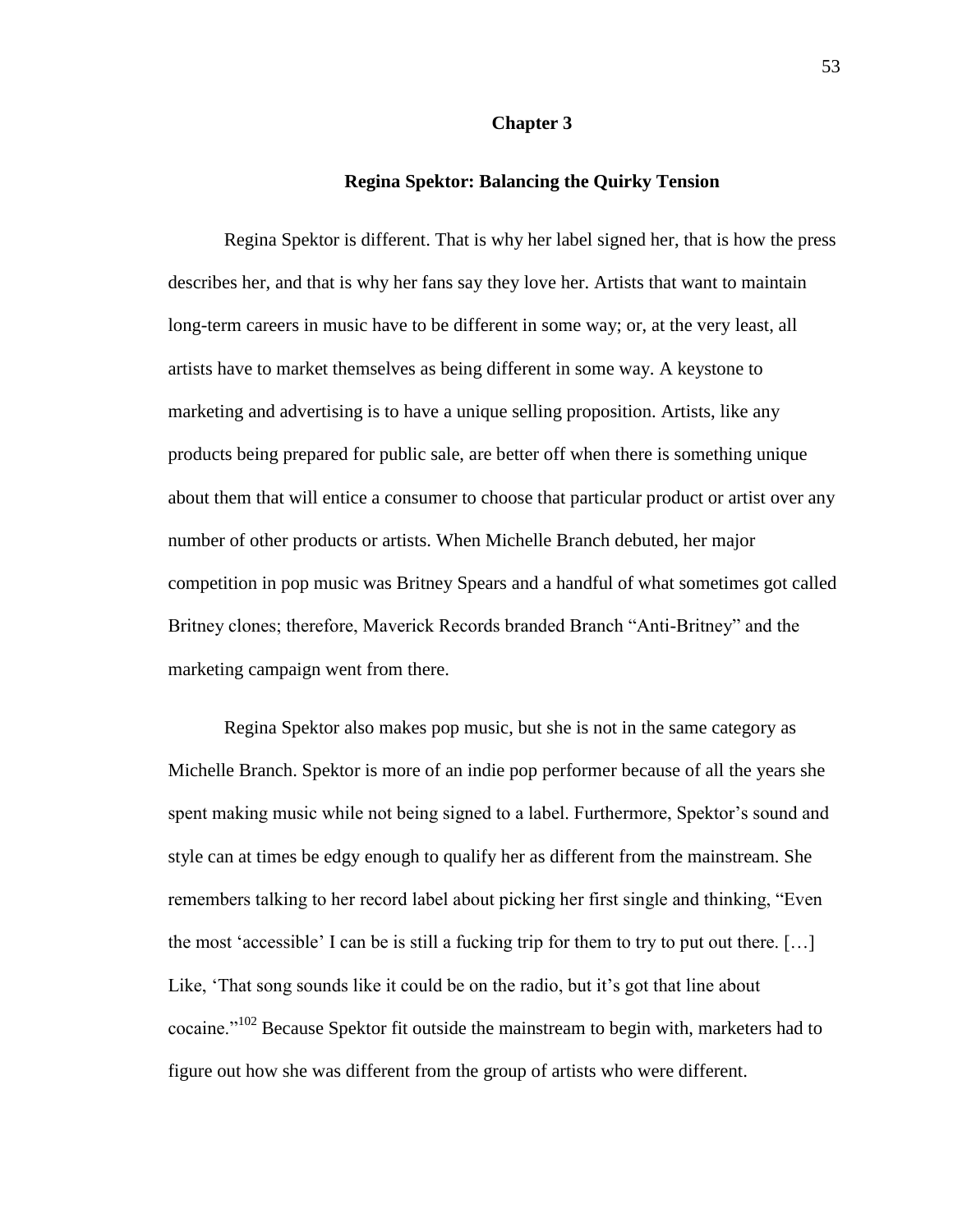The press and fans have often called Regina Spektor *quirky*. This term is commonly seen beside the term *indie* when referring to a specific category of film and music. Film Studies Scholar James MacDowell began the process of defining quirky as a category and trend in cinema in his essay "Notes on Quirky." In the article, he admits, "Defining such a seemingly intangible thing as a sensibility is difficult."<sup>103</sup> After defining the term based on trends he sees in films that are often referred to as quirky, MacDowell concludes, "I see the quirky as offering a sliding scale of representational possibilities."<sup>104</sup> Two of MacDowell's most recurring possibilities that overlap with Spektor's star image are comedic and childlike. In this chapter, I explain the characteristics of Spektor that seem to earn her the tag of quirky and reinforce those observations by showing how some of those characteristics relate to MacDowell's description of what quirky is in film.

Spektor is branded as quirky just like Michelle Branch was branded as the Anti-Britney; however, Spektor's story of being a Russian immigrant who made it big in America is the note that the press includes in the majority of its articles on Spektor. Branch's unique selling proposition of being the Anti-Britney faded in importance entirely as that generation of pop star faded in popularity. Similarly, Spektor's brand of being the quirky one has faded over time as she has aged and her music has become more produced. While Branch's career has faded with her unique selling proposition, Spektor's has maintained and possibly even grown over time because she will always be the Russian immigrant who accomplished the American Dream. Those fading quirky traits have led the press and Spektor's fans to change their perception of her. Everyone has a different idea of Spektor's star image and what it means to define her as quirky. Some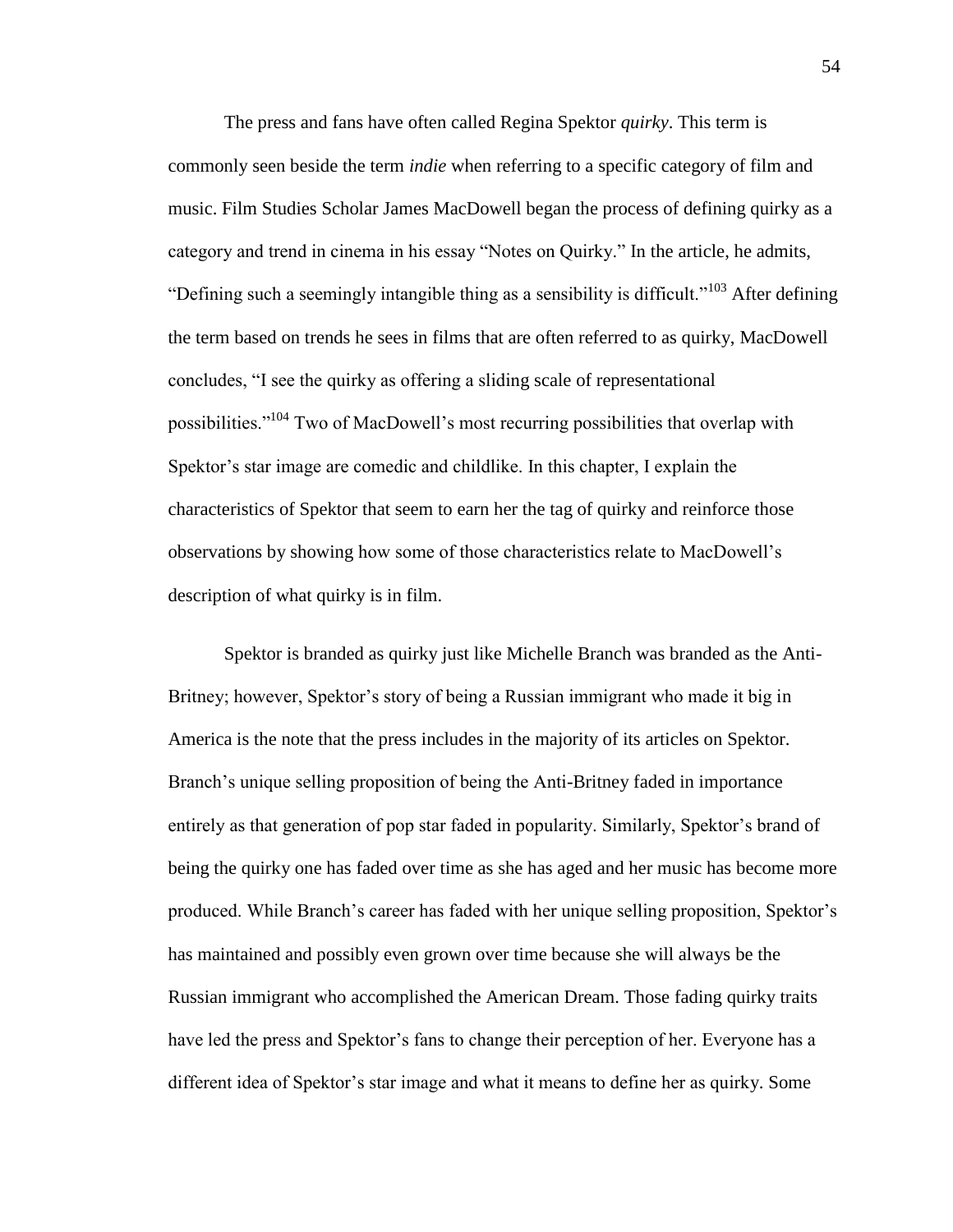have allowed room for the evolution of this music quality and persona while others have claimed Spektor sold out when she signed to a major record label and worked with producers to expand her sound. This tension over Spektor's star image and the argument about the authenticity of her quirkiness becomes the major theme of Spektor's star text. In this chapter, I take a detailed look at her star text and analyze how Spektor's major record label accepts Spektor and grants her considerable artistic liberty, how the press defines her quirkiness in different ways, and how her fans react to the different perspectives relating to her quirkiness which creates an overall tension that relates to her commercially and artistically.

## **Regina Spektor Bio: The American Dream**

Regina Spektor's biography is told a little differently than Michelle Branch's or, for that matter, most singer-songwriters. Spektor, a Russian immigrant, so conveniently represents the American Dream that her story almost always accompanies her music biography regardless of source. This will be analyzed more in-depth in the coming sections, however, I think it is important to learn her whole background upfront to better understand the image people have of her who are participating in the composition of and reacting to her star image. Like the Michelle Branch biography, this information has been cross-checked with a plethora of sources.

Spektor was born in Moscow in 1980. There, her father was a photographer and amateur violinist and her mother was a piano teacher and professor at a Soviet college of music. Growing up in Russia, Spektor listened to her mother play piano and started taking lessons around the age of six or seven. Russia has a rich piano tradition and the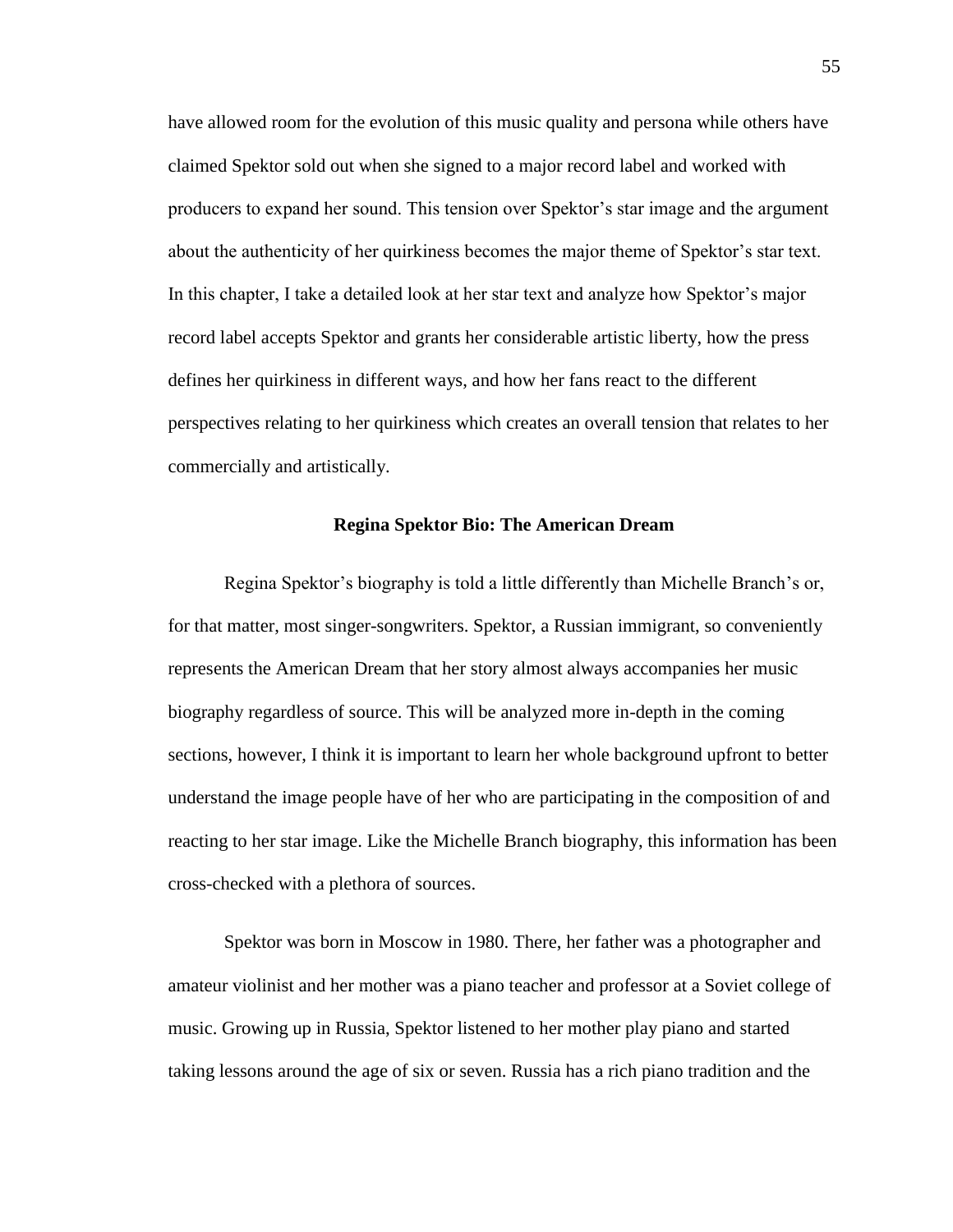teachings of it in that country are often rigorous. Non-Russian music was mostly banned in the Soviet Union when Spektor lived there. Spektor remembers listening to a lot of Tchaikovsky, Shostakovich, and Prokofiev; however, her father also collected bootleg tapes of The Beatles, Wings, The Moody Blues, and Queen for her. Spektor had more hardships than just her lack of access to certain music; she and her family were also outcast because of their Jewish faith. For that reason, Spektor's family left Russia with the help of the Hebrew Immigrant Aid Society in 1989 when Regina was nine-and-a-half years old. They arrived in the Bronx, New York via Italy and Austria. Of course, the Spektors could not bring a piano for Regina.

At first, Spektor would make believe she was practicing piano by rattling her fingers on tables and windowsills. After initially arriving in America, the Spektors could not afford a piano or lessons for their daughter. Furthermore, Regina's mother, a piano teacher herself, would not teach her daughter. To Russians, a piano teacher has to be an important, outside relationship. By happenstance, her father met someone on the New York subway whose wife was a piano teacher and went to the same synagogue as the Spektors. That woman, Sonia Vargas, would give young Spektor free lessons for the years to come. Although Spektor never developed into the classical pianist she dreamed of becoming (her hands were too small<sup>105</sup>), those old rock n' roll tapes her father got her and her new home of New York started to have a greater influence. Spektor began writing her own songs. Andrew Slater, a friend of a bar owner at the time and future President of Capitol Records, discovered her first. Slater would later try to sign Spektor to his label, but creative differences led Spektor to pass on the opportunity and wait seven more years for the right deal. In the meantime, she played clubs in downtown New York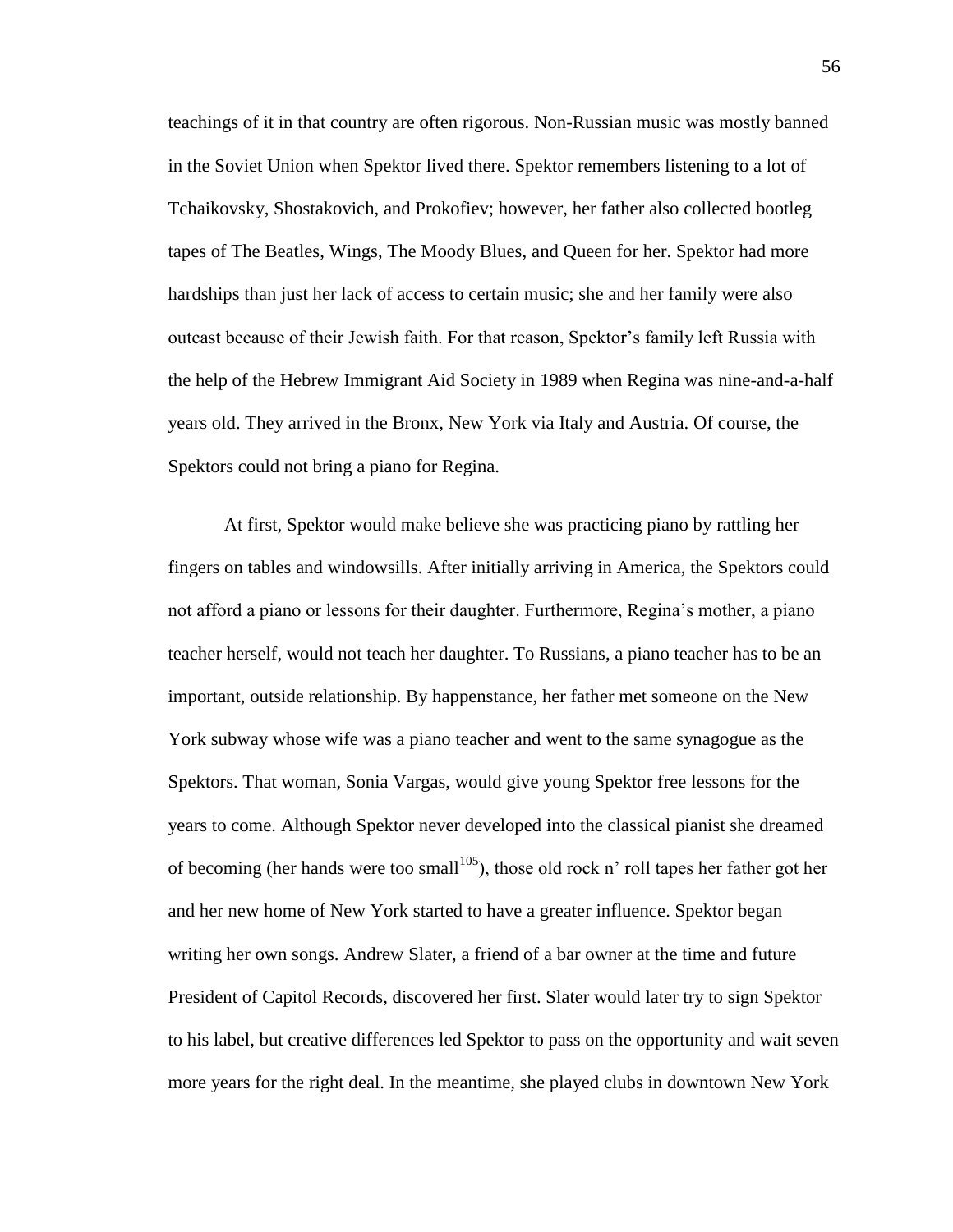and composed 30-40 songs per year. Spektor graduated a four year program from the Conservatory of Music at Purchase College with honors in just three years. She also made two self-released records, *11:11* (2001) and *Songs* (2002).

During a showcase at the Knitting Factory, Spektor's song "Poor Little Rich Boy" caught the attention of The Strokes producer Gordon Raphael. Several record labels started courting Spektor after she began touring with that band. She signed with Sire Records in 2003. The album *Soviet Kitsch* was released in 2004 and, upon Spektor's demand, was promoted with a word-of-mouth approach instead of a wave of advertising and hype. Spektor toured relentlessly to promote the album. In 2006, Spektor released her next album, *Begin to Hope*. Possibly due to the work put in promoting *Soviet Kitsch*, *Begin to Hope* was a hit. The album was number one on the iTunes Alternative Album chart, and Spektor was the only female in the top 50. *Begin to Hope* also cracked the Billboard Top 20 and the video for the first single from the album, "Fidelity," got 200,000 hits on YouTube in two days. For her next album, *Far* (2009), Spektor enlisted the help of multiple mega-producers and it debuted at number three on the Billboard 200. Three years later, Spektor released *What We Saw from the Cheap Seats* (2012), and that album also debuted on the Billboard 200 chart at number three. While she was releasing these records, Spektor had two songs showcased in the popular film *500 Days of Summer* (2009), released a live album (*Live in London* - 2010), wrote the theme song to the hit Netflix series Orange is the New Black, wrote the music for Tina Landau's Broadway interpretation of Sleeping Beauty called "Beauty," and was invited to play for President Barack Obama twice—once by special request of the Obamas.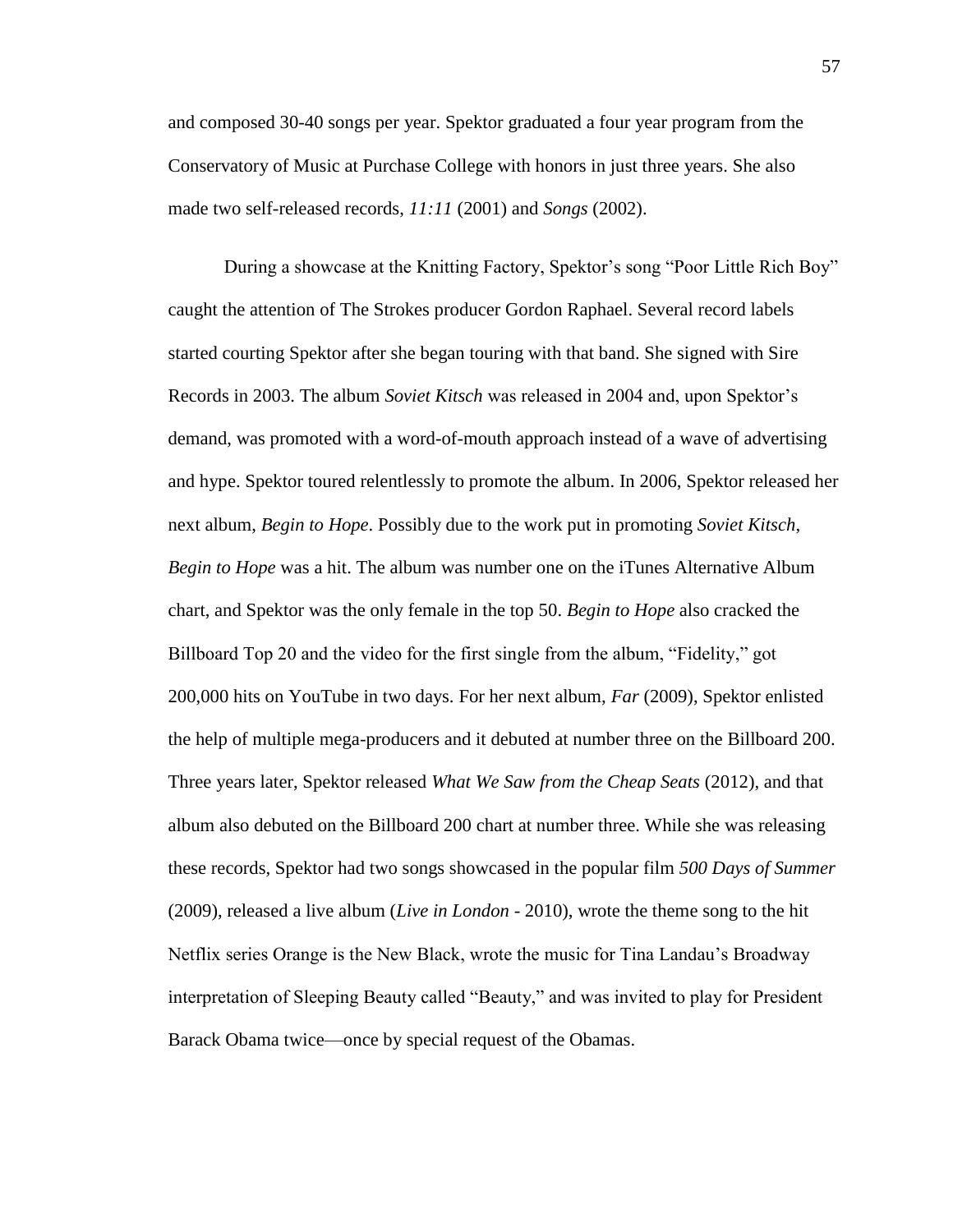Regina Spektor started out in Moscow as a girl with aspirations of being another in a long list of great Russian pianists. At nine-and-a-half, she came to America, picked up more influences from American rock and folk music, and turned herself into a career pop musician who twice played for the President of the United States of America; it is a fine example of the American Dream. While Spektor's American Dream story/background is not unprecedented, it is unique—especially for this day and age. It is this uniqueness that is the heart of Spektor's star image. Most of her star text revolves around Spektor's "quirkiness." Unlike popstar Michelle Branch, Spektor's star text reveals more tension with fans and press than with her record label.

# **Spektor – Label**

Contrary to Michelle Branch, Regina Spektor had a strong and particular personality and image to sell when she first signed with a major record label; therefore, Spektor's label could allow her history to brand her instead of having to create a star image for her from scratch. Spektor's star text provides a different perspective of business and art and the tension that arises between artist, label, press, and fans. Unlike Branch, Spektor has nothing but good things to say about her major record label, however, the press and fans infuse a tension between the business and art of Regina Spektor by questioning the ongoing legitimacy of her image. As stated in the biography section, Spektor's American Dream story defines the artist as unique—a term that many would say defines her musical style. Instead of unique, the less pretty word "quirky" gets used with regularity to describe Spektor. Spektor rarely sounds agitated or defensive in her star text, but she occasionally goes out of her way to slap aside this term in much the same manner Branch occasionally sounded peeved when referred to as an Anti-Britney.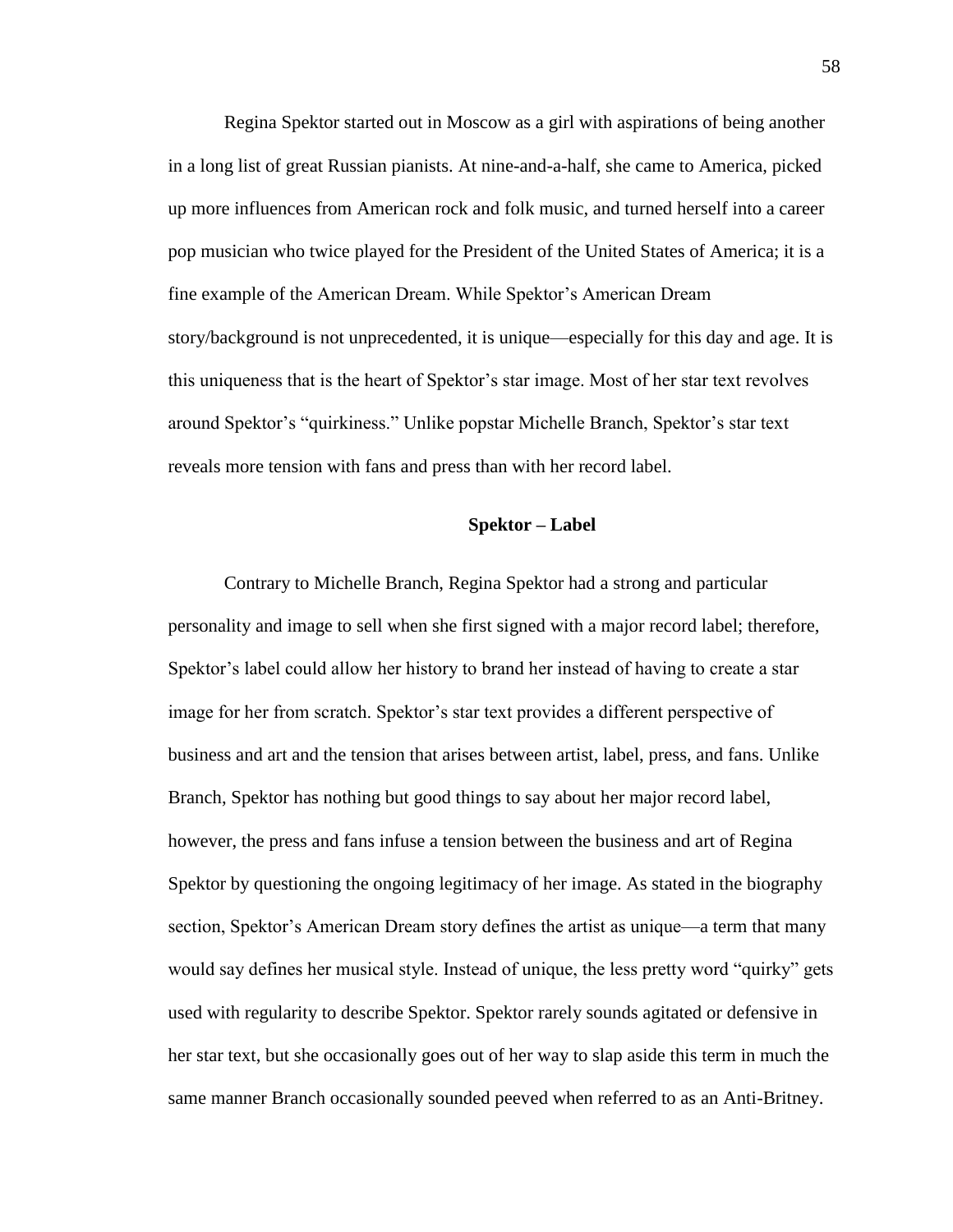Also, like most would argue that Branch is indeed an Anti-Britney, most would that argue that Spektor is indeed quirky by definition—she has a peculiarity of action, behavior, or personality (a more nuanced explanation of why the press and fans define Spektor as quirky will be addressed throughout the chapter). Because this uniqueness/quirkiness is already part of Spektor's background, her record label does not need to worry as much about hyping her itself. Therefore, Spektor's relationship with her label is very different than Michelle Branch's. Spektor's label does not need to exert as much influence on her to make sure her star image turns out the way they want it because it already exists.

Spektor revealed to *The A.V. Club* that she "heard all the horror stories […] And the school freaked us out so much about the corporate art situation in general […] We left school absolutely terrified of them."<sup>106</sup> Because of this intense warning, Spektor waited a long time before settling down and signing to a major label. Even though Spektor consistently defends her label and all experiences with it, the paranoia of corporate culture still presents itself in Spektor's star text because it is part of who she is. She is part of a community that fears what major labels can do to artists.

Spektor does not champion a campaign in favor of major labels, but she will go into detail as to why her major label works for her. Based on her image, some think of Spektor as an anti-corporate hero of the art community. They look at her praising a major record label and adding slick production to her newer songs as selling out. On the contrary, others are fine with the way her star text reads because she maintained what they perceive as complete creative control and is using the extra resources provided by her major label to fully create the art in her mind. Furthermore, perhaps being a champion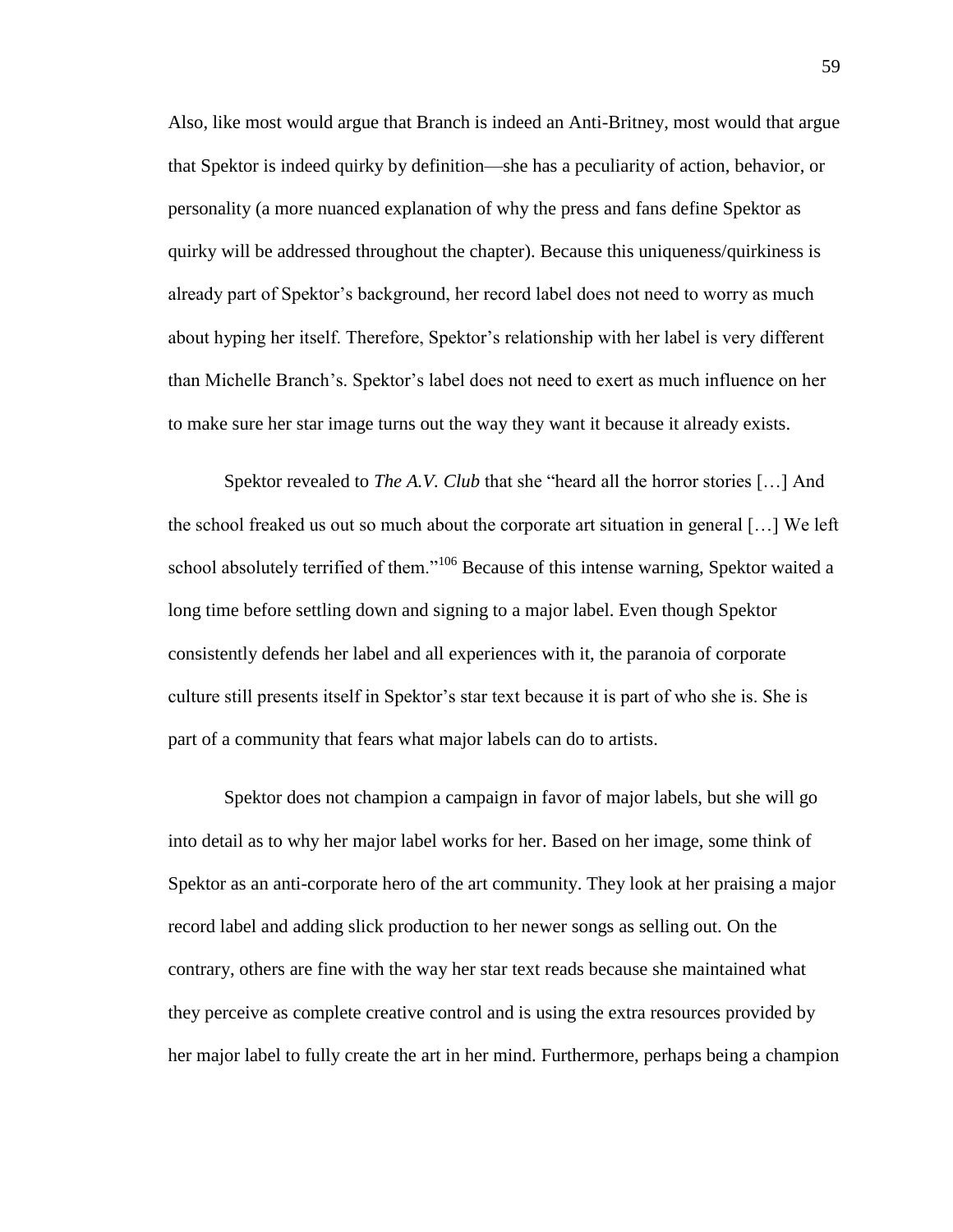of the art scene and having a favorable relationship with a major record label is something that makes her even more unique/quirky in and of itself.

Keith Negus writes that "The businesses involved in cultural production don't possess any single set of criteria or uniform guidelines for harassing creative practices to the requirements of their owners or shareholders."<sup>107</sup> With this, Negus argues that a major record label would logically handle artists on a case-by-case basis and are not some kind of evil machine that suppresses artistic expression. David Sanjek provides another perspective in an article in which he quotes author and media critic Herbert I. Schiller who believes corporate power "is the main threat to free expression."<sup>108</sup> Spektor's star text supports Negus' argument, but many artists, including Michelle Branch's star text, show that there could be something to what Schiller has to say. Certainly, major record labels are owned by corporations. Money is the bottom line to these corporations; however, Negus argues it is more complicated than just accumulating a bunch of stars and silencing their artistic freedom to make a few extra bucks. Why would a major record label such as Sire be so eager to sign Regina Spektor and give her so much control when she does not fit the model of *logic of safety*—avoiding risk by making the same product over and over that has been successful in the past? Negus argues, "Record companies are not just being judged according to 'commercial' criteria by shareholders. The company's roster of artists and way of working with these artists is being assessed 'creatively' by key opinion formers (Djs, journalists, broadcasters) who influence fans, and also by successful artists who might be thinking about signing a new record contract, hence brining both revenue and prestige to the company."<sup>109</sup>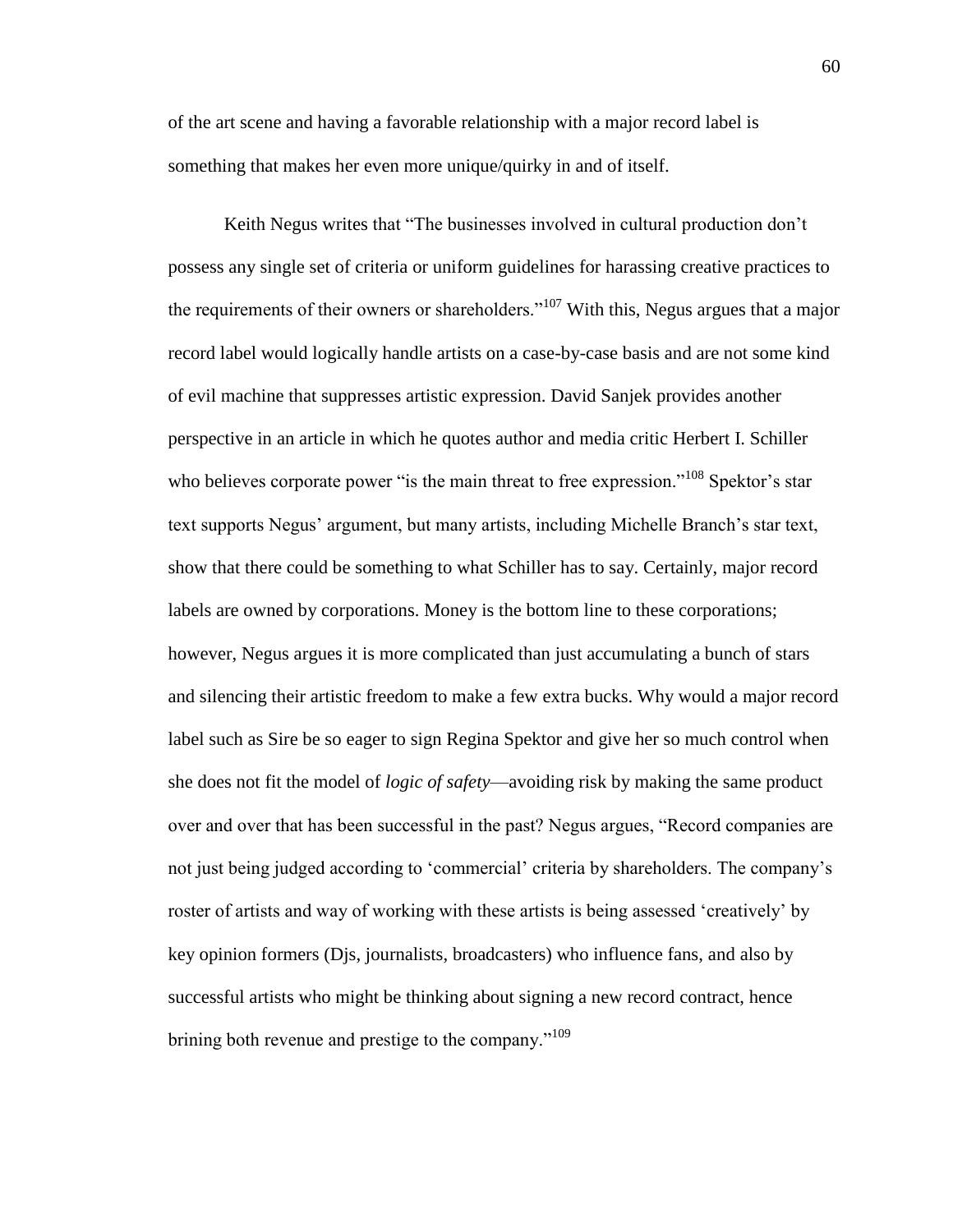Spektor's star text also supports Negus's assertions that working with artists is part of what major record labels do and limiting their artistic expression is not always the plan. Spektor commented on her deal with Sire Records in an interview with a reporter for the Brown University newspaper saying, "It was just the right situation and the right people at the right time. I am so happy there [Sire Records] right now."<sup>110</sup> Spektor went on, "I was very careful to retain my creative rights; I wasn't going to sign to any label if it would compromise my music and what I was trying to do."<sup>111</sup> *Billboard Magazine* explained, "Spektor has been involved in every aspect of her presentation in the market place—from the music itself to imaging."<sup>112</sup> It is worth pointing out that the article brings up "music" and "imaging." In the same article, Sire President Michael Goldstone said, "You won't find a whole lot of new acts being signed within any of the major labels that are being given this level of control."<sup>113</sup> So, Spektor and the President of Sire Records do not shy away from sharing their comfy relationship. According to them, neither Spektor's free expression nor the major label's shareholders have a problem with her situation as a Sire talent under contract.

Readers of star texts have agency, however, and some of them might look at the Spektor/label relationship as all part of a big act. Some might argue that Spektor has to say nice things now that she has signed to the label, and the President of Sire Records is just saying what he knows Spektor's fans want to hear. Therefore, it is necessary to push further into the star text of Spektor to see how much more it has to say about her and the so-called control she has been given by Sire.

If Spektor is indeed in charge of her imaging, how is she deciding to promote herself? Su Holmes pointed out the difference between artists that achieve popular status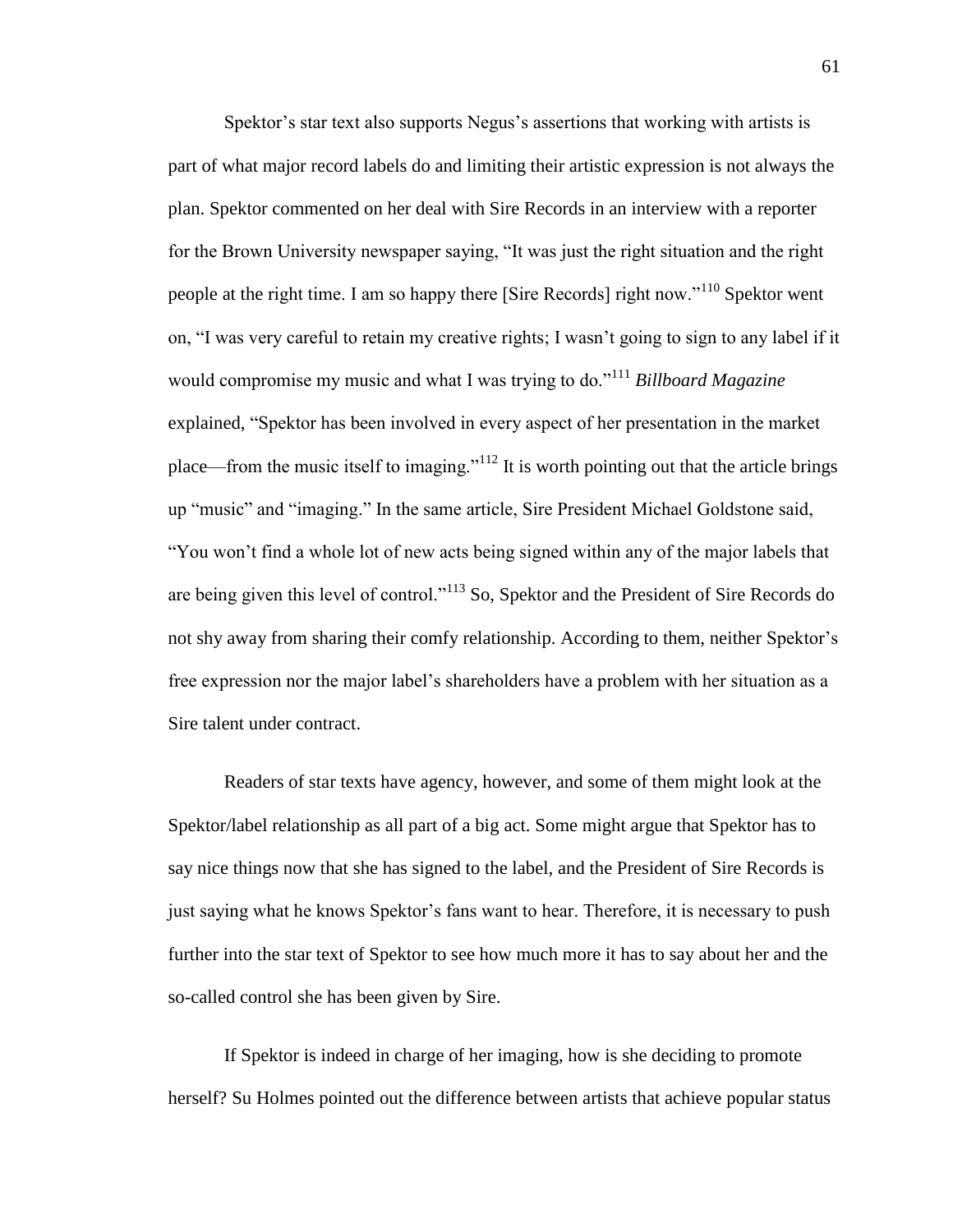by talent, which she called "achieved celebrity," and artists that achieve popularity through concentrated media representation, which she called "attributed celebrity."<sup>114</sup> Spektor's promotional plan more represents the former than the latter. In the previous chapter, I noted how Maverick Records used vertical integration to hype Michelle Branch and brand her as an Anti-Britney all over the media landscape. Spektor, on the other hand, decided to use word-of-mouth promotion. This is the term that most often came up when Spektor or a reporter described her promotional strategy. Goldstone himself called it an "old-school, word-of-mouth" campaign driven by "hard work and belief."<sup>115</sup> Spektor has called it "intense"<sup>116</sup> and "dizzying"<sup>117</sup> but "a privilege."<sup>118</sup> Furthermore, *The Courier*, from way out in Australia, got wind of Spektor's drive and related, "Spektor says the anti-hype, anti-image campaign was at her instigation rather than the music industry's inability to market a young woman who refuses to play the game."<sup>119</sup> All of this evidence in Spektor's star text further shows how Spektor and her major label have worked in harmony to achieve her goals. Her star text also sometimes insinuates how it could be addressing Sire's goals. Beyond the obvious, that other artists would enjoy the freedoms that Spektor has been given, there are more positives that have come out of Spektor's choice of promotion. Even without the extra support from Sire, Spektor has landed songs on popular television shows<sup>120</sup> just like Michelle Branch. Furthermore, *Billboard Magazine* recognized that Spektor's digital sales and iTunes chart numbers were impressive for *Begin to Hope*, the album that came after one of Spektor's big wordof-mouth promotional efforts. Perhaps, part of Sire's plan was to see how Spektor's promotional ideas worked in conjunction with sales in new media.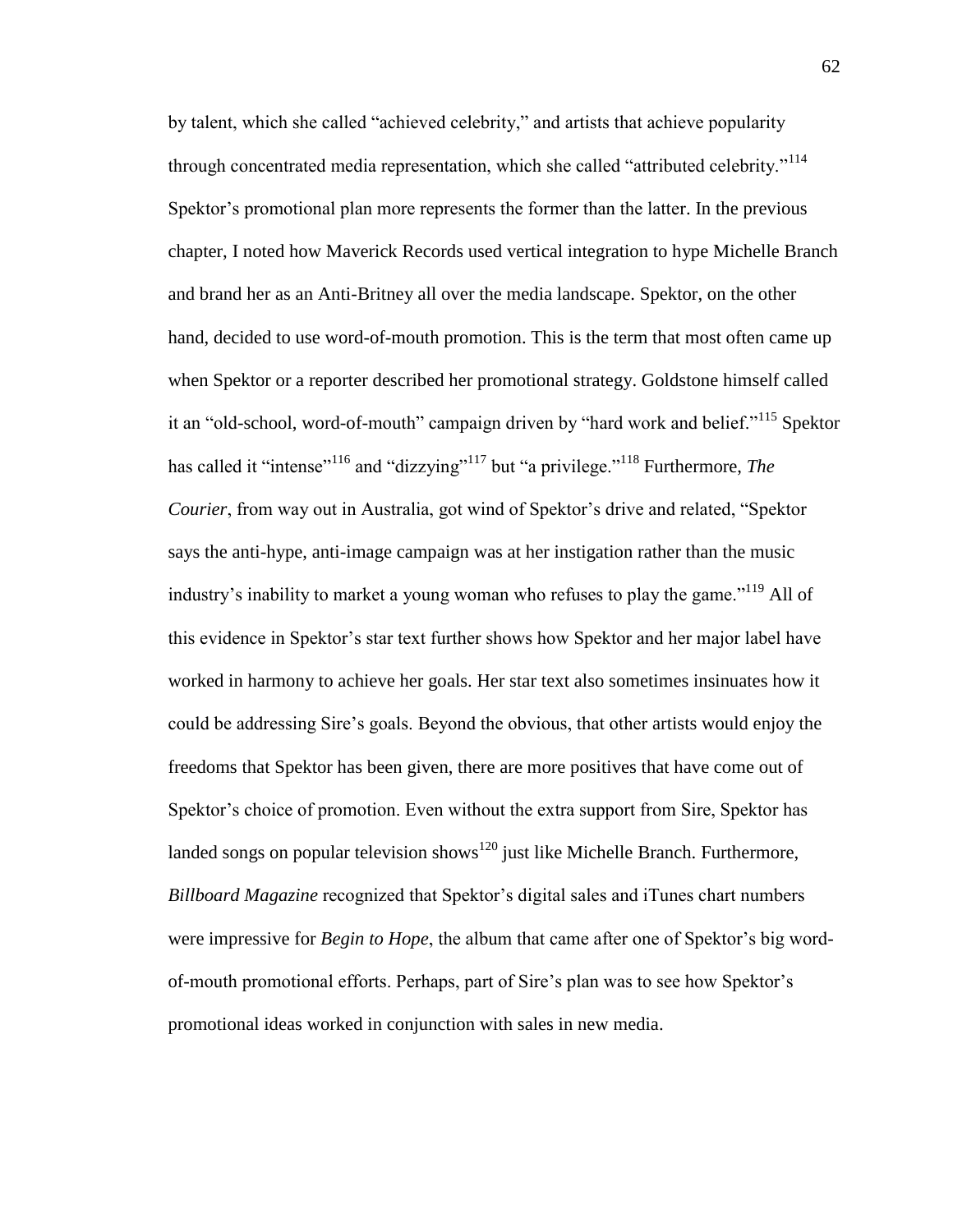Further sifting through Spektor's star text shows another piece of evidence that backs up Negus's point that artists and labels can and do work together for common goals. When Sire President Goldstone granted Spektor so much creative control, *Billboard* reported it allowed her to promote and to make her music her way. <sup>121</sup> After signing with Sire, Spektor found herself equipped with more time and resources to make her music exactly the way she always wanted to instead of being forced to quickly throw together songs with minimal production due to lack of money. Spektor told Michael Dwyer, "My other records I had to speed-record. You know, you have a couple of days and no budget and no players and then you get three string players and you have four hours with them. This record [*Begin to Hope*], I had more of a chance to really learn about sounds and arranging. It was a really mind-opening experience."<sup>122</sup> Sire afforded Spektor as much studio time and musical resources she wanted. Spektor told *The A.V. Club*, "I'd always wanted to work in the studio and experiment with sounds […] It's about building a world for each song and being able to fulfill it. Before, I had to imply a lot of stuff, and now I can fulfill it."<sup>123</sup> Furthermore, when asked if she would have been making records with a more produced sound all along if she had the resources to do so, Spektor acknowledged that she would have.<sup>124</sup>

While it does not prove anything about artists and record companies, Spektor's star text shows a trend of an artist working harmoniously with a major label. Although Spektor's star text mostly echoes Negus's sentiments that "The recording industry has been misleadingly characterized as mechanical and factory-like,<sup>"125</sup> many of the press and fans still refuse to let go of this characterization of the industry and their idea of a definite chasm between business and art. Simon Frith writes, "musicians […] are under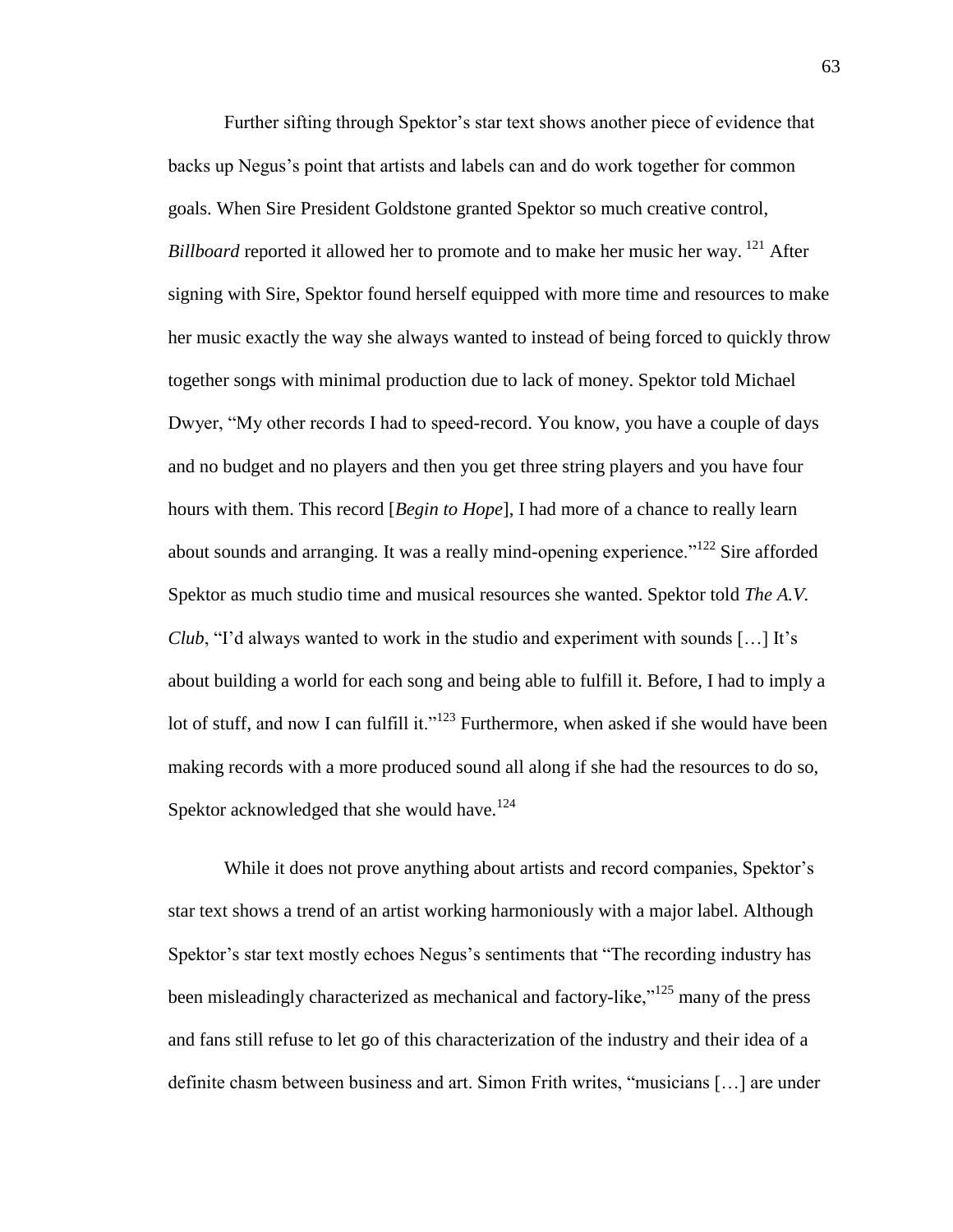constant pressure to confirm their status, to provide their audience with more of the music that gave them that status in the first place."<sup>126</sup> Some of the press hack at Spektor's image of unique/quirky and accuse it of being more forced after time, and Spektor's fans react harshly to Spektor's decision to sign with Sire and accuse her of abandoning her original image and selling out. According to Frith's aforementioned belief, the tension in Spektor's star text between business and art centers on her fight to maintain credibility amongst some of the press and her fans that question her authenticity.

## **Spektor – Press**

This section focuses on how the press contributes to the branding of Spektor. The press contributes to Spektor's branding in two ways: writers frame her in their own words, and they set her up to frame herself based on their choice of interview questions. Specifically, this section explores how the press takes different approaches to branding her *quirky*. Some use this word with positive connotations and some use it with negative connotations; furthermore, some use it in referring to Spektor's art, some referring to her personality, and some both. Whether it comes off as positive or negative usually depends on how authentic the press thinks Spektor's quirkiness is. In other words, some members of the press believe Spektor overemphasizes her quirkiness by forcing idiosyncrasies in her music and personality while others believe Spektor remains true to herself and gives a voice and direction to similar people that might feel outcast because of their own quirkiness or uniqueness. The press's influence on Spektor's star text shows another way an artist has to face the tension of business (branding yourself for positive appeal to sell music) and art (the music). A label can take away an artist's creative freedom, but the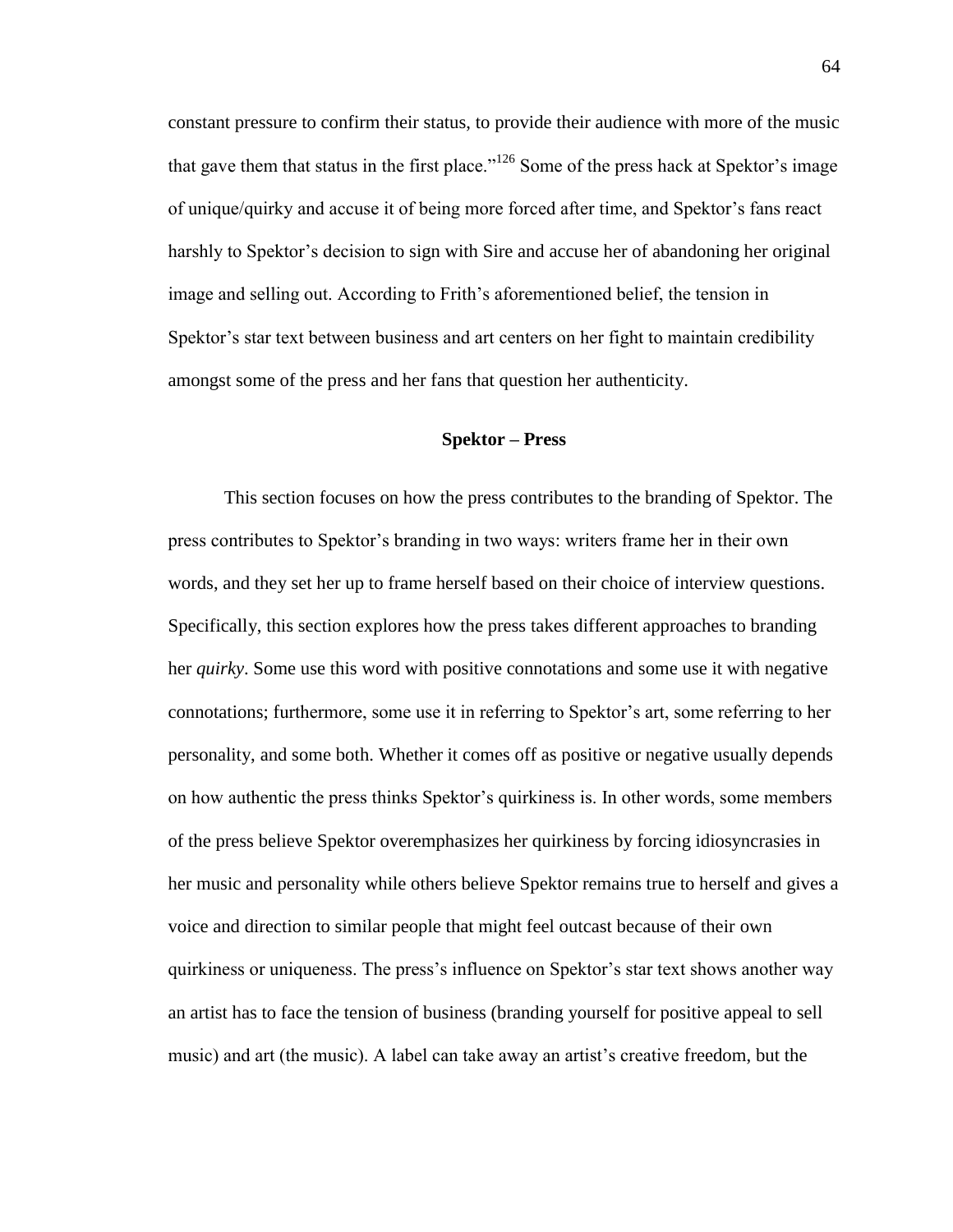press can call into question an artist's identity. Spektor's music/art is identified as quirky by the press, so she has to deal with being branded along those lines.

Most press articles on Regina Spektor focus on her background because journalists seem to enjoy telling her immigrant, American Dream story. Some of these articles are done in long-form interview format and some are just straight feature stories that have more influence by the journalist. Regardless, they all start out with an introduction that tells Spektor's story and defines her character as unique or quirky in the individual journalist's preferred manner. The press have used the word *quirky* to define Spektor so often that some writers have called attention to it and even have asked Spektor about it: "If you take what Spektor does to be bold and beautiful, 'quirky' comes across as coolly contemptuous. 'It's a dismissive word to certain people, but I understand what people mean' says Spektor calmly."<sup>127</sup> Quirky can have different meanings depending on the person reading the word. From the plethora of press articles I've read that use the word quirky to describe Spektor's star image, I would say that the press uses the word to refer to Spektor's artistic nature and her combination of mature intelligence and cute, kid sister-like silliness.

By artistic nature, I mean someone who respects art and thinks outside the box. I see the press defining Spektor's artistic nature in several ways. In one article, Spektor remembers her parents exposing her to high art by taking her to museums, opera, and ballet.<sup>128</sup> She also reminisces on classmates thinking she was crazy when she was young: "I was like, I'm not f\*\*\*ing weird, but don't you think it's cool that there's a balloon floating away over there? Shouldn't we all look at that and take a moment to think about it?"<sup>129</sup> Furthermore, Spektor's YouTube page includes playful music videos with specific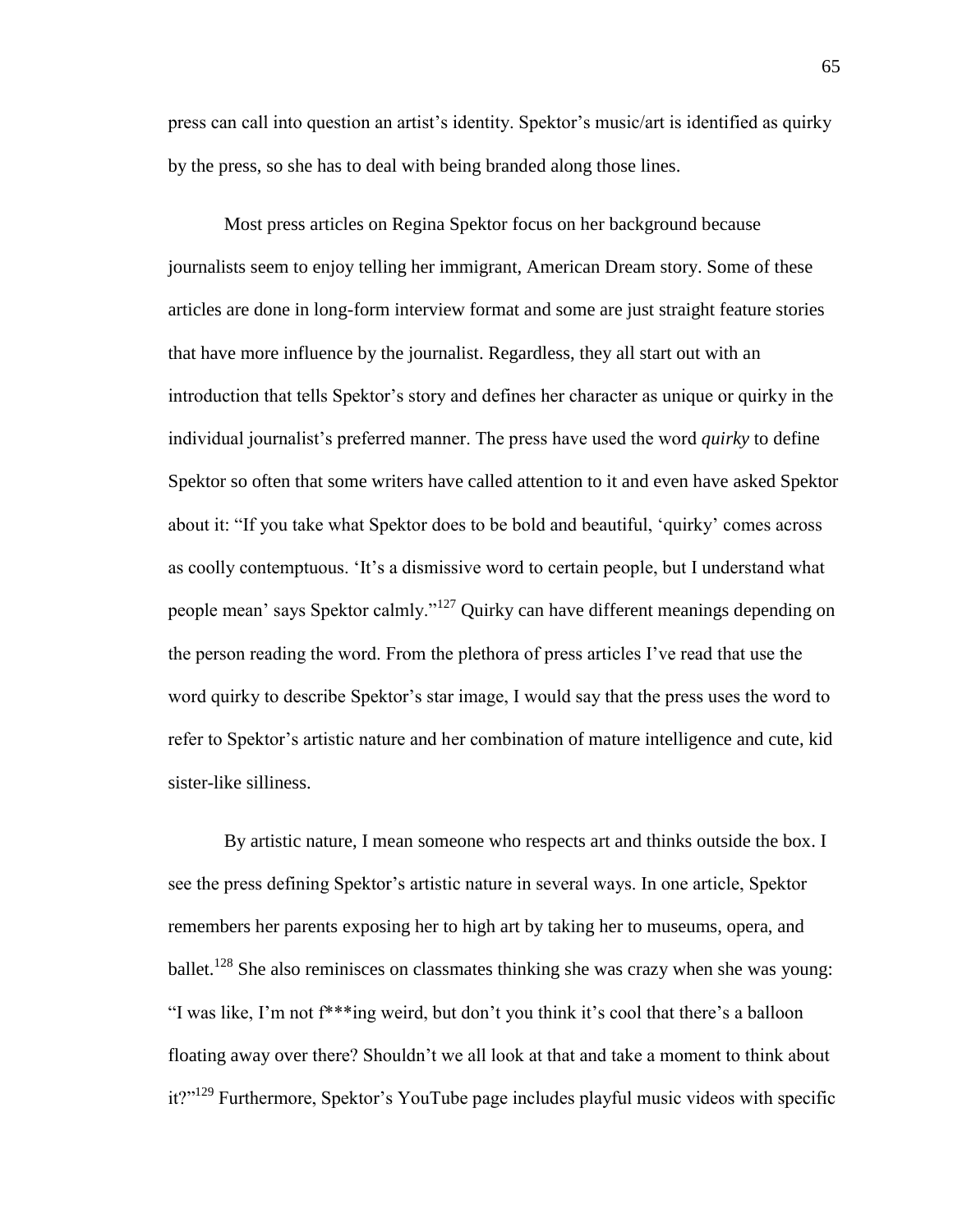style nods to artists such as M.C. Escher, Salvador Dalí and René Magritte. Journalists also create this artistic nature portrait of Spektor's star image by including her quotes on art-making: "I still feel that art comes from a bigger place than just your own experiences and your own daily struggles or thoughts. A lot of it comes from a place of feeling rather than conscious thought."<sup>130</sup> One writer called Spektor "a musical Franz Kafka: [teller of] ordinary/surreal stories"<sup>131</sup> Spektor has said in interviews, "None of the songs are really in my voice. It's too boring for me. Usually I make people up, make characters up. Make stuff up."<sup>132</sup> Furthermore, BBC News remarked, "Spektor shuns the 'confessional' lyrics of her contemporaries, preferring to write miniature works of fiction.<sup>"133</sup> All of these examples of artistic personality traits and her unique approach to contemporary pop music give Spektor a certain artistic nature that adds to her quirky image in her star text.

The press also portrays Spektor with a divergent personality. Sometimes, she sounds like a mature, intelligent woman and sometimes she sounds like a girl with a cute, kid sister-like silliness. Spektor's silliness is a trait that comes right from MacDowell's sliding scale of quirky: "The quirky is closely related to the comedic."<sup>134</sup> Furthermore, Spektor's cute, kid sister-like trait is something MacDowell includes on his sliding scale of quirky as well. He writes, "The language of 'naïveté,' 'simplicity,' and 'purity' that I feel compelled to employ in describing the visual and musical styles of the quirky hints that underlying much of the sensibility are the themes of childhood and 'innocence."<sup>135</sup> These characteristics, along with a mature intelligence, are exhibited in convincing style in the press's words and in Spektor's own words during press interviews. Many times, she even pivots from one to the other while answering the same question. Even this quality of shifting from funny to serious is touched on by MacDowell: "This attachment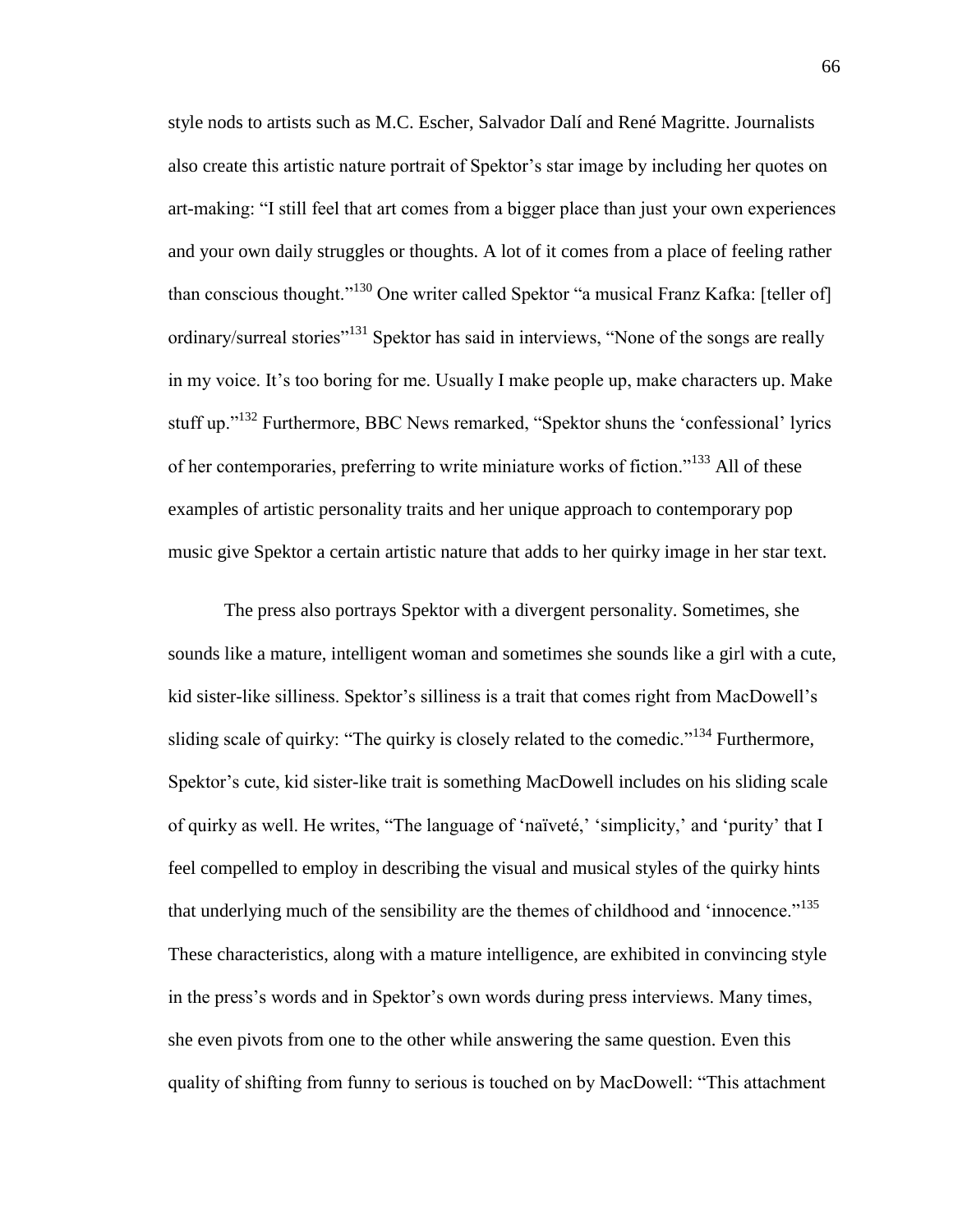to an essentially comedic mode, however heavily qualified by melodramatic elements is undoubtedly one of the reasons why quirky has proved one of the more popular sensibilities<sup>"136</sup>

A 2012 article in the *New York Times* quoted Spektor explaining in detail her thoughts about modern music falling into a rut because it all seems to follow a "very simple formula" and lacks the 'adventurous' style of past greats."<sup>137</sup> The writer pivoted from that quote with, "Out of the spotlight, Spektor looks less like a successful Chanteuse than your cute kid sister."<sup>138</sup> While describing the experiences she had with museums, opera and ballet as a kid, Spektor added, "I remember going with my mum to museums. They made you take off your shoes and gave you slippers because a lot of the museums were in old mansions. I remember sliding through these giant rooms, because you could go really fast, then wiping out next to some giant work of art." Spektor rarely remains serious in interviews for very long. She almost always has something silly to add. Even when talking politics, she pivots to something silly or some kind of joke. After an intense discussion on Russian politics and being Jewish in 1980s Russia with the *Sunday Herald*, Spektor said, "When I got to New York, I was very aware that now we were free to be Jews. I didn't have to worry that I wouldn't get into university because I was a Jew. I had to worry that I wouldn't get into university because I sucked at maths."<sup>139</sup> Ending that conversation with a mild joke is one thing, but adding the extra "s" to the word "math" adds a kind of cute sensibility to the joke that really encompasses Spektor's divergent personality of intelligent woman to silly, kid sister-like personality and is one of the building blocks in Spektor's star text that creates the construct of *quirky*.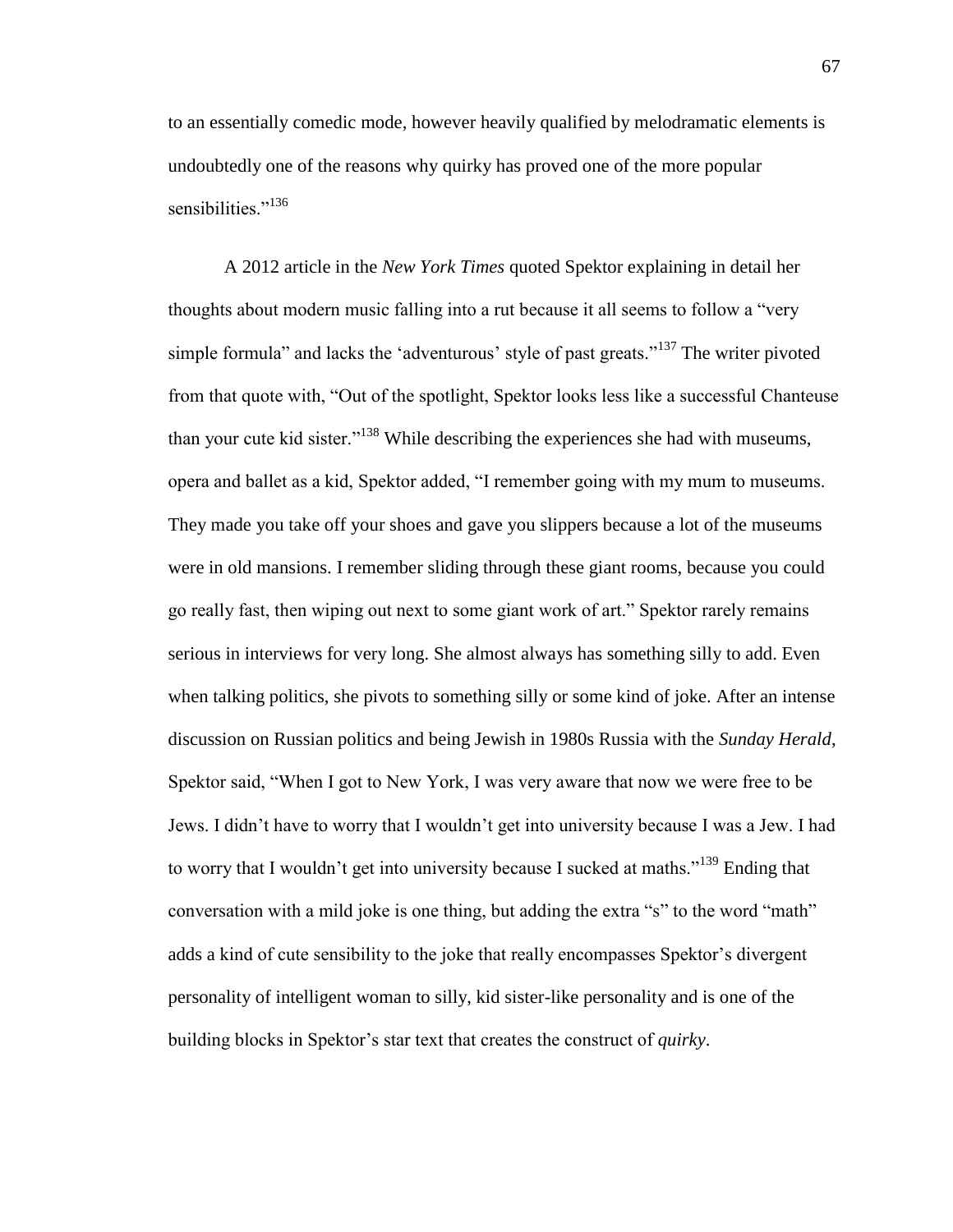Press writers use the word quirky in varying contexts to define Spektor's star image and star text. Sometimes, quirky is accompanied by positive words and takes on positive connotations. In 2009, a writer for *Spin* magazine used the word quirky to define Spektor's art and personality: "Fidelity' is quirky, heartfelt, and spontaneous. And, as we are quickly discovering, so is her conversational style."<sup>140</sup> In this case, it matters less what the writer specifically means by "quirky." A reader can pick up that it is meant to be positive because it is surrounded by the positive words "heartfelt" and "spontaneous." Furthermore, the writer attaches the word to Spektor's art ("Fidelity") and her personality ("conversational style").

English press *The Guardian* also described Spektor's art and personality using quirky in a positive manner, however, this writer only inferred the word showing Spektor's personality in this light. The writer said of the music, "No one makes quirky, literate pop quite like Regina Spektor."<sup>141</sup> After a positive interview mostly talking intellectually about art and politics, the writer added, "This is someone who says her favourite novel […] is Pushkin's *Eugene Onegin* – but at the moment she's lapping up *Bossypants*, the essentially autobiographical book of comedian Tina Fey. It's a very Regina Spektor combination." The *Guardian* writer purposely added this nugget about the books Spektor reads and, even though he did not specifically use the word quirky, he did call attention to Spektor's combination of mature intelligence and cute, kid sister-like silliness within her taste. Although some might consider a Tina Fey autobiography to more of an intellectual read, Tina Fey's identity as a comedian and the funny, immature title of the book, *Bossypants*, lends it to be perceived as cute and silly.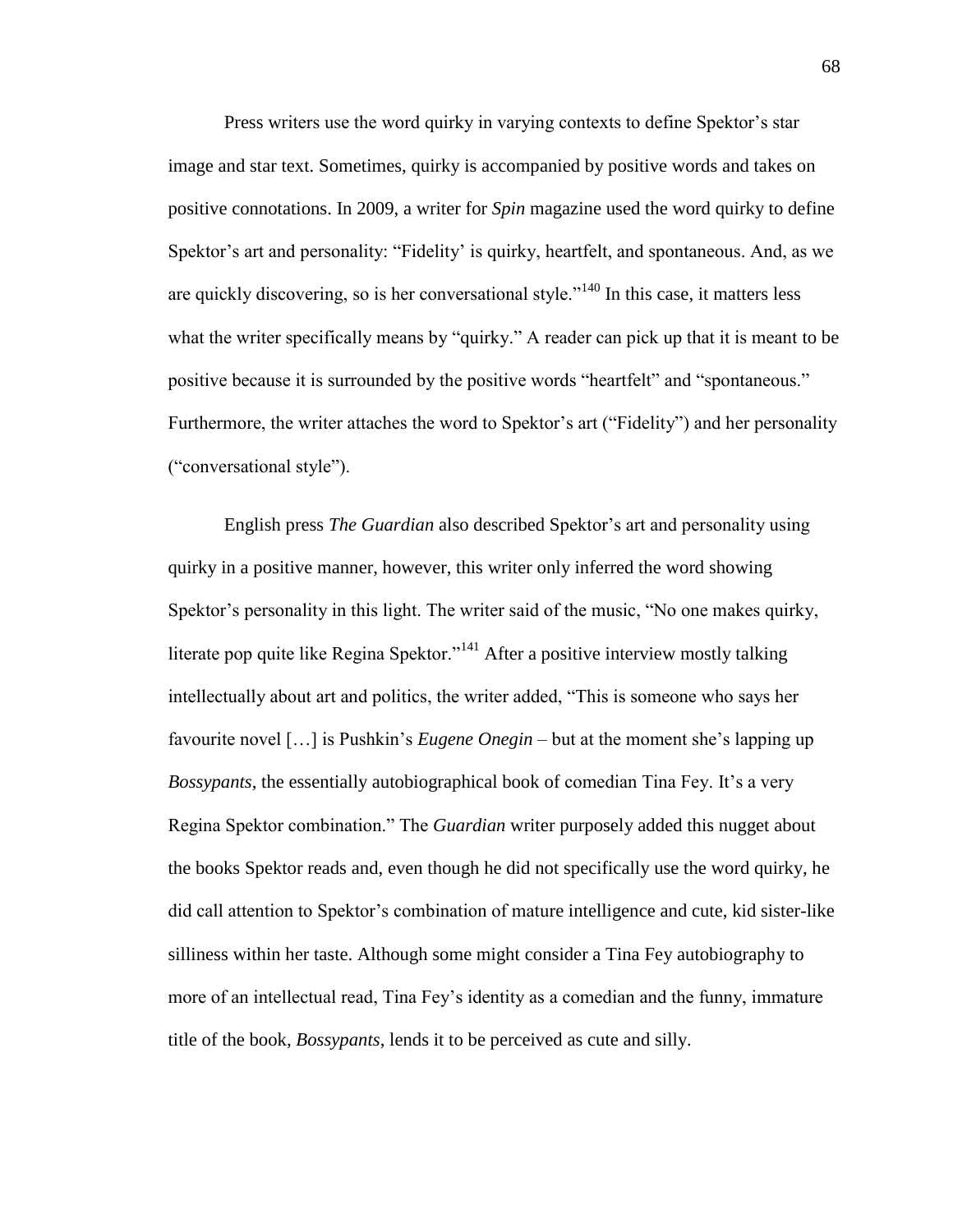Perception is key in how a writer defines Spektor as quirky. Many in the press, as exemplified above, use the word quirky in a positive light to describe Spektor's art and star image; however, there are writers who hold Spektor's quirky traits against her. Joshua Love wrote a negative review of Spektor's album, *Far*, in which he stated, "Spektor's quirky "personality" (which belongs in scare quotes because god knows being quirky doesn't guarantee you have an interesting personality)."<sup>142</sup> Love perceives Spektor's quirkiness as forced. He wrote, "She's displayed an unstinting weakness for intensely self-regarding cuteness and overplayed naïveté."<sup>143</sup> He concluded by declaring that all of Spektor's forced quirkiness just ends up sounding immature by comparing Spektor unfavorably to a teenage pop star: "I like to imagine that somewhere 19 year-old Taylor Swift hears this song and shakes her head, wondering when Regina Spektor is ever going to grow up."<sup>144</sup> What some in the press perceive as authentically cute and silly, this writer perceives as forced and immature.

Love seems to be insinuating that Spektor's quirkiness is something that she overrepresents in her image and music to sell to a niche audience. This relates to what Simon Frith writes about African-American music: "As black music became part of the pop business, its vocal qualities were subordinated to the star system. Record companies had to control expression, to package passion, to sell emotion. The performers' 'soul' was marketed as a gimmick."<sup>145</sup> While Frith's comments sound more like an industry buying in, that is, the music industry took something that African-Americans were doing and found a way to promote it on a mass scale, Love's comments about Spektor sound more like she is just piggybacking on a market that is already there. While this process is certainly more complex and grey, Love makes Spektor sound like a kid on a pony ride—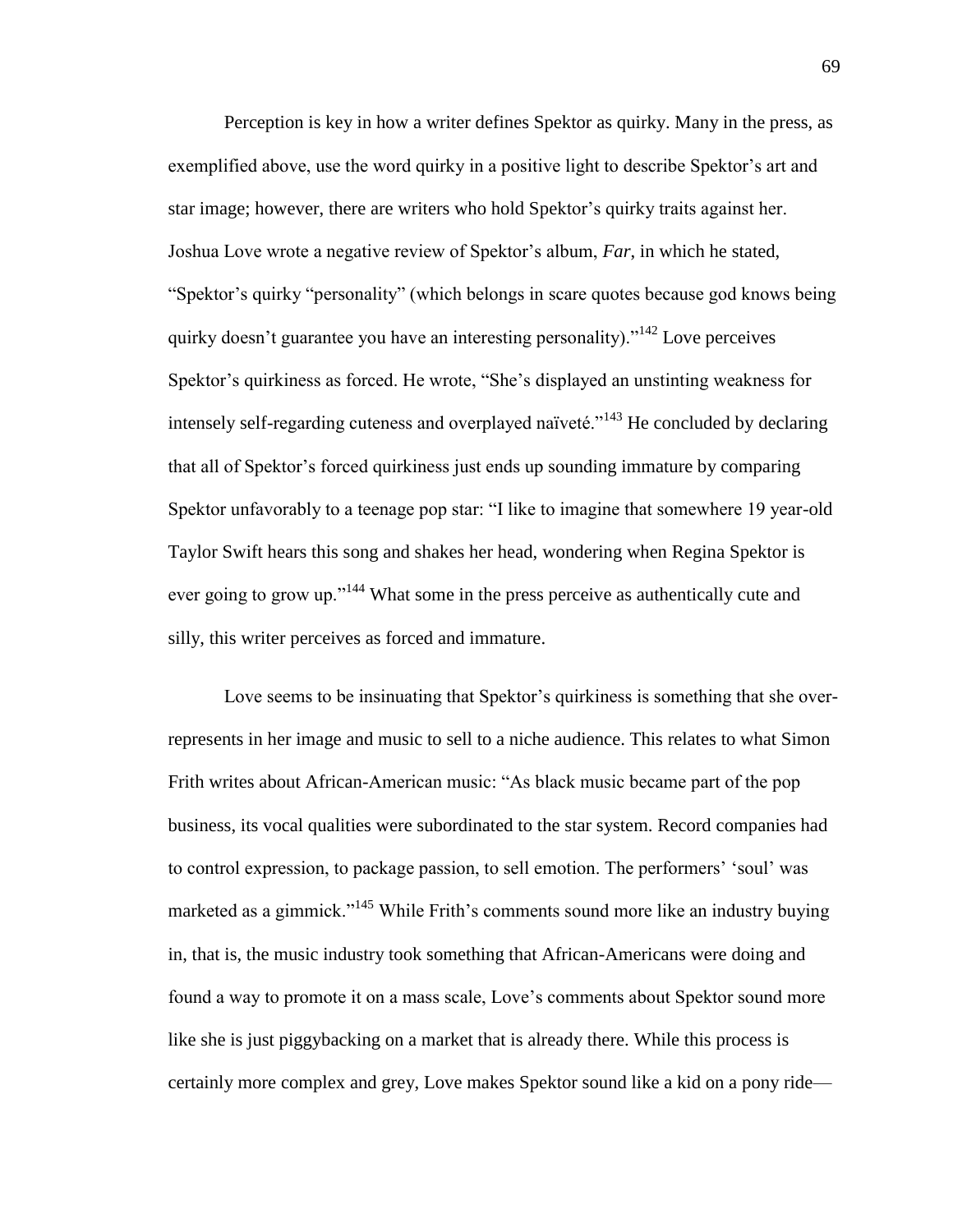the pony is not hers, but it is taking her to where she needs to go and she is enjoying the ride. Love's bleak analysis of Spektor's brand and art is not widely echoed.

There are some in the press that agree Spektor's image and art is a bit put-on, but believe she fits more into Frith's example of an industry buying in. *Spin* magazine's 2012 review of Spektor's *What We Saw From the Cheap Seats* brought up the word quirky and said that it is overused both when referring to Spektor and in general. But, the *Spin* writer Keith Harris agreed it fits Spektor and even began to agree with Love that she started to perpetuate this image on her previous album, *Far*. However, Harris claimed Spektor grew from being the one with all the quirks to the leader of the ones with quirks. He wrote, "The 32 year-old has grown deeper into a role that becomes her: the chin-up elder sister to an avid cult, offering non-frivolous advice on adjusting to life in a world with little patience for your adorable crochets."<sup>146</sup> Harris agrees with Love that being quirky in 2012 is usually just an attempt to fit into some kind of niche group to maintain a career in music. However, he ended his review by writing, "A quirk used to be a good thing, the sort of unique, often endearing fillip of personality that marked an individual as worth knowing better. Regina Spektor offers up loads of those, and she makes good on them."<sup>147</sup> Harris insinuates that Spektor might have been authentically quirky during some of her first albums, but her art and image has evolved. Instead of being simply that cute, kid sister type, Spektor is now the grown up, big sister role model to this audience. According to Harris, the quirkiness may be a little more forced by 2012, but it comes from authentic roots and holds a distinct purpose. The music industry, Sire Records in this case, bought into Spektor's music and American Dream story. It sold the "expression, passion and emotion" that was called "soul" when referring to early African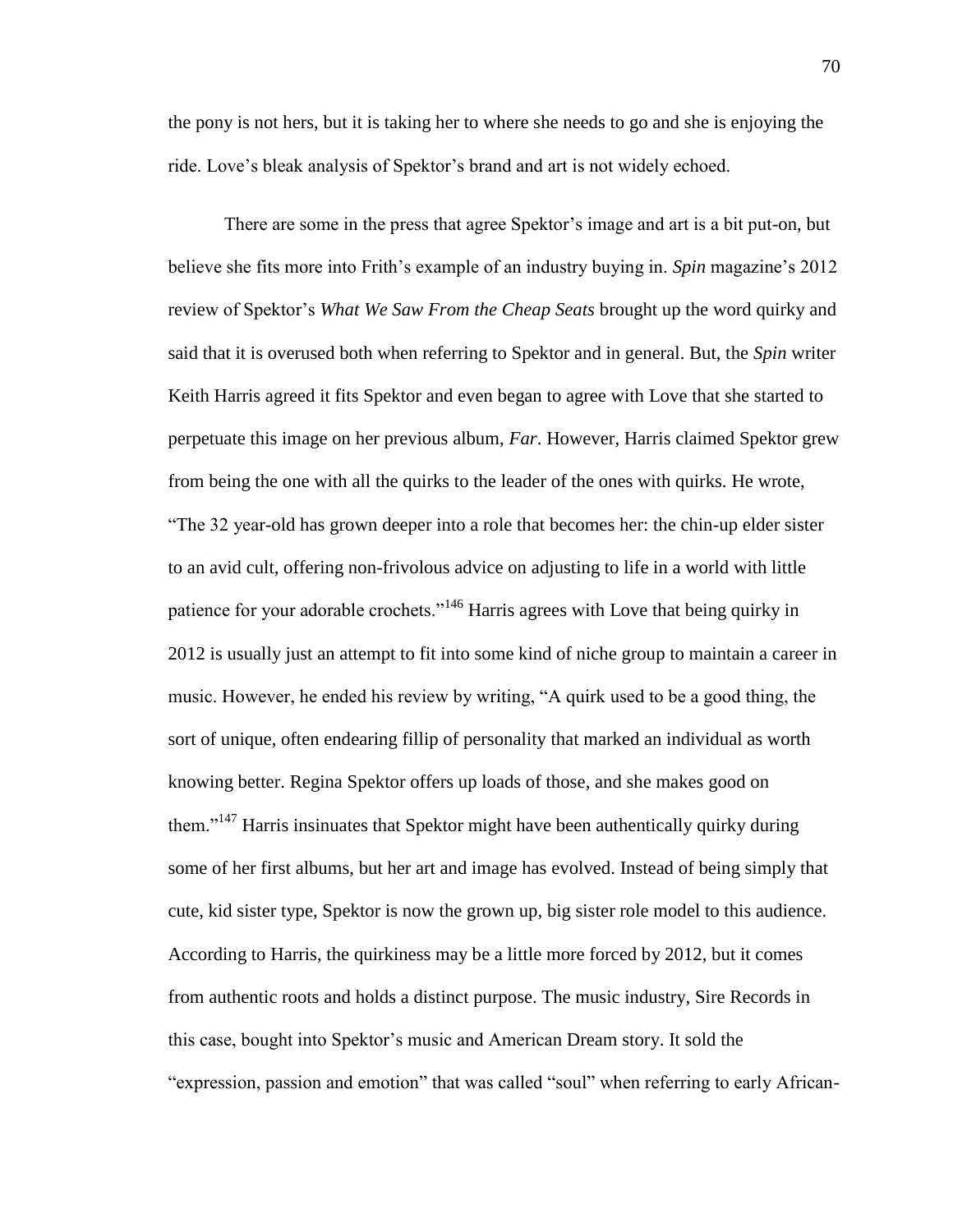American pop performers and was called "quirky" when referring to Spektor. Although Spektor does not sound like she is much of a fan of being defined as quirky, she goes along with it as part of her brand. If that is what people see in her music, she is willing to accept that.

This role-model, "I can be and do anything" persona and message Harris wrote about is in fact something that shows up numerous times in Spektor's star text. It came across in a more conventional manner such as when BBC News spoke of Spektor's "determination" and "desire" and how she "spent several years living on the bread line, having quit her day job to pursue her musical career."<sup>148</sup> With this, the writer used Spektor's story to influence other musicians and, in the same breath, cast Spektor as a role model because she inevitably *makes it*. Other writers in the press focus on Spektor's message that people can be and do anything as well. The press often asks Spektor what individual songs mean. A conventional answer to one of these questions from Spektor is, "I don't want to destroy someone's relationship with my songs by talking about them – why limit something that could be so limitless."<sup>149</sup> Spektor believes that beauty is in the eye of the beholder and consistently empowers her audience to join the creation of the art she makes by interpreting her songs themselves without any influence from Spektor herself.

As far as leading by example goes, the press never concretely defines Spektor's style, allowing for the fact that Spektor is open to doing and has at least dabbled in pretty much everything. *New York Times* writer Ben Sisario wrote, "Ms. Spektor's style is not so easy to pin down."<sup>150</sup> Later in the article, Spektor is quoted as saying, "The way I write is influenced by the way a classical composer would write, but the aesthetics that I love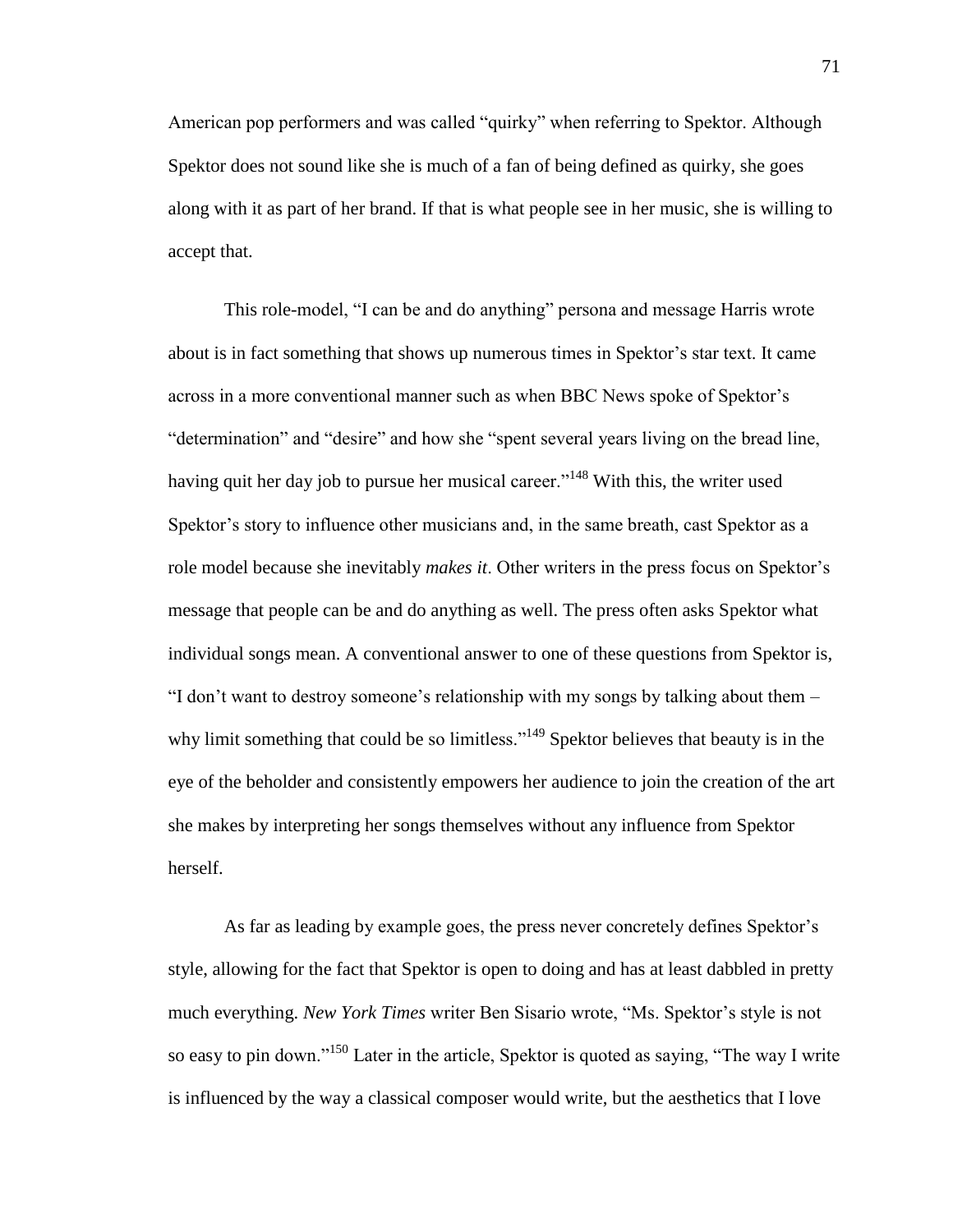are pop and punk and hip-hop."<sup>151</sup> This is part of what the press uses to define Spektor as quirky, but it also lends to her role as role model. Through the press and her music, Spektor represents someone who can and will do anything that sparks an artistic interest in her despite what others might think. Spektor said to the *New York Times*, "I just think there shouldn't be a song I can't write, ever, in any aesthetic." Likewise, a bootleg of a concert in Tennessee on June 16, 2007 has audio of Spektor saying to the crowd before performing her next song "Love, You're a Whore," "This is a little country song I wrote, and I'm in totally the wrong territory. It's probably an insult, but I tried. I'm from Moscow and then the Bronx so I'm allowed to do whatever the fuck I want (laughs, applause)."<sup>152</sup> Spektor confirms her role model status and message of doing anything as an artist by saying it through the press and then showing it to fans while on tour.

Furthermore, being a role model is something that fits into Richard Dyer's four category criteria of star/audience relationship. Based on the positive reaction in the aforementioned sound bite of Spektor describing her lack of self-censorship and willingness to try to do anything that she desires artistically, her audience loves her for these traits. Dyer writes that "*imitation* is apparently commonest among the young and takes the star/audience beyond [concert]-going, with the star acting as some sort of model for the audience."<sup>153</sup> As analyzed in this section, Spektor and writers brand her as a model for her audience through the press. The press uses the word *quirky* to define the Spektor's brand, and tension arises because this term and/or its traits are conveyed as being a positive or negative thing depending on the writer's perception of Spektor. Some use the word quirky to define Spektor's star image in a positive light, some use it to define her in a negative light by concluding that it is forced and immature, and some say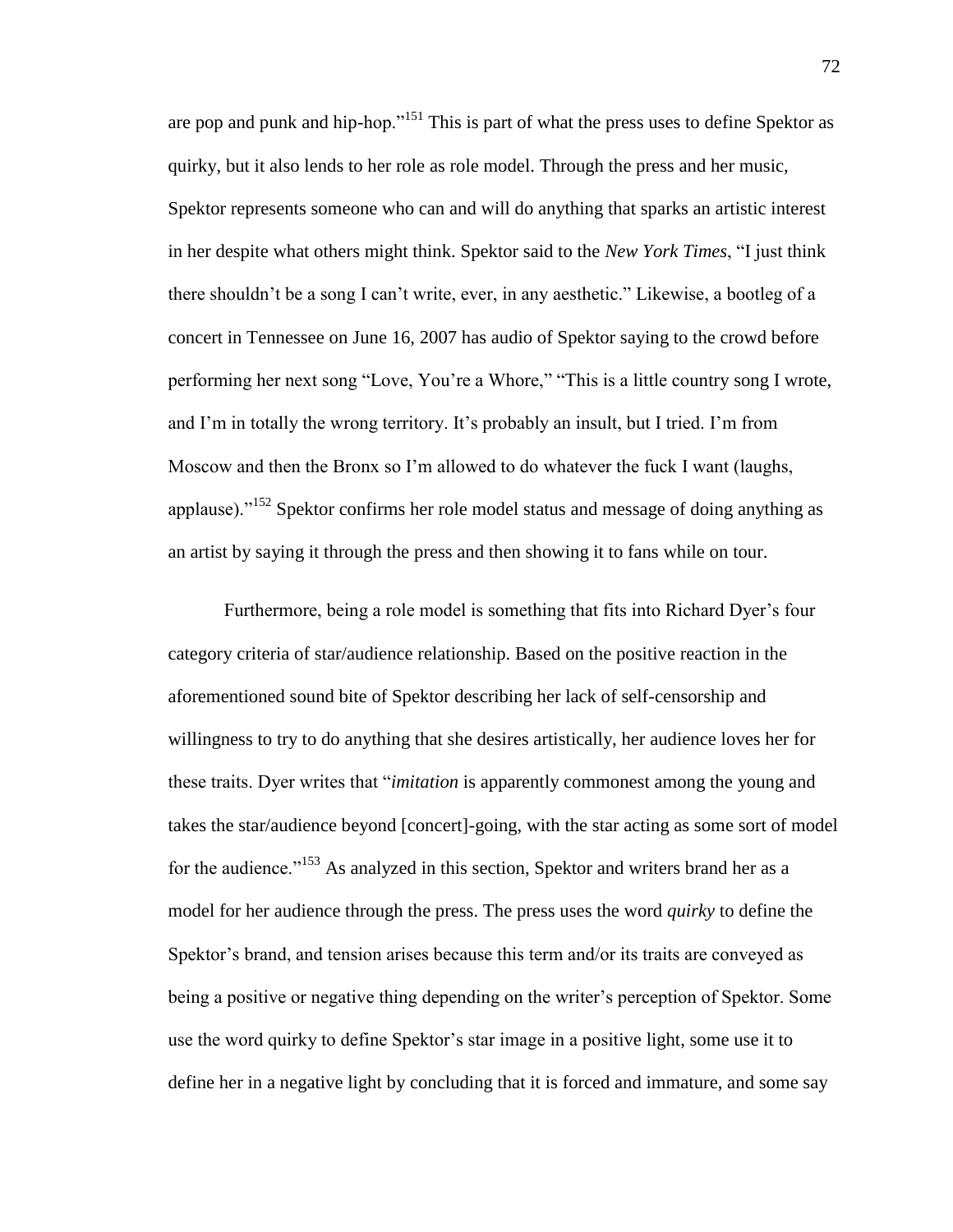it is all part of Spektor's positive message as a role model. The press then, as a whole, is presenting a complex message of Spektor's star image and whether her brand and art is authentic or not. Spektor makes the music (art) but then has to balance that with the *brand of quirky* that gets a plethora of perceptions and affects her marketability (business). Largely, that tension is the press's contribution to Spektor's star text.

## **Spektor – Fans**

Spektor's fans are the ones most influenced by Spektor's star text; however, they also play a role in creating part of her star text largely due to what Paul Théberge refers to as "Internet-based fan clubs."<sup>154</sup> Through Internet communication, fans can communicate with Spektor as well as other fans of Spektor. The opinions and arguments that fans have on message boards, Facebook, comments on online articles and other platforms are becoming just as influential to an artist's star text as a writer for the press. Internet researcher and fan studies scholar Nancy Baym agreed in an interview about social media that "fans are gaining more power and influence."<sup>155</sup> In Regina Spektor's case, fan influence mostly echoes the press influence. The fans call into question Spektor's identity and authenticity. Some fans remain loyal to Spektor while others claim she is a sellout. Spektor has always been aware of the influence of outside factors on the success of her music: "You don't know if everyone's going to like it, if everyone's going to hate it, if it's going to be like you're a media darling, or all of a sudden you're a sellout. You have no idea. It has very little to do with the actual content."<sup>156</sup> Nowhere was the tension between loyal fans and fans paranoid about a Spektor sellout more evident than when Spektor signed a deal with major record label Sire Records and produced and released her first album under this label, *Begin to Hope*.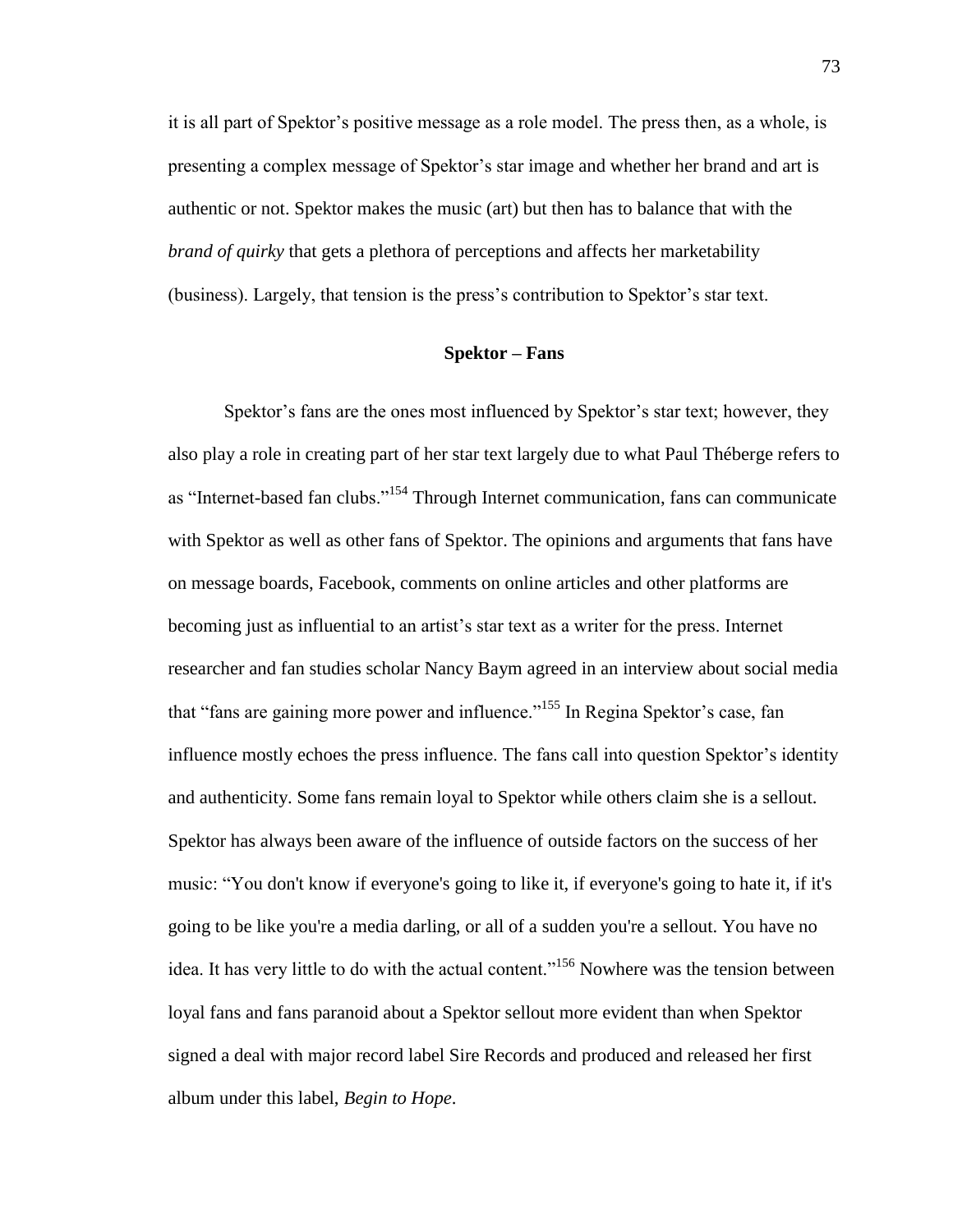A good example of the ensuing argument that became part of Spektor's star text appeared in Spektor's message forum on her website. Under the topic of "the sound of *Begin to Hope*," forum member ghost of small change wrote, "where's the old regina? the company is sucking the life out of my new favorite artist." To understand where ghost of small change and others are coming from, one needs to have an idea of what the word "life" would mean in the context used by that fan. For diehard Spektor fans on her message board, Spektor's "life" began when she started playing shows for them in New York at establishments such as the Sidewalk Café and Bowery Ballroom. Artists and fans that frequent these spots often self-affiliate themselves with the anti-folk scene. *The Village Voice* explains, "What 'antifolk' means around these parts is a specific scene, based in the East Village, that's been percolating for the past 20 years or so."<sup>157</sup> The writer adds that, "[The scene] attract[ed] like-minded troubadours who equally admired the Sex Pistols and Woody Guthrie. Over the years, people like Beck [and] Ani DiFranco  $\left[\ldots\right]$  showed up  $\left[\ldots\right]$  when they were poor and unknown.<sup>158</sup> The existence of this scene relating to an artist branded quirky such as Spektor is not a surprise. MacDowell includes in his article that "a term like 'quirky' may help provide fans with 'a sense of belonging to a particular kind of interpretive community."<sup>159</sup> Although Spektor has always been hesitant to categorize herself as anti-folk, she agrees that she played music within this community.<sup>160</sup> In an article on anti-folk, it is described ironically by one member of the community as being "the closest thing we've got to modern-day folk music."<sup>161</sup> Spektor became popular within this anti-folk crowd with her piano and songs.

When *Begin to Hope* got released with the extra bells and whistles of added production put onto the more familiar, broken-down piano and vocal Spektor songs, some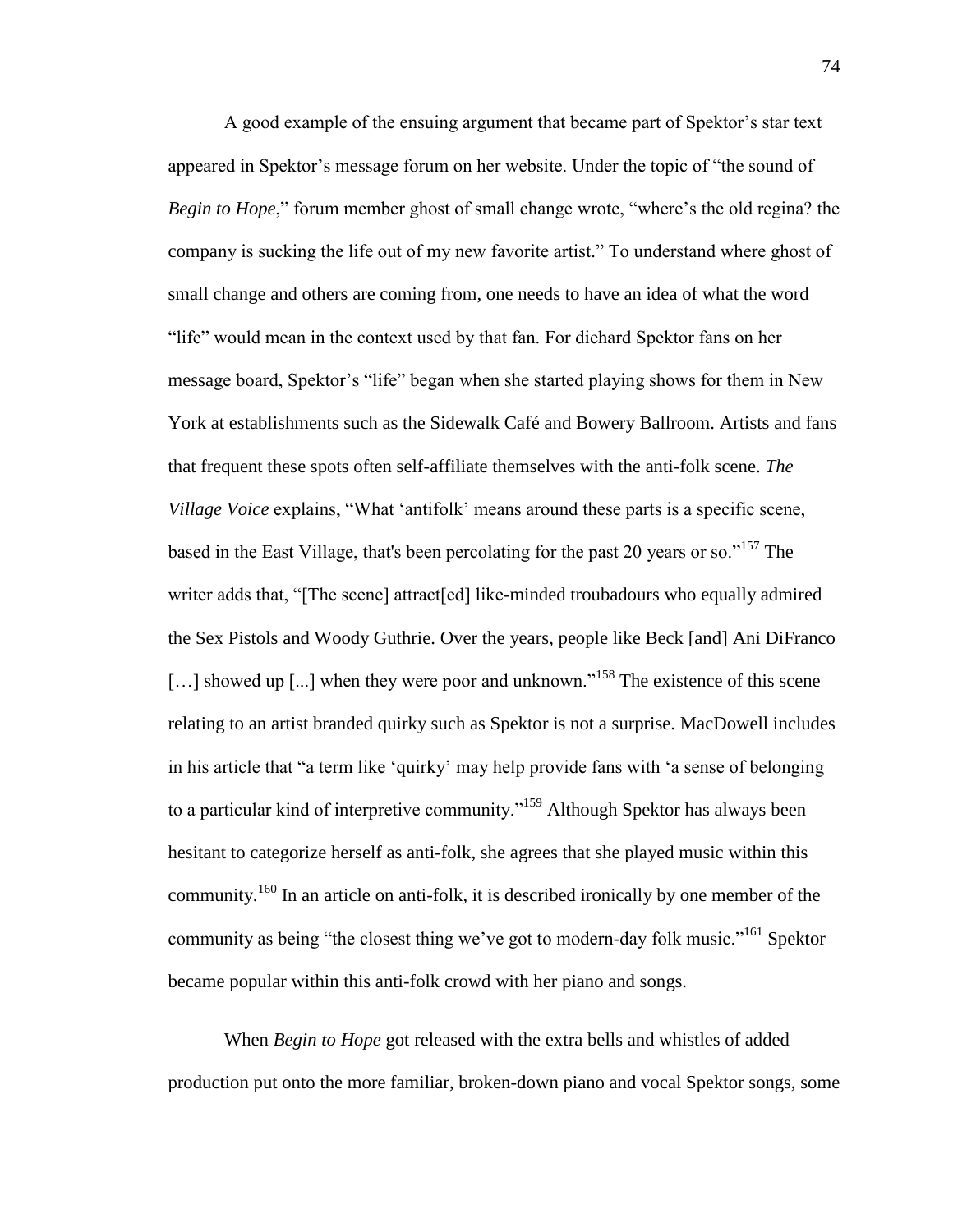fans such as ghost of small change reacted similarly to when Bob Dylan went electric and upset many of his fans that were used to his acoustic folk sound.<sup>162</sup> Spektor kept her eye on her message board and would occasionally comment on fans who had a problem with her more heavily produced album: "But I've also had some really interesting responses from my fans, who I really care about and keep in touch with as best as I can through the Internet. I like paying attention to their comments. And some of them are really freaked out by the new record. They want what they had. Me, I'm very unimpressed by purists. I'm like, "Would you be the person in the room that would boo when Dylan went electric? I know I wouldn't."<sup>163</sup>

Fans more loyal to Spektor would come to her defense on the message board as well. Forum member andreseng wrote, "reg has said on many occasions that she fought for and received the exact artistic control she was after […] So what does that mean? It means reg decided how much production went into [*Begin to Hope*]. If you don't like it, that's fine, you're entitled to your opinion. But don't mislead yourself or others by stating it's the record label's fault." What this fan says is true. Spektor said about *Begin to Hope*, "Before I even started I knew I was going to experiment with things I've only thought about […] I really wanted to play with electronic instruments and bigger arrangements."<sup>164</sup> Simon Frith writes that "rock musicians […] are under constant pressure to confirm their status, to provide their audience with more of the music that gave them that status in the first place."<sup>165</sup> Some of Spektor's fans felt like she was not "confirming her status" to them and they felt as if this change was a sellout despite her own words. Frith also writes, "The problem for […] fans became one of explaining how their chosen musician-artists could sustain their individual impulses in the face of these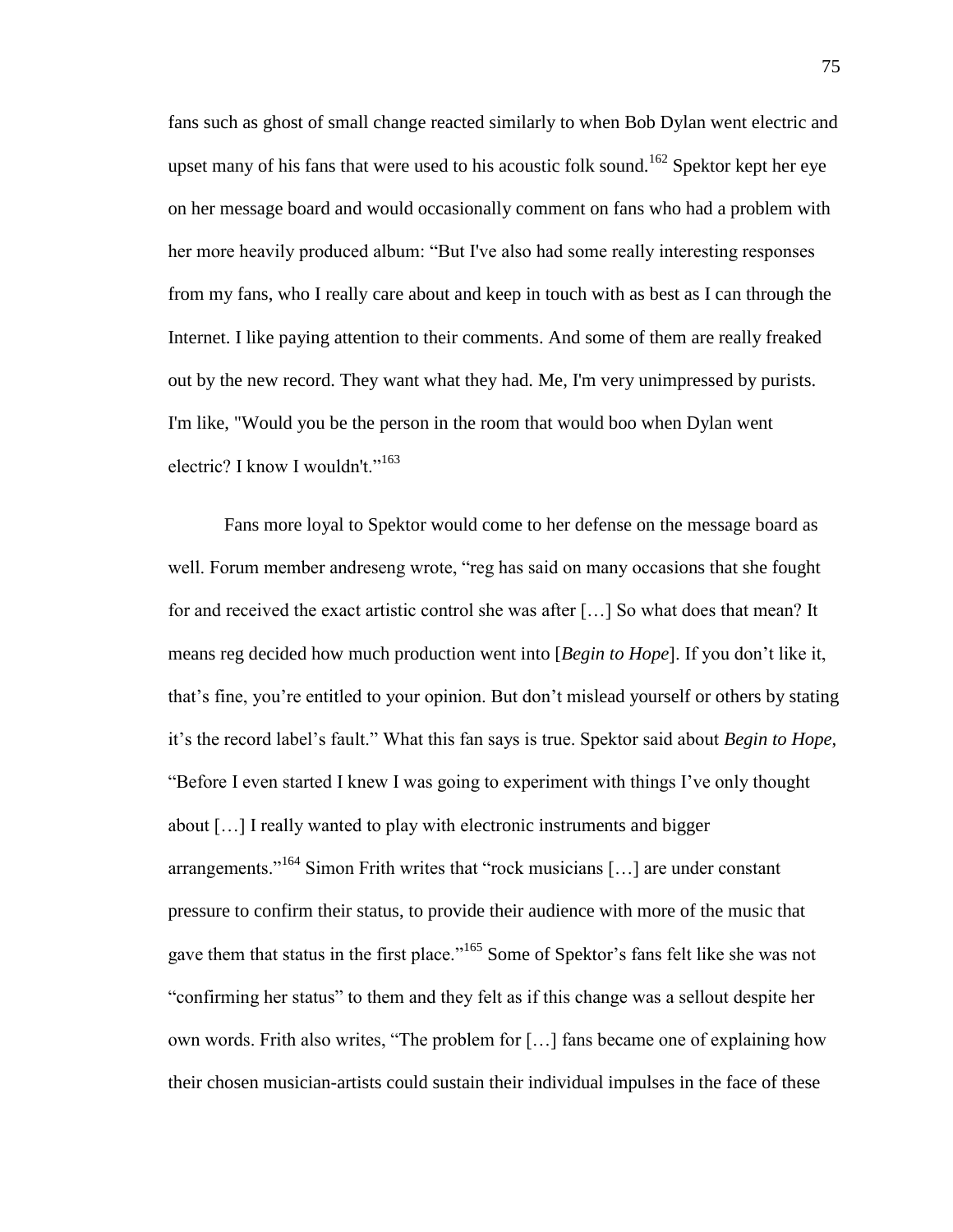market pressures."<sup>166</sup> Other fans of Spektor's believed in her words that the extra production was something she imagined from the outset and was not a result of selling out.

Forum member PilingAndTwisting contributed this to the conversation: "I know the music industry pretty well and…part of Regina HAS to go commercial if she doesn't want to get kicked off her major label. That's just the way it is." This fan has a belief that the music industry has overwhelming power that it uses to commercialize artists such as Spektor. Negus wrote of this perspective, "The idea of a conflict between creativity and commerce has also been used to illustrate the power of the music industry and has informed numerous everyday claims about how musicians 'sell out' to the system. On one side are the heroes – the musicians, producers and performers (the creative artists); opposing them are the villains – record companies and entertainment corporations (the commercial corrupters and manipulators)."<sup>167</sup> After some counter-argument asserting that Spektor has said she always wanted to experiment with her small sound the way she did on *Begin to Hope*, PilingAndTwisting responded with, "It sounds like I'm just 'being negative' but I'm not, I've studied this and I know people who have worked in the music industry. This is what they know, and they tell me." This fan believed that Spektor was just saying whatever her label wanted her to say. The Spektor follower would not budge from this stance. Perhaps, this perspective is not completely right or wrong.

Michelle Branch's star text tends to show an artist that is often held hostage by a major record label; whereas, despite PilingAndTwisting's opinion, Spektor's star text shows a much more favorable working relationship between artist and major record label. Based on the star texts of Branch and Spektor, the amount of tension created between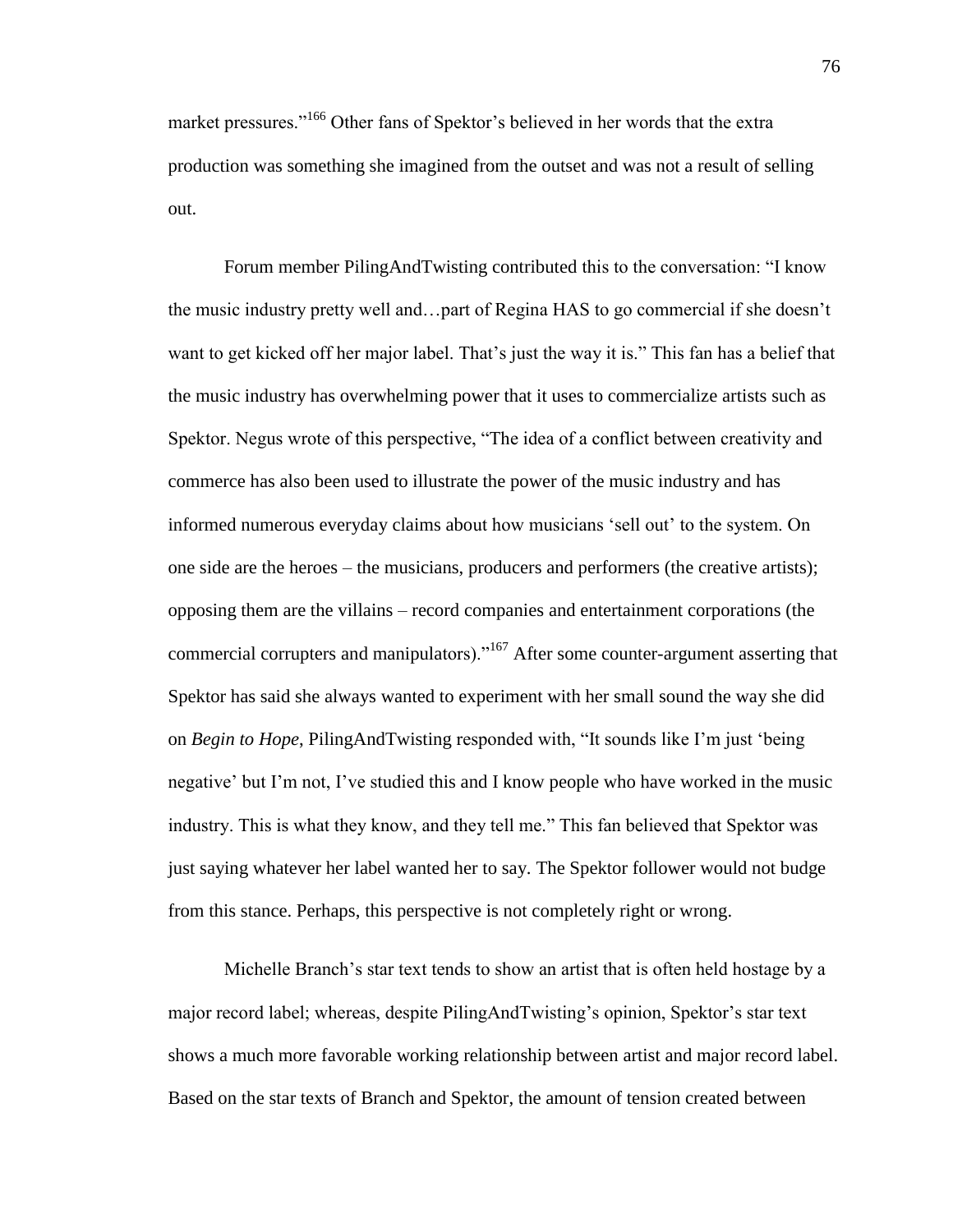artist and label must be defined in a case-by-case basis at the very least. What is interesting in Spektor's case is that her star text does not show a rift between her and her major record label, however, it does still reveal how an artist faces a tension while having to maintain a balance between business and art. For Spektor, the narrative comes out more through the opinions of the press and her fans.

Another example of how influential Internet fan clubs can be on an artist's star text comes from a thread on Spektor's Facebook page. Nancy Baym states "[Social media] has made online fandom much more visible and important to content creators and marketers."<sup>168</sup> This increase in visibility can be a double-edged sword, however. In 2011, Spektor posted, "I'm very grateful to everyone who recorded my shows… and then shared them online… yup. I wouldn't remember about so many of my songs if you hadn't... thank you for that gift!!!!"<sup>169</sup> Fans reacted immediately with, "Am I the first to spot sarcasm though??" and "sounds sarcastic to me" along with other similar sentiment. One fan left a longer note: "Do you honestly have an issue with people who like you so much that they want to share your performances with those that might be unable to attend? I understand you might not enjoy the fact that some people do so, but to come out and sarcastically berate your fans? I expected something like this from, say, Kanye West, but you? Shame."

Other fans took to Spektor's defense, commenting, "Guys, I'm pretty sure she's NOT being sarcastic," and "why is everyone saying this is sarcasm?? relax ppl." One fan even laughed off the response of people claiming sarcasm: "haha… not sarcastic, you guyzz! she's said this in interviews before!" That last fan is right. I found at least one occasion when Spektor spoke specifically about this. She said to the *Sunday Herald*, "It's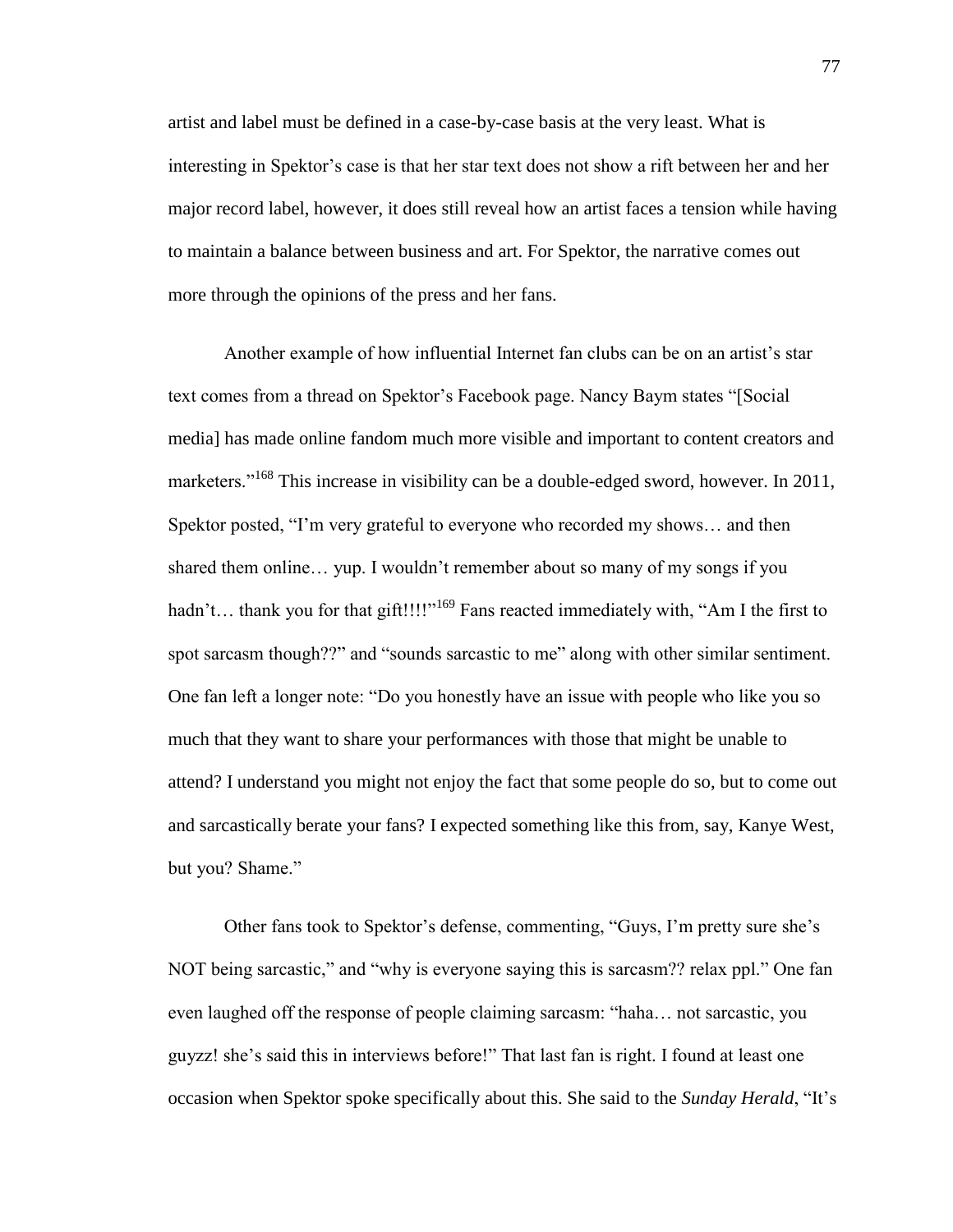lucky there's the Internet. People will transcribe a song I've only played once years ago, or even record it from a show, and put it on a website and I can go there myself and remember how to play it." Later, presumably after reading the argument that broke out in the comments, Spektor cleared things up with a follow-up post: "that was not sarcastic you worriers and warriors… that was a sincere thank you… I have always been pro taping, and believe in sharing art… can't I write anything other than cute animal links? sheesh…"

The comments to that follow-up post actually took it in another direction: "wow, I can't believe Regina actually reads this stuff. I love her  $\odot$  she rocks." The press has called Spektor's fanbase "loyal" and "intense."<sup>170</sup> Each individual fan seems to have his or her own image of Spektor's identity based on his or her own reading of her star text, thus he or she also has a personal and unique opinion of everything Spektor says and does. This leads fans to argue about the tension between business and art in the music industry as it relates to Spektor even if she herself explains she has a good relationship with her major record label.

## **Conclusion**

Whether it is a record label with problems behind the scenes holding an artist back like in Michelle Branch's case or the varying perceptions of an artist's star image like in Regina Spektor's case, the star texts of artists provide interesting insight on how artists balance business and art in the contemporary music industry.

Spektor seems to understand the image vs. reality part of being a pop star: "It's interesting, because I don't have a stage name; I'm not a band. When people write about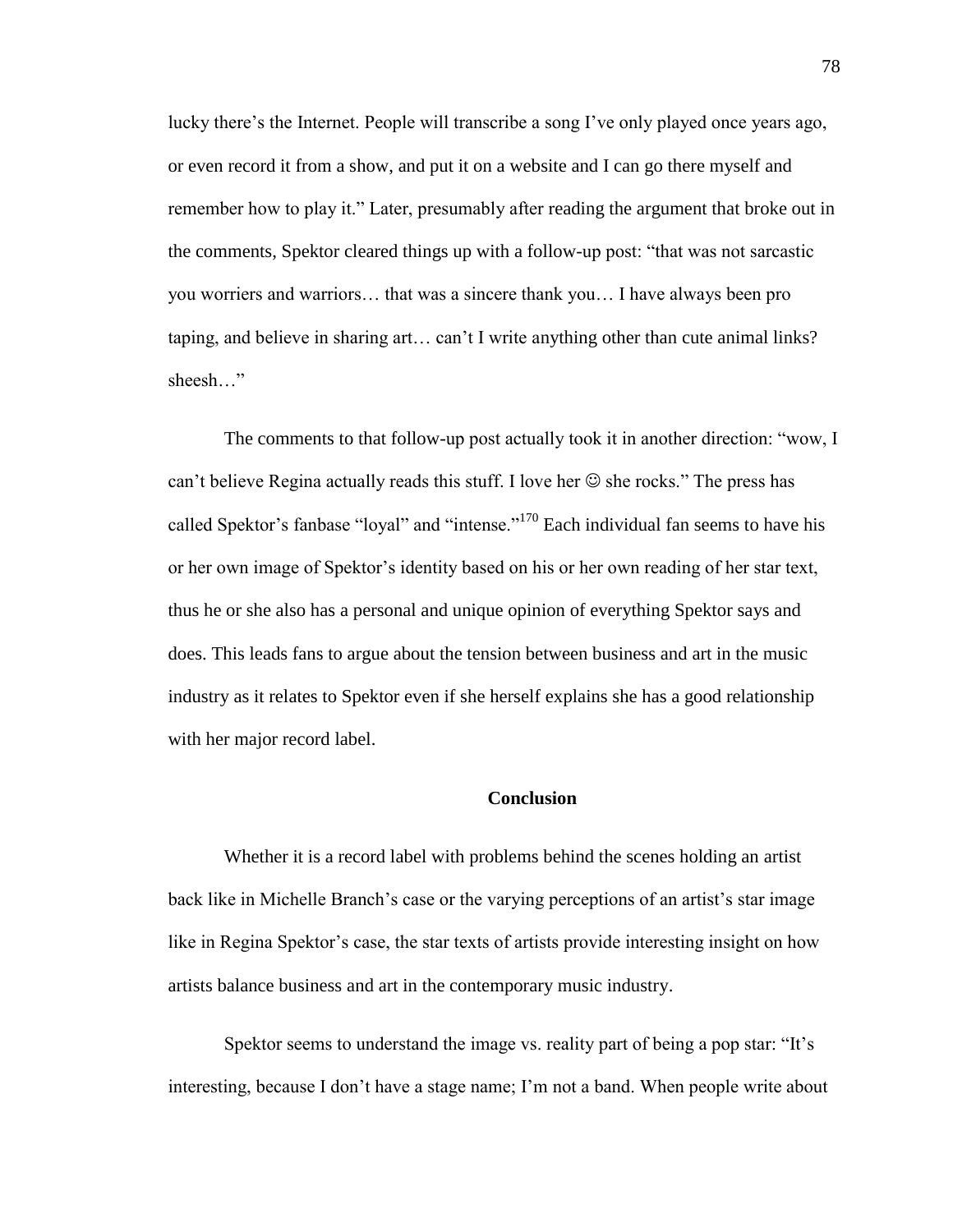me, they write about 'Regina Spektor'—which is me. A lot of the time, they write misinformation or stuff that I never said, or something that they're assuming is true."<sup>171</sup> There is a difference between Regina Spektor and 'Regina Spektor.' I have been referring to it as the star image of an artist or the brand of an artist. Just as Spektor does not like to explain the meaning behind her songs, she also does not seem to be comfortable concretely branding herself. Her interviews are largely consistent as far as her identity goes. The press and fans (and Spektor, through the press and her fan sites) manipulate Spektor's star text more than anything else, but that star text is what ultimately defines both Regina Spektor and 'Regina Spektor.' In the fan section, I have shown two examples of how fans create a business vs. art tension in Spektor's star text (Spektor message board comments and Facebook comments).

With the advent of the Internet, people have access to more press about Spektor and they also have access to more opinions of regular fans. Analysis of the star texts of my case studies has shown me that building a social identity is becoming increasingly important. Promoting an artist is not just about the music. Of course, it never entirely was, but the identity of the artist seems more important now than ever before. This new dynamic in the commercial culture of artists is closely linked to social culture. The difference between artists and their star images are more blurred than ever before because there are so many more sources to create a frame of reference since the Internet. Furthermore, people become confused what is the real artist what is the star image. Are Michelle Branch's tweets representing herself personally or an artist or both? The same can be said with Spektor's Facebook posts. This line is getting more and more blurred because the artists are entering the social world that is familiar to their fans. Many people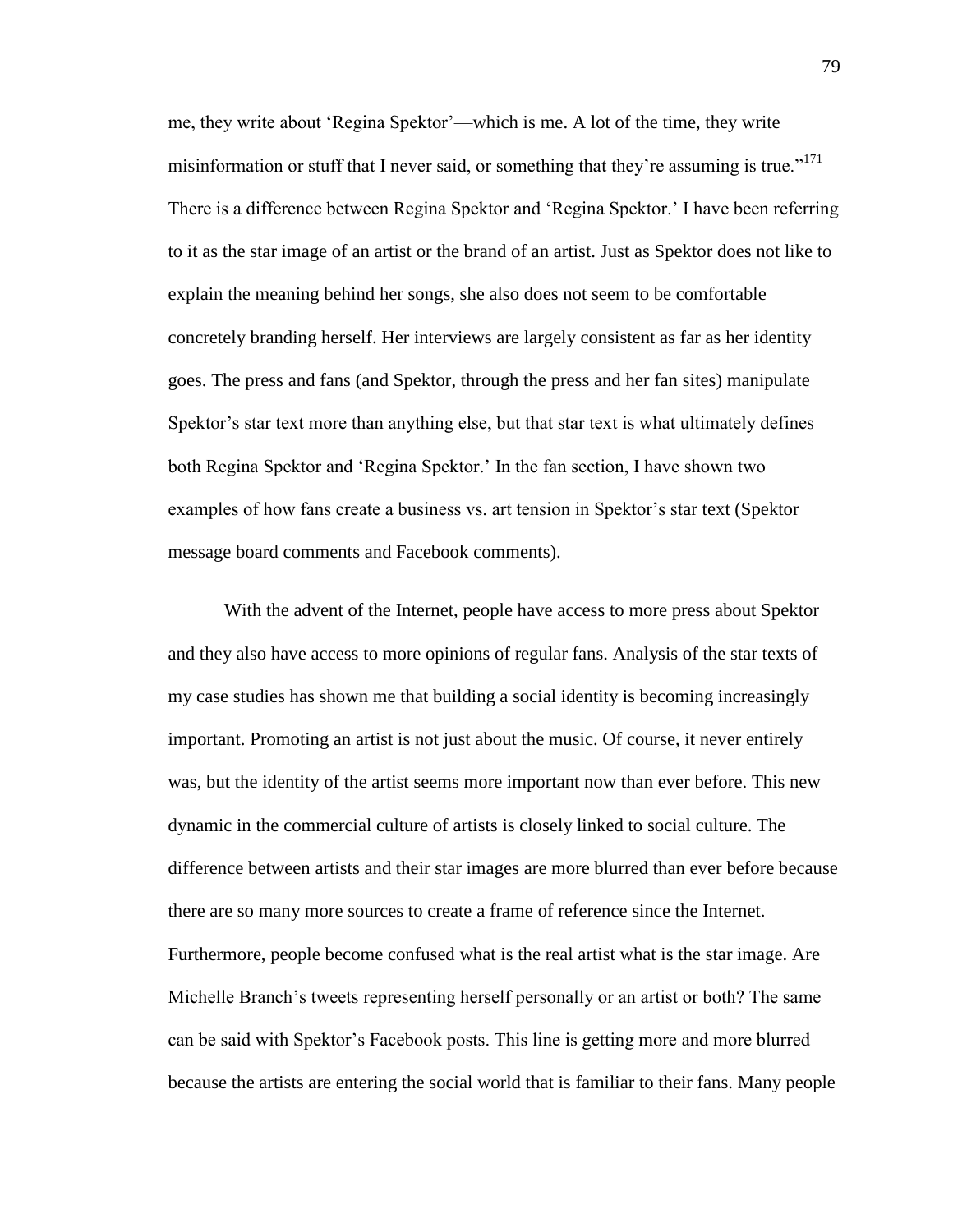have a Twitter or Facebook account in which they present the version of their identities that they wish others will perceive them as. Sometimes, it is authentic, and sometimes, maybe it is not. Understanding how artists such as Michelle Branch and Regina Spektor navigate and react to this identity shaping terrain on a large scale might help us understand how and why people do this in their own social context on a smaller scale.

<sup>108</sup> David Sanjek, "Funkentelechy vs. the Stockholm Syndrome: The Place of Industrial Analysis in Popular Music Studies," *Popular Music and Society* (1997).

<sup>109</sup> Keith Negus, *Popular Music in Theory* (Hanover: University Press of New England, 1997), 49.

<sup>110</sup> Alexandra de Jesus, "Respekt Her," *The College Hill Independent*, March 10, 2005, accessed February 9, 2015, http://students.brown.edu/College\_Hill\_Independent/?p=1365.

 $111$  Ibid.

 $\overline{a}$ 

<sup>112</sup> Susan Visakowitz, "Spectacular Spektor" *Billboard Magazine*, January 13, 2007, 31.

 $113$  Ibid.

<sup>114</sup> Su Holmes, "Starring... Dyer?': Re-visiting Star Studies and Contemporary Celebrity Culture," *Westminster Papers in Communication and Culture* (2005), 10.

<sup>115</sup> Visakowitz, "Spectacular Spektor," 31.

<sup>116</sup> de Jesus, "Respekt Her."

<sup>117</sup> Barry Didcock, "From Russia with Love," *Sunday Herald*, June 6, 2009, accessed February 9, 2015, http://www.heraldscotland.com/from-russia-with-love-1.836391.

<sup>102</sup> Noel Murray, "Regina Spektor," *The Onion*, June 21, 2006, accessed February 9, 2015, http://www.avclub.com/article/regina-spektor-13994.

<sup>103</sup> James MacDowell, "Notes on Quirky," *Movie: A Journal of Film Criticism*, (2010), 2.

<sup>&</sup>lt;sup>104</sup> MacDowell, "Notes on Quirky," 13.

<sup>105</sup> Wyatt Mason, "Regina Has Piano, Will Travel," *New York Times*, May 17, 2012, accessed February 9, 2015, http://www.nytimes.com/2012/05/20/magazine/regina-spektor-has-piano-willtravel.html?pagewanted=all&\_r=0.

<sup>106</sup> Murray, "Regina Spektor."

<sup>107</sup> Keith Negus and Michael Pickering, *Creativity, Communication and Cultural Value*, (London: SAGE Publications, 2004), 48.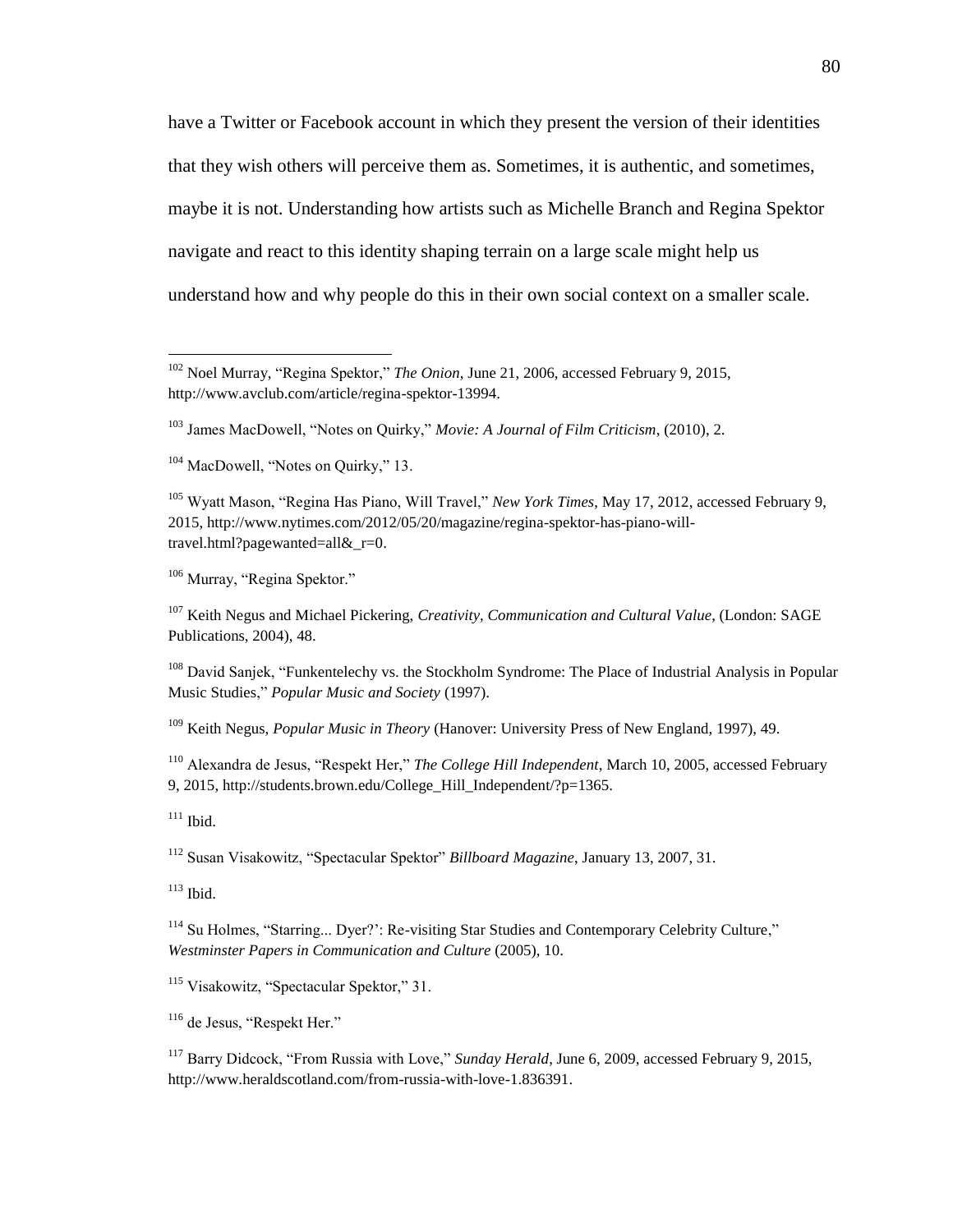$\overline{a}$ 

<sup>119</sup> Kathy McCabe, "A Distinct Lack of Hype," *The Courier Mail,* June 21, 2007, 55.

 $120$  Ibid.

<sup>121</sup> Visakowitz, "Spectacular Spektor," 31.

<sup>122</sup> Michael Dwyer, "The Girl Who Told Stories," *The Age*, December 8, 2006, accessed February 9, 2015, http://www.theage.com.au/news/music/the-girl-who-told-stories/2006/12/07/1165081054237.html.

<sup>123</sup> Murray, "Regina Spektor."

 $124$  Ibid.

<sup>125</sup> Keith Negus, *Music Genres and Corporate Cultures*, (New York: Routledge, 1999), 17.

<sup>126</sup> Simon Frith, *Sound Effects: Youth, Leisure, and the Politics of Rock*, (London: Constable, 1983), 53.

<sup>127</sup> A.D. Amorsi, "So FAR, So There," *Blurt*, accessed February 2015, http://blurtonline.com/feature/so-farso-there-regina-spektor-2/.

<sup>128</sup> Didcock, "From Russia with Love."

 $129$  Ibid.

<sup>130</sup> Ibid.

<sup>131</sup> Dwyer, "The Girl Who Told Stories."

<sup>133</sup> Mark Savage, "Spektor's Word-of-Mouth Success," *BBC*, March 19, 2007, accessed February 9, 2015, http://news.bbc.co.uk/2/hi/entertainment/6434563.stm.

<sup>134</sup> MacDowell, "Notes on Ouirky," 3.

<sup>135</sup> MacDowell, "Notes on Ouirky," 9.

<sup>136</sup> MacDowell, "Notes on Quirky," 3.

<sup>137</sup> Mason, "Regina Has Piano."

 $138$  Ibid.

<sup>139</sup> Didcock, "From Russia with Love."

<sup>140</sup> William Goodman, "Q&A: Regina Spektor," *Spin*, May 18, 2009, accessed February 9, 2015, http://www.spin.com/articles/qa-regina-spektor/.

<sup>141</sup> Caspar Llewellyn Smith, "Regina Spektor: 'Art comes from a different place'," *The Guardian*, May 12, 2012, accessed February 9, 2015, http://www.theguardian.com/music/2012/may/12/regina-spektor-obamacheap-seats-feature.

<sup>&</sup>lt;sup>132</sup> Murray, "Regina Spektor."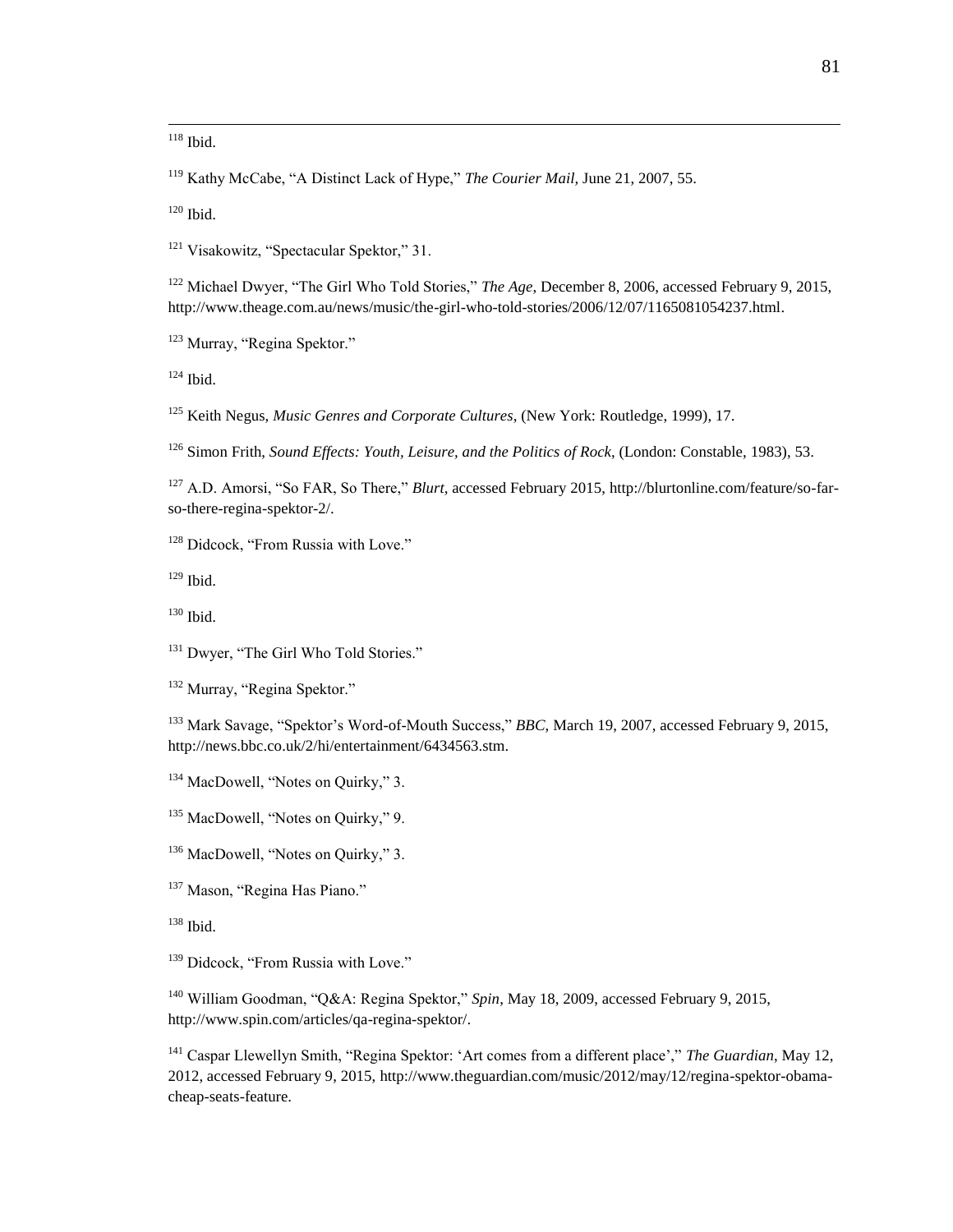<sup>142</sup> Joshua Love, "Far," *Pitchfork*, June 23, 2009, accessed February 9, 2015, http://pitchfork.com/reviews/albums/13184-far/.

 $143$  Ibid.

 $\overline{a}$ 

 $144$  Ibid.

<sup>145</sup> Frith, *Sound Effects: Youth, Leisure, and the Politics of Rock*, 18.

<sup>146</sup> Keith Harris, "Regina Spektor: What We Saw From the Cheap Seats," *Spin*, May 27, 2012, accessed February 9, 2015, http://www.spin.com/reviews/regina-spektor-what-we-saw-cheap-seats-sire/.

 $147$  Ibid.

<sup>148</sup> Savage, "Word-of-Mouth Success."

<sup>149</sup> Goodman, "Q&A Regina Spektor."

<sup>150</sup> Ben Sisario, "Moscow on the Major Deegan," *New York Times*, August 15, 2004, accessed February 9, 2015, http://www.nytimes.com/2004/08/15/arts/music/15SISA.html.

 $151$  Ibid.

<sup>152</sup> Regina Spektor, "Love You're a Whore," live song: Manchester, Tennessee (June 16, 2007), mp3.

<sup>153</sup> Richard Dyer and Paul McDonald, *Stars* (London: British Film Institute, 1999), 18.

<sup>154</sup> Paul Théberge, "Everyday Fandom: Fan Clubs, Blogging, and the Quotidian Rhythms of Internet," *Canadian Journal of Communication* (2005): 490-493.

<sup>155</sup> Dave Cool, "Fans or Friends? How Social Media is Changing the Artist-Fan Relationship," *The Band Zoogle Blog*, June 13, 2011, accessed February 9, 2015, https://bandzoogle.com/blog/blog\_posts/fans-orfriends-how-social-media-is-changing-the-artist-fan-relationship-part-1.

<sup>156</sup> Murray, "Regina Spektor."

<sup>157</sup> Amy Phillips, "Folk the Pain Away," *The Village Voice*, January 28, 2003, accessed February 9, 2015, http://www.villagevoice.com/2003-01-28/music/folk-the-pain-away/.

<sup>158</sup> Ibid.

<sup>159</sup> MacDowell, "Notes on Quirky," 1.

<sup>160</sup> Ricardo Baca, "Pop Recipe Finally Comes Together," *Denver Post*, October 19, 2006, accessed February 9, 2015, http://www.denverpost.com/entertainmentheadlines/ci\_4512069.

<sup>161</sup> Chris Parkin, "Secret Scenes: Antifolk," *Time Out London*, September 12, 2006, accessed February 9, 2015, http://www.timeout.com/london/things-to-do/secret-scenes-antifolk-1.

<sup>162</sup> Negus and Pickering, *Creativity, Communication and Cultural Value*, 72.

<sup>163</sup> Murray, "Regina Spektor."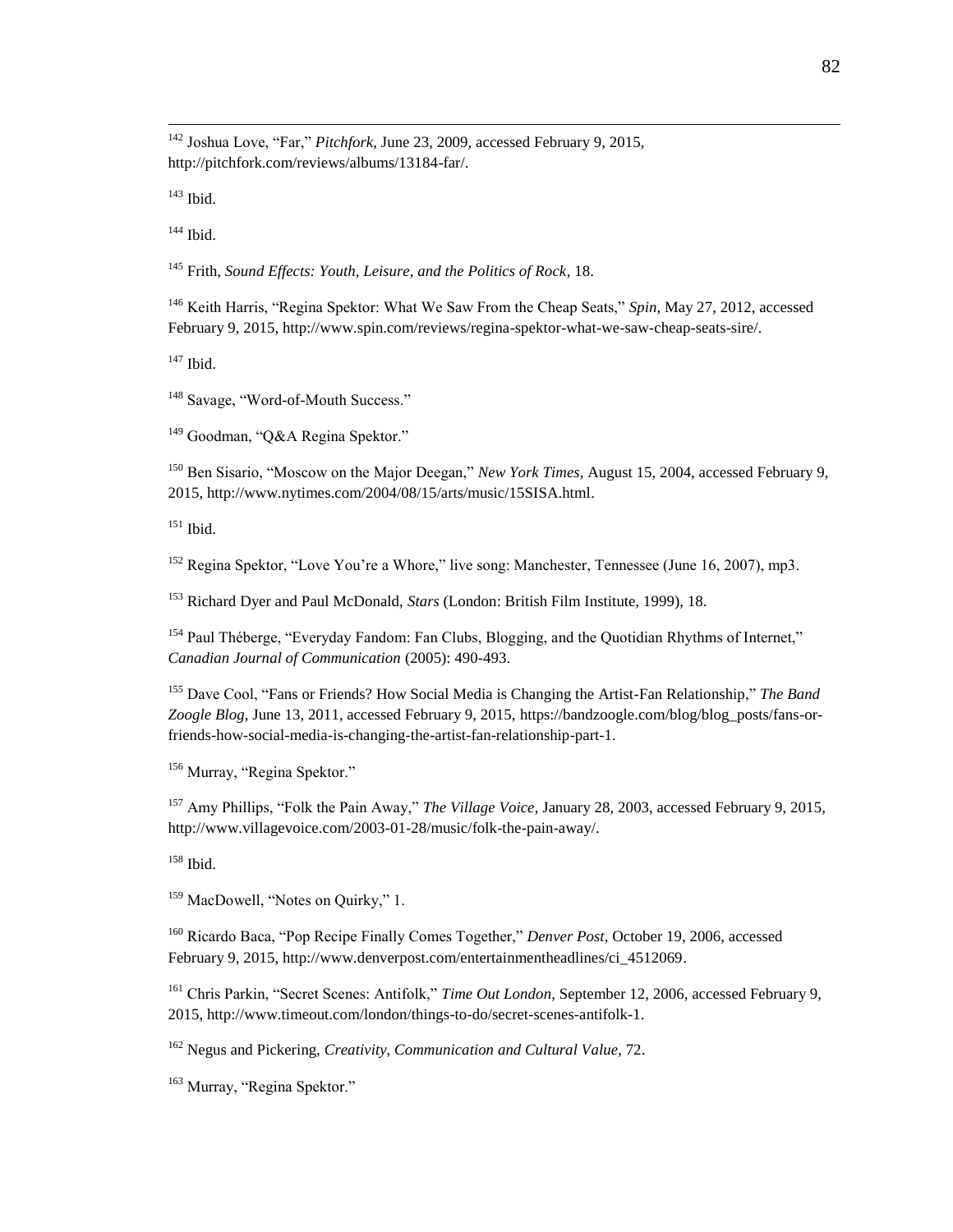<sup>164</sup> de Jesus, "Respekt Her."

<sup>165</sup> Frith, *Sound Effects: Youth, Leisure, and the Politics of Rock*, 53.

<sup>166</sup> Ibid.

 $\overline{a}$ 

<sup>167</sup> Keith Negus, *Popular Music in Theory: An Introduction*, 45-46.

<sup>168</sup> Cool, "Fans or Friends?"

<sup>169</sup> Regina Spektor's Facebook page, June 4, 2011, accessed February 2015, http://www.facebook.com/reginaspektor.

<sup>170</sup> Smith, "Art comes from a different place."

<sup>171</sup> Leslie Simon, "Regina Spektor," *Alternative Press*, June 1, 2006, accessed May 12, 2010, http://www.altpress.com/recommends/46.htm.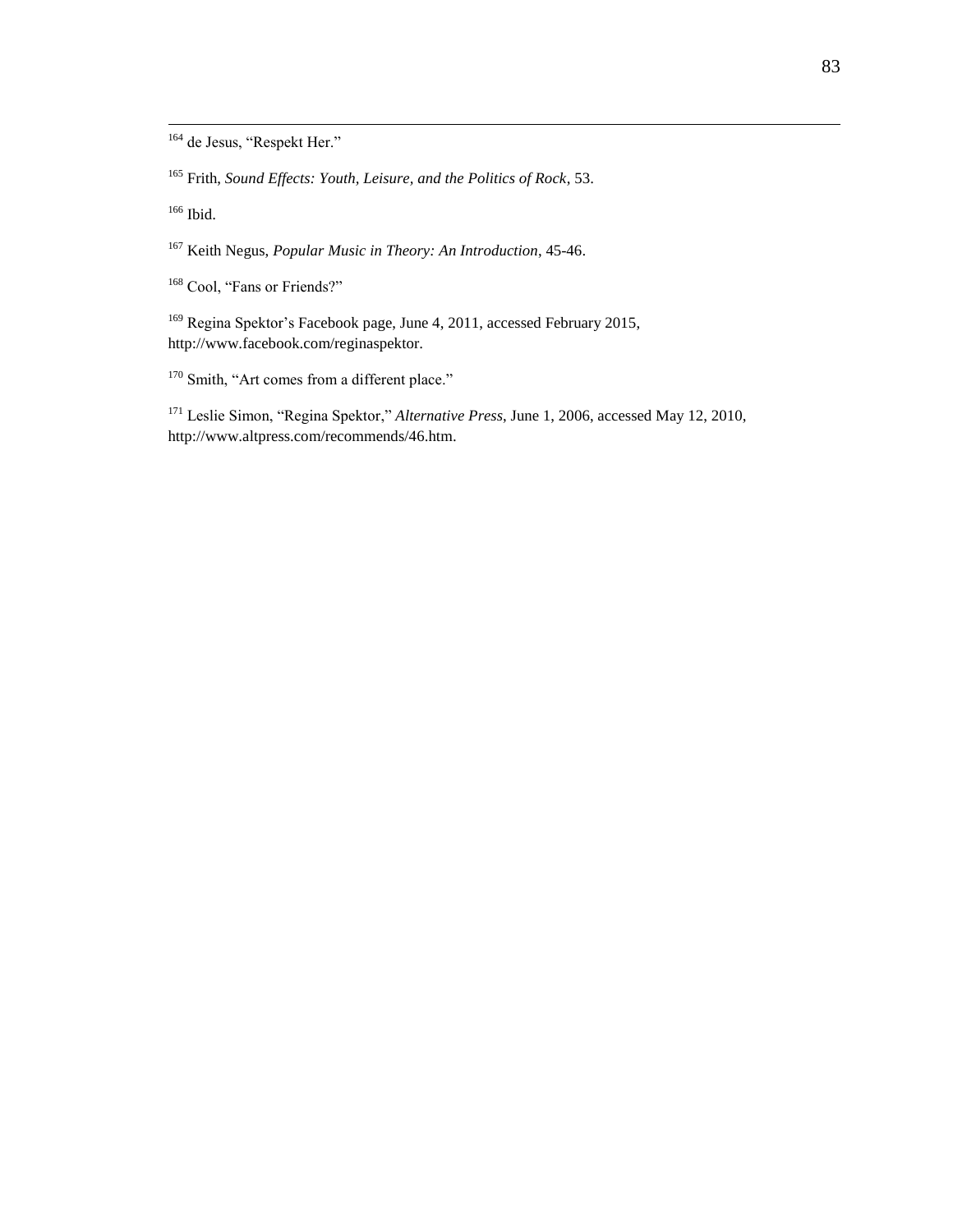## **Thesis Conclusion**

Way back in the 1940s, Theodore Adorno pointed out that when popular music went from being played in the home to being purchased, it was a catalyst for commercial culture's role in the music industry. Since then, the art of music and the business of selling it have had to be managed together, which often has created a tension for musicians and songwriters who want to strike a balance of commercial success and artistic autonomy. I came of age during the late 1990s and early 2000s during an era that put increasing importance on perceived authenticity. I watched "alternative" bands get bashed by "indie" music magazines such as *Spin* when they signed to big labels because that was considered selling out. I watched artists in hip-hop attempt to brand themselves as authentic by convincing audiences that they had "street cred." And, I watched artists such as Michelle Branch distinguish themselves by playing musical instruments and writing songs as opposed to just singing and dancing. But, how much branding is needed to be commercially successful? How much, if any, artistic autonomy and authenticity is real and how much is fabricated? Do image-creating and music-making collide? It seemed that they did, so what kind of tension did that create?

I gained a keen interest in this tension and balance of business and art when I first read about hegemonic theories as an undergrad. I found my early research about how much power corporations have in music output to be frustrating and futile because it is hard to know what really happens behind closed doors in the music industry. Everybody from record label presidents to contemporary artists to people retired from the business have an agenda that potentially influences their credibility when speaking on the record. I became more interested in the more manageable approach of how artists get branded as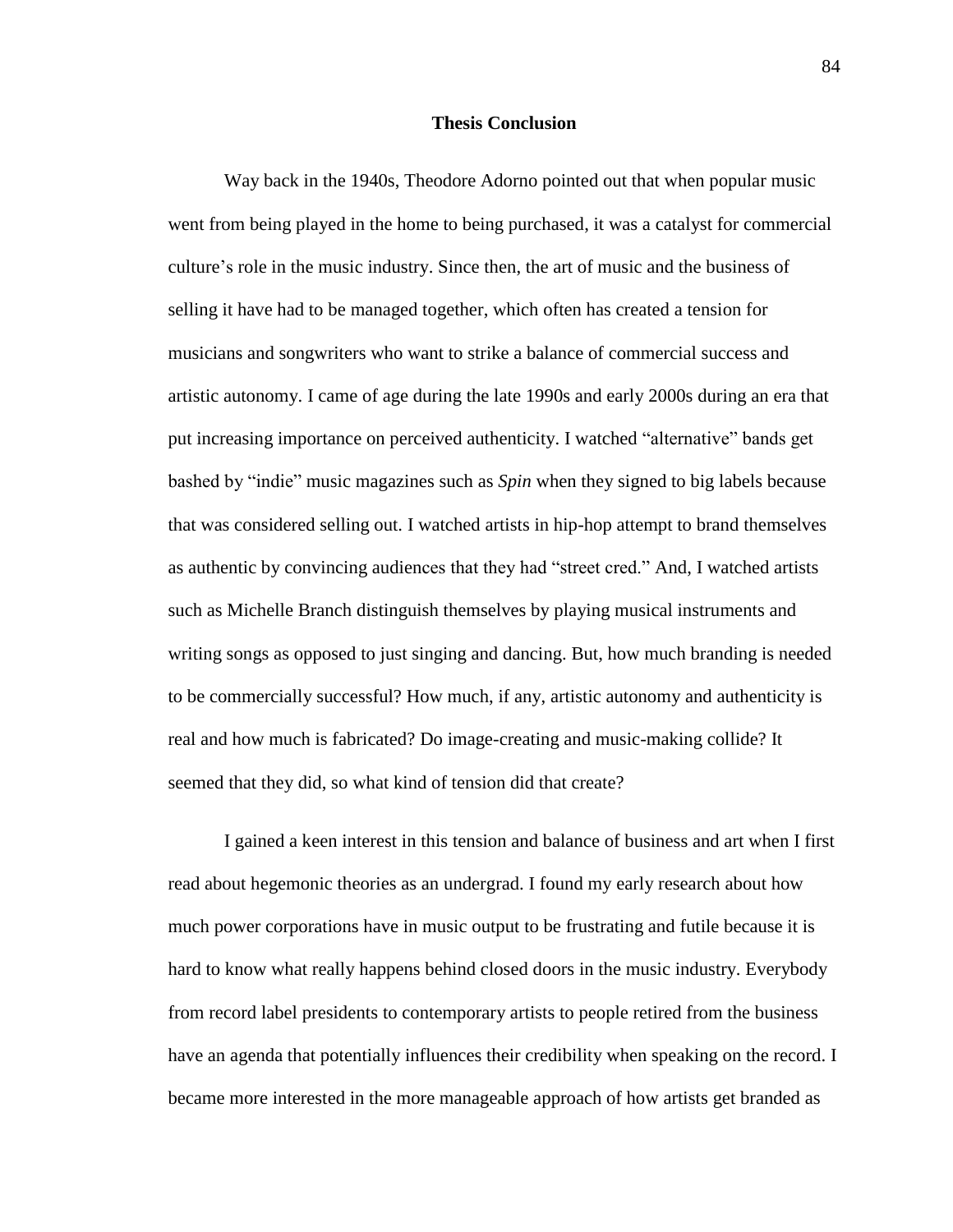opposed to how much power corporations have over music and music patrons when I realized that the branding and star images of most musicians was and is laced with the same tension between business and art that intrigued me in the first place.

As shown in Chapter 1 of this study, some popular older musicians believe that the music industry has changed for the worse and that music is somehow more manufactured during the time of their interviews in the early 2000s than it was during their primes decades before. This sentiment is echoed in some press and is shown in Chapter 3 of this study to be echoed by some music fans (PilingAndTwisting's comments). The overall narrative is that the music industry is the evil bad guy who bullies the good-guy artist into making music that is commercially relevant and keeps down potential artistic breakthroughs that have a higher economic risk factor. I found that some music scholarship agrees with this, but most considers it more complicated than bad guy vs. good guy.

I used these different perspectives on the tension of business and art in the music industry to create a frame of reference for what my case studies of star texts would reveal. I combined that with the strategies used by Richard Dyer in *Stars* to analyze the creation and branding of my case studies through their star texts.

Chapter 2 shows Michelle Branch's struggle to release new music after two successful pop-rock albums because of problems with her record label. Her star text reveals issues with her label over her decision to form a duo and make a country album, and it reveals issues with fans that arise when her words and/or behavior do not match up with her perceived star image. Gender plays a role in this when Branch is caught between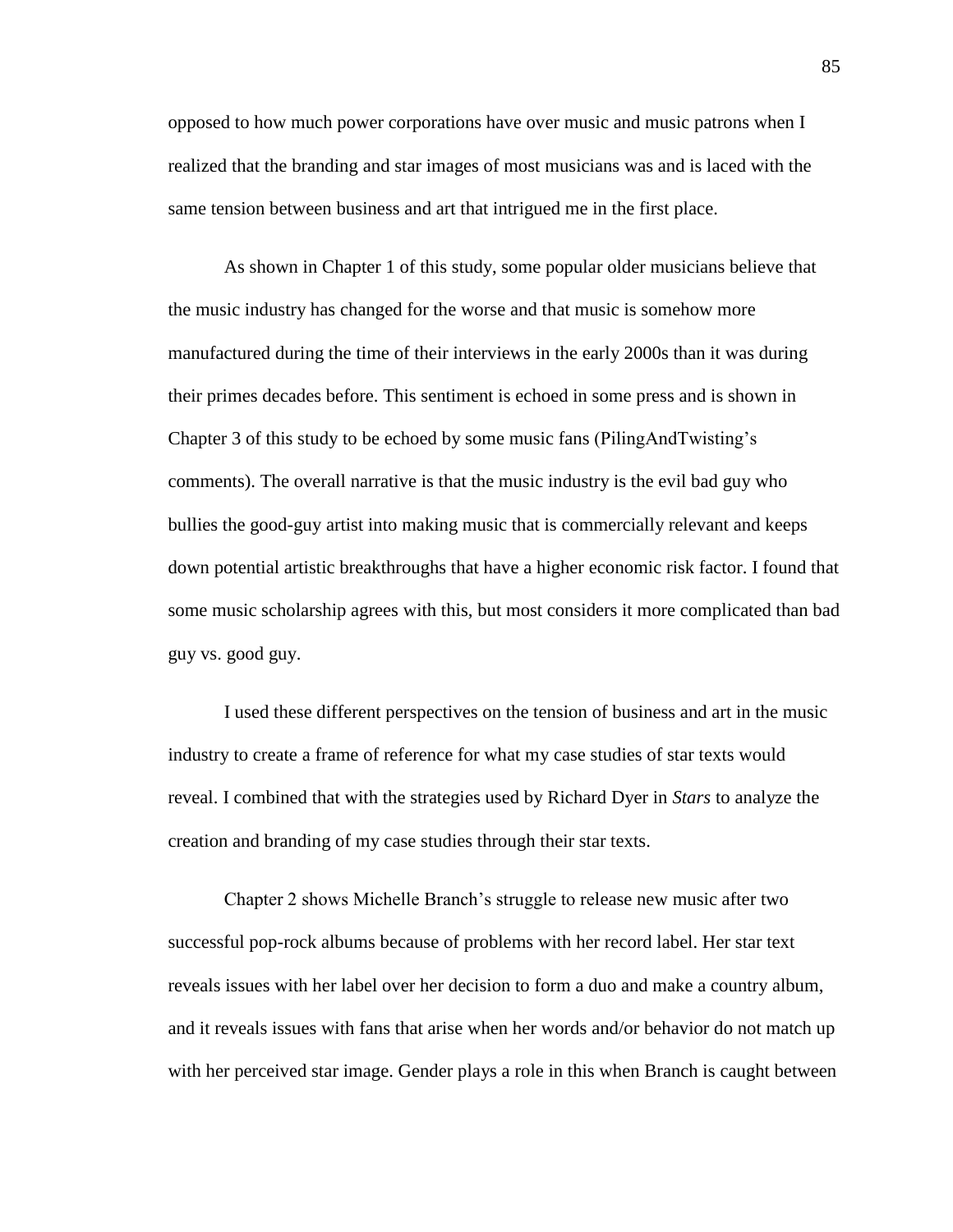the conservative expectations of her Anti-Britney brand and the pop star expectations of a more sexualized image. The narrative of "bad guy" big business and "good guy/girl" little artist plays out in Branch's star text, but what becomes more noticeable in the research is the importance of Branch's star image. Branch and Vanessa Carlton became big stars at about the same time period in music and even used to get mistaken for each other by casual pop music fans. Carlton has kept making music; however, she has not had a hit since her first album when she represented one of the Anti-Britneys. Branch, on the other hand, who has kept a higher profile with fans on social media such as Twitter (Branch: 15.9K Tweets & 297K Followers, Carlton: 2,392 Tweets & 46.4K Followers as of 3/27/15), has had much more music sales success than Carlton since her first album even as she struggles to get new music released. The revelation of this case study is how Branch has kept herself popular by Tweeting and interacting with fans on social media.

Chapter 3 of my study also reveals a strong connection between my case study's star image and her commercial success. The business vs. art narrative plays out less in Regina Spektor's star text, but her authenticity as a person based on her music decisions and personality is emphasized even more. Spektor relies more on word-of-mouth promotion than on advertising so fan connection is more important. She does not have a marketing machine to clean up missteps in image handling. Her unique background and music got her branded as "quirky" and the positive and negative connotations that word spreads through Spektor's star text have a vital impact on Spektor and her authenticity. And, as discussed earlier, authenticity plays a distinct part in artists' commercial value during this era in music.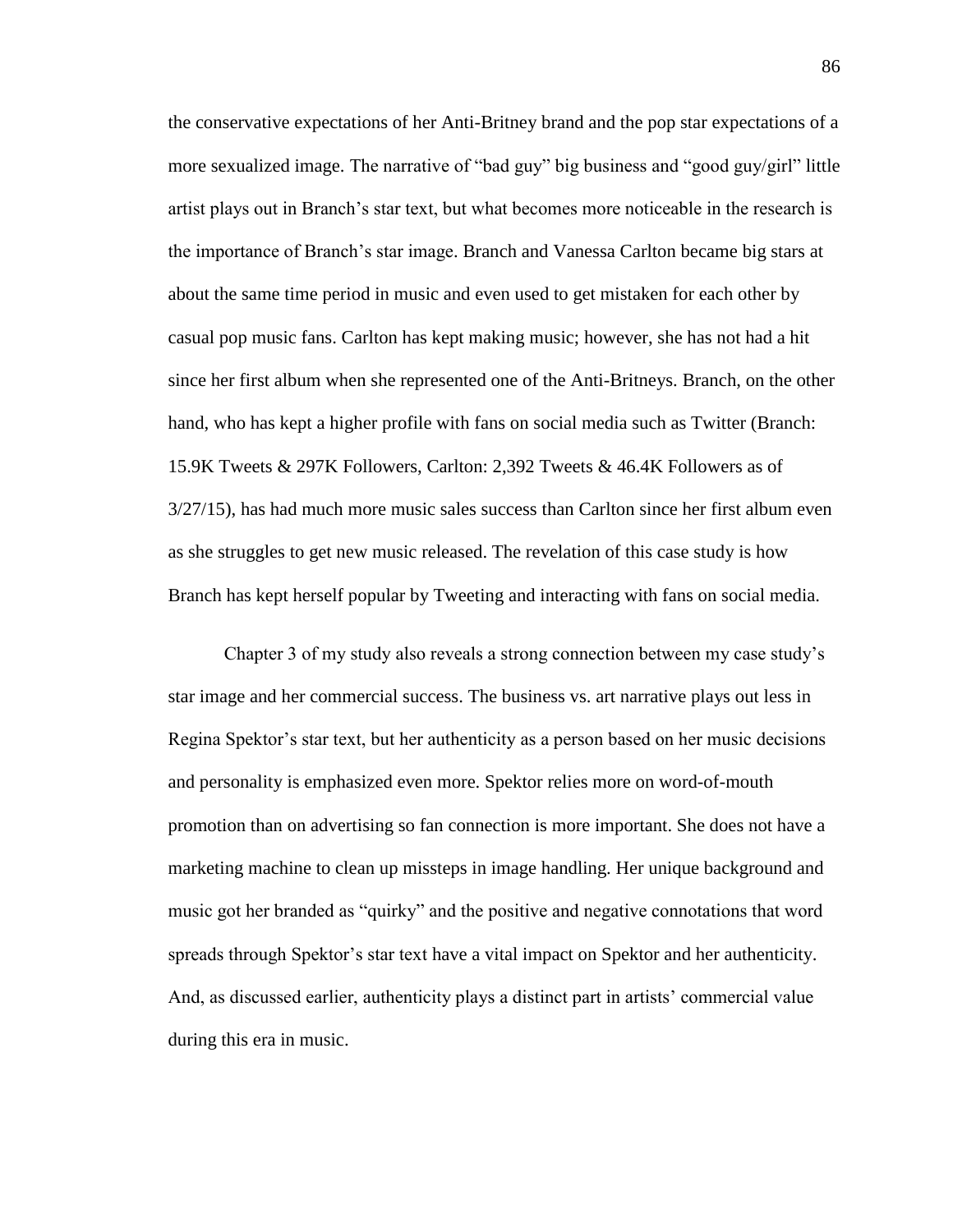With this thesis, I sought to show how the branding of artists through their star texts reflects the balance of business and art in the music industry. My research and analysis of my case studies found that social media has developed a significant role in the business of music due to the rise of the Internet. Artists depend more on their social values (mostly developed and/or posted through social media) to sell their music. This trend has coincided with how we as a society have begun to brand ourselves with our own micro star images through social media. Therefore, the findings in this thesis lead to questions for further research such as: To what degree are people becoming more like products in a social market due to the rise of social media? And, how much more are music artists' star images important than their songs as social values become more important to commercial success? David Hesmondhalgh's studies on culture industries could provide theoretical framework for this next research.

As stated, my studies conclude that people are living lives more similar to a pop star as the growth and importance of social media causes them to create their own personal brands. College professors and career experts often warn people entering the job market that their social media identity can indeed influence their hireability. Therefore, people have to be conscious about how they project themselves on social media just like pop stars do. Perhaps, by studying how pop stars deal with the tension of balancing business and art, people can learn strategies for dealing with the tension of projecting themselves to their social circle as well as their potential employers while creating their personal brands on social media.

My findings also show cause for further study on how music is sold. My thesis suggests that star image is talked about more in the star texts of artists than the music